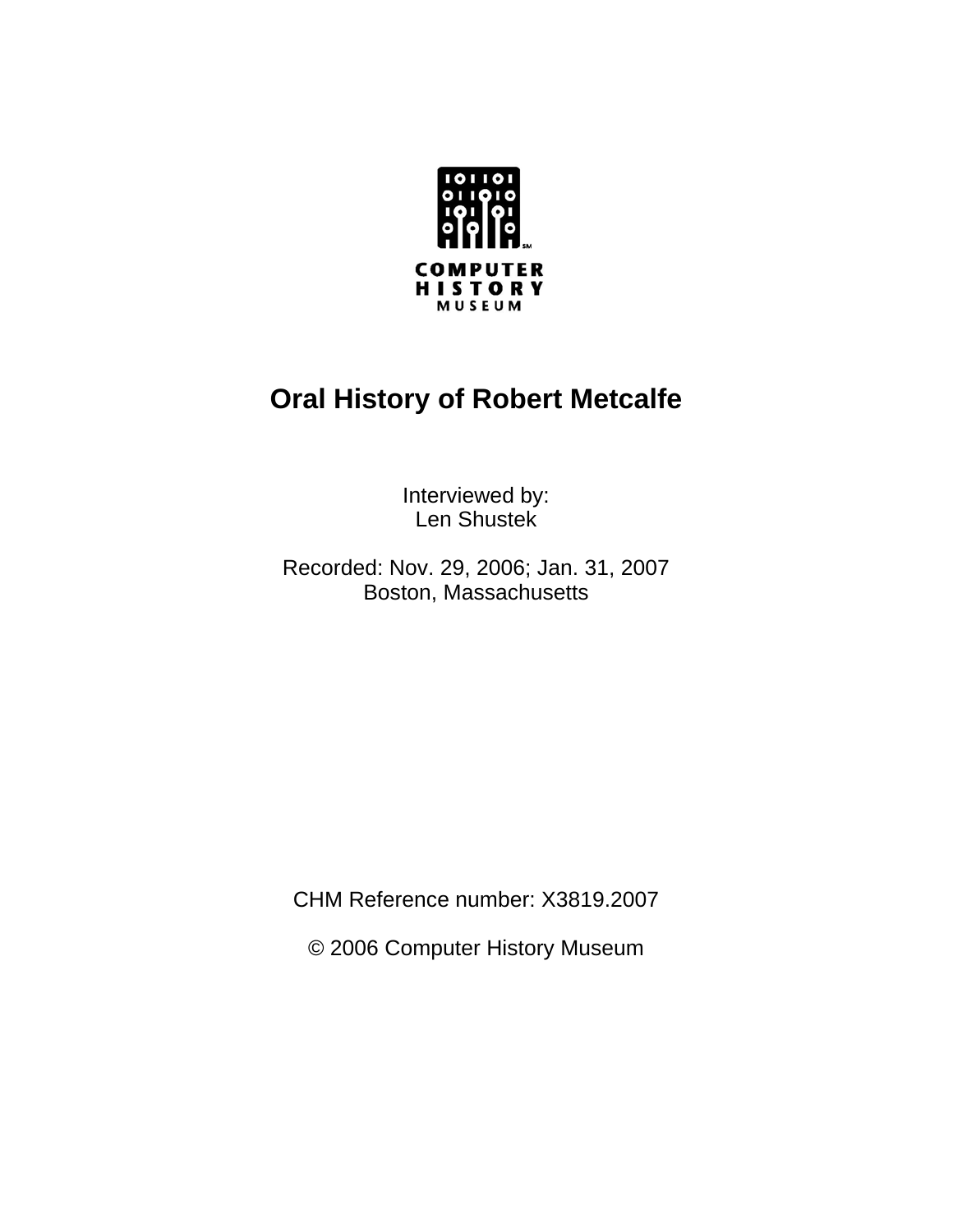### **Session 1: November 29, 2006**

**Len Shustek:** I'm Len Shustek, and today is November 29, 2006. We're here in Boston with Bob Metcalfe, who has graciously agreed to sit for an oral history for the Computer History Museum. Thank you, Bob.

### **Robert Metcalfe:** Thank you.

**Shustek:** Let's start as early as we can. Why don't you talk about where and when you were born, what your family situation was like, what your parents did, and so forth.

**Metcalfe:** I am a Viking American. My grandparents arrived in New York City around 1900 from the four Viking capitals of the North Atlantic: Oslo, Bergin, Leads and Dublin. They intermarried, and then they moved to Brooklyn and had children, and then my parents were born: Robert Metcalfe, my father, and Ruth Metcalfe, my mother. I need to mention that my grandmother fought organized crime on the docks of New York. She worked for the waterfront commission of New York and so we were constantly regaled with mafia stories as we were growing up. My father was an engineer, but a technician, actually. Eventually, after 30 years, they gave him the title "engineer". But he was a union member and he refused to leave the union, so for 30 years he was a technician and finally became the only engineer in the union. Then he achieved his two life's goals. He and my mom had two goals. One was to retire and the other was to send me to college, the first member of my family to attend college.

**Shustek:** What sort of engineering or technician work did your father do?

**Metcalfe:** My father was into gyroscopes, so he was a test technician for various gyroscopic platforms for the rockets, for helicopters, submarines, destroyers. He once worked on a gyroscope that kept the plane level while the machinegun was shooting, so that the plane didn't roll over in the recoil. In fact, it was his engineering, or his technical work, that got me into engineering.

**Shustek:** Did he involve you in projects when you were a kid?

**Metcalfe:** My father had a set routine. He got home every day at 5:30 sharp. We had dinner at 5:30 every day. A different one, although it was the same one each day of the week. We had spaghetti on Friday, I remember. My father was Catholic, so he would have spaghetti and fish sticks, and my mom and us, we were Lutheran, so we had spaghetti and meatballs. He had a shop in the basement where he had lots of doodads; tools, wrenches and various machine parts from work, and an old oscilloscope. He even briefly started a business called BAM Electronics, Bailey Abramson Metcalfe, repairing what came to be known as televisions by replacing the tubes. I remember the AU6 tube. That was one of the bigger tubes. So in this basement, I would hang out, and for a time had a number of broken televisions that I worked on, until one day my father came home from work and found me unconscious on the floor of the basement. Because I had reached into the back of the TV and inadvertently found the high voltage -- the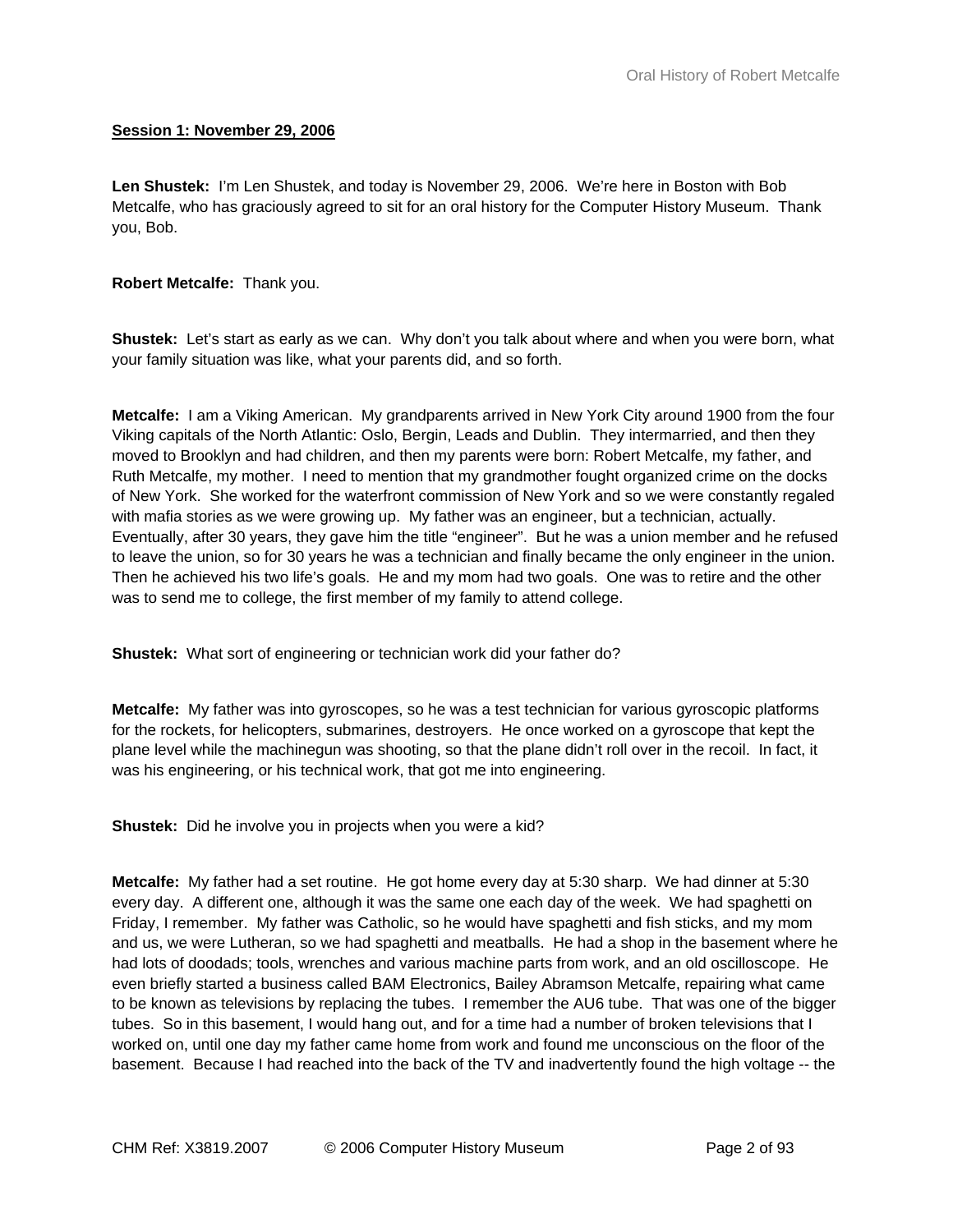wire that goes into the tube. I had found it, and he found me unconscious. He then removed the televisions on that day. But the story goes-- and this is one of those stories that you're not sure it actually happened, but I've been telling it for 30 or 40 years, so it must be true—that in fourth grade I was asked to write one of the regular book reports. Being the way I am, I left it to the night before, and I had not read a book. So I wandered down to the basement in my dad's shop where we built things-- I'll get to what we built in a moment-- and found a book on the shelf. It was an electrical engineering textbook written by professors at MIT. I decided to make this book the subject of my book report due the next morning, so I skimmed it quickly, noting that it had been written by these professors at MIT. I remember writing the book report. I remember vividly writing "This book had its high points and it had its low points, but on average, it was an average book." But then, just to be sure that my teacher would be motivated to like it, I believe I ended this book report by saying, "And someday, I intend to go to MIT and get a degree in electrical engineering." Which I did, so it was an early prophecy. We believe this occurred in fourth grade, but I have no way to prove it.

**Shustek:** What were the sorts of projects that you built in the basement?

**Metcalfe:** The way I got into computers was that my dad and I built a train system. We took one of those 4x8 pieces of plywood and we painted it green and we slapped down some big Lionel tracks on it. Put various controls with these toggle switches that my dad brought home from work, and these little neon bulbs that my dad brought home from work. We put them on Masonite. We drilled holes, put the lights in it, put the switches on it and built this tracks and mountains, the things that people do. Then in  $8<sup>th</sup>$  grade I was asked by a fantastic science teacher, Mr. Gosher[ph?], who really got me into science, to do a science project. I decided to build a computer.

**Shustek:** What did you know about computers at that point?

**Metcalfe:** Nothing, but I thought a good start would be, I started designing an adding machine. But I didn't learn binary arithmetic until the month after this project was turned in. I began building the adding machine with the toggle switches. There would be a row of toggle switches labeled one through N, and another row or toggle switches labeled one through N, and then a row of neon lights leftover from the train set that were labeled two through 2N. I began figuring out every combination. So instead of binary, it was unary arithmetic. And it was done with relays, so on the inside were these relays that clicked. Each one was this big, I remember. I started figuring out every case. In the end, I could not build an adding machine bigger than three switches; one, two and three [in one row], one, two and three [in the other row], and then two through six. If you turned two switches up, the sum would appear by lighting one and only one of the neon lights. I couldn't get to four, because there were too many cases for me to keep track of. The piece of paper was scotch taped together and it had every case. I wired it, soldered it together. When you clicked the switches, you could hear the relays all settling down and displaying the results. So my science teacher, he's the one who called it a computer instead of an adding machine. I remember the grade I got.

**Shustek:** Which was?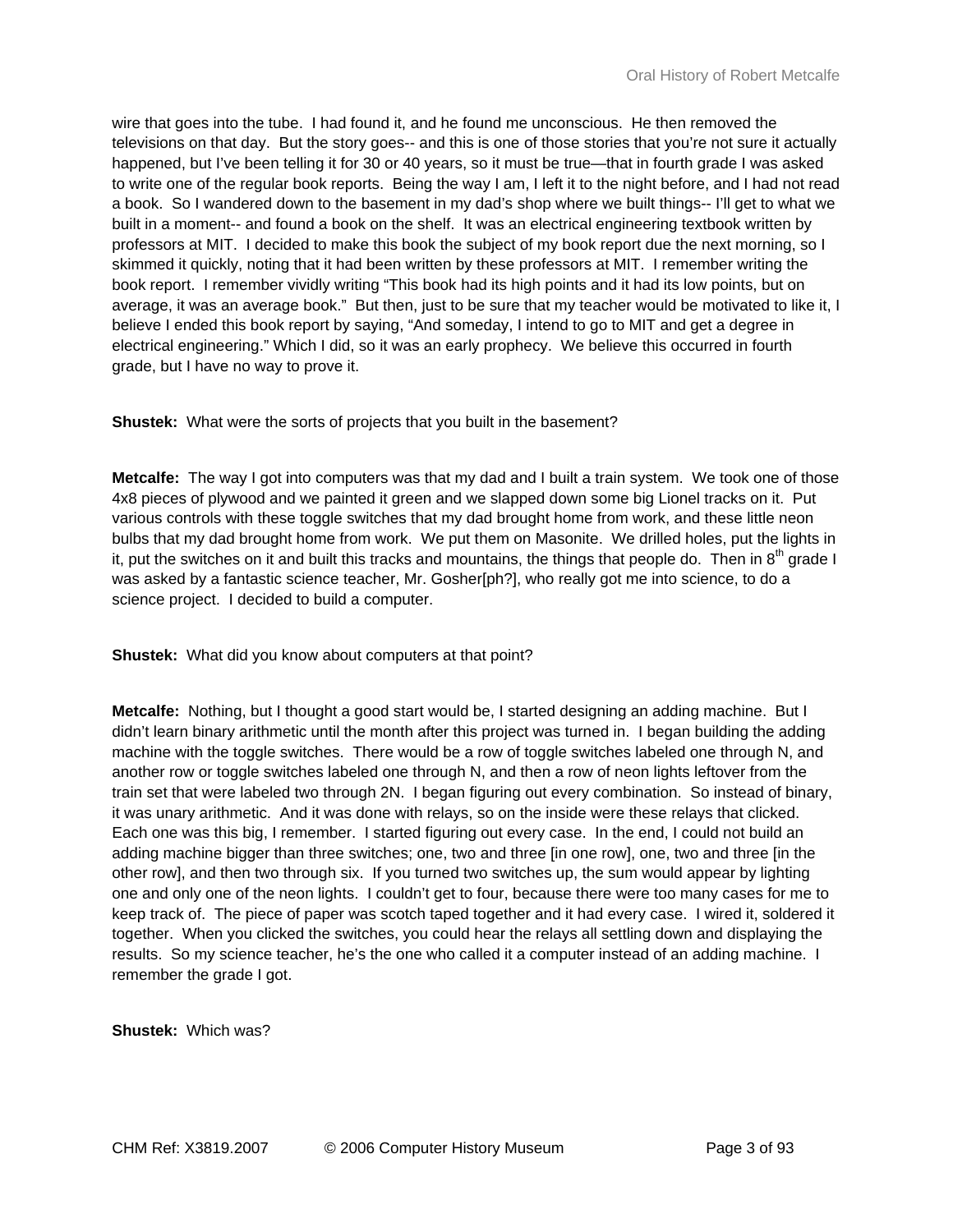**Metcalfe:** A+++H superior. Apparently, he began grading the papers, and by the time he got to mine, he had given out all the other superior, so I got  $A+++H$  superior on building this computer in  $8<sup>th</sup>$  grade, which was, by the way, 1959, five years before the IBM 360.

**Shustek:** Did you compete in the science fairs run by Westinghouse at the time?

**Metcalfe:** No. This never went big time.

**Shustek:** What about your mother? What did she do?

**Metcalfe:** My mom was a housewife for most of my youth, but then she became the secretary at my high school later on. It may have been after I left. Yeah, I think I had left the high school by then.

**Shustek:** Any brothers or sisters?

**Metcalfe:** I have a sister. She's 2 ½ years younger and she is a nurse, has been her whole career, a psychiatric nurse.

**Shustek:** Do you think you knew at the time of that science fair project that you were destined to be a scientist or an engineer?

**Metcalfe:** Yes, I was going to go to MIT and get a degree in electrical engineering, because I had written that. I owed it to my fourth grade teacher to make good on that. My best friend, starting at about '59 was a guy named Ron Rosenbaum. We lived near each other and we became fast friends and arch competitors in school. His mom was an English teacher in the high school, so he decided to be the literary, literature articulate one, and I decided to be the math and science one. At the graduation in June of '64, he got the award for French and English and all that stuff, and I got all the awards for physics, chemistry, math and so on. He went to Yale and I went to MIT.

**Shustek:** What schools did you go to before college? Were they public schools?

**Metcalfe:** Yes, K-12 at the Bayshore School System in Bayshore, Long Island, New York, and so I'm a graduate of the Bay Shore High School and a member of the Bayshore High School Hall of Fame. Ron Rosenbaum and I both made it.

**Shustek:** When the time came to apply to college, did you apply to more than MIT?

**Metcalfe:** In my junior year in high school, I applied to MIT. My recollection is I was accepted, but was advised not to go, so I stayed my senior year at Bayshore High School and then went a year later.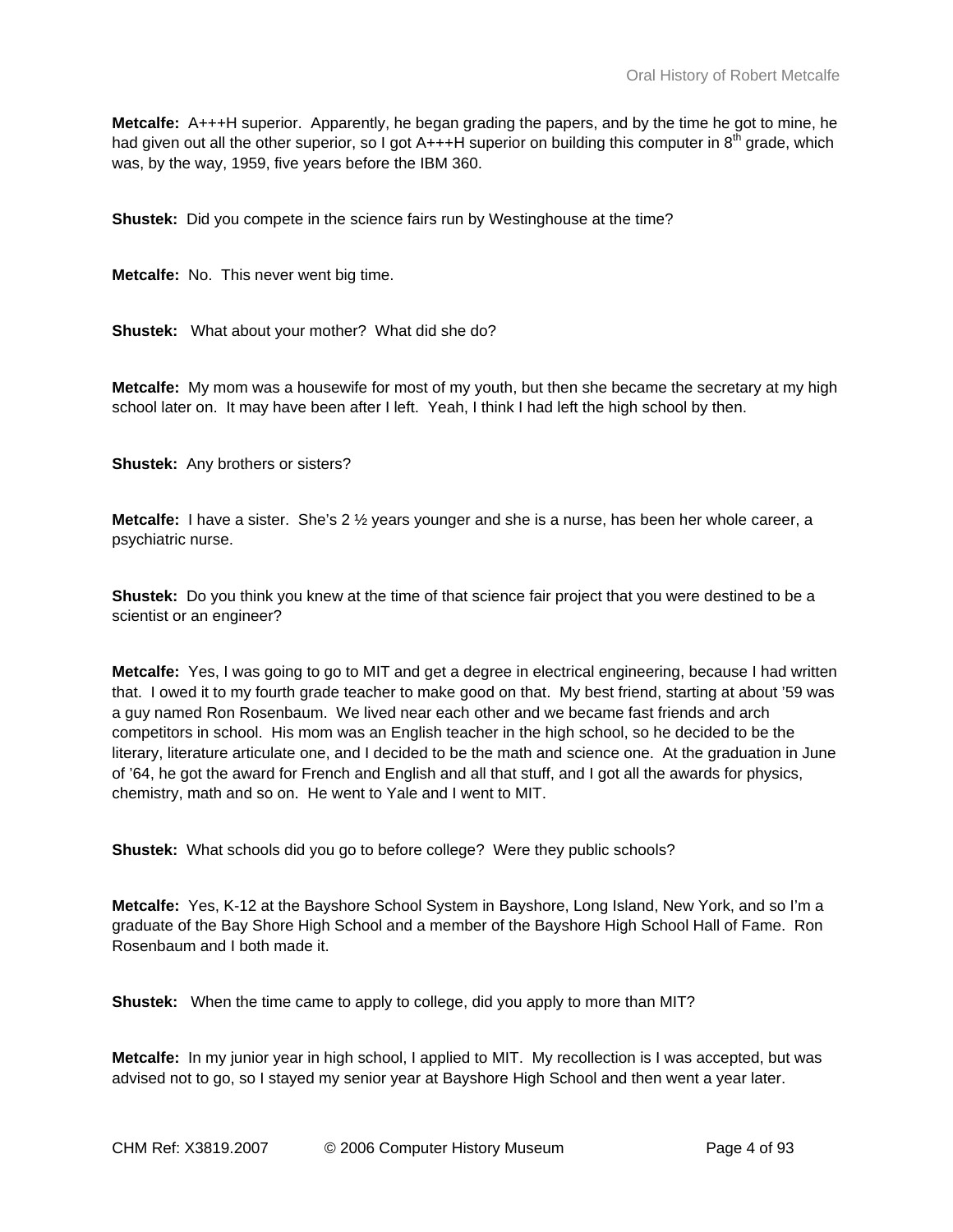**Shustek:** Do you think that was a wise decision?

**Metcalfe:** Yes.

**Shustek:** Why?

**Metcalfe:** Because my senior year in high school was fantastic. I got a job at Sears Roebuck in package pickup. I got a motor scooter in order to go to the job. I took typing. I took mechanical drawing. I took art. And then I took calculus and all those other things you're supposed to take. It was a good year, worth doing.

**Shustek:** Were there advanced placement courses in those days that you were taking in preparation for MIT?

**Metcalfe:** No, there weren't. I took calculus in 12<sup>th</sup> grade, and that was about as advanced place as you got. But then I took calculus all over again. I decided not to advance place. If you got an 800 in your math, which I did, at MIT you could either move on to the next calculus course, 1802, or you could take a special version of freshman calculus, and I opted to do that. It was called 18... Eighteen is the course number at MIT meaning mathematics and 01, 1801. This was S. To get into 1801S, you needed to have 800 on your math SAT's, I guess it was. I thought I would do that. I walked into a room full of hundreds of people! It was very discouraging. But I did okay. But I wanted to do calculus again, because once again, someone wisely advised me that I wanted to learn calculus the way MIT taught it in preparation for the years that followed.

**Shustek:** Had you applied to any other schools, or just to MIT?

**Metcalfe:** I don't know for sure, but I feel that I was rejected at Harvard. The reason I feel that is that I was later accepted at Harvard several times, and each time I felt a tinge of revenge coming. But I'm not really sure I actually applied. I probably did and was rejected.

**Shustek:** What was it like going to MIT with a room full of other students that also got 800 on their boards?

**Metcalfe:** In those days, there would be a freshman quiz every Friday and it would rotate; calculus, chemistry, physics, biology. Every Friday, the freshman quiz. I remember the first freshman quiz was math, and I was in this 1801S program. I got the test results and I had gotten 25 out of 125, so I began planning my return home. But then they introduced the notion of class average, and I was then told that the class average was 17. So my 25 didn't look so bad after all. Then I looked over and sitting next to me was a fellow freshman, Rich Schroeppel. I'll always remember Rich. On his paper it said 125, so I knew I was swimming with some sharks there. I was doing all right, although I was not the superstar that I had hoped.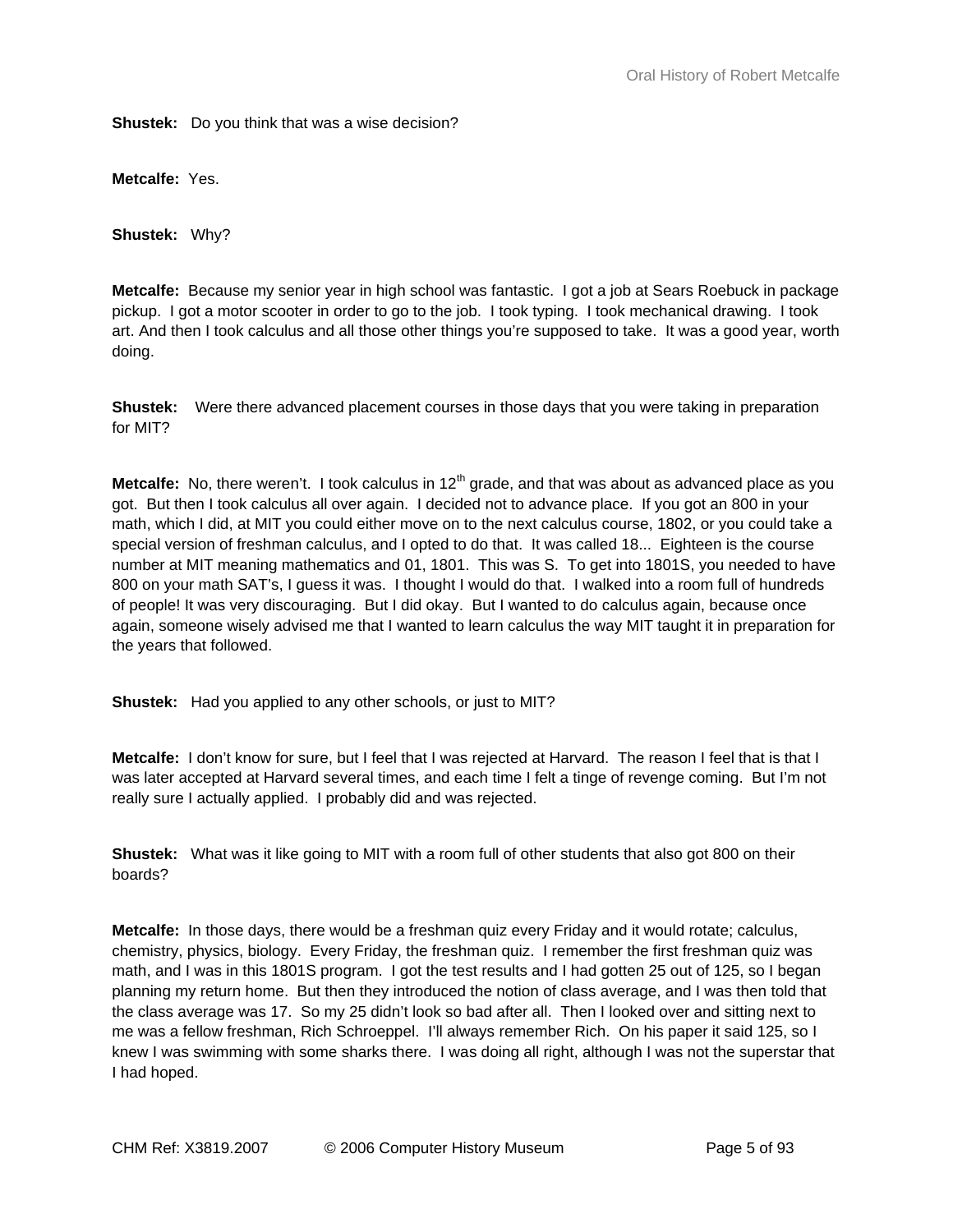**Shustek:** MIT has a reputation for undergraduates as being a pressure cooker. Did you feel that kind of pressure, and how did you bear up?

**Metcalfe:** I loved MIT from the very beginning. Enjoyed every minute of it. I have a few regrets, but not many. The pressure, I loved. There was competition, and we worked very hard, did problem sets into the night, lots of all-nighters. I just loved it. The mistake I made is: in my sophomore year; I got a job, a full-time job, because I wanted to pay for my own way. The scholarship MIT gave me was de minimus. I got a job, initially at Raytheon in Wayland as a computer programmer. So here I am, full-time student, varsity sports, full-time job, social chairman of my fraternity. I don't know when I slept, but I am proof that you can learn while asleep in class. In fact, I can remember waking up in class in the front row. I attended every class. It was a point of honor with me. Tuition in those days was \$1750, a lot of money, so I made it a point of honor to attend every class. Apparently, that has gone out of style, attending every class, but I attended every one, slept through most of them.

**Shustek:** You were making money from the full-time job; were you also getting a scholarship or fellowship?

**Metcalfe:** My scholarship was \$300 a year.

**Shustek:** How had you learned to program? You said you were programming at Raytheon. Where did that come from?

**Metcalfe:** I had a fraternity brother. Fraternities are a really good thing at MIT. Well, they probably are at many places. You come from home, you come to a strange city and you fall into a place that cares about you. I had big brothers. I memorized all of their names, and middle initials, and what town they're from and all that stuff as part of the initiation. John Hatcher Turner, who currently still works at MIT, was I think a junior in my freshman year. His advice was this: take 6251 and I can get you a job as a computer programmer. I took 641, which was Introduction to Computer Programming, and then I took 6251 from a famous MIT professor named John Donovan, where they taught us how to program a [IBM] 7094 scientific computer. Then I showed up at Raytheon and they said, "What's your background?" I said, "I took 6251." They said, "You got a job. Now just learn how to program this thing," and they gave me a navy submarine targeting computer to write programs for.

**Shustek:** In what language were you writing programs in those days – was it Fortran?

**Metcalfe:** Assembly language.

**Shustek:** Assembly language. And the Raytheon machines, of course, were totally different from the 7094.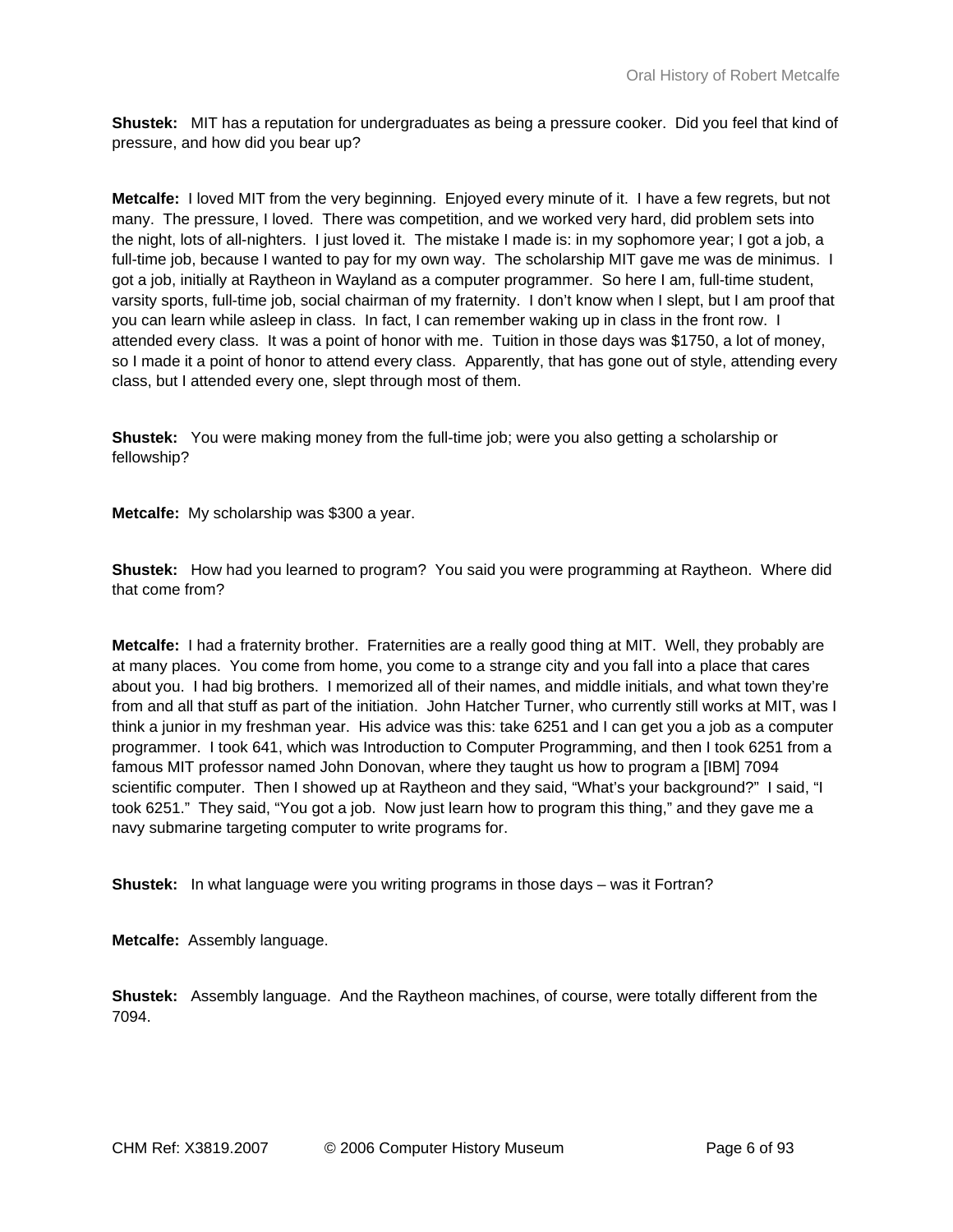**Metcalfe:** Yeah, it was the Honeywell 516-- no 1215. Anyway, it was a refrigerator-size thing that they put in submarines to do target tracking. The first program I ever wrote for money was a code converter that went from 6-bit code to 5-bit Baudot codes, back and forth, for some reason. There were teletypes involved, and Baudot codes involved. That was my first. Then later, I went on to graphical presentations of targets that submarines might encounter under water.

**Shustek:** What were you being paid for this job?

**Metcalfe:** Well above minimum wage. I was very well paid. I believe it was like \$2 or \$3 an hour. A lot of money. I worked 40 hours a week, so I was rolling in it. I had my own little Volkswagen. This didn't make me very popular, but I performed the following calculations. I'm working my tail off to make this money and I don't have any time, so what's my time worth? That kind of calculation. I calculated that it was not worth my time to do my own laundry. So I got a fraternity brother to do my laundry, and I paid him well to do it. His name was Stephen. He was the outstanding freshman of the class of '69, straight A's, and I was paying him to do my laundry for me. My fraternity brothers didn't like the feel of that, and I can sort of understand. But on the other hand, he was happy. I was paying him a lot of money to do my laundry. One of the other things is I decided that I would wear a clean Brooks Brothers button-down shirt every single day, because I was going to work every day. His job was to be sure that my laundry was clean, but also that I had a fresh Brooks Brothers button-down broadcloth shirt to wear every day, a clean one. Bill Stephen. He was also the New England epee champion. So here is a guy, straight A's, and we had a great relationship. It was just the other guys in the house [who] thought that there was a little something wrong with that. I didn't see anything wrong with it.

**Shustek:** Obviously, he had done a different calculation for what his time was worth.

**Metcalfe:** Yeah, and it was easy for him to do while he was doing his own laundry. He saw my problem, because I was doing a lot of things. I didn't have a spare moment. I was very efficient with my time.

**Shustek:** Did you enjoy programming? Is that something that you thought you might want to do as a career?

**Metcalfe:** Sure.

**Shustek:** What did you like about it?

**Metcalfe:** Hmm, what did I like about it…. There were the crass things about it. It paid much better than waiting tables. It was conducted in air conditioned rooms, which was a big difference in June, July and August here in Boston. But then there was the mastery of it, getting these big expensive things to do what we wanted them to do. It was like a puzzle. There was the puzzle aspect, like figuring out the crossword puzzle.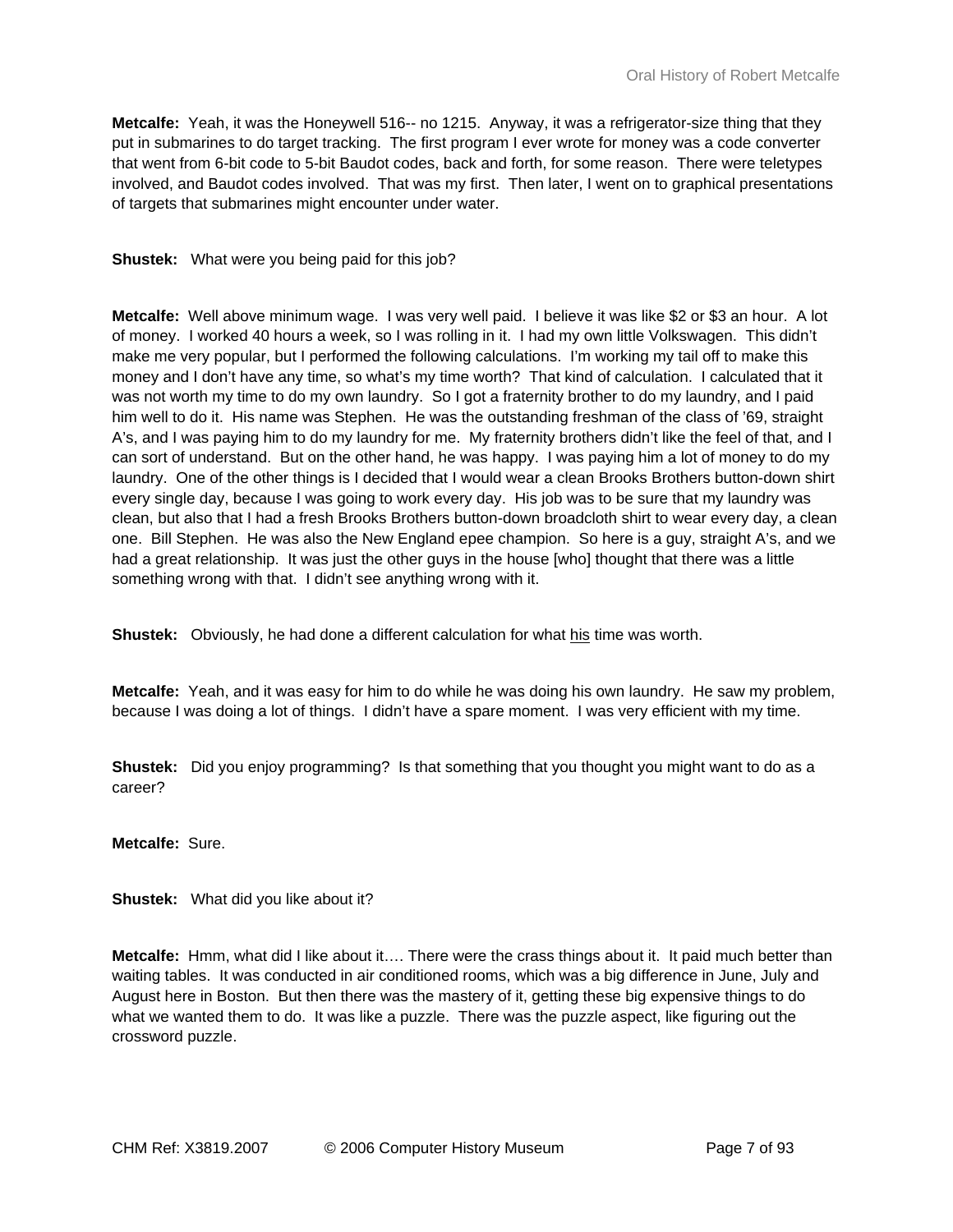# **Shustek:** Had you been a puzzle player and a game player? Are you now?

**Metcalfe:** I do crossword puzzles, but I'm not a champion or anything. I was a member of the chess club in Bayshore High School, and the math team. So I liked puzzles. Math puzzles are my hobby now. I recently wrote a program that does Sudoku puzzles. My wife, Robin, is much better at doing individual ones, but I have solved them all. She doesn't understand that. She doesn't admire it as much as I do. Robin, you solve them individually. I have solved all of them. I work with Mathematica and I do various puzzles that interest me.

**Shustek:** Going back to MIT, as you got out of your freshman year, you had some choices about what courses to take, and eventually, what sort of degree to get. Which direction did you head and why?

**Metcalfe:** I entered MIT having freshly taken art and mechanical drawing with the intention of being an architect. So my first major was architecture and I took 401, four meaning architecture, 01 meaning the first course. In the first week, the first assignment was draw your own hand. So I dropped the course in one week flat, when I realized I wasn't cut out for that and went into number theory. That lasted a year, and then I switched into physics. And then from physics, I then entered a special program my junior year at MIT in which there were 12 members called the Undergraduate Systems Program in the Sloan School of Management. So I became a management major. And then after almost finishing that, my father said to me, "We didn't send you to MIT to study management." So I stayed a fifth year and got a degree in electrical engineering and computer science. So I have two bachelor's degrees, one in electrical engineering and one in industrial management.

**Shustek:** It seems a little strange that with your early interest in computers and electrical engineering, you would have made a transition from architecture, to number theory, to physics, to management, before ending up in electrical engineering and computer science.

**Metcalfe:** Well I was taking computers and working in computers the whole time. I had a full-time job my sophomore year, my junior year, so I was programming computers the whole time. At Sloan, my interest was in the computer side of things: operations research, and modeling, and systems dynamics; the computer side of management. Then when I went to Harvard in applied math, it was the computer side of applied math, and then I finally got my PhD in computer science.

**Shustek:** What were your grades like at MIT?

**Metcalfe:** My cum after five years was 4.6 out of 5, and that, of course, includes two years in which I received no grades. This undergraduate systems program that I mentioned was unusual in that the 12 of us were exempt. We didn't have to take any courses, and we got no grades. We just received a degree at the end of the fourth year, if we wanted it. So the 4.6 was after my fifth year, and I got 5.0's in my fifth year. It was fun by then. By then, I was having fun at MIT. The best courses had arrived in the fifth year. For example, 605, Linear Systems Theory, was the best course I ever took. I loved every minute of it. And then I started learning probability and control theory in my fifth year. Like in high school I stayed that extra year and really got a lot out of it, I stayed a fifth year at MIT before getting my bachelor's degree. I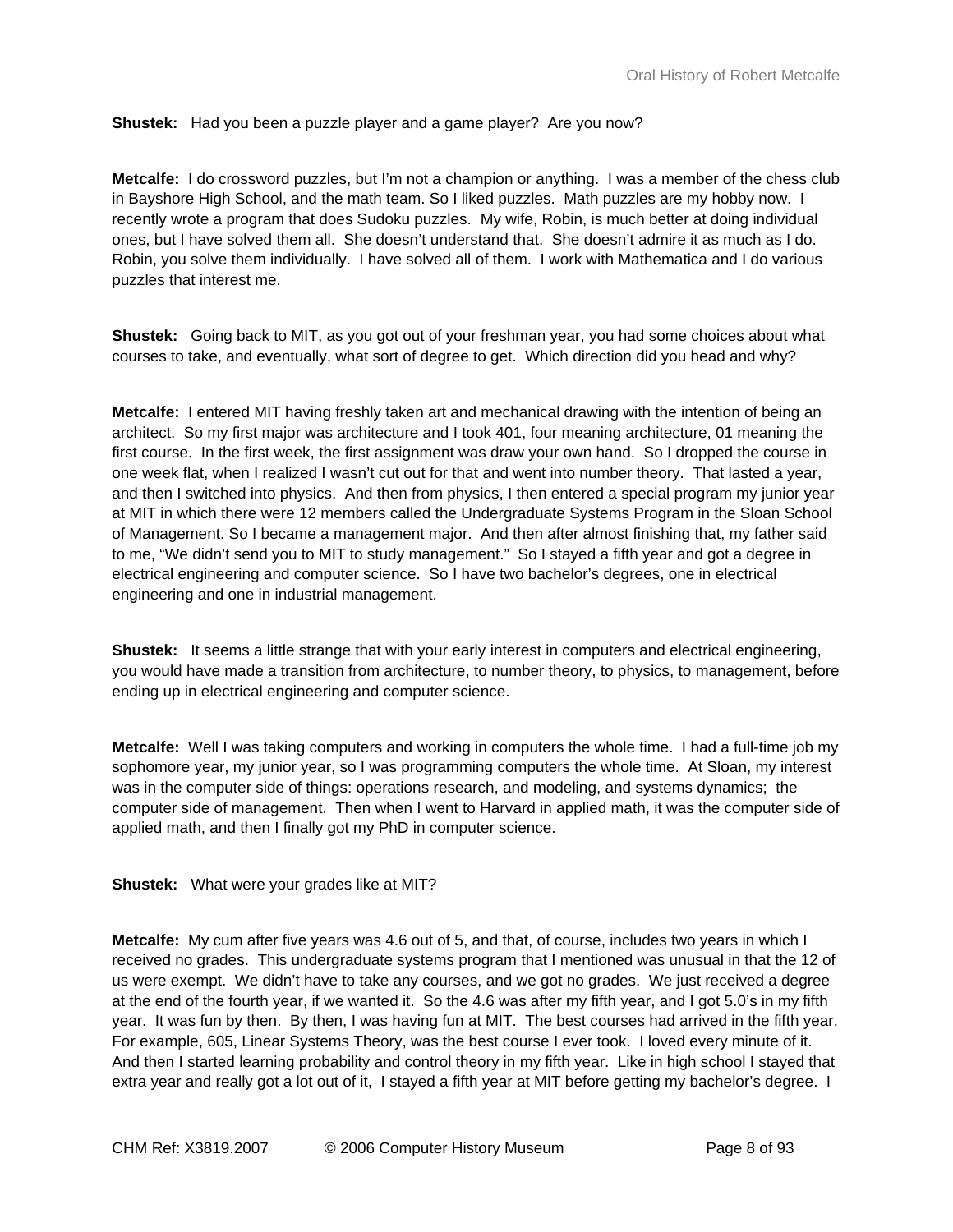got two bachelor's degrees, which is a little strange. But it was a really fun year, because I took courses I really loved, really got into.

**Shustek:** MIT is filled with famous legendary professors. Who were the professors there that you interacted with the most? Were any of them mentors or role models for you?

**Metcalfe:** I have a lot of mentors and role models. I don't really settle on one. I can give you a long list. Jay Forrester, who invented core memory, was my advisor for my junior and senior years. [Alvin] Drake taught me probability. He recently passed on. Minsky was my undergraduate thesis advisor, Marvin Minsky. I saw him twice. Once [when] I got him to agree to be my thesis advisor, and the second time, he accepted my thesis. Which, by the way, was entitled "A Neuron Model and Some of Its Information and Processing Capabilities." Fortunately, I don't think any copies of that thesis exist anymore. I remember vividly writing it on the bus returning from away matches of the MIT tennis team. I was captain of the MIT tennis team and traveled a lot between jobs and everything else. I wrote the thesis on the bus, and that's how good it was.

**Shustek:** So you saw Minsky twice. Were you able to get much face time with people like Forrester and Drake, or were they distant images at the front of the classroom?

**Metcalfe:** A lot of time with Professor Forrester. He's a very conscientious professor in terms of time with students. On that point, he invited the members of his undergraduate systems program to come to his office on Fridays for a writing class. We showed up and he asked us to write, in our first Friday afternoon meeting… Not all of us showed up, just a few, including me. He asked us to write an essay, on any topic we wanted. We wrote our essays. We came in the next Friday and we read them to each other and edited them. And he sent us home with a new assignment, which was to write the same essay. We did this, my recollection is, 19 times. The most important thing I learned from that was that Jay Forrester thinks that writing is important. So I believe writing is important, and he taught me that. Alvin Drake was a great teacher. I didn't spend a lot of time one-on-one with him; I was just taking Introduction to Probability Theory from him. I took a course from Marvin Minsky in which he was a lecturer. Artificial Intelligence, obviously, a course I took from him. J.C.R. Licklider was a professor at MIT who I actually took a job with eventually. My full-time job switched to MIT. When I graduated from MIT and went to Harvard, I then kept working, but my job was back at MIT in Licklider's laboratory.

**Shustek:** One tends to form very close friendships with other students as an undergraduate. Are there students that you formed friendships with that lasted or that last until today?

**Metcalfe:** Sure. A lot of fraternity brothers, normally, as you'd expect. I have several friends from this undergraduate systems program, like Nick Cavata[ph?], class of '68, Clyde Reddick[ph?], class of '68. I just saw him again last week. Kevin Consella[ph?], fraternity brother, class of '67. It's funny; I'm on the board of two companies at which there are principals -- one the CEO and one the VP of engineering - who were MIT class of '68. I only met them recently. I didn't know them. The class of "68 had a thousand members in it, and apparently I didn't meet that many since I was somewhere else most of the time.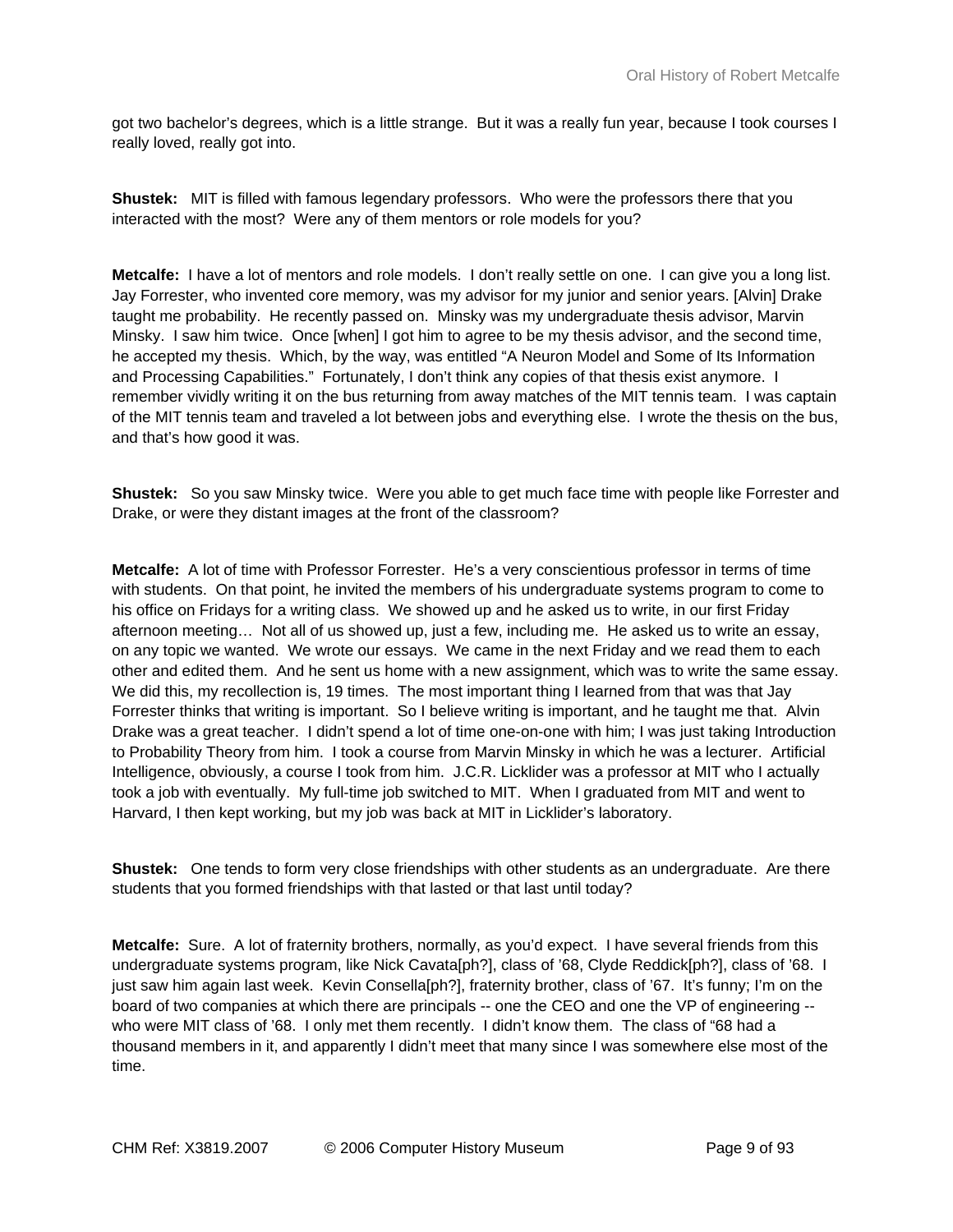**Shustek:** So after five years you graduated with two bachelor degrees from MIT. Why did you go to Harvard?

**Metcalfe:** It was in town. It was not MIT. The advice I got was: you've been at MIT five years, you should try something else. In retrospect, I believe that was a mistake. Going to Harvard was a mistake for me. I didn't like Harvard. I hated Harvard. Did I use the word hate? I hated Harvard. I hate Harvard. I hated it. It was oil and water. It's a really long story. I just hated it from the very first day, and it's probably just bad luck. It was probably just a few rotten eggs that I ran into there that just set me off. But basically, the Arpanet -- Internet 1.0, as I like to call it -- was just getting started as a thing that graduate students got funded to do. That's how I thought you chose your PhD dissertation. You say, "What's ARPA funding now? Arpanet, okay, I'm going to do that. So here I am at Harvard, a first year grad student in the PhD program in the division of engineering and applied physics. I had just taken a full year of digital design projects at MIT. I actually helped build part of a computer, got really facile with digital electronics. What we were busy doing, all of us across the universities around the United States, was connecting our university computers into the packet switches, the IMPs of the Arpanet. And there's Harvard, with a PDP-10 and an IMP. So I said, "Hey, I just graduated from MIT learning how to program digitally designed things. Why don't I design the IMP interface to connect the PDP-10 to the IMP?" And Harvard said, "That's too important for a graduate student to do. We're going to get a company to do it." Subsequently, they hired a company that you may have heard of called Bolt, Beranek and Newman, the very designers of the IMP, to do it. BBN then turned around and hired another graduate student to do it for them-- Ben Barker is his name-- which I resented. So I turned around and went down the street to Project MAC, now known as CSAIL, at MIT. I knew some people there and there were some openings. I said, "You have an IMP and you have a PDP-6," and then a PDP-10 later. "I'd like to put those together, since I have just taken a couple of courses." Al Vezza, who was part of J.C.R. Lickider's lab said, "Okay, we'll give you a job. Your job is to connect our IMP to our PDP-6. And remember, it's going to be a PDP-10 later, so you have to anticipate that." So he gave me the job. I started designing. So here I am again, a student at Harvard, but a full-time employee at MIT, which by the way, pays better. I was paid more as a member of the research staff at Project MAC than my advisor at Harvard, which annoyed him to no end. He thought I should be working for slave labor wages as a grad student, but I had this cool job. I turned to Harvard and I said, "You know I'm designing this interface. I could make two copies. I could give you one for free." That's when they reminded me that Bolt, Beranek and Newman was going to build their IMP interface and they didn't need mine. Anyway, that got me started in the high-speed network interface business, designing this. I have it upstairs, by the way.

**Shustek:** How did those interfaces turn out, yours and the one done by BBN?

**Metcalfe:** They both worked. Mine took me a year. I built it and then it sat there for 13 years. Then it was decommissioned and they sent it to me in a Federal Express package.

**Shustek:** Did you do the software as part of the PDP-6/-10 to drive it, as well?

**Metcalfe:** Yes. I did most of it. My buddy there was a guy named Bob Bressler. He did the software coming down and I did the software coming up from my hardware. Then we split the middle. So we put the PDP-6 on the Arpanet, Bressler and I, and then I started writing my Harvard PhD dissertation on that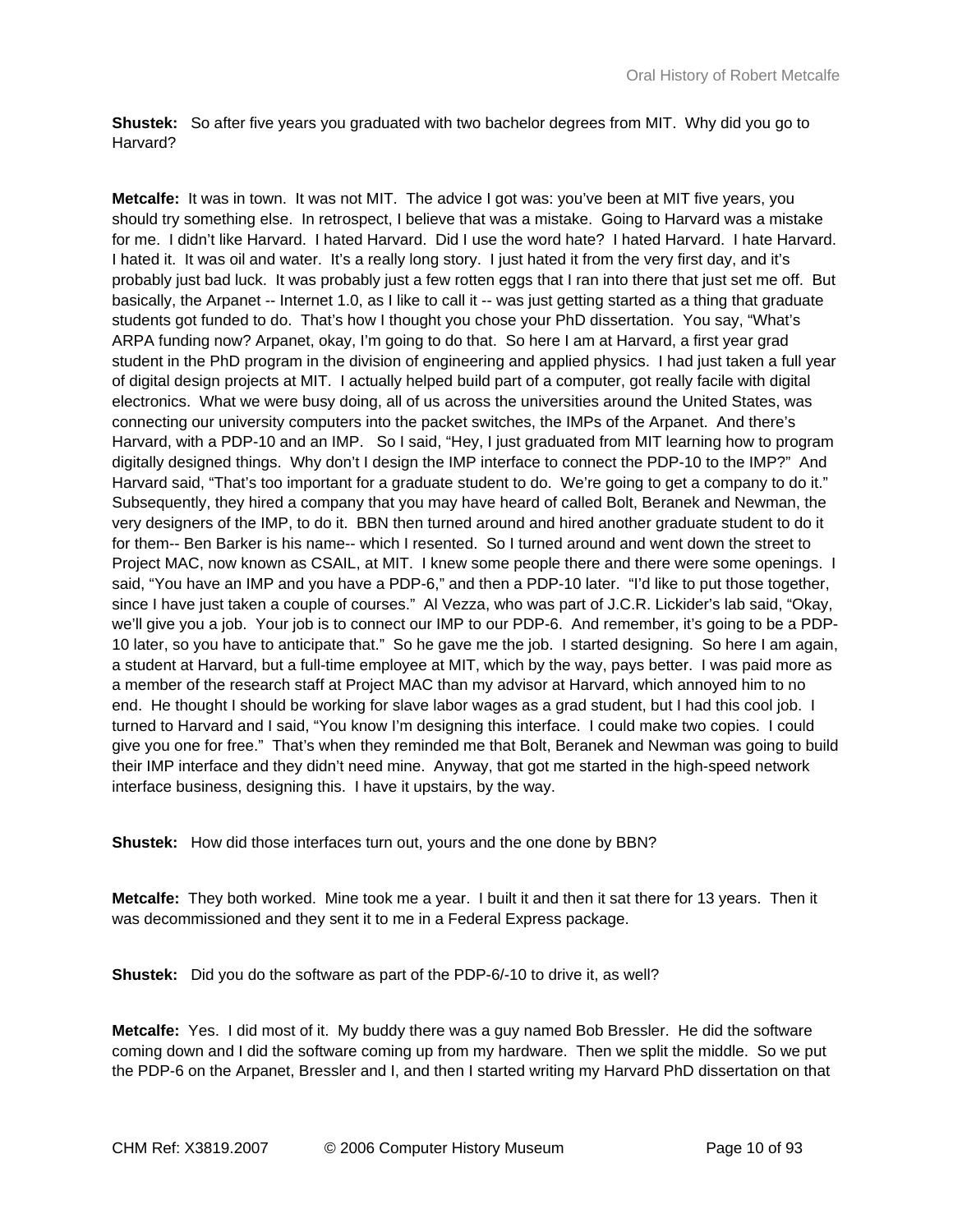topic. This is another reason why I hate Harvard. I, in my mind, was slated to receive my PhD in June of '72. That is two years after my master's degree. So I drafted this thesis and went job hunting. The committee was up at Harvard. I recruited a committee, like you're supposed to recruit. I submitted my draft there, but I didn't pay really close enough attention to what was going on at Harvard. I went out job hunting and I got nine job offers, all predicated on the fact that I would be receiving my PhD in June of '72. Well on May 19<sup>th</sup>, or 20<sup>th</sup>, or 28<sup>th</sup>, or some really late time, I went in to do my thesis defense. I came into a room full of people who I vaguely recognized and promptly failed my defense, which is not a common event. Although I do share it; the current head of the National Academy of Sciences, Bruce Alberts, he also failed his from the same department at Harvard, so we had that in common.

**Shustek:** Who was your thesis advisor?

**Metcalfe:** It changed. I'd rather not name the one under whom I failed, but I succeeded a year later under a man named Jeff Buzen, who is a local entrepreneur of some renown, later went on to found BGS Systems and was a fantastic guy. I knew my relationship with Jeff was going to go well when in our first meeting, he said, "Okay, what do we have to do to get you out of here?" I said yes, that's the right attitude. And why did I say that? Because I had these nine job offers. And I had nine job offers because I had been working on the Arpanet, which was ramping. All these places out there that hang around ARPA thought it might be a good idea to have someone work there who was an ARPA guy, so it was easy to get nine job offers, because I was in the mainstream of funding of ARPA.

**Shustek:** What sort of places, research labs, engineering companies?

**Metcalfe:** Let me name them; MIT, although had they offered me a job of assistant professor at MIT, I would have taken it, but they didn't. As you'll learn in a few seconds, I took another job offer. I was offered a professorship at the University of Kansas and I would have been so happy had I gone there. It was a fantastic place. I went to a basketball game there and the stadium was packed. I loved the professors. Lawrence, Kansas is a beautiful little place. What would my life have been like had I gone there? I don't know.

**Shustek:** Very different from Boston and New York.

**Metcalfe:** And I got an offer from SRI (Doug Englebart), Xerox PARC, BBN and a few others, but I ultimately chose to go to Xerox PARC, which was just getting started.

**Shustek:** We'll talk in a while about why you went to PARC and what happened when you were there, but let's go back to some of your experiences with the early Arpanet hardware and software. What sort of Arpanet-related projects had you worked on at MIT?

**Metcalfe:** Well, as an undergraduate I took courses in digital design. In particular, this is relevant. I took the advanced digital design lab course where we built a computer, and my job in that project was to build the main memory. The way I built the main memory was with an acoustic delay line, which meant I had to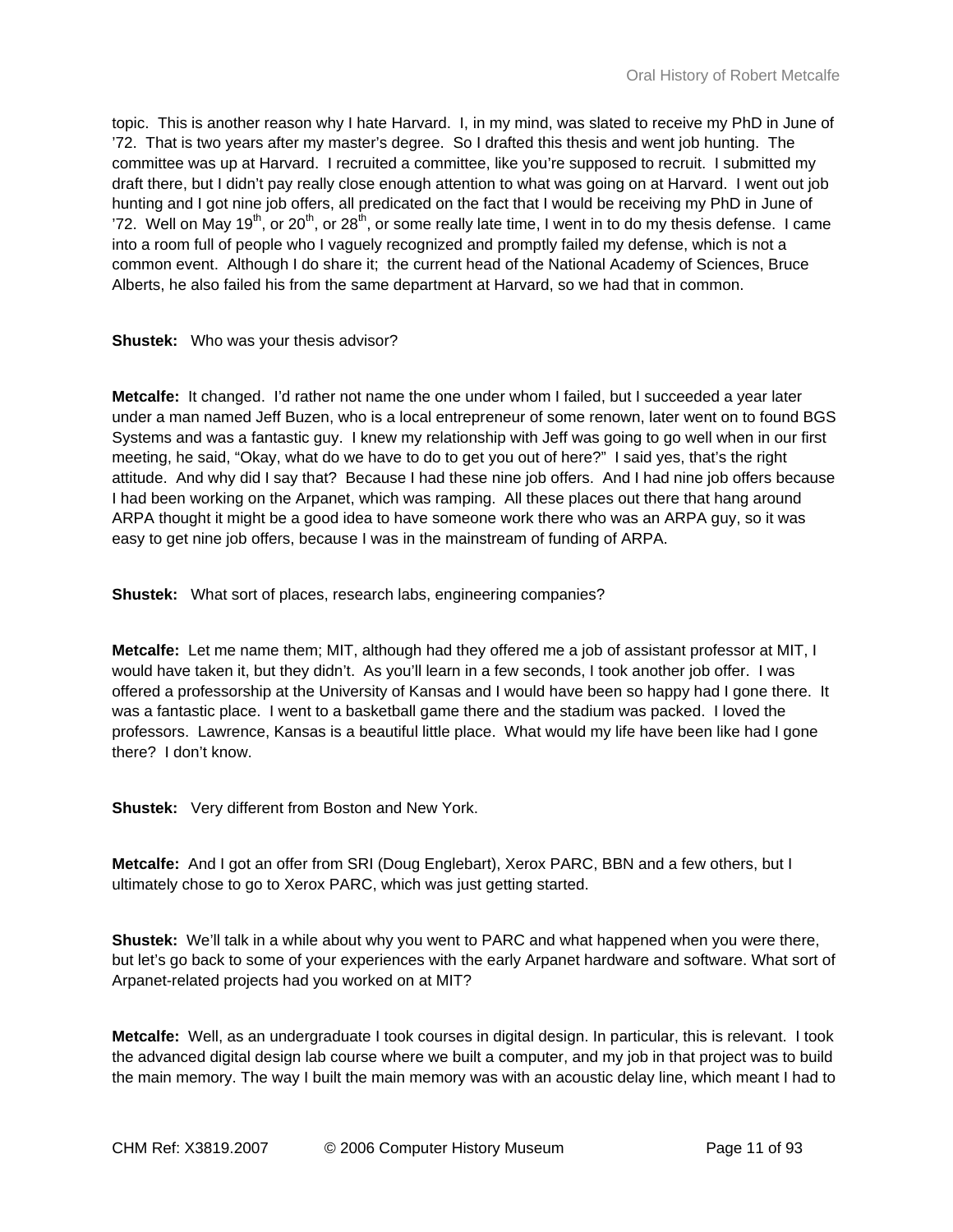build this little digital circuit that would launch these bits down this really long cable, acoustically carry the bits around in circles like this, and then they finally came out the end and then they came back into a digital circuit where I had to recover them and then send them back in. So it was a delay, a dynamic memory that you had to constantly refresh, but of course it was a transmission line. So the whole idea of transmitting and receiving was built into that problem. Then when it came time to hook the Arpanet packet switch called the IMP -- the Interface Message Processor -- to the PDP-6, once again I was launching circuits along this big cable between these two boxes. It was a struggle to build this piece of hardware which is about this big. I have it upstairs. It's four small boards all wire wrapped with the chips jammed in these sockets and then wire wrapped and the cable coming in and then a bunch of lights to help with debugging and knowing the status of the thing. It was really challenging, especially for a first time design, to get it to work.

**Shustek:** What was the technology? Was this 7400 series SSI and MSI?

**Metcalfe:** 7400 SSI, yep. My favorite was the 7406 with hex inverters, and I could fix lots of bugs with that just by introducing delays by N inverters in a row. I was later told that was bad design, but it worked for me and that device worked for 13 years, I might add. By the way, it was for a PDP-6, and the Internet protocols had not been developed yet. That is, when I was building this hardware we had… In fact, Danny Cohen at Harvard and I devised an INCP, an Interim Network Control Program, that was later replaced by the NCP, that was later replaced by TCP/IP more than 10 years later. So we were dealing with the raw packets here. There were no protocols. We invented all the protocols ad hoc for our various projects. One of the things that was up in the air was the word length. Now in those days, you had 18 bit machines, and 36 bit machines, and 32 bit machines were kind of a new thing, and it went on. So it wasn't clear what the word lengths were going to be or what the patterns should be in memory so in my IMP interface you specified the word length you wanted and this baby would assemble that many bits and then jam it into the memory of the PDP-6. It was kind of a funny thing. So this device is quite big because it has all this modularity in it and flexibility, all of which I designed out in subsequent high speed interfaces.

**Shustek:** Is it all hard-wired logic, or was there any microcoding state machine type stuff?

**Metcalfe:** All hard-wired. No state machines. I learned about state machines at Xerox PARC, actually. But anyway, I designed this thing. It took me forever, a good portion of a year. I finally had it, and I got it working with my test programs. It would work, but it only worked for 15 minutes and then it would go "bah", and all the lights would go in the wrong direction and then it would die. Then I would reboot and then it would run again. I had these extensive diagnostics, random patterns and everything, to just test the hell out of the thing, different word lengths, test every edge case. Then it would run just fine, over and over again through every- and then it would just die. I worked on it for a month and I couldn't figure it out. So I picked it up, and I walked down the hall. This is the ninth floor of Technology Square, so I was in Licklider's lab and the AI lab was at the other end of the floor, and Multics was on the other side of the floor. I went down to the other end where one of my buddies and geniuses named Tom Knight, who is still at MIT. He built hardware, wrote computer programs, and had been there ahead of me. I walked up to Tom and said, "Tom, I need your help. I cannot get this thing to work and here's all the drawings and everything. Would you be willing to just sit down and take a look at this thing?" And Tom looked at it and he asked me a few questions and then he said, "Well, I know what's wrong." "Really, Tom. Pray tell." He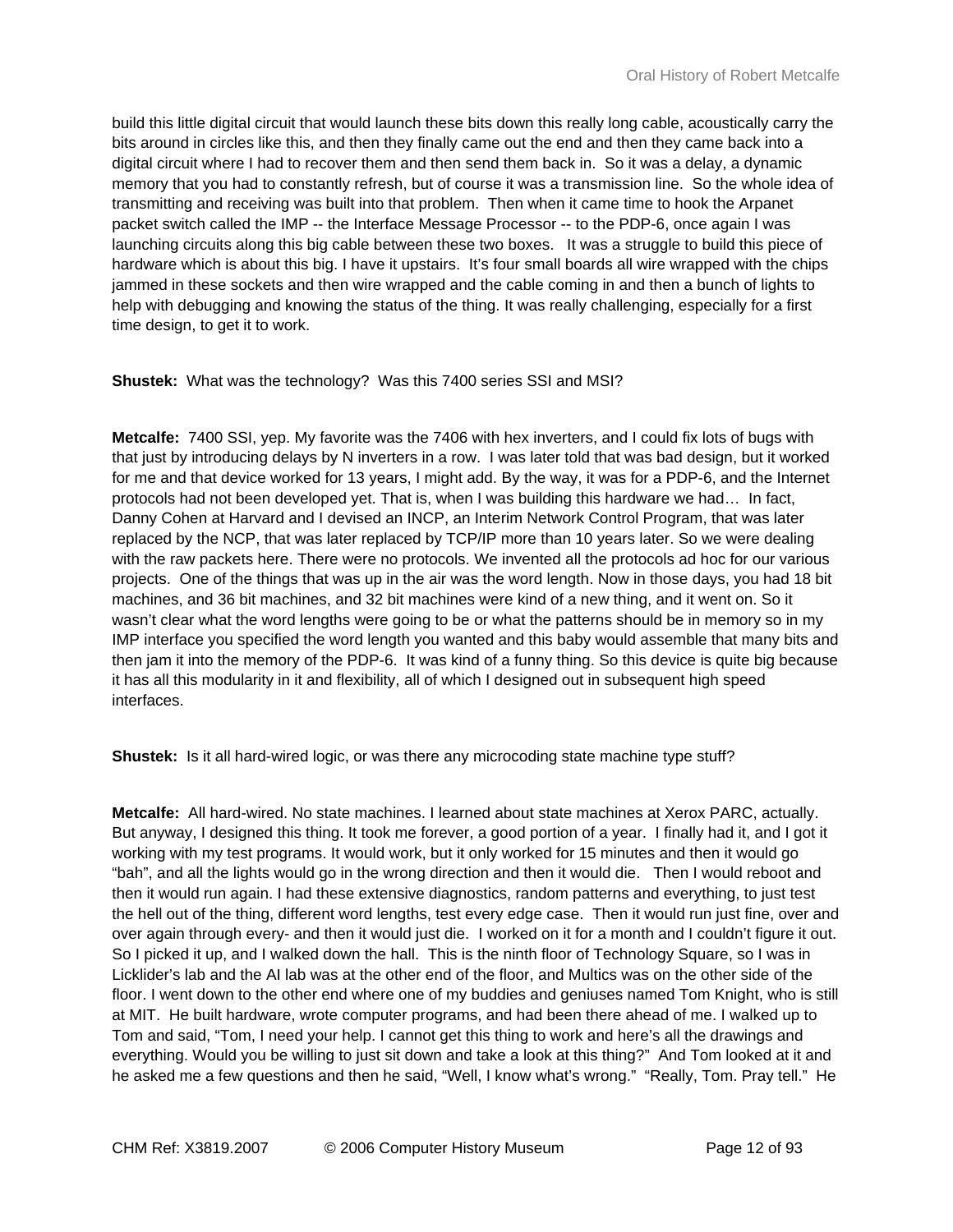says, "Well, you don't have any bypass capacitors on it. Now I know you just took a bunch of courses in digital electronics but at some point everything is analog. So what's happening, Bob, is when certain patterns get into your registers and they all go 1 and all the transistors turn on, they take too much current, too many electrons, and then the voltages start to droop because you've sucked in all those electrons and then all the digital devices start to malfunction. So what you need to do, Bob, is sprinkle some bypass capacitors here and there to store up some extra charge for those cases when you have lots of 1's in your registers." So I say, "Tom, where should I put them and how many should I put?" And he says, "It doesn't matter very much. Just sprinkle them around." So I went quickly back to the lab and got my soldering iron and I soldered on -- I probably put a bypass capacitor on every third socket to this huge board. And I plugged the sucker in and she worked for the next 13 years. Anyway, I learned a lesson there -- the analog digital -- which came in handy later because Ethernet is a combination of analog and digital itself.

**Shustek:** The nasty realities of digital design.

**Metcalfe:** Right, and I'll always remember Tom Knight. He knew. Knowledge is power and he knew in an instant. Just by looking at the board he could tell.

**Shustek:** You mentioned having worked with INCP with Danny Cohen. Did you also work on an aircraft simulator with Danny?

**Metcalfe:** Exactly. This is a funny story. Steve Crocker, who worked at ARPA at the time, he and Jon Postel, another famous Arpanet guy, they started a thing called RFCs -- Request For Comments - whereby people working on the Arpanet and ARPA contractors would write memos about this and that, and then publish them in this comment series. So Danny Cohen and I -- he at Harvard, because I was at Harvard too, sort of, a student, but I was working at MIT -- we decided to work together. We had just finished, BBN had attached Harvard's PDP 1 and PDP 10 to the Arpanet, and I had connected our PDP-6. We had an Evans and Sutherland image processor, clipper-divider or whatever it's called, on our PDP 6/10, and he had an aircraft simulator running on the PDP-1. So we devised the following experiment, where the simulator would run on the PDP-10 at Harvard and it would send its images across the Arpanet to my PDP-10; say it was a -10 by then. Then we would give them to the Evans and Sutherland image processor that would do the clipping and the rotations and the dividing, and produce a return image which then we would send back over the Arpanet -- that is, across town to Harvard -- which then he would receive on the PDP-1 and then it would display it on the PDP-1. We had to write all the low level packet protocols for getting this to happen, and we got it to work, and it was kind of cool. You could imagine better ways to do it, but it was a stunt. I wrote an RFC about it, and this gives you insight into an obnoxious side of my personality. The name of the RFC was "Historic Moments in Networking", in which I wrote about this experiment. I'd actually thought it was an historic moment in networking that everyone should know about, and so we published it. I forget what its number was. Maybe it was RFC 89. It was—

**Shustek:** Exactly right.

**Metcalfe:** --a two digit RFC. I wrote a few more of those, got into the three digits after a while.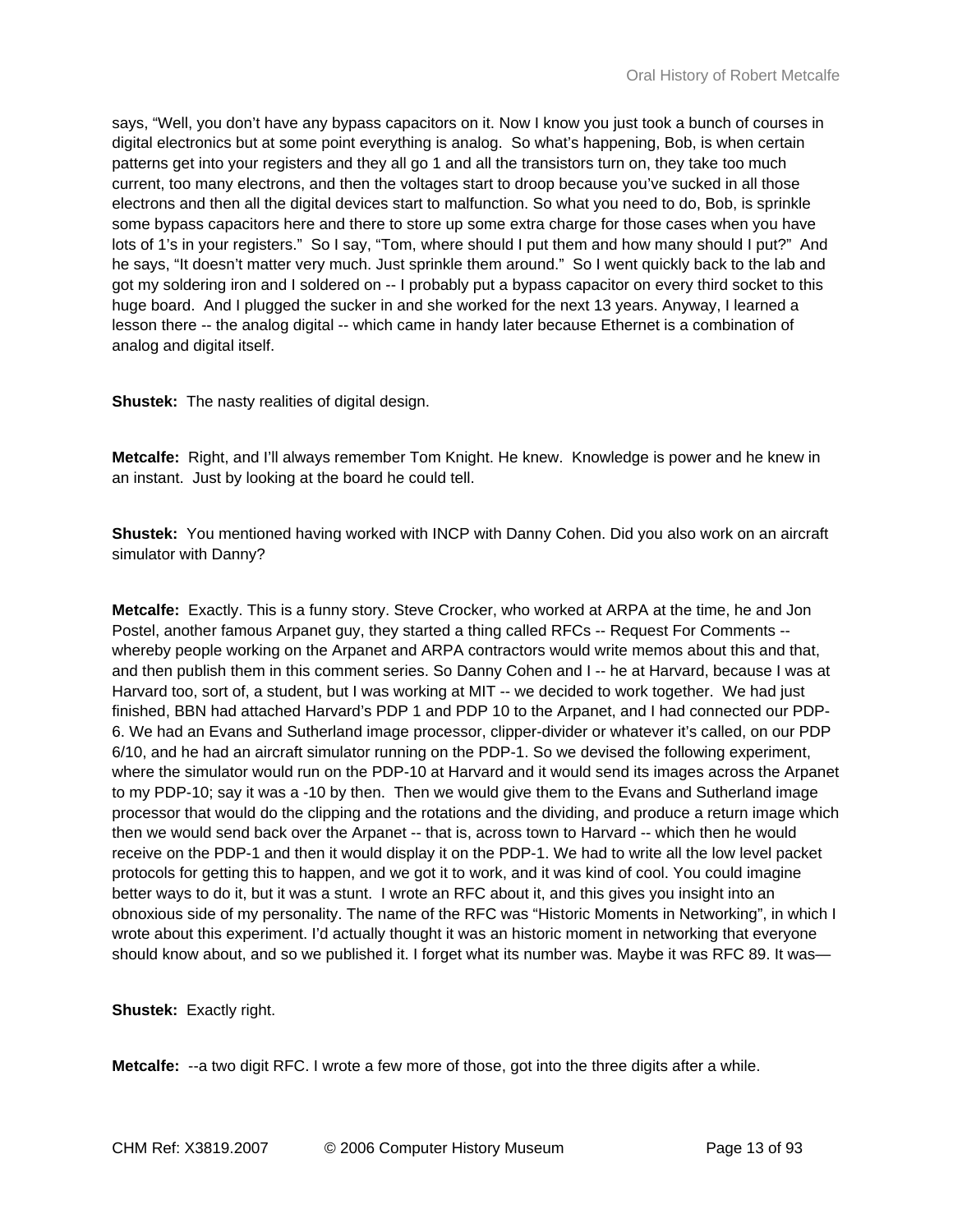## **Shustek:** Don't you think in retrospect that it was an historic moment?

**Metcalfe:** Yeah, but you're not supposed to be so self-possessed to write that at the time. Other people are supposed to call it historic. You're not supposed to call it historic. But there is a little bit of a promoter in me, I guess. What this illustrated, though, is we wrote an INCP, an Interim Network Control Program, to get this to work. We wrote programs for a long time to get this to work, and then threw them away. That is there was nothing-- This was just prior to the NCP that we -- others principally, but I among them -- came up with. So a protocol standard was developed, called NCP, for how you would reliably send packets through this Arpanet switching thingy and recover them. Then we invented a protocol, which maybe you've heard of, called the Telnet protocol for doing remote logins. We documented that in some RFCs and I implemented it for our PDP 10. Oh, by the way, each of these PDP-10s ran a different operating system. My PDP-10 ran ITS [Incompatible Timesharing System], which is the same one the Artificial Intelligence lab ran. BBN had another operating system for the PDP-10 called Tenex. So we had to do the Telnet protocol over and over again for each of these operating systems.

**Shustek:** I checked the index of the RFCs, at least the first 20 years, and I think you had contributed to nine of them altogether. One was interesting. It was RFC 602, which was a warning that you issued, this must have been '71 or '72, about security faults in the Internet. The RFC was called "The Stockings were Hung by the Chimney with Care". Do you remember that one, and the warning you were issuing?

**Metcalfe:** Yes. I'm very proud of that one because I claim, when I'm bragging, that that was probably the first time anyone warned the Internet community that we were not paying attention to security. What had happened was a couple of high school students hacked into the Arpanet through one of the early TIPs. A TIP [Terminal IMP] was a way to dial into a Telnet program so you could then log in to any of the computers on the Arpanet. Imagine that! And some high school students, as I recall they were probably in Los Angeles around UCLA, somewhere like that, managed to find out the phone number. No one was keeping it a secret. Acoustically coupled modems were the big thing in those days, and so these high school kids got in to some of the computers and did some mischief. They caught my attention, so I wrote this 602 RFC saying "Look out! Trouble!" Of course we still have security problems many, many, many years later and we will forever.

**Shustek:** It is now 33 years later. Do you think the problem has gotten better or worse? Do we have a handle on the security issues now?

**Metcalfe:** We've made a lot of progress. Security will never be solved, ever solved. It'll always be a problem because it's a tradeoff, constantly a tradeoff. We're a lot better at it than we were. The problem was we were grad students designing the Arpanet, and there were lots of things unimportant to us. Our goal was to get connected. We didn't care about security, because who would threaten it? We were a small family then, so we didn't really anticipate that anyone would be malicious. The other thing we left out was economics. Since we were being paid, we just didn't put any economics in the Arpanet. Eventually that was overcome in the '90s with the development of economics -- like advertising for example. But still, the Internet is recovering from the lack of early attention to security and economics.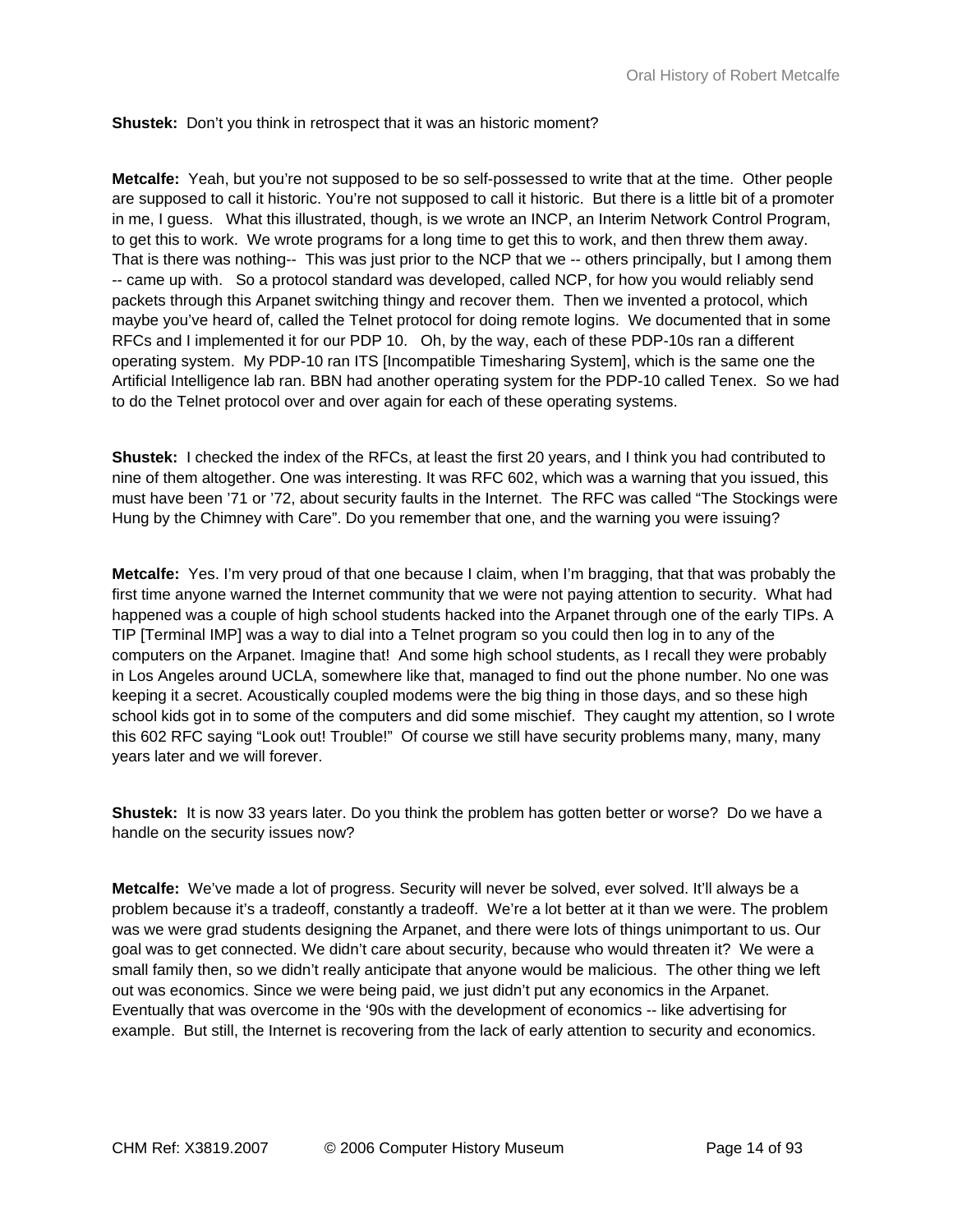**Shustek:** In October of 1972 there was a very famous conference at which the Arpanet and its interconnectivity was demonstrated. You had a role in that conference. Can you describe what you did?

**Metcalfe:** Yeah. In '72 the ARPA people, led principally by Bob Kahn, decided to have a "coming out" party for the Arpanet. They scheduled it, I remember vividly, in October of '70 at the Hilton Hotel in Washington, D.C., where we were to have a two or three day demonstration of the Arpanet. And I'm out in Palo Alto, California, working. By then I had gone to-- Wait. Seventy?

#### **Shustek:** Seventy two.

**Metcalfe:** I had just gone to Xerox PARC, in June of '72, which is when I was supposed to get my Ph D. from Harvard but didn't. Xerox said, "Come anyway and finish while you're here," thank God. When I caught wind of this demo -- I was invited to participate in this demo -- I said I know what I will do. I will write the book that people can use to wander around the Arpanet and get various demonstrations. So I wrote the book. It was a booklet, and it was called "Scenarios for Using the ARPA Computer Network". All it was was a manual for what you type: when you go here, and what you go here, and what you do when you go here and here and here. Then I went to the event. Now this is 1972, so imagine me wearing a big red beard -- huge, red beard -- and wearing wing tips. I loved wing tips because I had been to the Sloan School of Management as sort of a semi hippie, a right wing hippie. So I'm helping give this demo. They gave me packs of visitors to give the tour to, which meant going around from teletype to teletype and then giving them copies of the book that I had edited, this booklet. They gave me 10 AT&T executives to give the tour to, all of them wearing three-piece pinstriped suits. I started on the tour, and was very proud of this project and very enthusiastic about it. Right in the middle of the tour, the packet switch, which was on a pedestal in the middle of this Hilton Hotel ballroom so that everyone could see it, crashed. The one time during this two or three day event -- I forget how long it was really -- it crashed, while I'm typing. Imagine me. I'm sitting there. There were 10 guys in pinstriped suits behind me and I'm typing, and "Oops." You know how in those days you'd hit the teletype keys and nothing would happen; the Echoplex wouldn't plex. You're going like this and you get that dead sound that a key makes when nothing's happening and oh, it was really bad. So I turned around to begin to explain and apologize, and see behind me 10 people all smiling broadly. The picture is burnt into my [memory]. These people were amused and pleased that the Arpanet had crashed, because this confirmed for them that they were going to make it to retirement without having to try to deal with this technology. We were threatening the telephone company. We were using their circuits. They had these very high speed circuits, 50 kilobits per second circuits, and we were using them to be the backbone of the Arpanet. But we were talking packet switching, and we were being nasty about circuit switching and how old fashioned it was, and they didn't like that and they were happy. I've had this thing about AT&T ever since. Of course, AT&T was subsequently in 1984 gutted, but it's coming back now so I have to be careful. I'm going to have to go into the basement and rearm now that AT&T is coming back.

**Shustek:** This was 1972. Was there email yet? When did you send your first email and were you part of the Message Group community and all of that?

**Metcalfe:** Well, we had emails in the '60s but nothing like… We had no networks in the '60s, but we had email. Within a timesharing system you would have e-mail. I remember Larry Roberts, who was arguably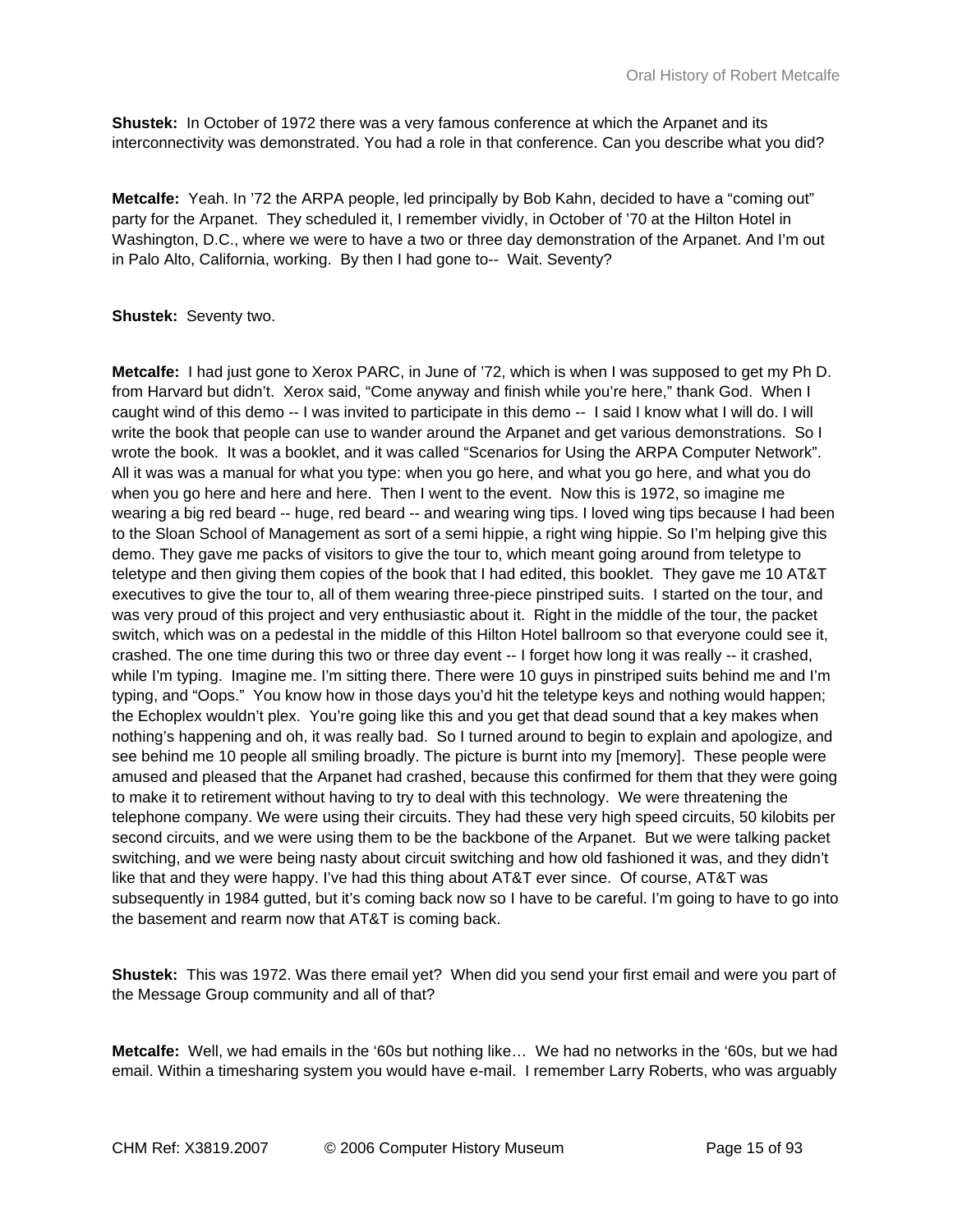the father, or one of the fathers, of the Arpanet and the Internet. He's largely been forgotten now, but he was the man in those days. So here's a guy, he's head of the ARPA Information Processing Techniques office, the funding agency that had funded the whole Arpanet under his direction, and this man had a TECO macro for writing and reading email.

#### **Shustek:** TECO was a text editor.

**Metcalfe:** TECO, text editor, a programmable text editor with macros. We all used TECO then. This was before everything. This is a text editor in which you could write computer programs in it for manipulating your text. Larry had written some TECO macros for formatting e-mails and showing the columns and the rows and the To's and the From's. I thought it was really cool that the head guy who had administrated all of Arpanet was writing TECO macros. I remember that was really cool. That's when the famous atsign invention [happened]. Ray Tomlinson, who was at that time privileged to be a system programmer at BBN working on the Tenex operating system, which became the preferred operating system for PDP 10's, wrote the… Tenex had been proliferating out of BBN to all the ARPA sites. His email program was the one that was proliferating out of BBN. So he became the inventor of email, and got to be there when at-sign was chosen to separate the name of the person from the name of the site where the email was done. We all adopted it. He didn't really invent email, but he made this pivotal contribution of this email program for Tenex with the at-sign, and the rest is history.

**Shustek:** This was before TCP, before DNS. How did you address hosts on the network?

**Metcalfe:** Interesting that you should ask. One of my early contributions to the Arpanet was to organize a conference at MIT called the System Programmers Workshop that Al Vezza and I… Al was my boss, since retired, at MIT. We organized this and I was the system programmer for the Arpanet, Bob Bressler and I. We organized this System Programmers Workshop and invited all like people to come to MIT. What we were going to do was test the connection of every machine to every other machine in an N by N matrix, and we were going to log in to them. I wrote a survey program. I wrote a program that would just systemically go and try to log in to every other site on the net, and display how successful it was: how long it took, whether it was a successful connection, what happened. It was called "Survey", that I wrote. I had to have a way to refer to these machines and there was no DNS and there was no… So I just made a little text file, and it contained the octal of the host number and the text that would be displayed when that octal was encountered in the correct field. The survey would then say "MIT DMS", "MIT AI", "MIT Multics", "Harvard PDP-10", "UC Santa Barbara 360/91, "UCLA Sigma 7", "SRI" -- names that I typed into a file. So then when we did the N by N matrix of all these connections we just went to my little file, and every time we came up with a little octal number we would just look up the text and display it. This is way before DNS, and of course it made sense that this should be. Every system programmer had such a file. Right? They all had to do this over and over again. Somewhere along the line someone said, "Duh. Why don't we have a system for automatically updating these files and sharing them?" And that became the DNS. I didn't do the DNS but someone did at that point.

**Shustek:** Was this before SRI had the Network Information Center, the NIC?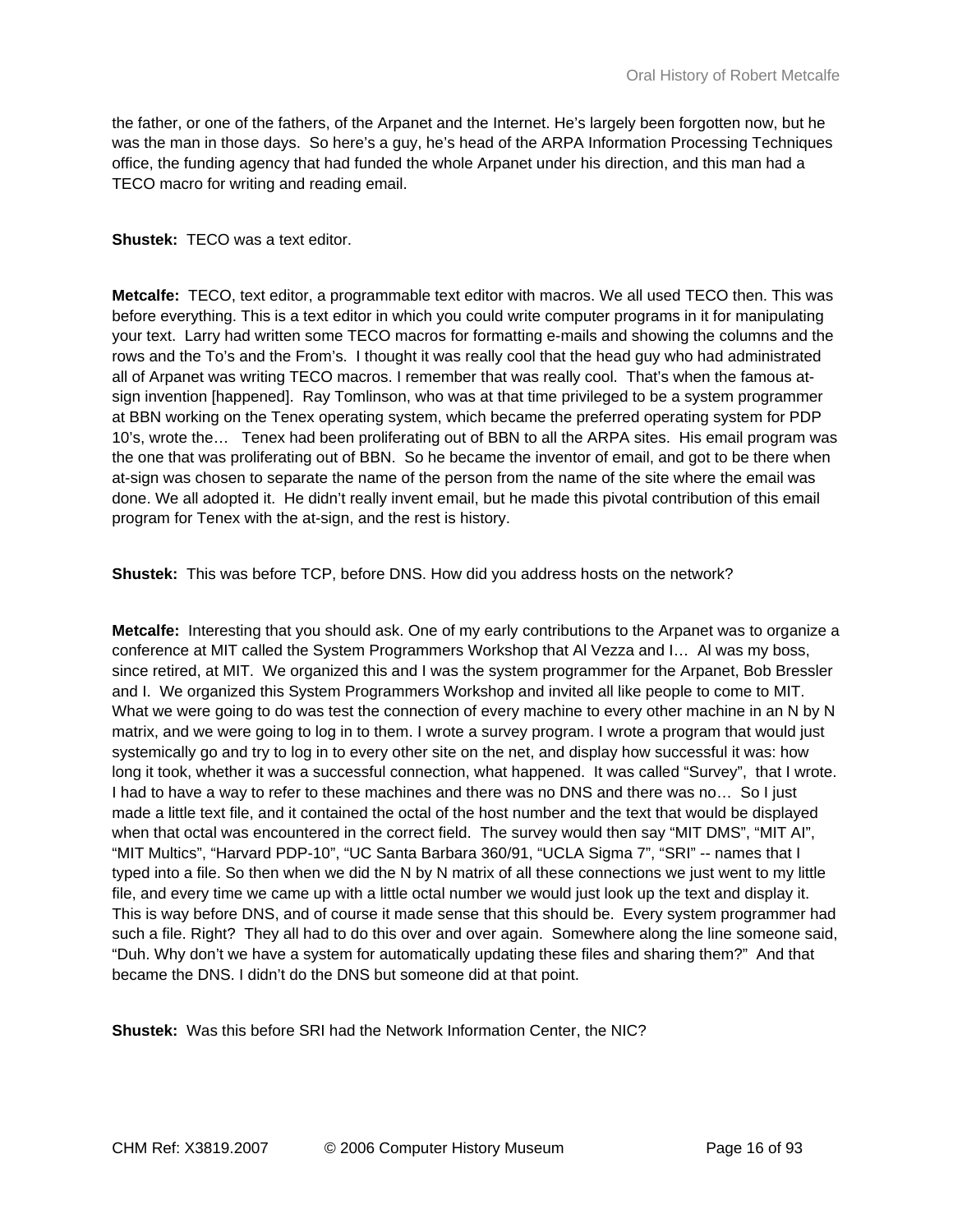**Metcalfe:** No, no. The NIC existed in '72. That booklet I wrote for the demo in October of '72 I wrote at Doug Engelbart's lab at SRI on Ravenswood Boulevard. I'd drive over there and type it in to NLS [oNLine System] with the mouse and the key set and the little.. The book was published at the -- what was it called? -- the NIC, the Network Information Center at SRI, at the NLS, the Online System, NLS, that Doug had developed.

**Shustek:** You, at that point, had already pointed out that we would have security problems with these networks. Did you also anticipate problems with email, spam, authentication, flaming, that sort of thing, that developed later or were these days when everything was benign?

**Metcalfe:** We were innocent. There was certainly no notion of spam, because advertising didn't come on to the Internet until the '90s I'm guessing. No. There may have been some spam in the USENIX user groups. There may have been. I wasn't in that community, so I don't remember. But no, in the Arpanet days that we're now talking about I don't remember any problems like spam or viruses. The first virus I knew about was at Xerox PARC, later in the late '70s. John Shoch there did the worm thing. That's the first I knew about a virus.

**Shustek:** Let's take a short diversion here. The Arpanet that you had worked on eventually becomes the Internet and the World Wide Web and is obviously something that's changing all of our lives. I think I remember correctly reading that you politically tend toward libertarianism, the idea that small government is best. Yet all of this early networking work with ARPA was funded by the government. Do you think in retrospect that that's a proper role for government? Should they have done that and if they didn't would anyone else have done that?

**Metcalfe:** No, I think they should have. I think one of the few things government should do is finance research. I have learned, from many years, that the only companies that can afford to do research are monopolies. Real companies can't afford to do research other than monopolies. There's some famous ones, like the telephone monopoly, [AT&T] Bell Labs; the computer monopoly, [IBM] Watson Labs; the copier monopoly, Xerox PARC. And on it goes. In retrospect, the monopolies aren't worth it for the research they do. It's nauseating how much we hear about how cool Bell Labs is, or was. But other than the transistor, UNIX, and the Princess telephone, what did we get for all that money? And then for years AT&T as a monopoly sat on innovation, and IBM after that, and Xerox after that. It's just not worth it. So let's kill those monopolies and if we need research have it done at research universities. The other spin I would offer there, as a practitioner of technological innovation we worry about technology transfer: how do you get technology transferred from the lab into the marketplace? The best way to do that is with people, and it is the business of universities to graduate people. So let's do our research there. I think the Arpanet is a great example where the government financed some research. Now the Internet that was built… this is a sore point. There are people around who think that the government paid to build the Internet. That's not even roughly true. There were some early developments, and some protocols designed, and some startup funds like CSNET. But the Internet was built by 3Com Corporation, and Sun Microsystems, and Cisco, and huge companies, huge efforts, in which there was just a little [??]. The amount of money that the government put into that research was pitiful. ARPA in my day had an annual budget of \$40 million a year, compared to the billions -- we were very angry about this -- there was small numbers of tens of millions of dollars going into the Information Processing Techniques Office and there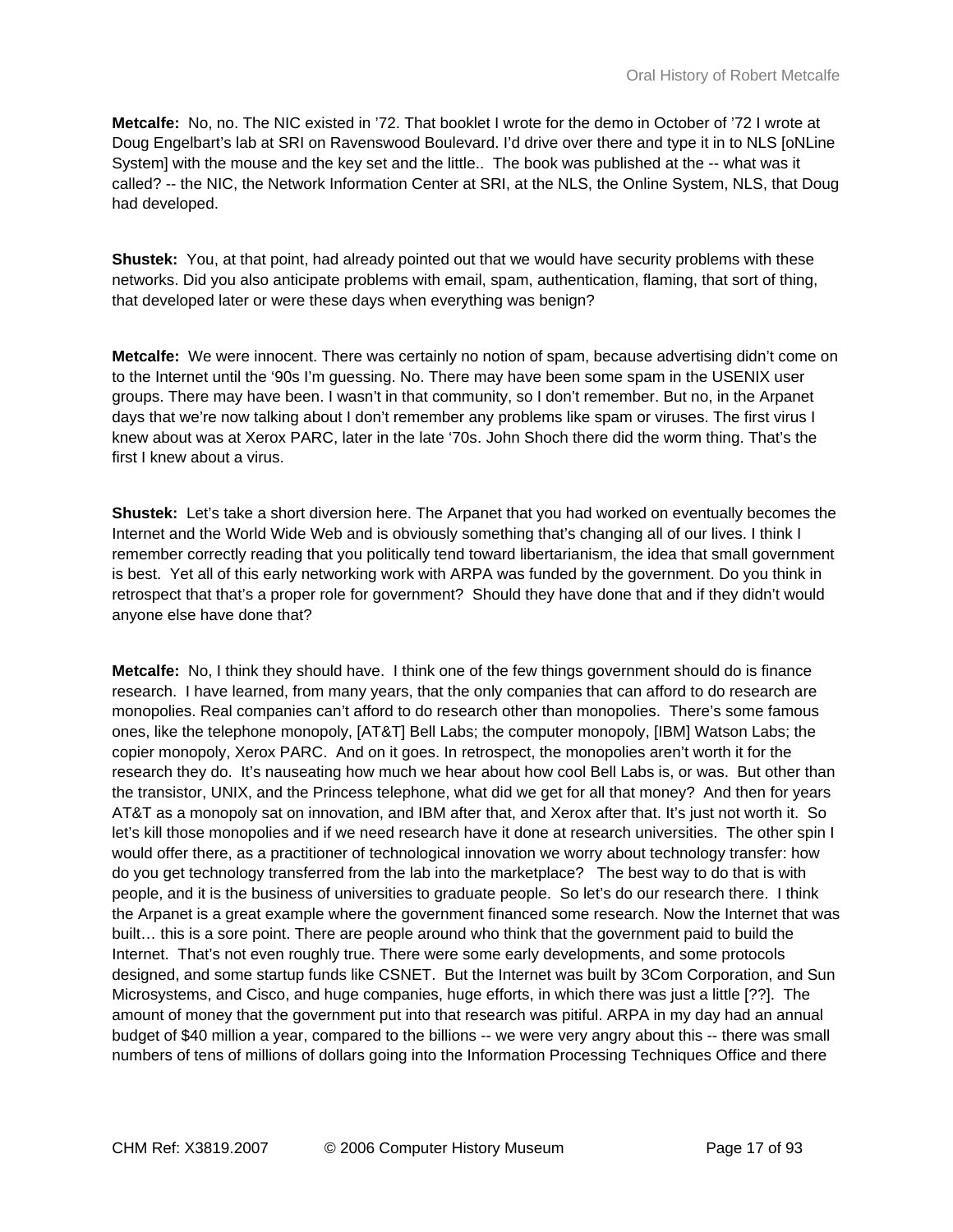were billions going into fusion. For our tens of millions we have given you the Internet, and for those billions where is the fusion?

**Shustek:** Do you think the level of government funding these days is appropriate?

**Metcalfe:** That's very complicated. I know it's up phenomenally over the last few years, so if it's not enough it's certainly better than it was a few years ago. There's a lot of whining out of the scientific community about funds being cut, and this and that, but you look at the numbers they're up and up and up. The reason that there's whining, of course, is someone has to decide about priorities. And the priorities of late have been to the NIH instead of to the physical scientists. So all the physical scientists are saying, "They're cutting the R&D budgets." Yeah, well, sort of. They're cutting your R&D budgets, but look at NIH. That budget's been doubled in the last few years. But I don't know if it's appropriate. I do know that there are people whose job it is to say more would be appropriate, but that's not really an answer. That's just called lobbying, and the National Research Council and the academies are very actively lobbying for increases of expenditure. But how much is appropriate? That has something to do with national priorities. It also has something to do with how many scientists are there competent to make good use of that money? Are there enough of them, or are we just dumping our dollars into places that won't yield results? I don't know how to answer that. That's very complicated.

**Shustek:** Let's return to your career. You're leaving Harvard with a Ph D thesis that was rejected, and you got nine job offers. Why did you decide to go to Xerox PARC?

**Metcalfe:** I went to Xerox PARC because they offered me more money than anyone else. It was, I believe, \$19,000 a year, something like that, not 20. Xerox was a booming monopoly in those days, and everybody flew first class. First class was reasonably priced in those days. The research center was new and spiffy, and beginning to be full of really interesting people like Butler Lampson and Alan Kay. Bob Taylor and Jerry Elkind, who were sort of the leaders of the computer science laboratory there, told me they really wanted me, and I wouldn't have to teach, and I could do whatever I wanted, and I was going to be the network guy. So I said yes. Oh, and I'd always wanted to go to California. During the '60s there was a group called the Beach Boys, and they touted the California life. I remember "I Wish They Could All be California Girls". Be on my woody, surfing, California… Little did I know that Palo Alto was really far from the ocean, and the beaches there -- the water's really cold, but… So I moved to California. That was another factor: just to see what California would be like.

**Shustek:** You didn't understand the distinction between northern California and southern California?

**Metcalfe:** I did not understand that distinction. To me LA and San Francisco were the twin cities area. By the way, there was another thing. In those days Route 128 was the entrepreneurship capital of the world and I was in the thick of it. I hadn't noticed Silicon-- there was no Silicon Valley that I knew about in those days. That was '72. Intel would have been 4 years old at that time, so just getting started. There was no Apple. There was an HP, but they barely made computers, just barely. I'm not even sure they did. They did later. Yes, that's right, because when I taught at Stanford in '75 I taught on an HP mini computer. But still HP was smaller than Xerox in those days. Old and respectable, but a tiny little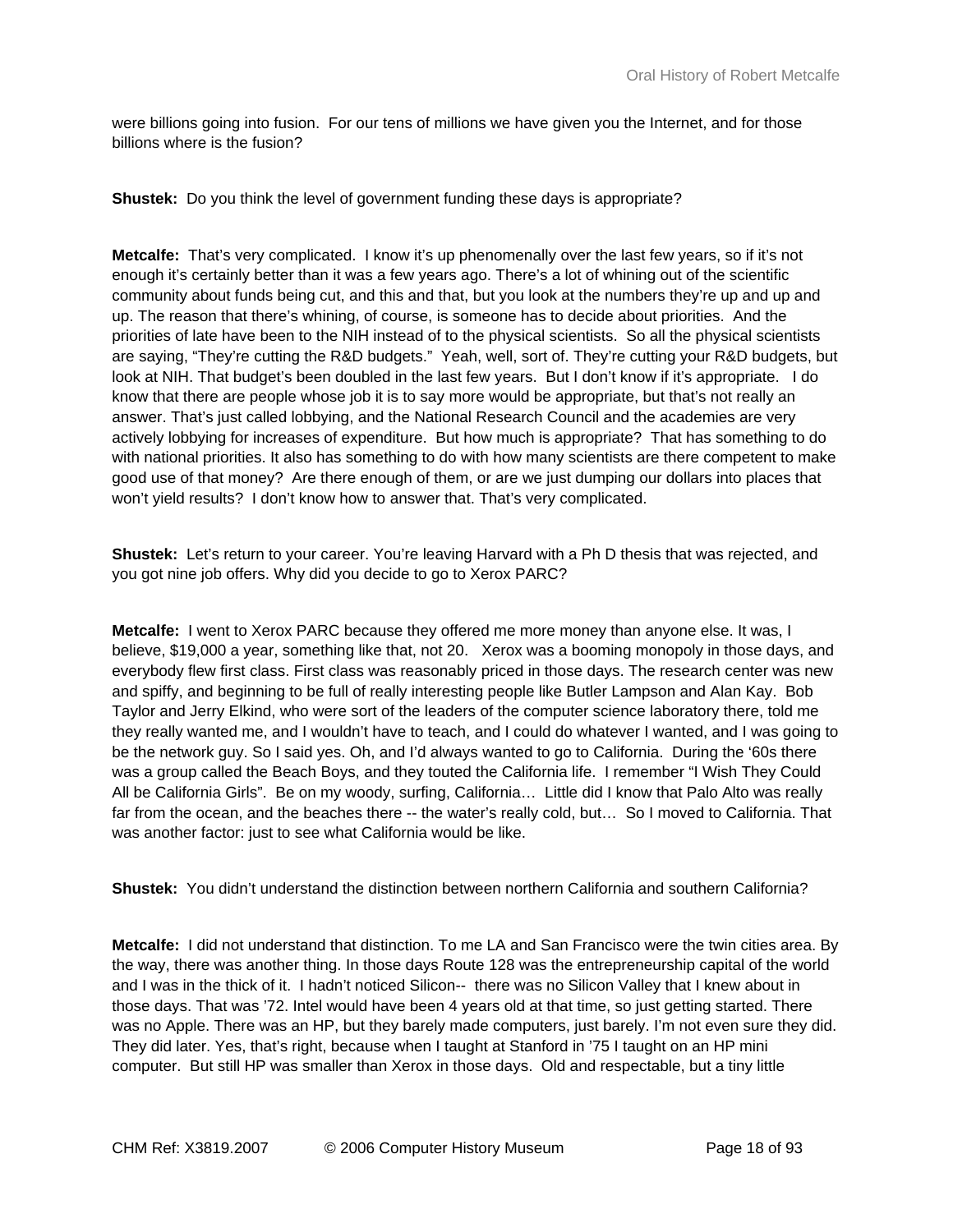company by comparison. So I was leaving this hotbed of DEC, Data General… Wang, I guess. When did they get founded? Well, DEC certainly was around by then. Data General was too. Let me see. I don't know about Wang. Anyway, this was the hot area and I was leaving it to go to the beach, basically.

**Shustek:** So you arrived in Palo Alto. Who did you work for and what was your first assignment?

**Metcalfe:** Well, I joined the Computer Science Laboratory. My bosses were Jerry Elkind, who had been at BBN and a year at Sloan, which is how I met him, and then he became co-head of the Computer Science Laboratory. Bob Taylor, who had been at ARPA, was the co-head of it. They were my bosses, but I was in there with Butler Lampson and Alan Kay and Chuck Thacker and Ed McCreight and a long list of other people. My job was to be the networking guy.

## **Shustek:** For which machine?

**Metcalfe:** Ah ha. There was a funny thing. Xerox had just then acquired Scientific Data Systems, a hot minicomputer company of the day, whose arch enemy was DEC, which made the PDP-10. But we were all ARPA guys and we liked the PDP-10. We wanted to have a PDP-10. Xerox wouldn't let us buy a PDP-10 because it had just bought SDS, so we built our own PDP-10. My first project there was to join the effort to build what was called the Multiple Access Xerox Computer, or MAX, or MAX-C it was sometimes pronounced. My initial job was to write the floating point microcode to emulate the buggy floating point operations of the PDP-10. We had a goal that this machine when we built it had to run the DEC diagnostics unmodified. Eventually Ed Fiala did all this, but I got started doing the microcode and we wrote floating point for the PDP-10. Then we ran the diagnostics and realized that the PDP-10 had bugs in it. So we had to put those bugs into our microcode so we could run the diagnostics. I just got started in that project and then Ed Fiala took it over, because they had other work for me, which was to put this PDP-10 on the Internet, something I had done just recently at MIT. So I set about building an IMP interface to connect this fake, ersatz, clone PDP-10 to the Internet. There was an IMP there; Xerox PARC got an ARPA contract whose sole purpose was to give Xerox PARC access to the Arpanet, which was then just for government contractors.

**Shustek:** Why was Xerox building the MAXC? Was that going to be a product?

**Metcalfe:** No, a research machine. That's a good question. I think we were just building it because we wanted to, and it would be a tool for the scientists there. We couldn't have our own PDP-10 so we just built it. But in the course of building it we developed a team institutional knowledge of how to build a computer. Thacker and Lampson had done it before; they'd been involved in building previous computers. We as a team learned how to build a computer. Right after we finished MAXC we started work on the Alto computer, arguably the world's first personal computer.

**Shustek:** What was the environment like at Xerox PARC? Was it similar to what you had experienced at MIT? Was it different?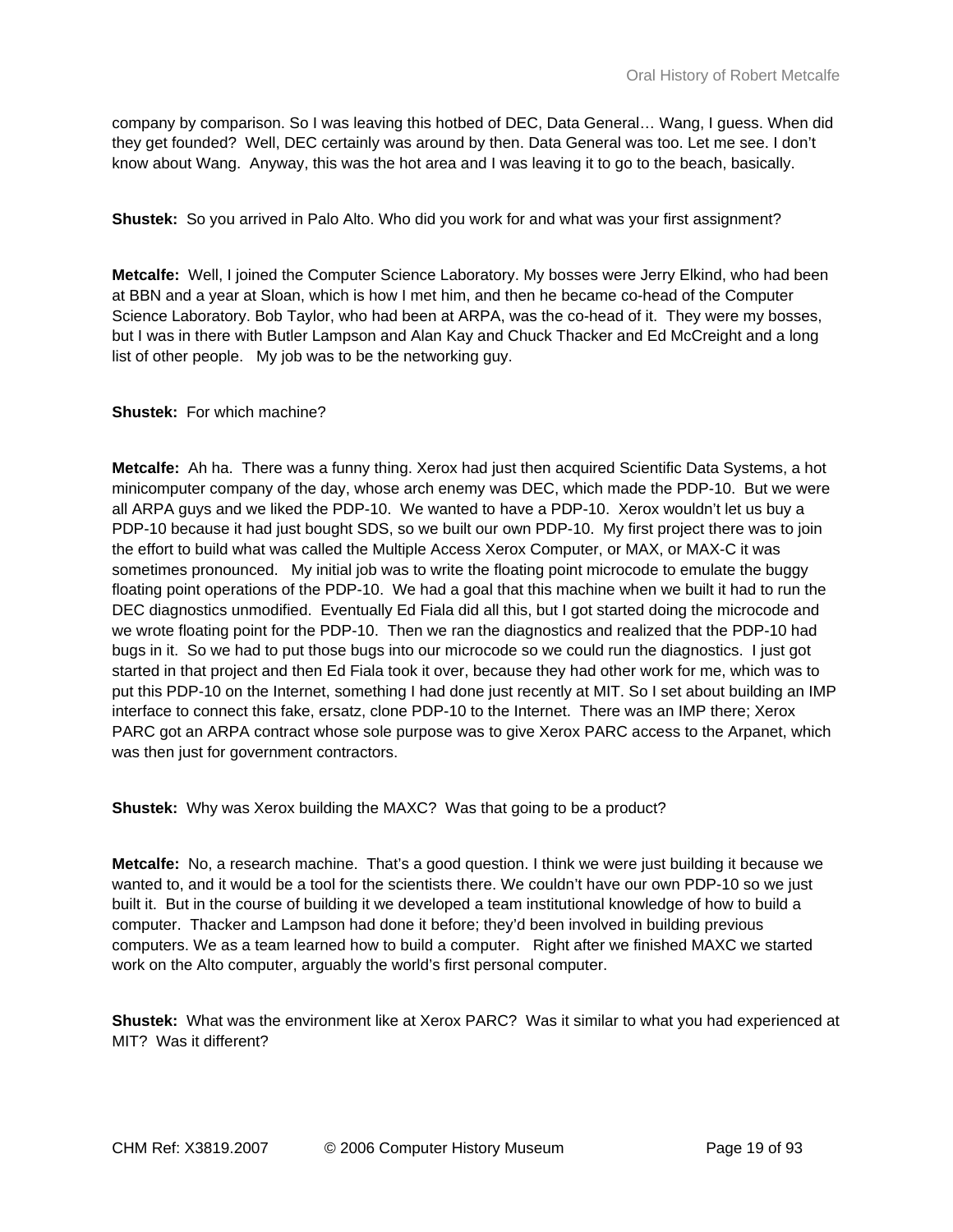**Metcalfe:** Completely different. It was very laid back. There was only one meeting per week. It was called…god, I've forgotten. It had a funny name. Anyway, it was every Tuesday at noon.

#### **Shustek: "**Dealer".

**Metcalfe: "**Dealer" it was called. The only meeting that you really had to go to was Dealer. This created problems because Dealer was at a fixed time. I forget when it was, but say Tuesday at noon. The way I lived my life then was I would work until I got tired, and then I would go home and go to bed and then I would sleep until I woke up with no alarm clocks. Then I would go to work and stay there until I got tired. So my day precessed. I was frequently there all night. But then Tuesday would come around and I had to be there at noon. So then I had to get resynchronized to go to Dealer. You wouldn't want to miss Dealer both because it was expected you'd be there, but also because it was fun. We'd sit famously in these beanbag chairs, and we would have speakers. A speaker would come every week. Job talks usually. Then we would discuss what was going on at the lab. It was heaven on earth, because we had all the tools we needed. Money was not a problem. If you wanted to buy an oscilloscope, you got an oscilloscope. If you wanted to buy a printer, you got a printer. If you wanted to buy a modem, you got a modem. You needed something built, there were technicians there to help. And it was California, so we rode bicycles and we-- I remember we used to ride our bikes along Arastradero Road over to Alpine Road and go to Rissotti's, the Alpine Inn that you're familiar with, at lunch time. We would drink beer at lunch, and that meant the afternoon was gone and that work might resume that evening after dinner. It was a very idyllic time.

**Shustek:** People were collegial? There weren't prima donnas who got under the skin of other people?

**Metcalfe:** There was a little of that. The worst case of it involved me, because I'm the kind of person who gets under people's skin. I think there were other conflicts, but the one that's most vivid to me was between me and Chuck Thacker. Thacker and I just… He's a wonderful man and a genius and all of that, but he and I just don't get along and that's just the way it is. I don't hold it against him. I'm sure it's my fault but we had a big problem, him and me. With apologies to Chuck, who's now a big shot at Microsoft, he was the principal designer of MAXC upon which I was a minor contributor. My job was to get the MAXC put on the Arpanet. I had a card that plugged into a [Data General] Nova [minicomputer], and the Nova was connected to the MAXC. Then I had to get the NCP software, the Arpanet software, running inside of Tenex. We were running Tenex on this fake machine. Then I had to connect the NCP to my little packet switch to go out over the IMP. I had a hell of a time debugging it. At one point I thought I had all my bugs taken care of, and the damn thing still didn't work. I went to Chuck and Chuck just... He and I just never got along. There was just nothing but animosity. I think part of it was he doesn't have a PhD, and I do. Something about that made me misbehave, and made him misbehave, with respect to each other. Because he was much more senior and accomplished than I, but I had this flashy Harvard PhD. That may have been the beginning of it. But when I went to Chuck to say, "Look. I can't get this to work. Can you help me?", he blamed me. He said, not in so many words, but "Just make it work, idiot."

**Shustek:** He didn't have a simple answer like "add decoupling capacitors".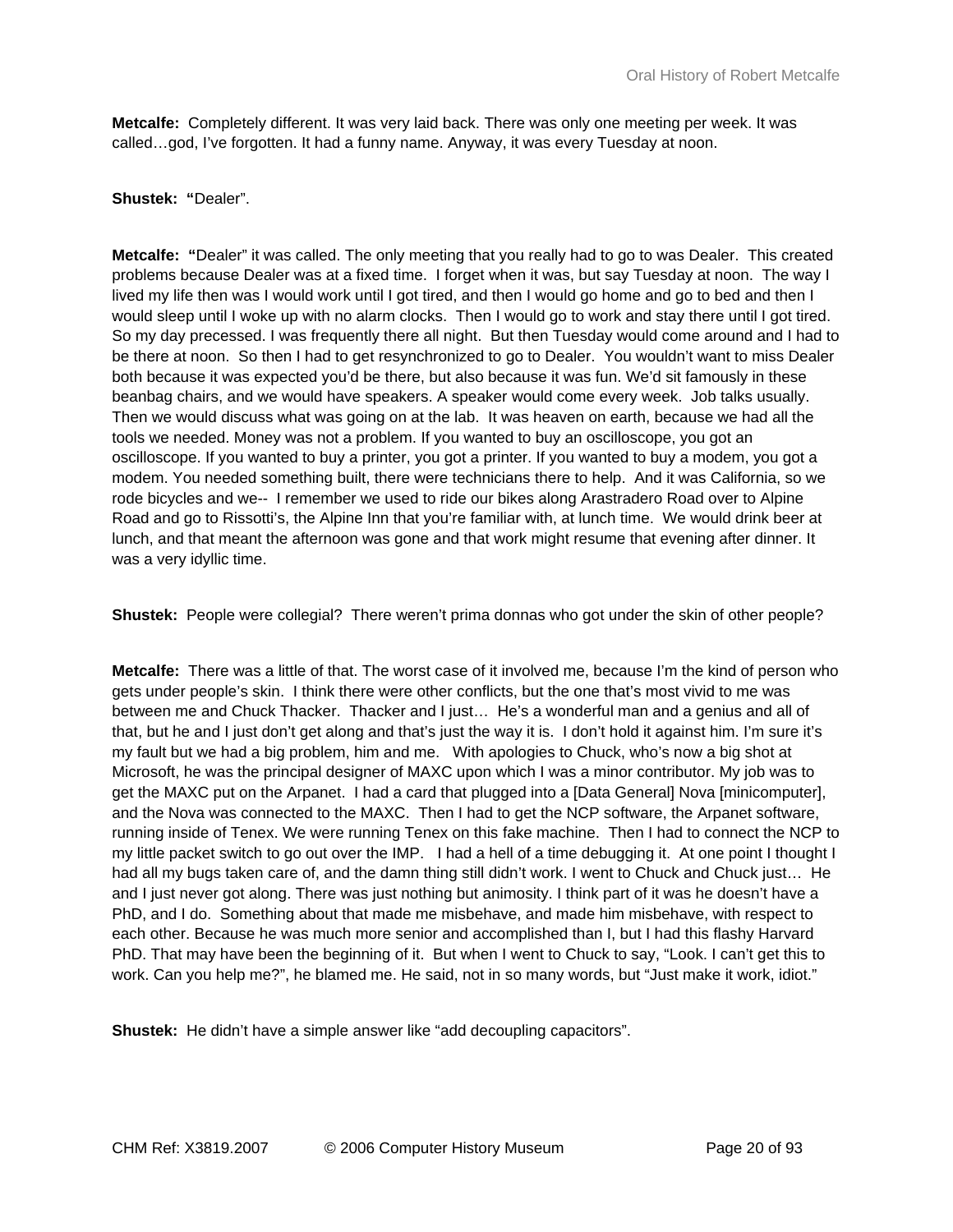**Metcalfe:** No. But I worked hard at this. I began to notice as I'm trying to debug it -- this is very complicated stuff, lots of… whole operating systems, memory, networks, all changing, zipping around -- I began to notice something. It was like I was having a mirage. I'd look-- You're at this glass teletype and you're looking at memory locations and I began to hallucinate. I was looking at memory locations twice and they were different when I looked at them.

**Metcalfe:** I'd like to reiterate at this time my high regard for Chuck Thacker and what a great man he is. The fact that he and I just don't get along is my fault. It's nothing wrong with him. So, in the middle of this story. Here I am. I've been given the job to connect the ersatz PDP-10 to the ARPANET IMP so that Xerox PARC can be on the ARPANET. It's a job I just finished doing for MIT, thought I was going to do it for Xerox. So I built this card again, a simpler version of the card. My second high speed network interface, plugged into a Data General Nova 800, I think it was called, and that hooked up to MAXC. Then I had to get the Network Control Program under Tenex, which was running on the MAXC, which was just coming up. I had to get it to talk to this 800 that talked to the ARPANET, so that the Telnet and the email and everything on Tenex would work through the ARPANET. The machine is just coming up, but it's now running Tenex and there are users typing on it, but it's being debugged. At night I would go in there to get my network code running. And I'm trying to debug it and I'm having... The code's all written now, and I've debugged all little pieces of it, and I'm trying to get it to all work all the time, which is 95% of the work. And I've reached a point where, again, I cannot get the damn thing to work and I'm there terrified I'm never going to get it to work and this will be the end of my career, say. I began to hallucinate. I began to think that I was looking at memory locations and when I would look at them again they would be different, which is obviously a hallucination. I began to suspect that maybe the MAXC computer wasn't entirely debugged, and that I was running into a bug that was Chuck's bug, not my bug. So I went to Chuck to get his help with this, and he, in not so many words and I'm sure he didn't mean any harm at all, basically said it's your fault and go fix your own bug and don't bother me kid. Because this machine -- my machine -- works. It's your stuff that doesn't work, you and your fancy Ph.D. You can't get it to work, nah-nah-nah. That kind of thing that goes on among adults in a research lab. So I kept working on it, and my hallucinations became more frequent as I began to see that memory was not remembering stuff. I said, "Chuck, the memory appears not to be remembering stuff, and this makes it very hard to get your program to work when the instructions change." And Chuck said, "Look at this." He ran his memory diagnostic. Zzzzz, patterns, 0's, 1's -- it ran for hours, no problem. Flake off. Weeks are going by. My career is falling through my fingers -- what remained of it because I didn't have my PhD. Maybe I was about to get my PhD; I was in that awkward period. I decided to do the following thing. I'm a PDP-10 programmer of some renown. I thought I would write a user-mode application program that tested memory. I called it Munger, m-u-n-g-e-r, because it would mung memory. It would just, in virtual memory, in memory, right there in user mode, it would just write a pattern, and all different. I was very thorough, so there was all 0's, all 1's, alternating 0's, alternating 1's, random, the whole pattern. And if there was ever a difference detected between what had been stored and what was retrieved, the program would type Control-G, which you may remember was "bell". I got the program all written and assembled, and I typed munger, at the Tenex command line and <snaps finger> six seconds later, "ding". It starts dinging, "ding, ding, ding, ding". "Chuck", I say, "Chuck, come here, look." Of course the program, after ringing the bell, printed out what had been stored, in what location and what had come back out, and showed the differences. And there were some bits different. "Chuck, look, in virtual memory and user mode I'm getting memory errors." His first reaction was, "There's a bug in your program". Well, it turned out there was no bug in my program. It turned out that Chuck's memory diagnostics tested the CPU port into memory, but they did not test the disk port into memory. So every time this timesharing system swapped out to disk and then loaded the memory back in following a page fault, there was a chance that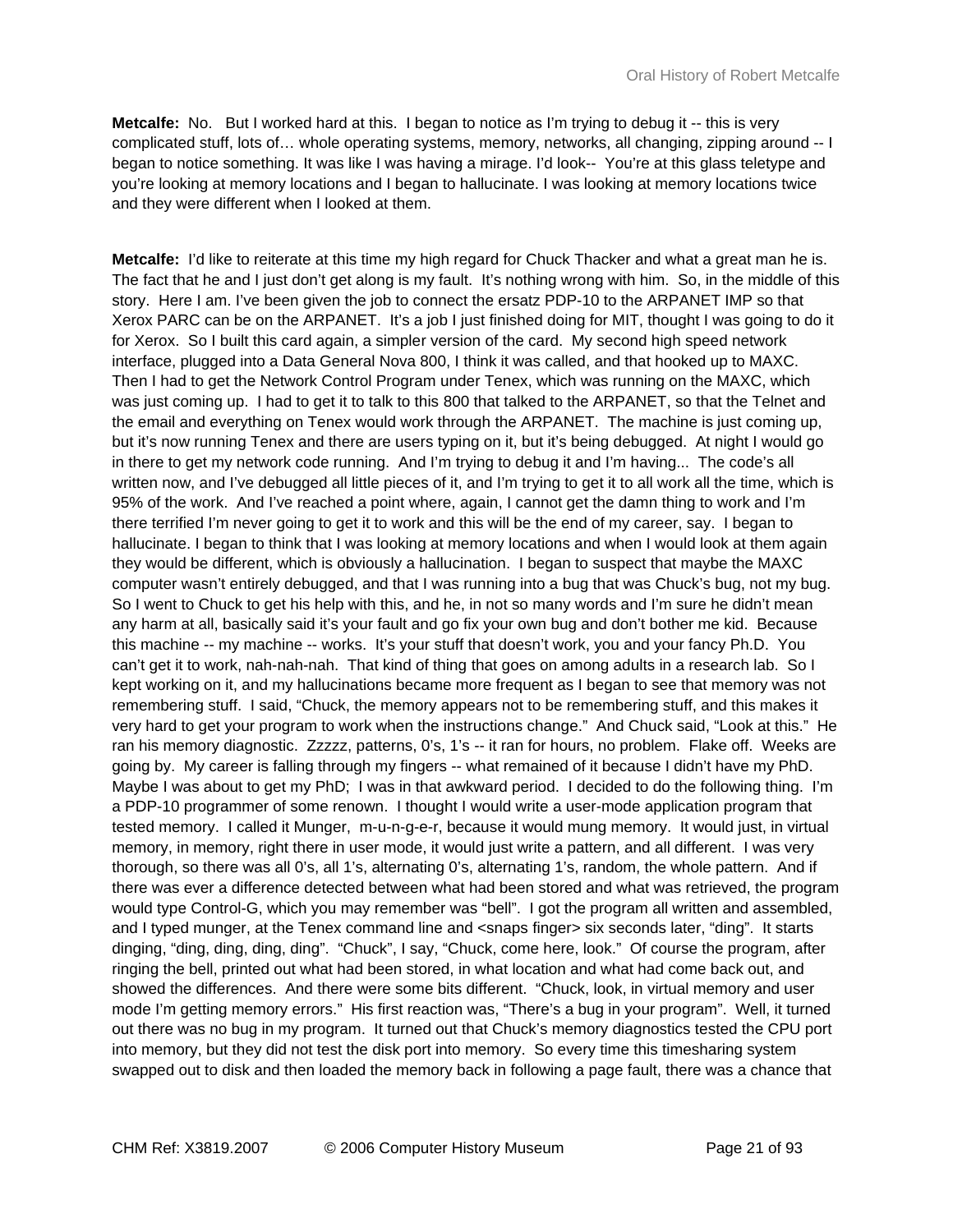the page would come in different. "Oh gosh, yes Bob. You found this bug, and we are now going to fix it. We need to improve our memory diagnostics to test the port to disk". And guess what? My NCP started running and everything became hunky dory, and it ran for years thereafter, and it all went away. But not before seriously damaging my relationship with Chuck Thacker. I kind of held this against him, and he kind of held it against me because I was so obnoxious as to write this program called munger, which I ran for years thereafter and it never got a bell ever again. To his credit, he knows how to build a computer. This very same thing happened on our next computer. After the MAXC got running, we decided – Chuck, Butler, Allan Kay decided -- to build the Alto, the world's first personal computer, and I'm the networking guy. This very interesting thing happened. Butler Lampson took me over to see Charles Simonyi. Charles was working on a network for Xerox PARC. It was a 50 megabit per second version of the 50 kilobit per second ARPANET, with little tiny high speed packet switches that would be routing packets around the building at 50 megabits per second, as opposed to 50 kilobits. Charles called this network Signet- s-i-g-n-e-t; Simonyi's Infinitely Glorious Network. Butler said, "Bob, you're the networking guy, I think you should take this project over from Charles, because Charles, I'd like you to work on our text editor called Bravo." Charles said "fine", I said "fine". He went, wrote Bravo, wrote Word. He's a billionaire, to make a short version of that story. But then I got Signet and I started looking at it. I had just then gotten my Ph.D. approved. The way I got my Ph.D. approved, that opens up a whole 'nother story. I'm going back to June of '72, Harvard. I came back into the room after my oral defense. You know you do your oral defense, then you leave the room, then the committee meets, then you come back in and they tell that you're going to get your degree in two weeks and that your parents are going to be proud of you. Instead they told me, "We do not think that your dissertation meets the requirements of originality, and it's not theoretical enough; it's simply engineering" -- which is a very Harvard thing to say -- "and we don't think it rises to the level of a Ph.D." Just between us, they were right, but I will never admit that to Harvard University. I then picked up the phone and I called Bob Taylor at the Computer Science Laboratory at Xerox PARC and said, "Bob I got really bad news, I just flunked my oral defense. I will not be receiving my Ph.D. next week or the week after." Taylor said, "Well okay, well come anyway, and you can finish your thesis from here, no problem." God Bless Bob Taylor. So I did. I go to Xerox PARC and start working on MAXC and all that. But in the back of my mind I'm working on my Ph.D. dissertation with Jeff Buesen, my new thesis advisor who was committed to getting me out. But I needed to make my dissertation more theoretical. One day I was visiting Washington, DC. I was an ARPA contractor, and I was visiting ARPA and staying at the home of Steve Crocker, who was an ARPA program manager. I stayed at his house and I slept on his couch in his living room; a foldout couch, not unlike the one in the next room. I think I bought that one to emulate Steve's couch. But I was jetlagged, a very common phenomenon. I couldn't go to sleep because I was on California time. There was a shelf behind this couch, and on it were a bunch of books including the AFIPS Conference Proceedings, 1970. I thought, what better way to go to sleep? So I pull out the AFIPS Conference Proceedings '70 and I open it up and there's a paper, "ALOHA Network" by Norm Abramson, 1970 AFIPS Conference Proceedings. And I begin to read this paper.

**Shustek:** You had not seen it before?

**Metcalfe:** Never heard of ALOHAnet, never heard of Norm Abramson, never heard of anything. This is in that period in '72 while I'm looking to be more theoretical. I read this paper and it has math in it, which is theoretical. The math was basically a Markov Poisson probabilistic model of the performance of an ALOHA packet radio network that Norm was building at the University of Hawaii. Thanks to my courses at MIT, I understood the math. It was very simple math, it was a simple model. But there were two things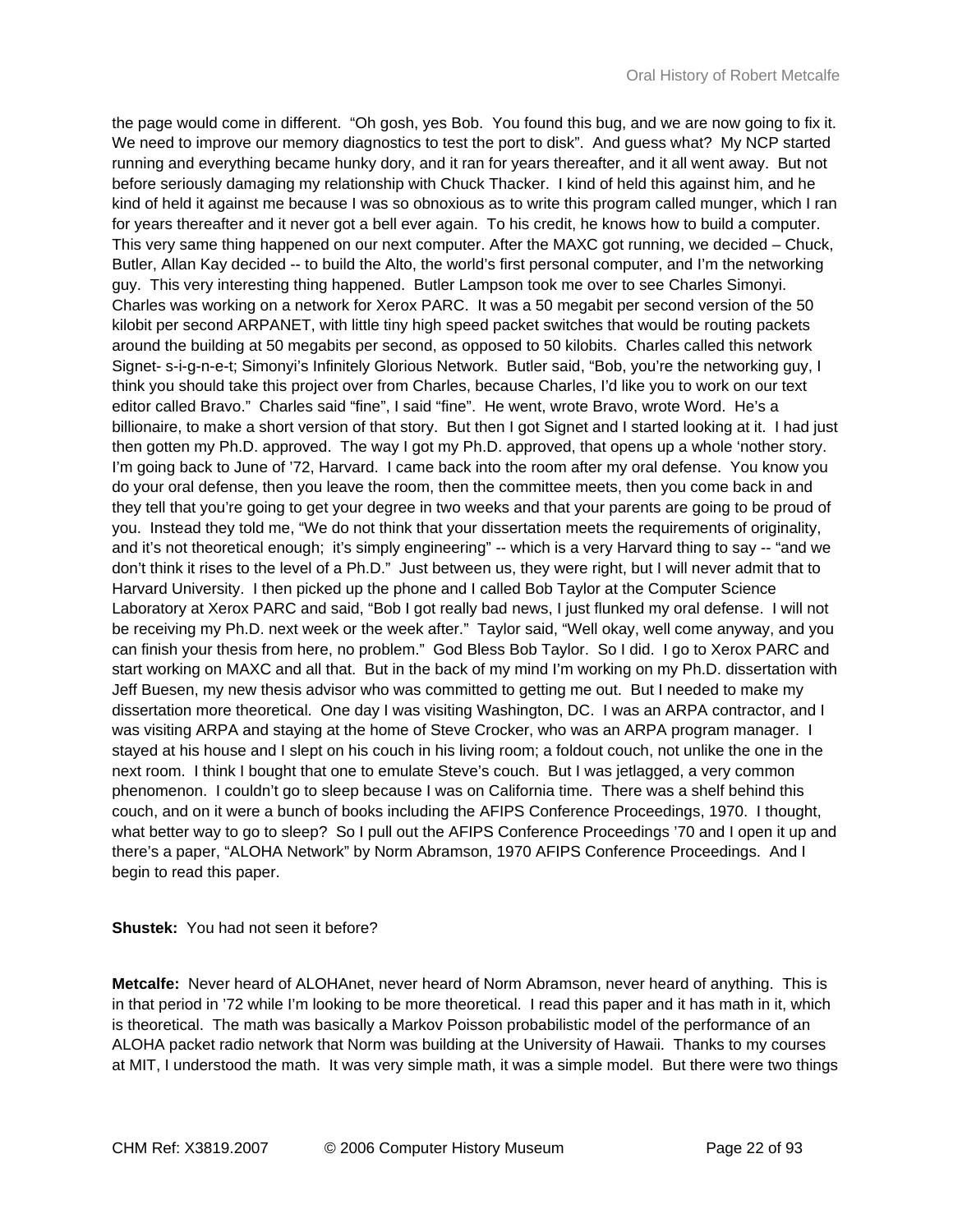about the model that annoyed me. You know how queuing theorists like their math to be tractable, so they make certain assumptions -- "we" make certain assumptions -- to make the math tractable. Norm had made two assumptions about the operation of the ALOHA packet radio network that I found annoying. One of them is, he assumed that the network had an infinite number of users. But I knew better. I knew the ALOHA network, from the paper, had three users or nine users, but it didn't have an infinite number. The other thing he assumed, was that these people who were basically typing on terminals connected by radios to a 360 mainframe at the Manoa Campus at the University of Hawaii, they were typing in card images and hitting return and submitting them. He assumed that they would go on typing no matter what happened to the network. So after sending this card image, if you didn't hear back you would just keep typing. Well, that's not how users behave. I decided to do a new model, a theoretical sort of thing, of the operation of the ALOHA Network, fixing these two assumptions. That is: finite model, N users -- for some N, that could be four -- and with blocking. Meaning: if I didn't get an answer I would stop typing until I got an answer. I did the math and it's not really… It's okay, for Ph.D. kind of math. I discovered that of course the ALOHA channel behaves roughly the way Norm said it would; in other words my refinements didn't really change the answer that much. A little bit, but not much. That is, for large enough N's and low enough receive… 17% was the throughput of an ALOHA channel, and I got something like 17% too. But not quite. In the course of doing this model I noticed the following interesting thing. I noticed that when it came time... You may remember that the way the ALOHA network worked is that one of these terminals would form a card image and send it in on a radio channel and then wait to see if an acknowledgement came back on the return channel. The return channel was a broadcast channel that went to all the terminals, and the incoming channel was shared. So there was some possibility that two terminals would send in card images at the same time, thereby scrambling each other so that an acknowledgement would not come back on the return channel. Then the terminal had to retransmit its card image. Of course what Norm's brilliant invention was that the way the terminals would retransmit is that they would wait a random amount of time before retransmitting so that two terminals that happened to collide would not very likely collide again because they would choose different random numbers. When going to do the model -- and I did the model not only in math but I did it in simulation, I was into modeling and I wrote little BCPL programs that simulated this -- there came a moment when I had to choose the random number for the retransmission. Random numbers generally have a mean and a characterization of the random process. What I noticed is in Norm's model there was no parameter to describe the mean of the retransmission interval. It was not important to his model. It was lost in the tractability assumptions. Huh. That's interesting. I started playing with the mean of the retransmission interval of this ALOHA channel, and discovered that it mattered. That is, if the retransmission mean was too small then the channel very quickly got unstable with any traffic at all, and if it was very large the throughput of the whole network was very low. So huh, I had discovered this variable, obvious variable, the mean of the retransmission interval. Then I noticed something else, I noticed that…. Anyway, that became a chapter in the thesis which Harvard subsequently accepted.

**Shustek:** But this network was very unlike the ARPA network that the rest of the thesis was about. How were they related?

**Metcalfe:** No, no, no. I know how it seems that way now, but at the time packet switching was the theme. The name of my thesis, brilliantly named I might add, is "Packet Communication". I spent a lot of time naming it, and then I spent much more time on the abstract, and then a little time on the chapters. Because I knew no one was ever going to read the chapters, so the title had to be right. My thesis, by the way, "Packet Communication", is currently available on amazon.com.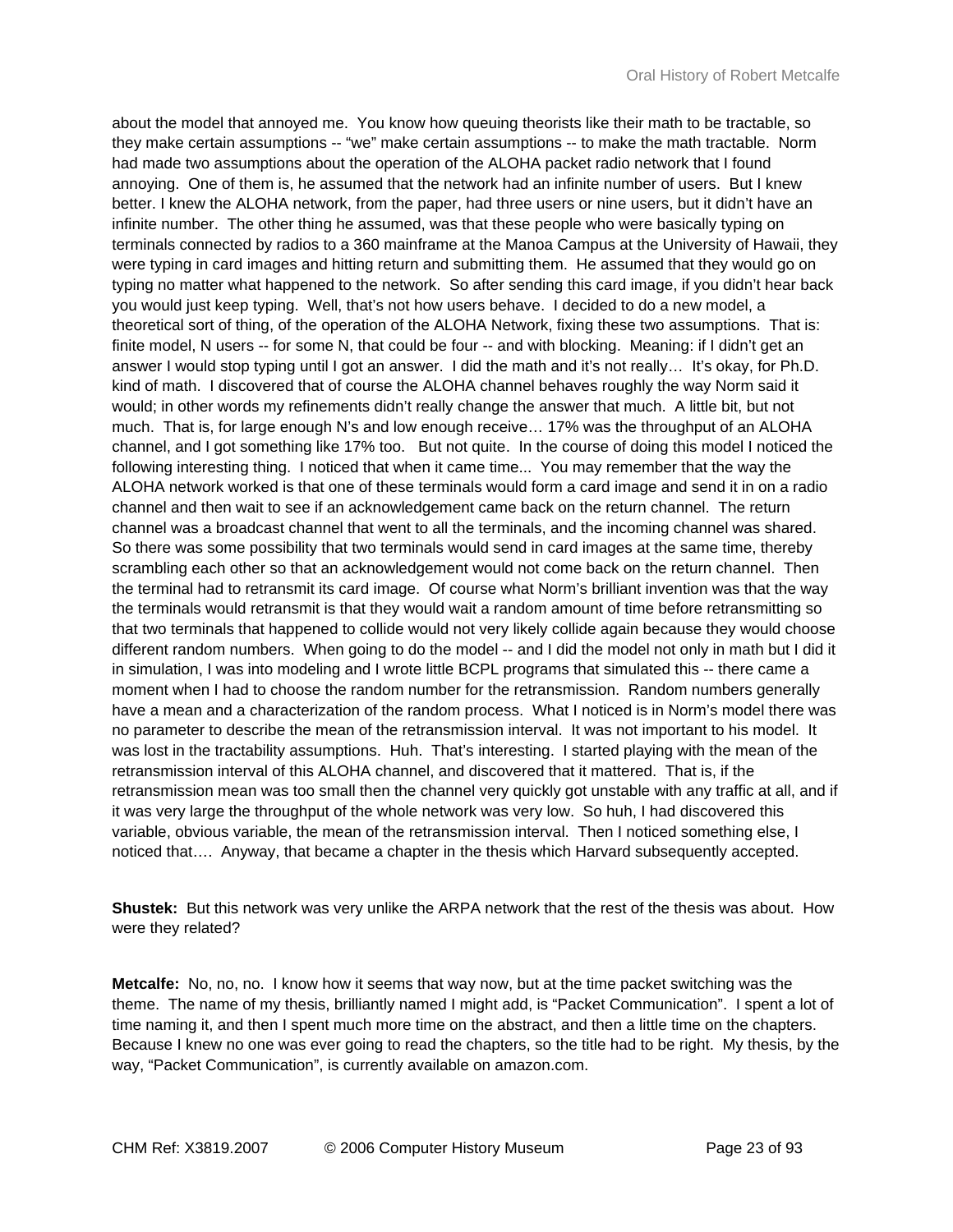**Shustek:** Not many theses are.

**Metcalfe:** No, it's survived. You can buy it for 30, 40 bucks, hardback. It's really amazing. The long tail is really long. What was I going to say about this?

**Shustek:** About adding the ALOHA analysis to the ARPANET design, which seemed to be different.

**Metcalfe:** There were just chapters about store-and-forward packet switching versus broadcast packet switching, and the different techniques there. Then there was a software level that went on top of all that, all the way up into the operating system. So no, it does sort of hang together as variations of packet switching, although one's broadcast and one is store-and-forward. Those are just two different modes of packet switching which I was able to unify beautifully in this award-winning dissertation. Phew! Harvard accepted it, and my parents did get to come to Harvard Yard in June of '73 and watch their son. The first member of our family ever to attend college in the end got his Ph.D. from Harvard.

**Shustek:** It must have made them very proud.

**Metcalfe:** Making my parents proud is probably the fundamental motivation of everything I do, subconsciously at least. I did it again recently, and I should get to that point a little later. Where were we?

**Shustek:** You had [Norm] Abramson's paper and had done the analysis.

**Metcalfe:** I got my dissertation accepted. Then Butler introduces me to Charles Simonyi and says, "Bob, we're building these personal computers. We'd like Charles to write the editor, we'd like you to do the network."

**Shustek:** How much of the design had been done at that point?

**Metcalfe:** He had sketches and designs, Charles did, of how he would build these high speed packet switches. He gave them to me. It wasn't a detailed design but he was pretty far along. He'd been working on it for some months. I looked at it, and I had just finished doing this ALOHA thing, and I got a bee in my bonnet that there were just "too many notes"; that is, it was just too complicated.

**Shustek:** Yet it was a different version of something that already worked and that you had worked on, the ARPANET.

**Metcalfe:** Yes, but it was a lot of mechanism for within a building. And the 50 megabits per second was a bit of a stunt. That's a really huge number in those days. We were using terminals that ran at 300 bits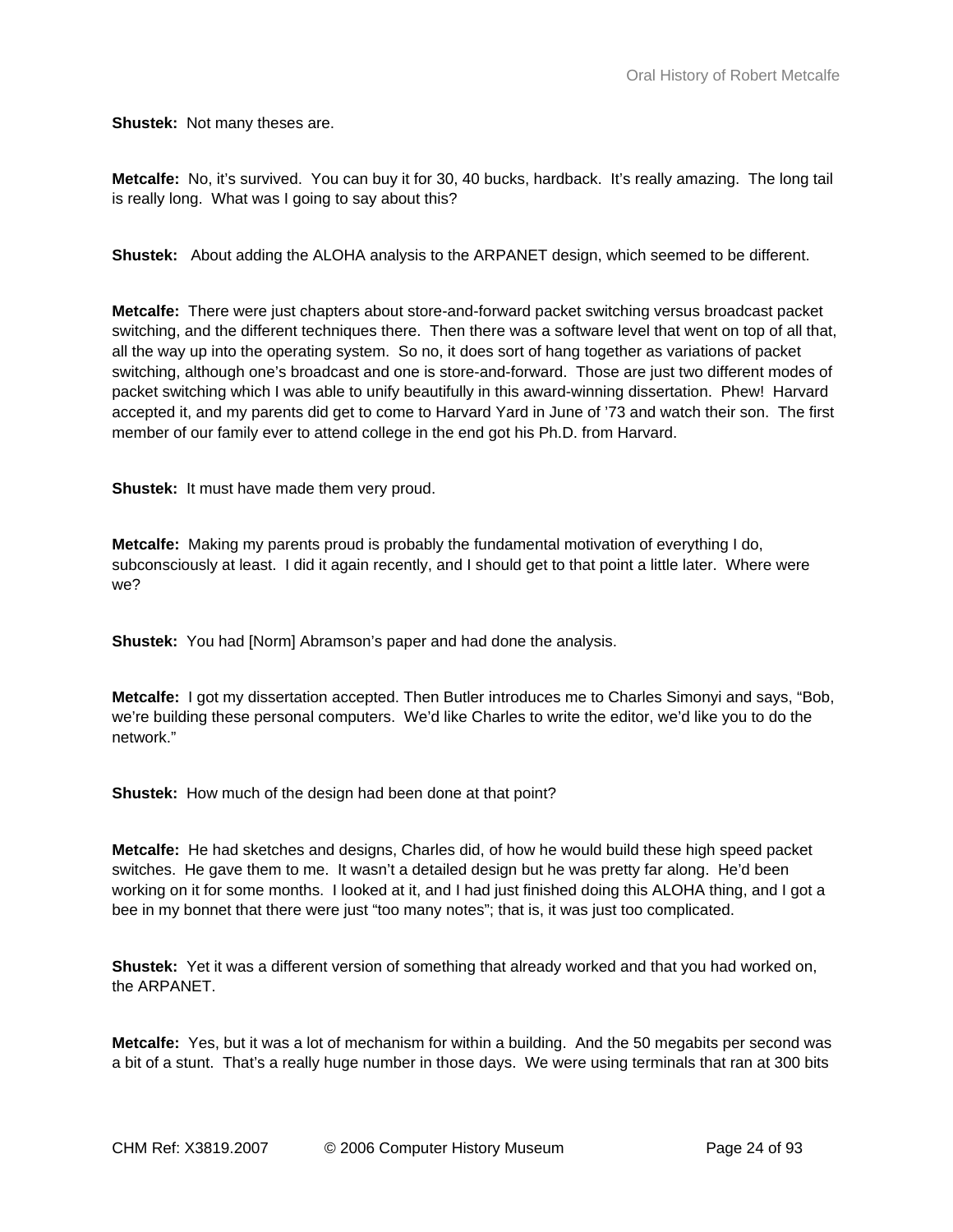per second. That was the Texas Instruments Silent 700 that we were all proud of. It's this big, had a acoustic modem that ran at 300 bits per second. So 50 megabits per second -- and I'm not saying 50 gigabits per second, I'm saying 50 megabits -- that was kind of fast. It just looked like there was just too much mechanism there. I had just finished doing this broadcast analysis, and wrote a paper for the Communications -- not the Communications, some branch of the ACM -- on this model I had for a broadcast channel with blocking, a finite population model with blocking.

**Shustek:** Had you had any collaboration with Abramson in Hawaii?

**Metcalfe:** Yes. As soon as I read this paper I convinced my management at Xerox that I should spend a month in Hawaii. So Xerox PARC sent me and my wife to Hawaii for a month. I lived on, right on Kala Kowa there in Waikiki and every day drove over to the university and hung out with Norm and Frank Kuo and Charlie Bass and a bunch of other networking guys, and it was a great thing. Then I came back. I'm a little vague about the timing there. But when it came time then to pick up the Signet project I decided… I'm surrounded by Chuck Thacker and Butler Lampson and Charles Simonyi and a bunch of other guys; I really don't want to get into a fight about this. I decided that we should build a bit-serial bus. Instead of "home–running" every terminal to this room -- we had these in the building and they were horrible rats' nests of cables and I took photographs of them -- I decided we would build a network that didn't have this centralized feature. This would be a completely distributed network, maximally distributed. Tthat was the goal: maximally. So we -- I -- started fiddling around with how to do that. I remember I took, I bought, I ordered up some coaxial cable, a thousand feet of it, a spool. Took it down in the basement, hooked up a signal generator, started launching pulses down this cable, just like the pulses in the acoustic delay line memory of that computer we almost built at MIT. Lo and behold, out of the other end of this thousand foot of cable, wiggles came out and they were vaguely like the- not exactly but they were vaguely like the… A big event happened while I was down there that day. This was coax and I needed to put connectors on the end to hook it up to the oscilloscope. I wanted it to be a high quality connection so I could see all the capacitances and the inductances and all that. I wanted to see what it really looked like. I started putting connectors on the ends of this coax. And there was another guy, hippie type guy, and he was wearing a Brooks Brother yellow button down shirt, just like I used to wear. It was David Boggs. He was bringing up Nova 800's as a technician. He was a grad student at Stanford. He saw me trying to put the connectors on the cable and he said, "I know how to do that, let me do it." It involves skinning it and clamping it and crimping it and soldering it and a bunch of things that he had done a lot of and I hadn't done much of. In that moment we became buds. Boggs and I formed our partnership right there. We started launching [bits] and we could see that you could send digital bits down a cable. Not a breakthrough discovery, but for us, we got really practical about it. On May 22<sup>nd</sup> 1973 I wrote a memo, in which Ethernet was named. Formerly it had been called, we had been as a working name, calling it the Alto ALOHA Network. In that memo I renamed it the "Ether Net" with a capital N and a space: Ether space Net.

**Shustek:** Explain the derivation.

**Metcalfe:** Well, this was the derivation. The goal here was to have it, the network, be maximally distributed. These work stations, these Alto, these prototypical personal computers, were going to be one on every desk. Can you imagine that, a computer on every desk? Wow. Very controversial in 1973. Why would you want a computer on every desk when you have this timesharing system down in the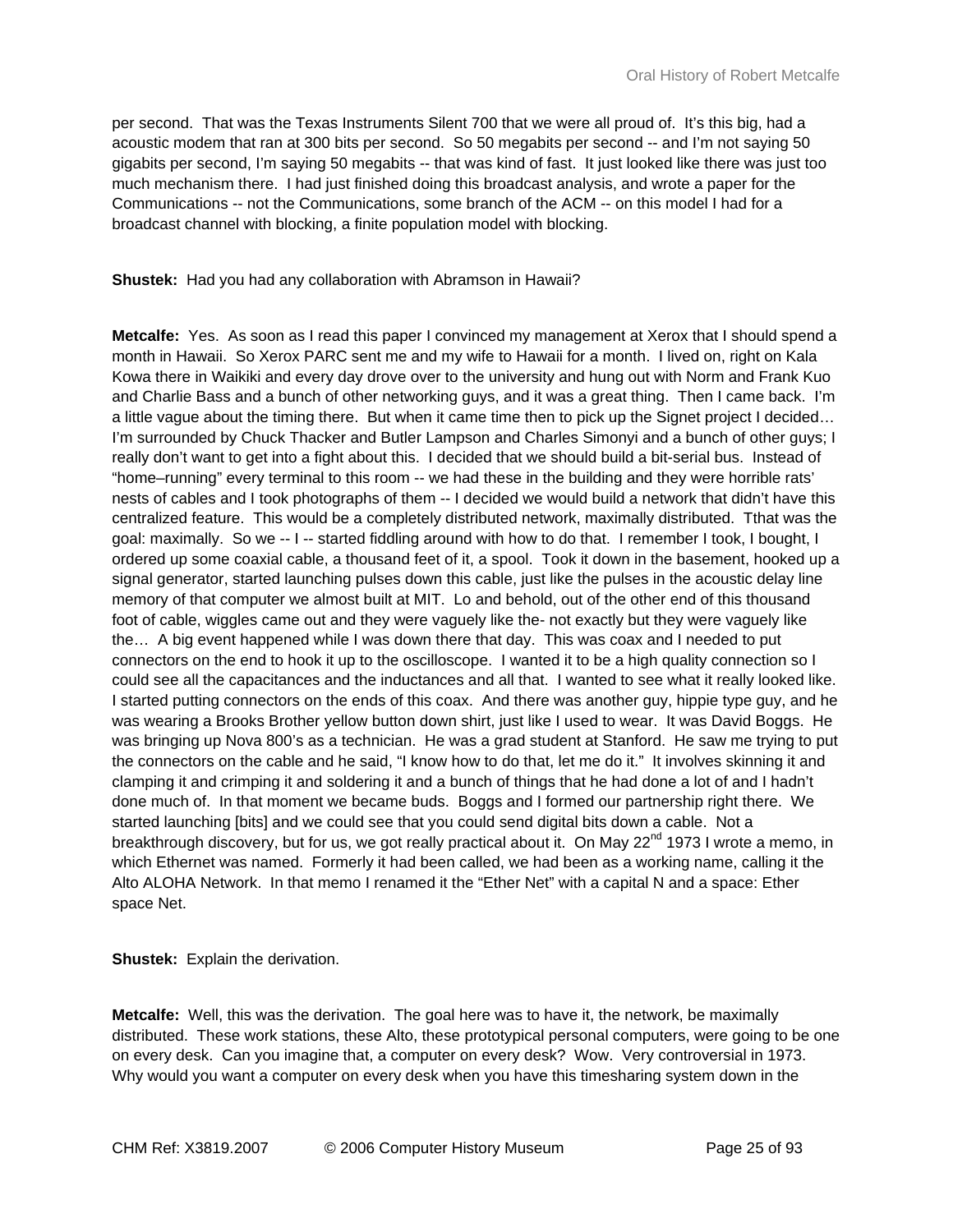basement? Why would you want a computer on your [desk]? What possible use could there be for such a thing? I remember people had that discussion. But I was bought in to maximally distribute it. I wanted as little in the middle of the network as possible and everything on the edges. The middle was going to be the medium, was going to be this cable. We settled on coaxial cable. This is where my friend David Liddle comes in, because David Liddle, of some repute, worked there also. He arrived at PARC a month after me in '72. We became buds. He had in college done some cable television installations, and he was familiar with a thing called the tap, the Jerrold Electronics tap that would puncture the coax and grab hold of it, without cutting it. That's why we chose coax. We said, gee, if we could have this cable running down the middle of the hall and we wanted a PC to hook into it, let's use these passive taps. You drilled a hole, puncture it, connect up to the center conductor in the shield, then you were connected, and you didn't have to break the network to do that. We liked that idea, and that's why we chose coax. Only for that reason, because there was a preexisting device, the "vampire tap" it was called, that would allow you to puncture it without cutting it. We could have used twisted pair, and we could have used optical fibers, or radio, although we decided against radio.

**Shustek:** Why not radio? That's what Abramson had done.

**Metcalfe:** Abramson had done radio. It's very simple why we didn't do radio. Trivial, very simple. The ALOHA network ran at 4800 bits per second, or maybe 96 on a good day, and the size of the modem was approximately six feet high and nineteen inches wide, and it cost a lot of money. I don't really remember the numbers, but like that. This network had to fit on a printed circuit card approximately this big [10 inches] because that's how big the Alto card was going to be. So there was no chance of it being a radio. Plus, we were at the same time starting work on the world's first laser printer, which we took a Xerox… We? It was mostly Gary Starkweather and Ron Ryder, but I ended up writing the operating system and the networking for it. This printer that was a laser printer, and it was a page per second, 500 dots per inch. You multiply 500 times 500 times 8½, times 11 per second and you get a big number. So it couldn't run at 4800 bits per second or the printer would be stalled half the time waiting for the bits to come in. It had to run in hundreds of thousands of bits per second to serve the printer. So radio wasn't going to work. So that's why we went to either twisted pair or coax, and settled on coax. But while making that process I decided that Ether Net would work on any medium. Because all we required was that the medium be passive, omnipresent and a medium for the propagation of electromagnetic waves. That's all it needed to be. It could be coax. It could be twisted pair. Instead of calling it "Coax Net", I wanted to think of something more abstract than that. I remembered from freshman physics at MIT about the Michelson and Morley experiment, in which these two scientists performed this very famous experiment in which they proved that the luminiferous ether did not exist. That is, until around 1900 it had been theorized that the way the light reached the earth from the sun was that it was carried at 93 million miles through some medium yet to be detected. There had to be a medium. Air carries sound, there must be this ether between the earth and the sun, and Michelson and Morley through this clever experiment detected that there was no ether There's no such thing as an ether The luminiferous ether did not exist. And what was the luminiferous ether? It was omnipresent, completely passive, and it served as a medium for the propagation of electromagnetic waves. Ta-dah. Ether Net. So I recycled this word and called it Ether Net on May  $22^{nd}$ , 1973, and then laid out its general method of operations, which was a variation of the ALOHA network. But some important variations. From time to time over the last 30-some years various people have said that Ethernet really is ALOHA Network and that Norm Abramson really invented it, and that's fine. Great. The differences between the ALOHA Network and the Ethernet, there's a long list of them and I'm proud of them. But it does have randomized retransmissions and that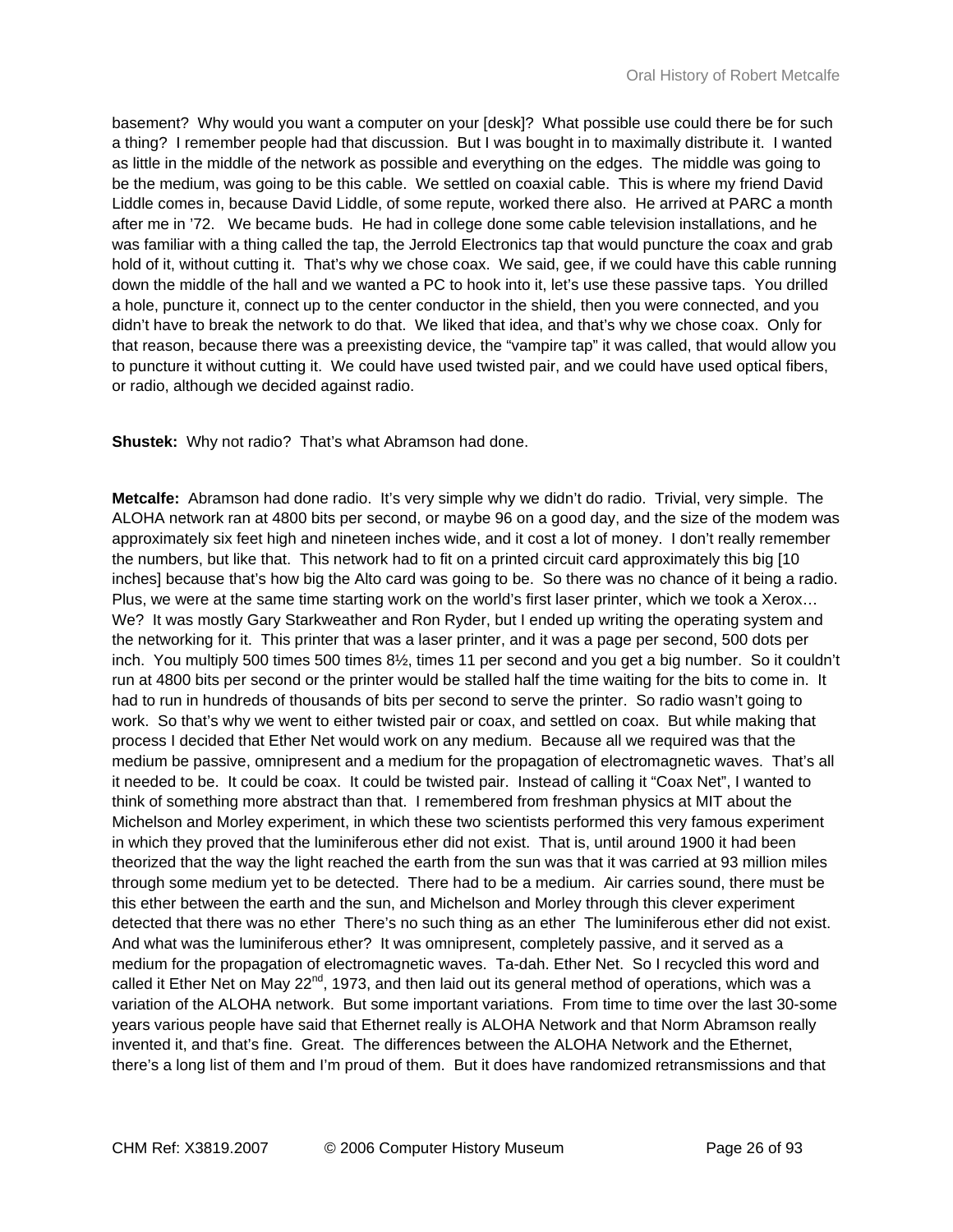was the idea that we stole. Well, packet switching we stole from the ARPANET, and randomized retransmissions we stole from Norm Abramson, but then the rest is completely different. So Boggs and I then built the first card, an Ethernet card, to plug into this Alto that Chuck Thacker and Butler Lampson and Ed McWright and others were building. I had the same problem by the way with the Alto that I had with MAXC, which is I'm coming in right behind the guys who got the computer to work, and there are just a few bugs left in the computer. Then a dispute arose as to whether the bugs was in Boggs' and my card or in the Alto, which was still being debugged. Chuck and I again had a run in.

**Shustek:** Did you discover yet another bug in the computer?

**Metcalfe:** I don't remember it as vividly as munger. But I do remember I did the following really bad thing, that I'm really ashamed of. So I'm having this dispute. "Chuck, I need your help, your computer doesn't work". "Bob, you got your Ph.D. now, but screw you, you don't know how to debug, you're an idiot". I'm paraphrasing, and that's just my view of it. Obviously Chuck is completely innocent and I am the cause of this problem. But it got so bad. There was a movie popular there in which the tagline of the movie was, "Love is never having to say you're sorry". It was popular then. I made a rubber stamp that said, "Reliability is never having to say you're sorry", and I started stamping my memos with it This drove Chuck Thacker bananas, because I was accusing him of building unreliable computers. I really regret doing that. It was really senseless stupidity on my part, and just part of that obnoxious streak that I have. Anyway, we got it to work.

**Shustek:** Give me some insight into the management at Xerox PARC at the time. Did you have to get anyone's permission to abandon Charles Simonyi's Signet and take up this new design instead?

**Metcalfe:** I'm glad you asked. No, I didn't really need permission, but the following thing happened, which involves Chuck Thacker again and answers your question about management. Boggs and I are off developing Ethernet and we needed some help with the analog portion: the inductors and the capacitors of driving the actual cable. Because you had to be down there at picofarads, one or two or three picofarads, and that's a specialty. We had a guy helping us do that and he wasn't up to it, but we didn't know he wasn't up to it. We were having trouble getting it to work. During that period -- this is a period of a month -- Chuck Thacker sees that we're having trouble getting it to work. He writes a memo proposing what he called Xnet, a different net- not signet, not Ethernet, but yet another network called Xnet; 16-bit parallel network with a cable this thick that he felt was the correct solution to networking these Altos together.

**Shustek:** Home run wired again like the original proposal?

**Metcalfe:** No, daisy chained.

**Shustek:** Daisy chained.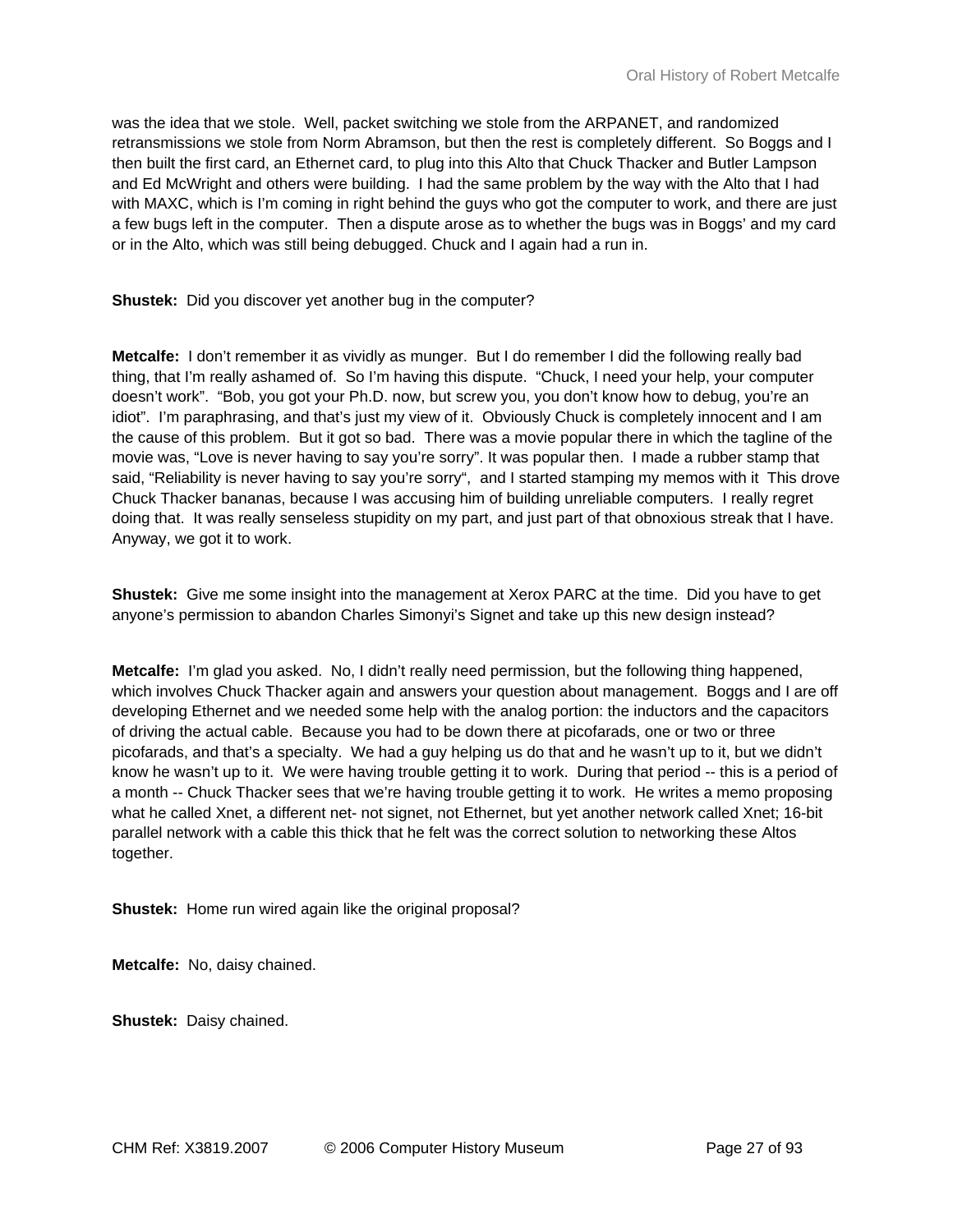**Metcalfe:** Multiple conductors; the worst possible idea you could have. If you're going to fill a building with computers, you can't have cables like this running around. But Chuck saw his moment. That is, I was not succeeding and he saw a chance to propose this other network, Xnet. But Chuck Thacker is the senior guy on this project and I'm the new guy who just barely got his Ph.D. I'm about to have all the oxygen sucked out of the environment. The technicians will start working on Xnet and everyone'll start thinking Xnet, and the two machines, they'll have this big thick cable and my little project will just die. I did the only thing you could do, is I went and complained to management. I went to Bob Taylor. And by the way, Bob Taylor denies that this ever happened. So there you have it; it could be I dreamt this. I went to Taylor, "Boo-hoo-hoo, Chuck Thacker is about to screw me and he's wrong. You cannot fill a building with cables like this. Trust me, 16 bit parallel is not the way to go. It has to be bit serial. Trust me. I'm a networking guy. Yes, I know we're having a little trouble getting our little wiggles to go fast enough through the cable, but we're going to solve it." Bob Taylor, once again, denies this happened: he made Xnet go away. He convinced Chuck, probably with Butler's help, that you really can't string 16-bit parallel cables all over a building. They're too expensive, they're too unreliable, they're too thick and awkward. This bit serial Ethernet thing is the way to go. "Stop Chuck." And Chuck stopped. Then we switched analog guys to a man named Tat Lam. Tat Lam got it right, and got the puffs [picofarads] where they needed to be, and the rest is history. There were a quarter billion Ethernet ports shipped last year.

**Shustek:** Who else was involved? You and Boggs were the main drivers of this. Did Thacker have an involvement in the design, did Lampson?

**Metcalfe:** Yes Lampson and Thacker. When the Ethernet patent got filed, the inventors were listed: Metcalfe, Boggs, Lampson and Thacker, and I think that's completely correct. We did file a patent on it which has long since lapsed.

**Shustek:** What were their contributions, Lampson and Thacker in particular?

**Metcalfe:** Every minute of every day. We were all working together on things. We would discuss the packet formats and the voltage, the Manchester encoding. It was a collaborative effort. I remember when 3Com Corporation later went public, 1984, March  $4<sup>th</sup>$ , we had to write who invented Ethernet. It had to be in the prospectus. There I am in a room full of a dozen lawyers, each getting paid \$500.00 an hour, trying to decide whether I was the inventor of Ethernet, the principle inventor of Ethernet, an inventor of Ethernet, or a guy just hanging around in the building the day Ethernet was invented. We considered all the possibilities We settled on principle, and the evidence was that the patent was Metcalfe, Boggs, Lampson and Thacker. It was not alphabetical, they had been "et al"-ed, as they say. Really lame. But no, Chuck and Butler were extremely important in this whole process. I mean, they were the computer designers of the day.

**Shustek:** In large corporations if you start a project like this, somebody writes specifications that say it has to go so fast and support so many nodes. Did you have any such specification for Ethernet?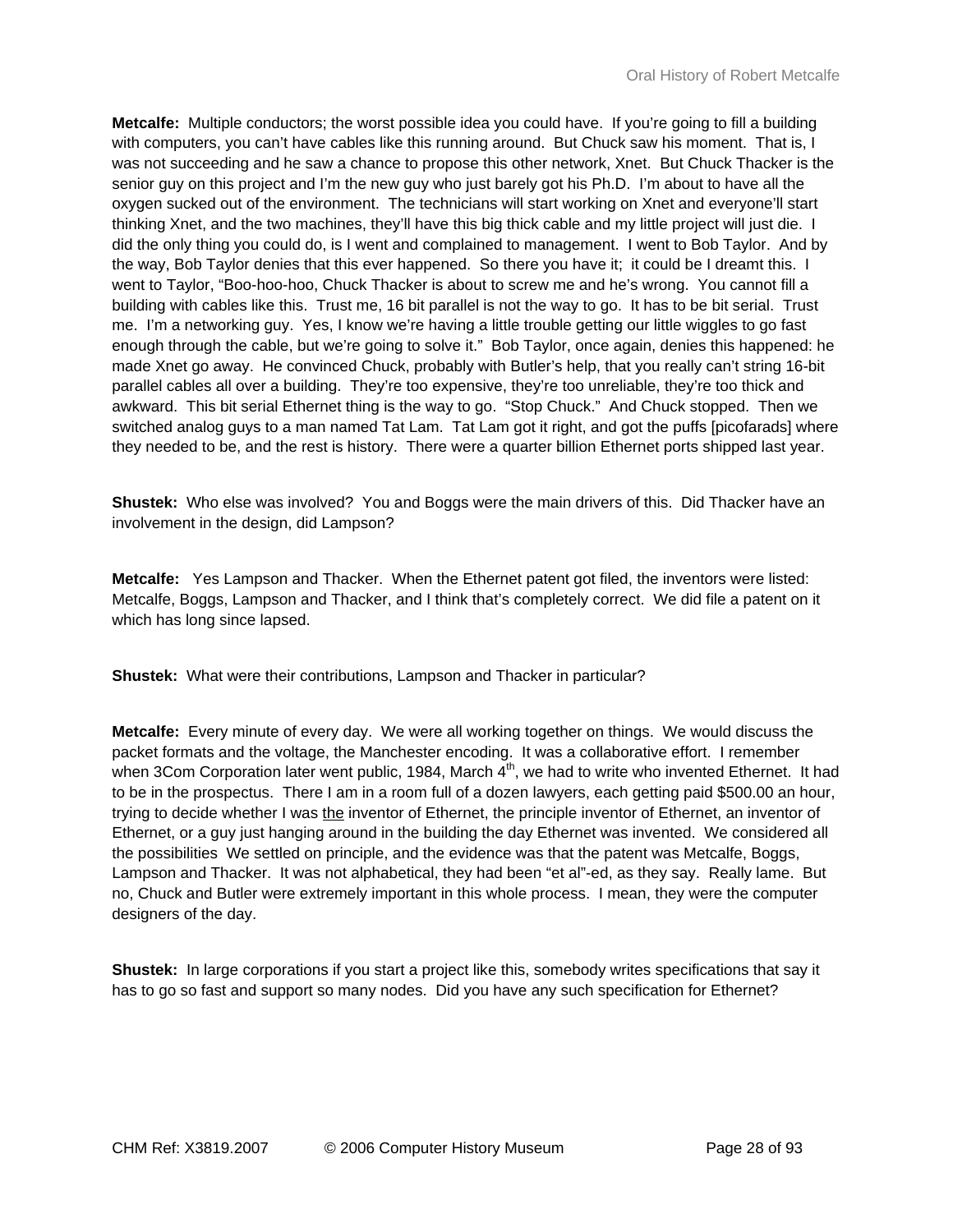**Metcalfe:** Yes, we didn't.. We were not an engineering organization, so we didn't write -- as I learned later -- we didn't write a marketing requirements document, nor did we write an engineering design document, or any of those important process pieces. But as I mentioned earlier, we did know it had to run hundreds of kilobits per second because the printer demanded that to be kept busy. It couldn't be slow. Here's how we settled on, for example, the speed. The round numbers were it was going to go a mile -- this cable had to go a mile -- it had to run at 2.94 megabits per second, and it had to have up to 256 nodes on it. So we had an 8-bit address, wire wrapped on the backplane of the Alto. That was the 256. We had a mile because that was a round number and we could do that; that is we had the spools and we could send the signals and they came out recoverable at the end of the mile, so that was good. The speed one is the really interesting one. How fast should this network go? It had to be hundreds of kilobits per second. Boggs and I are designing this little card and we start putting the registers on it and the flip-flops and the controls, and the card's filling up. Oh, we need a clock. We need to clock these packets onto the ether- how fast is the clock going to tick? But gosh, golly, gee, we just finished putting the CRC chip on a board extension that Boggs cleverly came up with. A CRC chip, but kind of on the margin of the board where it wasn't supposed to be. Where were we going to put the crystal and the associated electronics for the clock? We said, wait a minute, here's this pin coming off the backplane, and there's a clock for the computer, the system clock, which ticks every 170 nanoseconds; a little 25 nanosecond pulse every 170 nanoseconds. We had decided to use Manchester encoding, which meant two ticks per bit. That turns out to be 340 nanoseconds per bit, which turns out to be 2.94 megabits per second. And that was how we arrived at the speed. Because we didn't have room for the clock; we had to borrow the clock.

**Metcalfe:** So the way we decided that the Ethernet would run at 2.94 megabits per second is because we used the system clock of the Alto because we didn't have room on the board for a separate clock on our board. And God knows what speed it would've been had we had room. So for years afterwards whenever I was asked "How fast is your Ethernet thingy?", I would say 2.94 megabits per second, and they would say "3 megabits per second", and I would say, "No, 2.94 megabits per second". Hmmm, that's Metcalfe being nerdy or something. I said, "Well listen, how fast are those transcontinental trunks that make up the ARPA computer network -- later the internet -- how fast are they anyway?" "Well, they're 50 kilobits per second." I would like to point out that when you round from 2.94 to 3 megabits per second, the rounding is bigger than the speed of the ARPANET's trunk circuits. So I refuse to round. It's too big a number. 2.94 is the correct way to put that. So years later when, let's see, that would be '76 when the first Ethernet paper got published, July of '76 in the Communications of the ACM, I ended up on a panel at a trade show where the other two panelists were not scientists, they were engineers from companies, and they were busily debating whether you needed 9.8 kilobits per second or whether 1200 bits per second was plenty. I remember 1200 bits per second and these new-fangled modems that ran at 9.8 kilobits per second. The guy peddling the 1200 baud modems -- "baud" was still used then -- argued that at 1200 baud the characters went by on the screen so fast you could barely read them anyway. So the 9800 bits per second was overkill. Then it was my turn to talk, and I'm talking about a network that runs at 2.94 megabits per second. And I felt strange, and it was strange. If 9.8 kilobaud was overkill, what about 2.94 megabaud? I had to point out to them that we had more baud than that; we had two bauds per bit, so we were really running at twice 2.94 megabauds per second.

**Shustek:** So the design specs were: 2.94 megabits per second, 256 stations and a mile of cable. You knew that if you injected a signal in one end of that mile of cable you could retrieve them out the other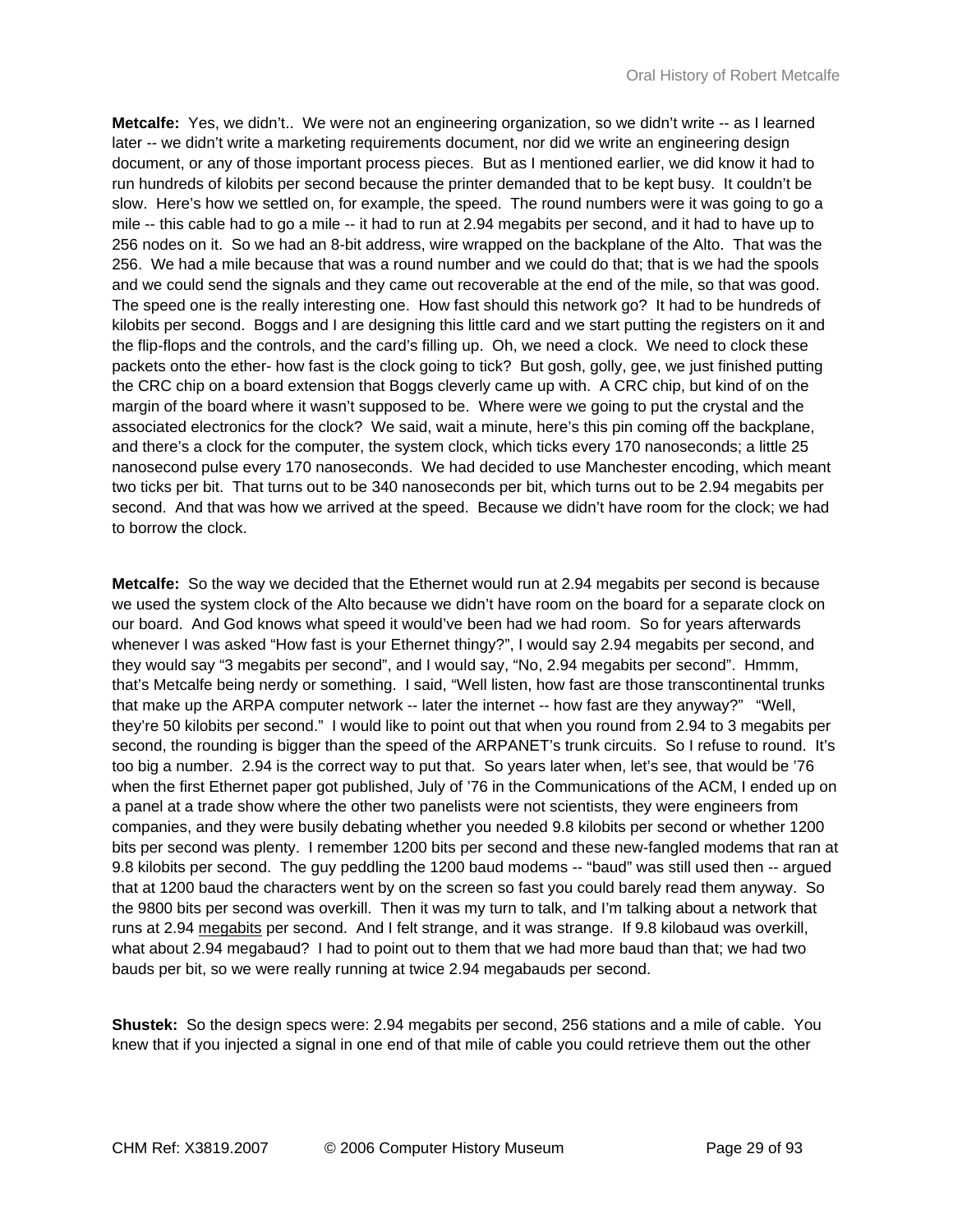end. But here you were putting these vampire taps all along. It does something to the transmission line. Were you--?

**Metcalfe:** Well that was the problem we were having, was getting that to work. I believe the critical parameter was four puffs [picofarads]. So as long as we could get below four puffs, we could meet those specs. But otherwise the reflections, that is, if the inductance of those taps went above about four puffs, the impedance disturbance introduced by the vampire tap would cause reflections, and those reflections would be seen as collisions, which would abort the transmissions. So we had this critical parameter that when you were sending, the reflections could not be mistaken for collisions.

**Shustek:** Was that a result of theoretical computation, or did you get 256 taps and put them on a piece of cable?

**Metcalfe:** There was a lot of measurement, there was some arithmetic. I wouldn't say it was theoretical. It wasn't very theoretical. I think there was some arithmetic involved, yes. You take the distance, you take the amount of energy that would be reflected given a certain impedance mismatch, and then you would do the arithmetic again because it would be attenuated, and you would see if that was above the threshold of the collision detector, and as long as that little formula fell below the threshold you were okay.

**Shustek:** Talk about the first implementation. It had to fit on this little board that would plug into the Alto. What was the technology? Did you microcode this time?

**Metcalfe:** Yes. The Alto was a microcoded machine, so a lot of the functionality in the Ethernet controller was. There was Ethernet microcode that ran in the Alto. It was an interrupt system that would trigger microcoded interrupts. The transfers of data from the shift register into memory would be done by microcode running on the processor.

**Shustek:** A word at a time? The microcode was involved in each word transfer?

**Metcalfe:** Yes. Every 16 bits there would be a wakeup and we would empty the shift register. Now there was a FIFO between. There was an entering shift register that captured the bits as they came off the line, then there was a transfer into a FIFO, which gave you time to get around to empty the FIFO from the other end, because there were some latencies in the interrupt system.

**Shustek:** What parts were done in hardware? How about the address recognition, CRC calculations?

**Metcalfe:** Address recognition was done in microcode, the CRC was done in hardware.

**Shustek:** Binary exponential back off?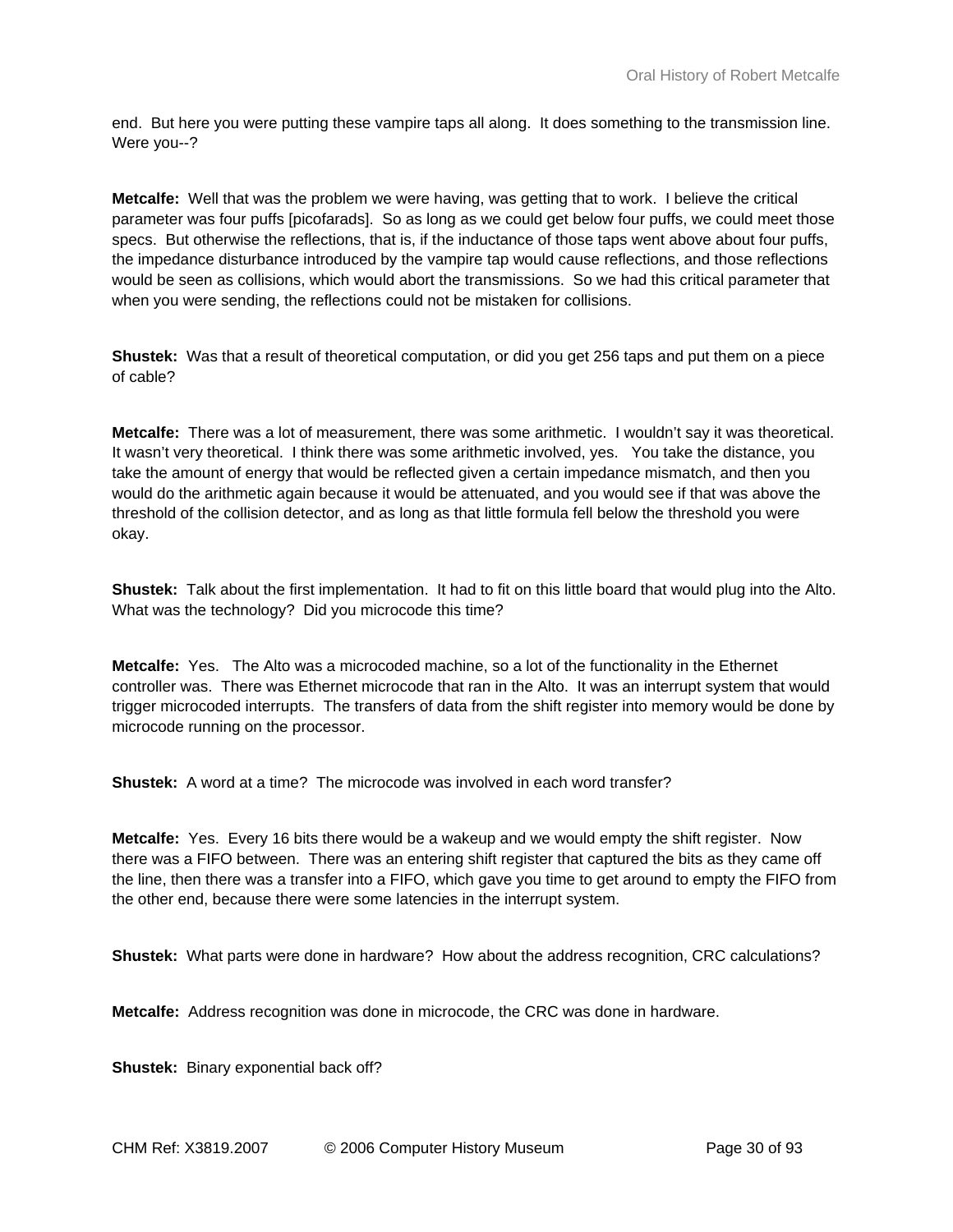**Metcalfe:** That was done in microcode but there was some hardware assist. How did that work? I'm not sure where we got the [random number]. We got the random number from somewhere in the machine. There was no random number generator; I think we just got it somewhere. No, in microcode we would shift the mask in that would go against the random number to double it with successive collisions. "In microcode" I think is the general answer to most questions like that. So the FIFO, the shift registers and the collision detection [was in] hardware. The collision detection was pretty simple. With a Manchester encoding, what that means is in every bit, half the time the bit is on and half the time it's off. So while we're transmitting into the cable, during the off periods, that is, where it's supposed to be off now because we're not driving that cable, we'd just look, with a little gate, and if it came on during the off period, that meant somebody else was driving that cable too; hence collision. So there was a little XOR [exclusive-OR] against what was being driven versus what was coming in, and if during the off period something was coming in, "eeekkk", abort the transmission. So that was collision detection. Very simple. It was sort of electrical engineering by computer scientists. And it worked.

**Shustek:** Did you worry at all about the reliability of having a single cable being shared by all these computers and people inserting taps into the cable and doing it wrong and causing the network to come down, that sort of thing?

**Metcalfe:** We did. That question still lingers, because as you know, as you well know, ultimately we went back to the centralized wiring scheme and we went from cable sharing to switching. But in those days there was a lot of unreliability in those big cable closets where, all these huge amounts of cable, home run cables, would all come and there were all these connectors. So we just got rid of all the connectors, and in particular the tap- the tap was the problem because if that shorted the cable, then there would be no communication for anybody. So we satisfied ourselves -- and Jerrold Electronics had done this in the cable television industry for some years before -- that these taps worked. And they did work. Actually the early unreliability problem was: the very first machines didn't use the Vampire taps, [they] used BNC connectors. The very first ones. At the end were these two BNC connectors with terminators on them. On more than one occasion people would borrow the terminators, and the network would not work, and we'd go around and there it was: the terminator was gone. The terminators are attractive little solid metal things that people liked, for some reason. The first two machines were called Michelson and Morley, and they were in a set of cubicles. Then it got to be 5 and 10. Ethernet was an option. This is another Thacker thing. "If you want to have Ethernet in your machine you just let us know and we'll build one for you, but it's optional."

**Shustek:** The customers were all internal to Xerox at this point?

**Metcalfe:** All scientists in the lab. These machines cost \$30,000.00. It was all funny money really. But I don't where the idea came from -- maybe from Chuck, who knows? -- that this Ethernet thingy was an option. But Boggs and I built enough of them for the first few machines, so the first few machines all had Ethernet in them. But it was envisioned that when the whole building was full it would be an option. Can you imagine that? For years afterwards I gave a speech in which the tagline was "networking is not an option". It came from that sad experience, having to [say] "What do you mean it's an option?" One day when we were up to ten machines now in a bunch of cubicles, we were all working away on the early Altos and somebody took the terminator off the end of the cable. All ten people stood up, and we ended up looking at each other. In that moment Ethernet became not an option. What we learned is by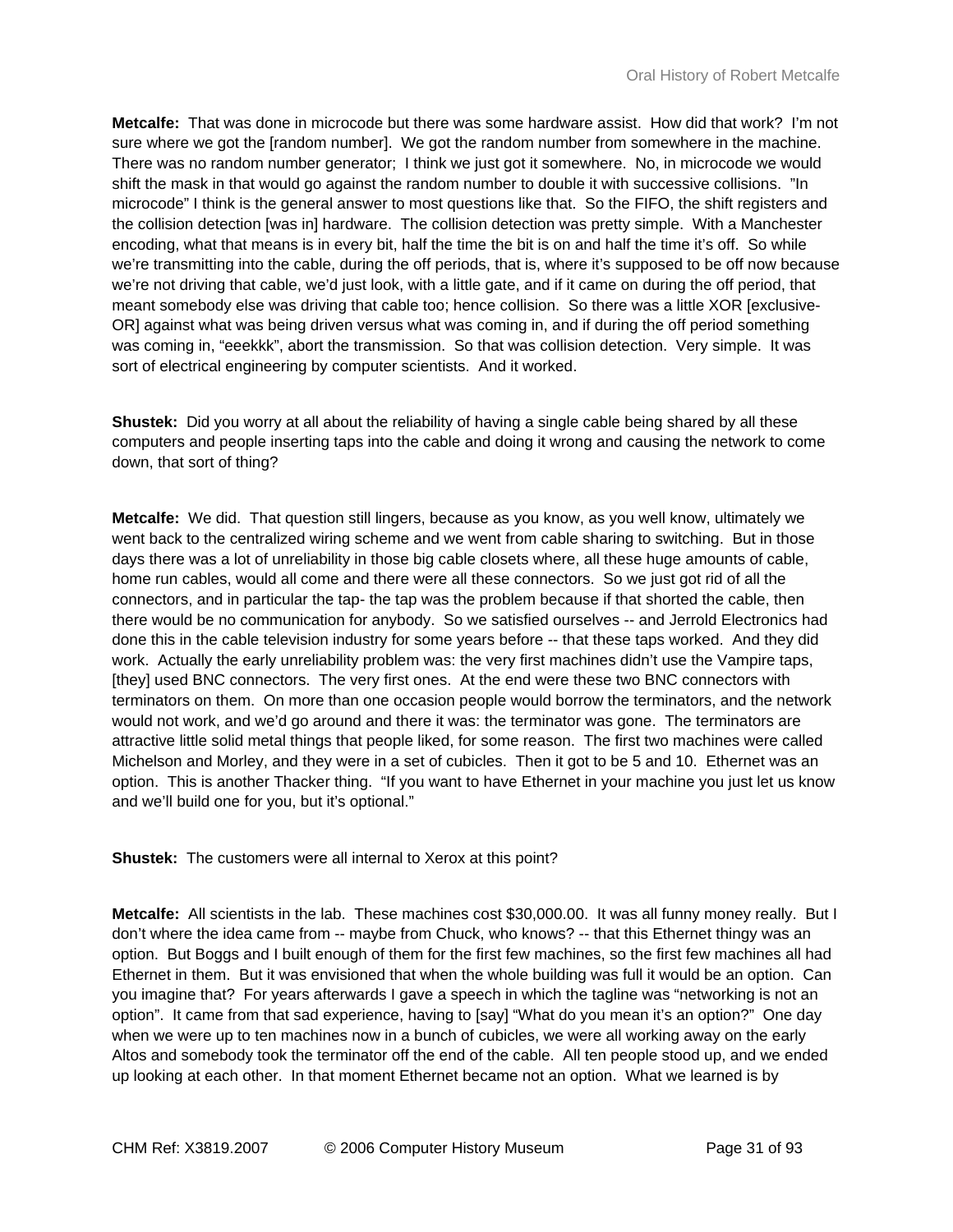knowing that you had a network in every machine, you could do things that if it were an option you couldn't do. And Thacker was one of the guys who pursued this hotly. So, for example, he put in the machine, when you weren't using it, it would fall asleep and start a memory diagnostic, and a little box would appear that would move around on the screen so as not to burn in the phosphors. This is in the early days of screens, so this was a new idea. And then the memory would be exercised. This was some of the earliest semiconductor memories with ECC in them. When errors were detected, packets would be sent to another machine that would collect these diagnostics so preventive maintenance could be done on the machines as their memories went south. You wouldn't have thought of doing that if the network were an option. It was just the normal mode that the machine was on the network so therefore this memory diagnostic feature would work. So Ethernet became not an option.

**Shustek:** As people learned about Ethernet not everyone was wildly enthusiastic. I found this quote from Bob Bachrach who I think was a physicist at PARC who said, "Technically or conceptually there's nothing new in your proposal, and analysis would show that your system would be a failure." Why was he so critical? What were people's objections?

**Metcalfe:** My mom used to say if you can't say something nice about someone you should just hold your tongue. But Bachrach was a not nice person. Or is for that matter; he may still be around for all I know. He was sort of a grouchy physicist on another floor in another lab, and he read my memo. And this is a physicist. The phrase you didn't catch in his now famous memo -- this memo's posted all over the world because everyone thinks it's a hoot that he wrote this memo -- he said the problem with Ethernet was that it was not quantum noise limited, which is a very physicist thing to say. Of course it's not quantum noise limited! That wasn't the point. But he resented the fact that we were not using every shred of bandwidth that was capable. I told you how we decided on the clock speed. There were gigabits per second of capacity on that cable, and we were using a pitiful few megabits of it. But he was concerned that it wasn't... And he did a nasty thing, and it was sort of an early lesson in nastiness, which is he wrote a memo. He didn't come see me. He didn't say, "I just read your memo and I have a few questions about it". He didn't do that. He sent a memo to my boss's boss accusing me of writing something that wasn't new and it wasn't quantum [noise limited], completely making an idiot of himself. But it didn't feel that way at the time. It felt kind of nasty. The next thing I know I'm in my boss's boss's office having to explain how this guy's an idiot. Which he is, or was. To put it more kindly, he was from a different universe. I was in a computer science universe, he was in a physics universe. We were solving different problems and he should have minded his own business. Or at least come talk to me before sending a memo to my boss's boss, so maybe I could save him the embarrassment. There are many places where I go where that memo is on the wall, pinned to some cubicle -- "the old Bachrach memo" -- because it's just such a great example. Now Bachrach, I ran into him a decade or two after that unfortunate memo, whereupon he was letting it be known that he'd helped invent Ethernet. How he got there I don't quite know, but it had something to do with this memo being really instrumental in fixing some of the early problems with Ethernet, which is a complete hallucination.

**Shustek:** Success has a thousand fathers.

**Metcalfe:** Success has a thousand fathers. And Bacharach regrets that memo, and I feel badly for him.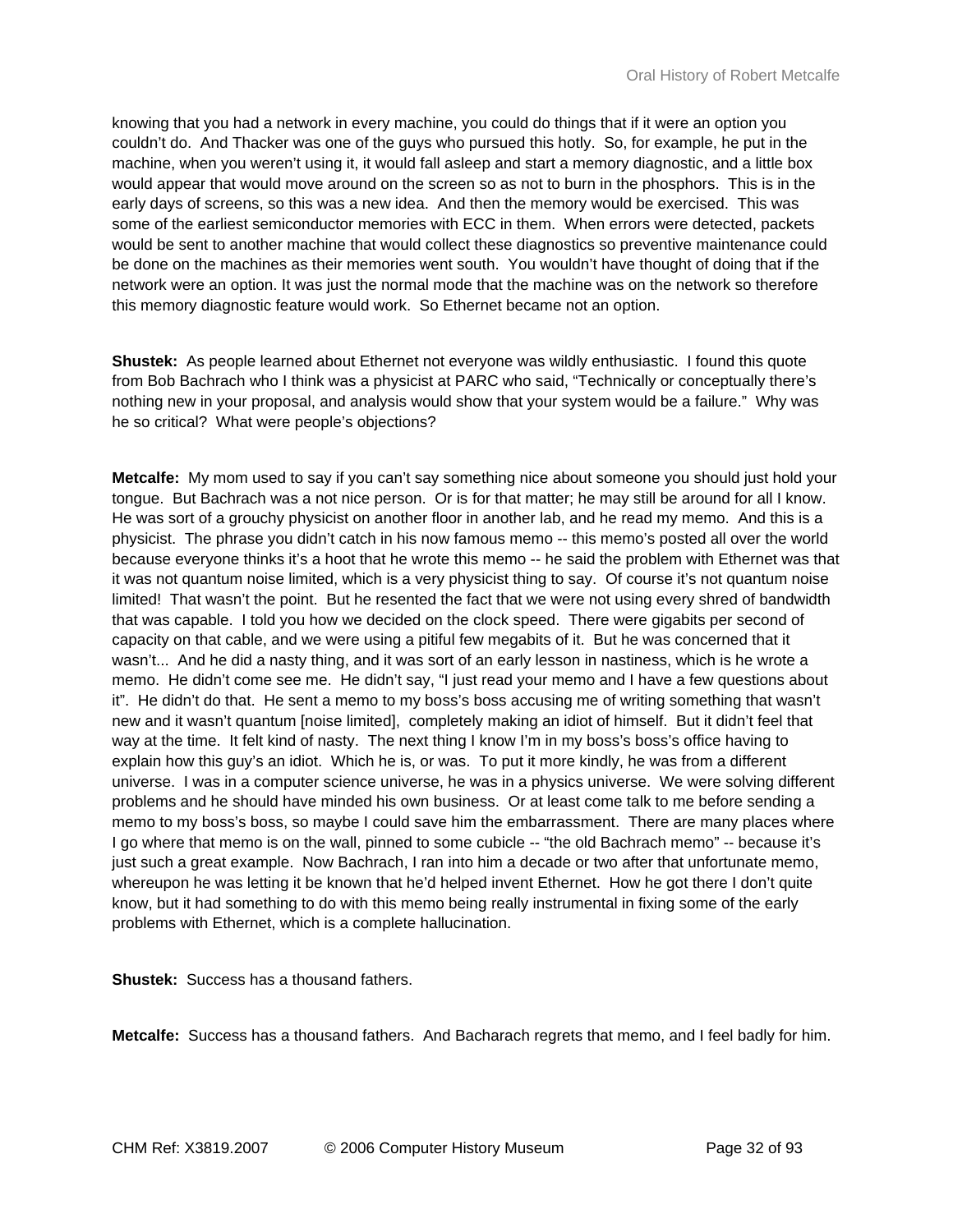**Shustek:** There were other people who objected to Ethernet because of indeterminacy or collisions.

**Metcalfe:** Well, we're talking about 1973. This is decades of conflict about Ethernet. So there's stories upon stories, and the non-determinism one keeps cropping up even today, another hallucination that people have. Today the industrial automation people, although they generally use Ethernet, they're still a little nervous about it because it is non-deterministic. Because I stupidly developed a stochastic model of the operation of Ethernet, and it is non-zero probability that your packet will never get through. It is also non-zero probability that all the molecules of air in this room will all go into that corner long enough to suffocate you. But the number is so vanishingly small, that model's really not useful. I stupidly did this stochastic model, and those guys have been worried about nuclear power plants melting down because the packets are not getting through. The kludges that they use instead of Ethernet, with token passing and other rigmarole, have non-determinism problems much worse than Ethernet, they just haven't been modeled. Do you know how non-deterministic a token ring is when you lose the token? Say goodbye to your token ring for minutes while it figures out it lost a token and then it reconstitutes the token. That's non-determinism, but it's not modeled as non-determinism. This is a religious, spooky thing.

**Shustek:** It may perhaps not be as bad as minutes but there is an issue there. There are other--.

**Metcalfe:** Oh excuse me, I hasten to add, there has not been a collision reported on an Ethernet in ten years because we don't do that anymore. Ethernet has evolved. It's now switched, and where there's vestigial collision detection retransmission mechanisms they're not invoked anymore, so it's moot.

**Shustek:** Let's explore that a bit. Given the number of technological changes to Ethernet -- it's not shared wire, it's now home run; it's not collision detect, it's now switched -- is it still Ethernet?

**Metcalfe:** That's a metaphysical question. They still call it Ethernet and that's what matters. Since I coined it and I'm generally regarded as the inventor of Ethernet, every time they call it Ethernet, a little something -- it isn't money -- a little something falls into my coffers, so I don't--.

**Shustek:** A psychic royalty.

**Metcalfe:** So Ethernet has been evolving and proliferating for 33 years. The things they call Ethernet these days bear little resemblance to the thing Dave Boggs and I built in 1973. That's a fact. So is it the idea of a LAN [Local Area Network], is that what the word Ethernet means? Yes, pretty much. Is it the packet format, the 802.3 IEEE packet format, which kind of, in variations, persists to this day? Is it the idea of everything being distributed? Well, not so much, now that we have switching. Is it the retransmissions? Not so much. What I come to is this: Ethernet is a business model. What the word Ethernet actually means today is six things, it's the six features. You can tell that I've had this thought before. The Ethernet business model goes like this. Six things. [1] It begins with a de jure standard made by a legitimate standards body, in this case the IEEE 802. [2] The implementations of that standard, painfully arrived at over years, are owned by private companies, not this open source crap. 3Com owns the designs of its chips. [3] Fierce competition among the purveyors of the standard with their various implementations. Fierce, ugly, horrible, wonderful competition. [4] Evolution of the standard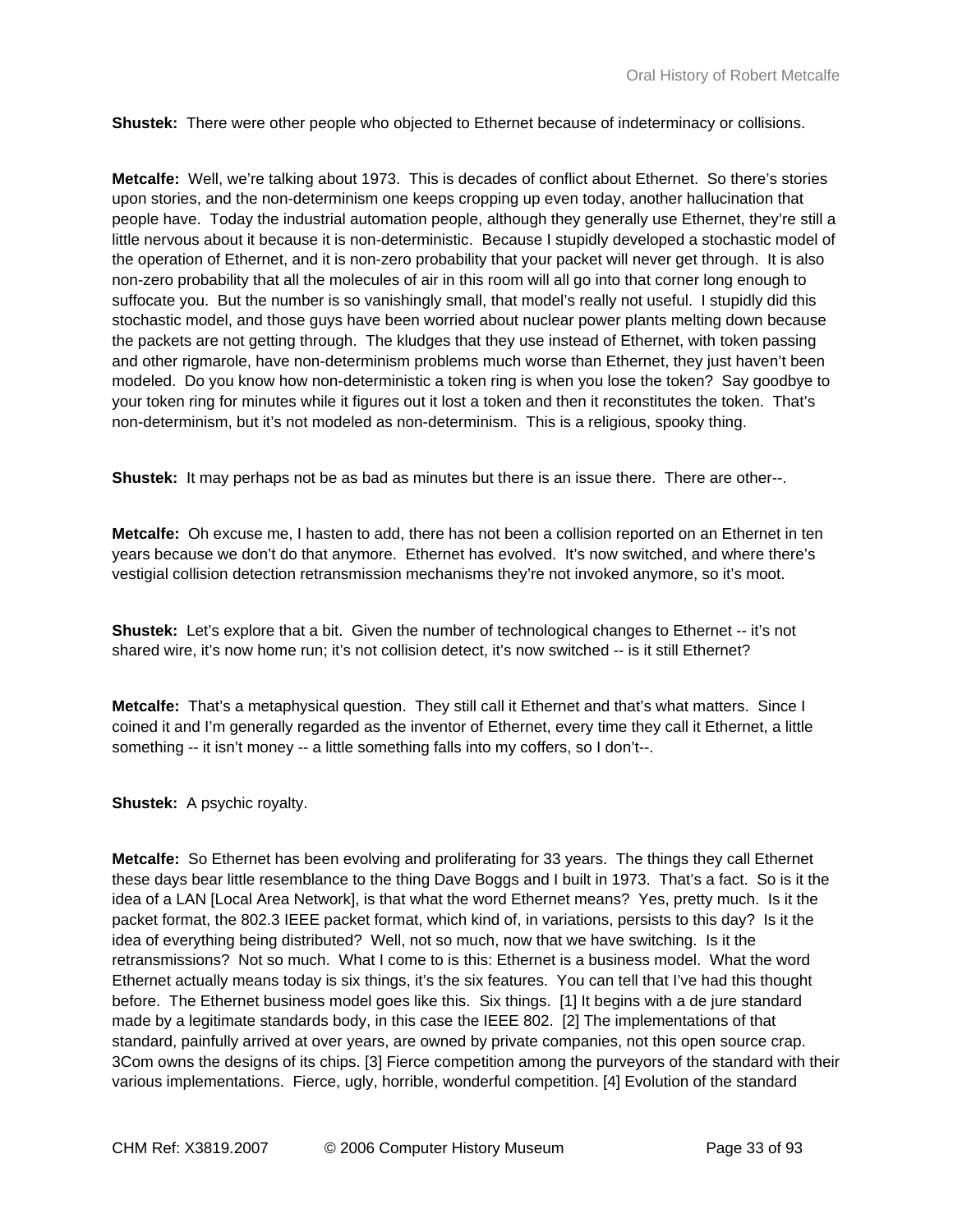based on how things look after it gets shipped, that is in the marketplace. Evolution back in the Standards body that came up with the standard to begin with. [5] Maximization of backward compatibility. (Oh, I've skipped one actually but I'll get to it later.) That is, the subsequent versions make maximal use of existing versions. Preservation of the installed base is very important in this business model. So, for example, my Macintosh has one plug and it figures out if it's 10, 100 or 1000 megabits per second automagically, and the switch figures out and it all interoperates. And the thing I skipped which should have come earlier in the list is [6] an ethic in the competitive marketplace, where it is not allowed to be incompatible. That is, the customers, the market -- there was an organic thing -- will not allow the competition to be on the basis of incompatibility. If you're incompatible no one will buy your products. You must be compatible. Those six things are what I call the Ethernet business model. I distinguish it from open source. I distinguish it from Cisco, Intel, Microsoft. I distinguish it from the IBM vertically integrated monopoly model. Ethernet is not the only instance of this model, there are many others, like TCP for example.

**Shustek:** Presumably you can apply this to operating systems, programming languages, applications, almost any product?

**Metcalfe:** You could, but it begins with a de jure standard and those six things I just listed.

**Shustek:** This model, though, doesn't have a name. It is the model that Ethernet used, but clearly anything that uses that model is not called Ethernet.

**Metcalfe:** Right, no; right, no; I admit.

**Shustek:** We'll get to the standards-setting process in awhile.

**Metcalfe:** No, no, no, let me say. When people say Ethernet they're referring to this business model. And here's why the word Ethernet has persisted. Well, Wi-Fi used to be called Wireless Ethernet and then some marketing people changed its name, so that's a counter example to the point I'm about to make. But the word Ethernet has persisted for 33 years, despite the fact that everything's changed. I believe it's because of going back to this business model. I think the name will probably persist a little while longer, although it didn't in the case of Wi-Fi, because what happens is when a new technology gets developed they call it Ethernet. Because they are trying and succeeding and borrowing on the power of the installed base, and that includes the people and the processes and the documentation and the general vibes. When HP tried some years ago -- ten years ago -- to improve the LAN, they tried to call it Fast Ethernet, because they wanted it to borrow all that momentum of the preceding 20 years. I wouldn't let them. I'm not in charge of this, but as a columnist at InfoWorld, I said, that's not Ethernet. You guys at HP are screwing up, because there is a fast Ethernet, it's this thing over here, and that's called something else. So they called it 100VG AnyLAN after awhile, and it died. But the new technology called Fast Ethernet succeeded, and it's very different from the Ethernets that went before. So I'm confident that the word Ethernet has some years ahead of it, because people will keep doing this. They keep doing it. If you do a Google search today on Ethernet, there is no let up. The word Ethernet is just being used left and right, and therefore everyone expects me to be an investor in their company. They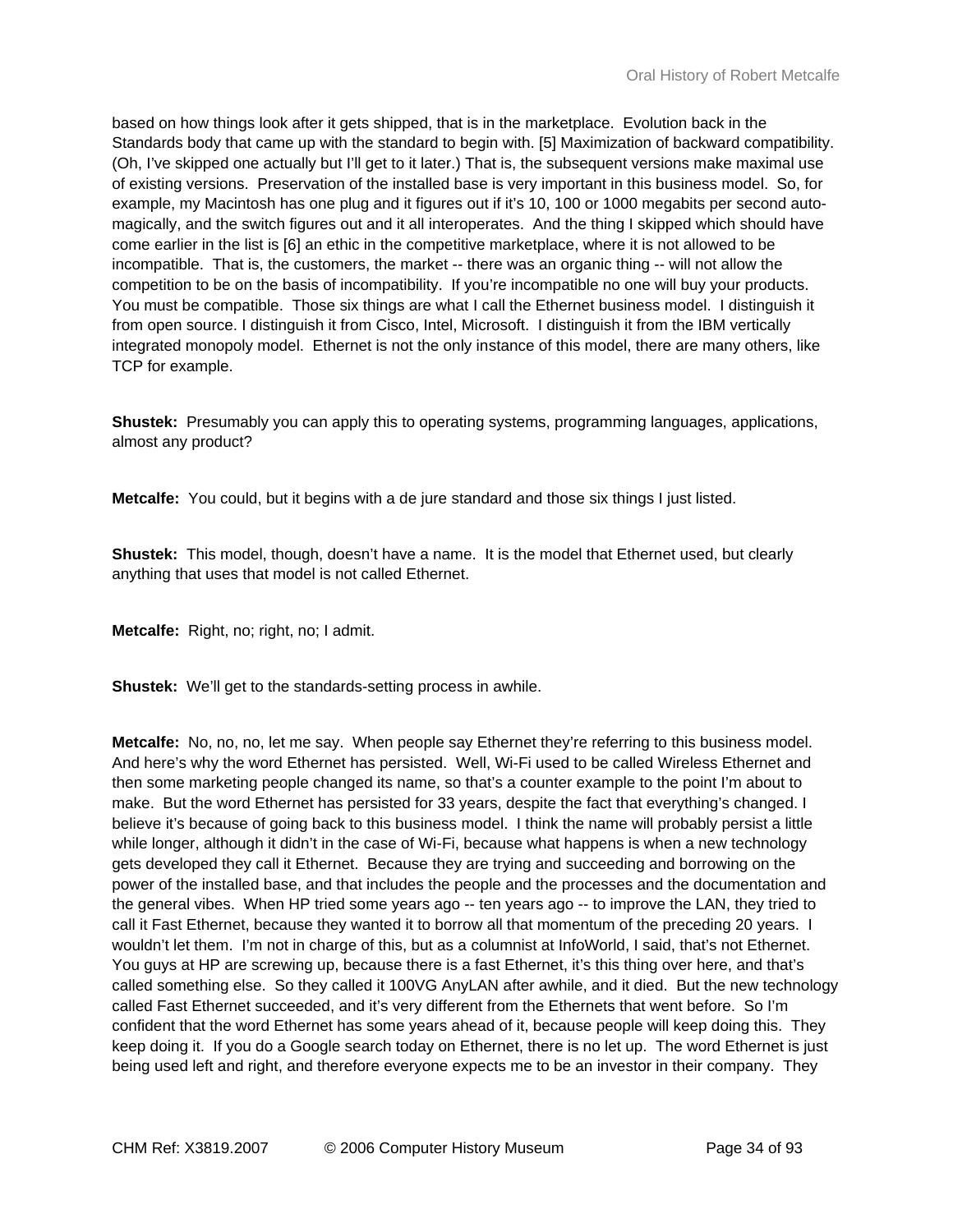want the inventor of Ethernet to be an investor in their Ethernet company, and these are companies that do things I have never heard of.

**Shustek:** But if you look at the Ethernet model, you can apply that model to things that aren't computer communications.

**Metcalfe:** Sure.

**Shustek:** So maybe this business model ought to have a more generic name that people can perhaps associate with you but apply to other domains, like operating systems.

**Metcalfe:** Right, so instead of calling it the Linux model, you call it the open source model; instead of calling it the Ethernet model, you'd call it what? I don't know.

**Shustek:** I'll have to work on a name.

**Metcalfe:** But the meaning of the word Ethernet is congruent to this model. I didn't mean to suggest all versions, all instances of this model should be called the Ethernet. But that's what they generally mean.

**Shustek:** Let's go back to Xerox. The Ethernet now works and it's 2.94 megabit per second instantiation. What about the higher levels of software and protocols? What did they use and how much were you involved in that?

**Metcalfe:** I was very involved in it. Way back at MIT in 1970, and many other universities, we did various protocols that were ad hoc; in our case we called it the Interim Network Control program. Then came the NCP which got implemented across the whole ARPANET. Then in the summer of 1973, in a conference room at Stanford University at which Vint Cerf was standing at the front and a bunch of us were sitting around tables -- the very same summer that Ethernet was invented, and by the way the same year that the cell phone was invented, 1973 -- TCP/IP was devised. Now when we were devising it, I had for some time been working on a thing called PUP. Vint and I have an agreement: I invented Ethernet, and he invented TCP/IP. That's our agreement. This PUP thing was an internal Xerox thing, and PUP stood for PARC Universal Packet. Here we are at Xerox building the Ethernet, but we had the ARPANET, and we had a predecessor LAN called the Data General Nova MCA -- Multiprocessor Communications Adaptor -- which was a thick cable like this, and we had telephone modems. PUP, the PARC Universal Packet, was to be, and became, an internet packet, a lowercase internet packet, that could wander among these media. So that packet format was defined, and it was to be carried inside of Ethernet packets. So the notion of encapsulating this PUP packet inside of an Ethernet packet was devised. Then protocols were to be built on top using the PUP format, not the Ethernet format. You went up a level. You didn't use Ethernet packets, you used PUP packets, because the PUP packets could then wander through your internet. They could go anywhere. The first protocol to be done was first done at the Ethernet level, and it's in the Ethernet paper; that is, it's a reliable file transfer protocol called the EFTP -- Experimental or Easy? -- something like that, but it's in the Ethernet paper. It just has all the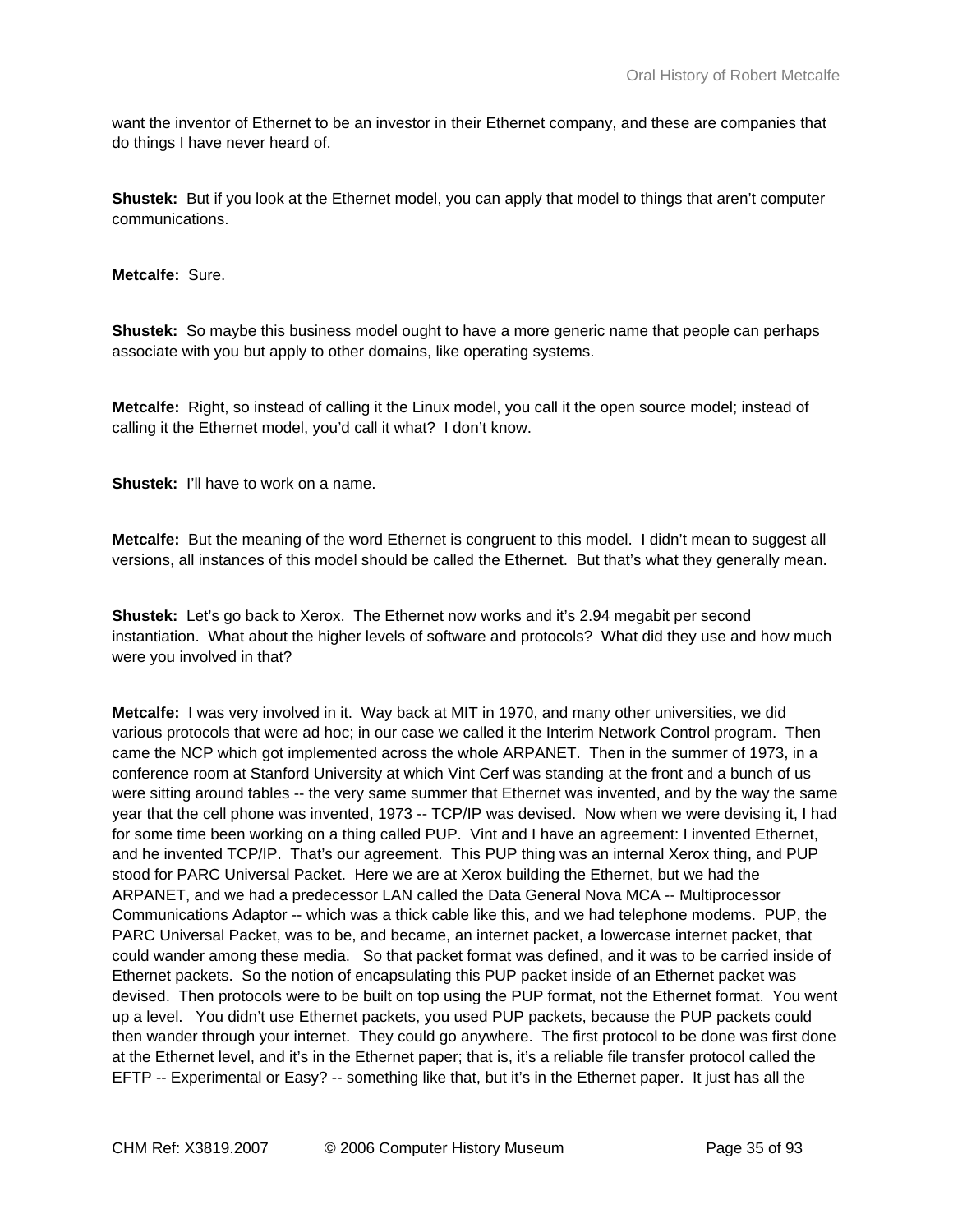sequence numbers, and how to start a connection, how to end a connection, how to reliably send and reassemble an arbitrary package of bits. Then that was implemented one level up using PUP packets instead of Ethernet packets. Then Telnet was written. So I wrote, for the Alto -- what was it called? It may have been called Etelnet. But anyway, I had done a Telnet implementation on the PDP10 for MIT. I just did one on the Alto, and it used PUP packets to get into the scanner service routines of the MAXC timesharing systems so that you could log into the MAXC timesharing system from your Alto, converting your Alto back into a pitiful glass teletype. So you would just crank up -- what was it called? Let's say Etelnet -- I'd just say "Etelnet" to the command line on your Alto. Then suddenly Tenex would appear on your screen and then you'd become a Tenex user and then you could use the email on the Tenex and be connected. You could then start Telnet again on MAXC, and go from MAXC out into the ARPANET, so you could piggyback your Telnet. No, in that case you'd be concatenating your Telnets, right? You'd use one Telnet to get to this one, and then the other Telnet to get across the ARPANET. So then we did file transfer. We did Telnet. Then later we -- not me, but other people working at Xerox -- did a LAN email, called Laurel, which is really cool. It ran on the Alto -- it was an email system on the Alto -- that also gatewayed into the ARPANET, but it was LAN based so it was fast and neat.

**Shustek:** Were these protocols proprietary, were they secretive Xerox? What was the attitude of corporate toward all of this invention?

**Metcalfe:** That's a very long story. There grew a protocol hierarchy. It didn't have a World Wide Web in it, but then again neither did TCP/IP for a very long time. It was PUP when it was at PARC, but then later at Xerox Systems Development, where I transferred after awhile, it became the XNS system -- the Xerox Network System -- which was to be a product. Then it got released as product by Xerox, and then it started getting released as an open source protocol stack. Xerox started going up, and then they hit the printer format for the laser printers. I'm blanking on that name at the moment. But that's where Adobe came in. So Warnock, Geschke, et al, spun out to do Adobe, and Postscript got developed. But there was an internal Xerox -- it worked -- prototype of Postscript, and I think Xerox balked at the publication of that protocol. Somewhere, something went wrong in there, and it's a very long story. But XNS got picked up and soon dominated the world in networking, because Novell adopted XNS. So suddenly XNS, not by thanks to Xerox or 3Com or anybody else but thanks to Novell, of all people, they took XNS and made it into Netware, which then filled the world with XNS.

**Shustek:** Where was this in development at the time that summer the colloquium happened at Stanford where TCP was being developed? And what was the relationship?

**Metcalfe:** I don't know that off the top of my head. It was a close thing, and there was a little bit of awkwardness because the PUP paper hadn't been published and I was not allowed to discuss. So the way that sort of went is, without referring to PUP, I participated in this design and got acknowledged in the original TCP/IP paper. It's a bit of a sore point; though I was not listed as a co-author but I was acknowledged as a contributor. But Vint and I have an agreement. So in those meetings I was kind of sharing my experience. We were building internets and the NCP people were thinking about building internets. So we had some experience, Boggs and I and others; John Shoch. We were sharing that experience sort of in a vague way without giving specs for what PUP looked like.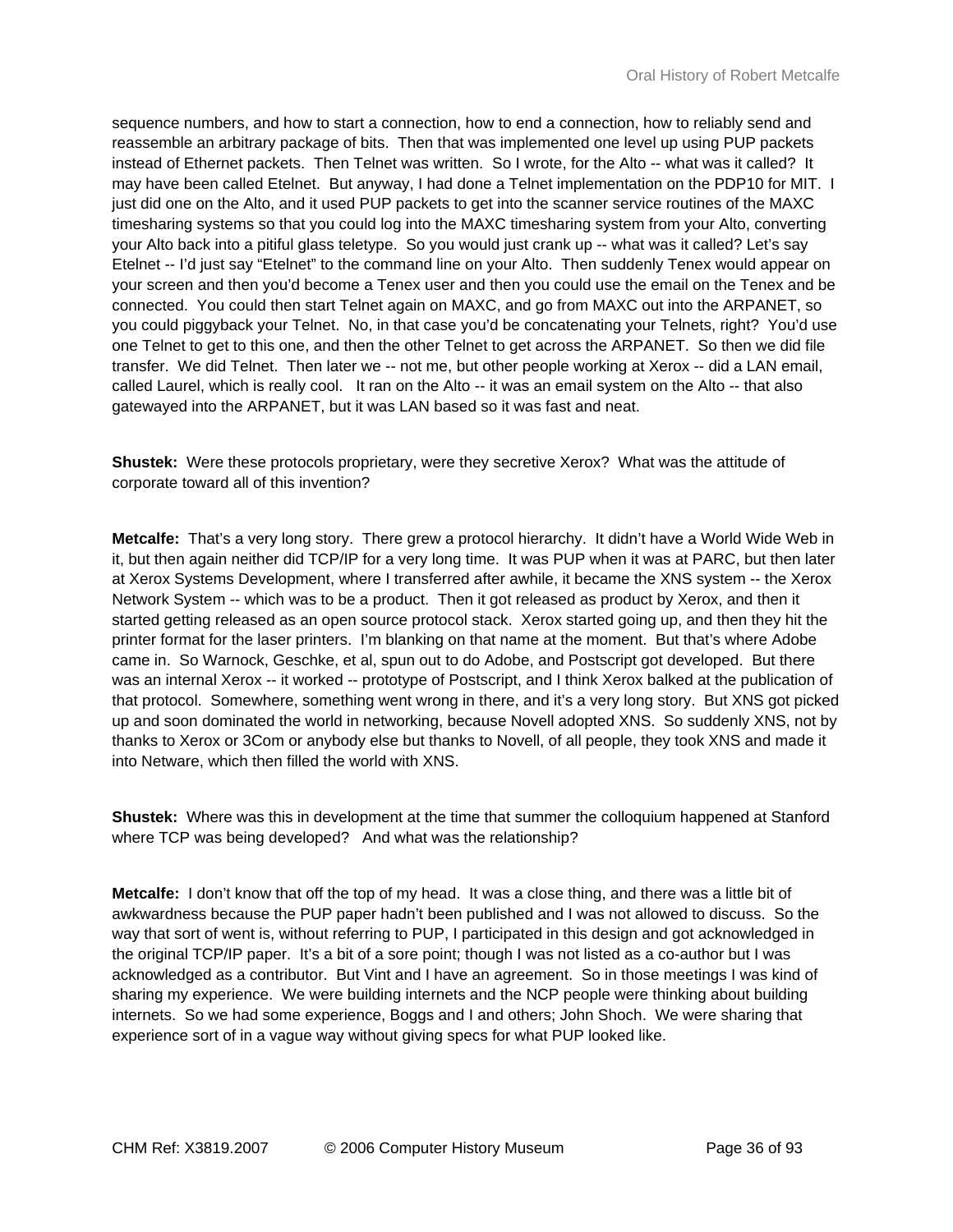**Shustek:** All of you were at this Stanford meeting?

**Metcalfe:** I was there. I don't remember if Boggs made it or not. Boggs was a grad student at Stanford, as was Dalal, Yogen Dalal, who you may have heard of also.

**Shustek:** Sure.

**Metcalfe:** Was around then. So I recruited Yogen when he finished at Stanford; I recruited Crane out of Vint's group at Stanford to be [in] the networking group at Xerox -- after PARC, when we in the Systems Development Division.

**Shustek:** I'm trying to understand your motivation, because you have the XNS protocols for interneting and now these people are developing a similar but different, and presumably incompatible set of protocols for internetworking. Why is it in your best interest to help them get it right?

**Metcalfe:** Force of habit. I mean, I'd been attending those seminars all through graduate school and so it was just routine that we would--. Vint will correct me on this but I think it was called INWG, the International Network Working Group. This was either INWG or a prototype of INWG or a branch of INWG that Vint and Kahn and I--. We were working on the advancement of the ARPANET. And the notion… Once again you should interview, have you done Vint Cerf yet? You should interview him about this because he has a much more detailed version. But at one point there wasn't a TCP and an IP. There was just a TCP. Then at some point the IP got broken out. There are arguments about the effect that PUP had on that intellectual evolution and how instrumental it was, and I'm not going there because Vint and I have an agreement. I invented Ethernet, he invented TCP.

**Shustek:** Did PUP have the notion of a separate IP layer and reliable transfer layer above that?

**Metcalfe:** Sure. Yes, we had a reliable packet--. Well I mentioned the file [transfer], the EFTP. Yes, they were virtual circuits and--. No, the whole… it's very similar. Neither one of us had the World Wide Web, which I think is really cool.

**Shustek:** Talk more about corporate Xerox's reaction and ability to let you publish and make this stuff available to the world. Did they wait for patents to be filed? Did you feel constrained by Xerox corporate?

**Metcalfe:** No, not at all. Xerox PARC was run as a university department. We were a little bit careful with patents. There were patent lawyers around, and there was a little care taken as to the proper order of disclosure. For example the Ethernet paper was reviewed and the patents were filed before that was allowed to be published but there was no… It was going through CACM (Communications of the ACM) review, and Gordon Bell was the reviewer. Dan Siewiorek and Gordon Bell were the guys reviewing my paper, it turns out. That was important later, I might add, in the history of Ethernet, jumping ahead to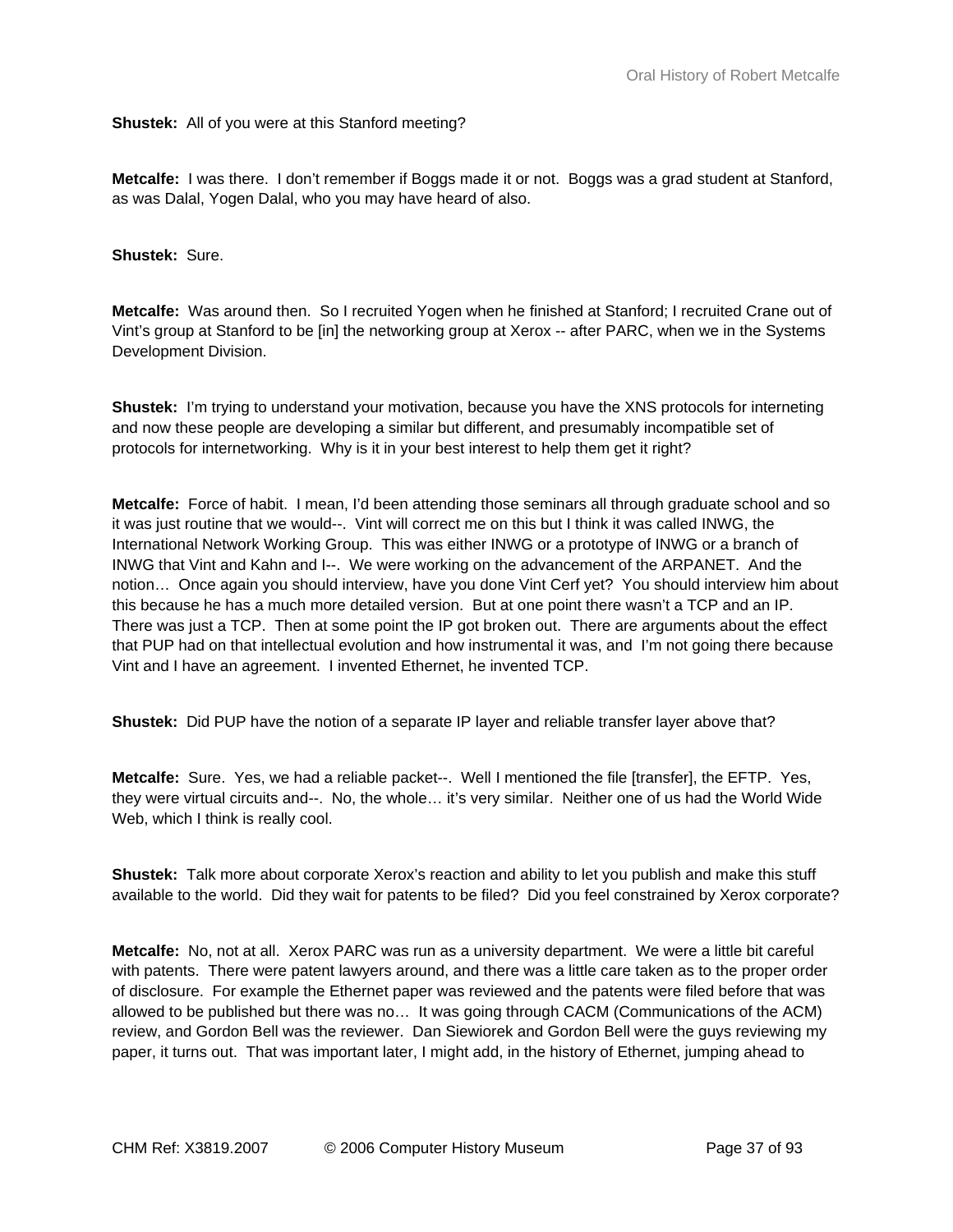1979. But no, Xerox was heaven on earth. It was a great experience for me, and there were a lot of lessons in that and many books have been written about these lessons.

**Shustek:** So the paper was published in CACM in July of '76, and I think NCC in June of '76 there was a big exposure of Ethernet to the world.

**Metcalfe:** I'm sure I gave a talk there, yes.

**Shustek:** Do you remember what the reaction was of people to it?

**Metcalfe:** Oh, well I mentioned earlier this panel session where there was a lot of "What do you need this for?" "A personal computer on every desk, what's that about?" Because remember this is- there was no Apple computer, there was no CP/M machines, there was no CROMEMCO, there was no--. That was all way later. Mostly it was ohing and awing and wondering. This is interesting toys in a research lab. In the real world why would you ever want to do that? We had fonts by then, and we were starting to print on our laser printer. It was hilarious when we developed the capability to have fonts. You get to choose your fonts in your memos and print them out on this laser printer. That's taken for granted now. You have a gazillion--. Well that was new. And it was funny the first few years because with this newfound freedom of course every memo had 14 different fonts in it. They looked like carnivals with all these weird fonts and then people finally calmed down and generally don't use more than 7 or 8 fonts per document now. But prior to that it was all Courier ball. The Ethernet memo written on May 22<sup>nd</sup> 1973 was written on a correcting Selectric typewriter with an Orator ball. No, it wasn't even correcting, excuse me, I was using, what's that?- Snopake, using an Orator ball. I liked the Orator: sans serif, and sort of clean. So I had some familiarity with fonts prior to the laser printer, but they were all typeballs on a selectric typewriter.

**Metcalfe:** So here we are: 3Com has been founded in '79 and there are no personal computers. But eventually IBM gets around to announcing the IBM PC in August of 1981 and we develop a card and we start plugging it into these things. But we have this established company [Nestar, founded by Harry Saal and Len Shustek] way ahead of us. They have servers, they have software, they've got cards there, they've got experienced senior managers, they've got offices in downtown Palo Alto, they've got Carol [Saal], they've got, you know, everything. And we're just this dirtball operation, but we did two things that beat that. This is my model of it. One is, we did not support the Apple II. We told our sales people, if you find somebody who's got Apple II's, turn around and leave because they're going to want us to support the Apple II, and frankly the Ethernet is overkill for Apple II's and we're not going to do it ever, so you're just barking up the wrong trees. Stay away from Apple II's. Nestar supported Apple II's. So that sent you guys down this rathole, the Apple II rathole. Then the other decision we made, and I remember arguing with Harry [Saal] about this on the bus a million times, we went into those computer stores and distribution. Harry would always say, "Well, you know, this networking stuff is much too complicated and this has to be sold direct, and we need to be there to help the customer install it." We said, "Jeez, there's a lot of computer stores out there". So we went into distribution and, Bam! Businessland just took us like a rocket into the big time. Businessland, and Computerland, and Xerox-land and IBM-land. So that's my theory of how we outmaneuvered you guys.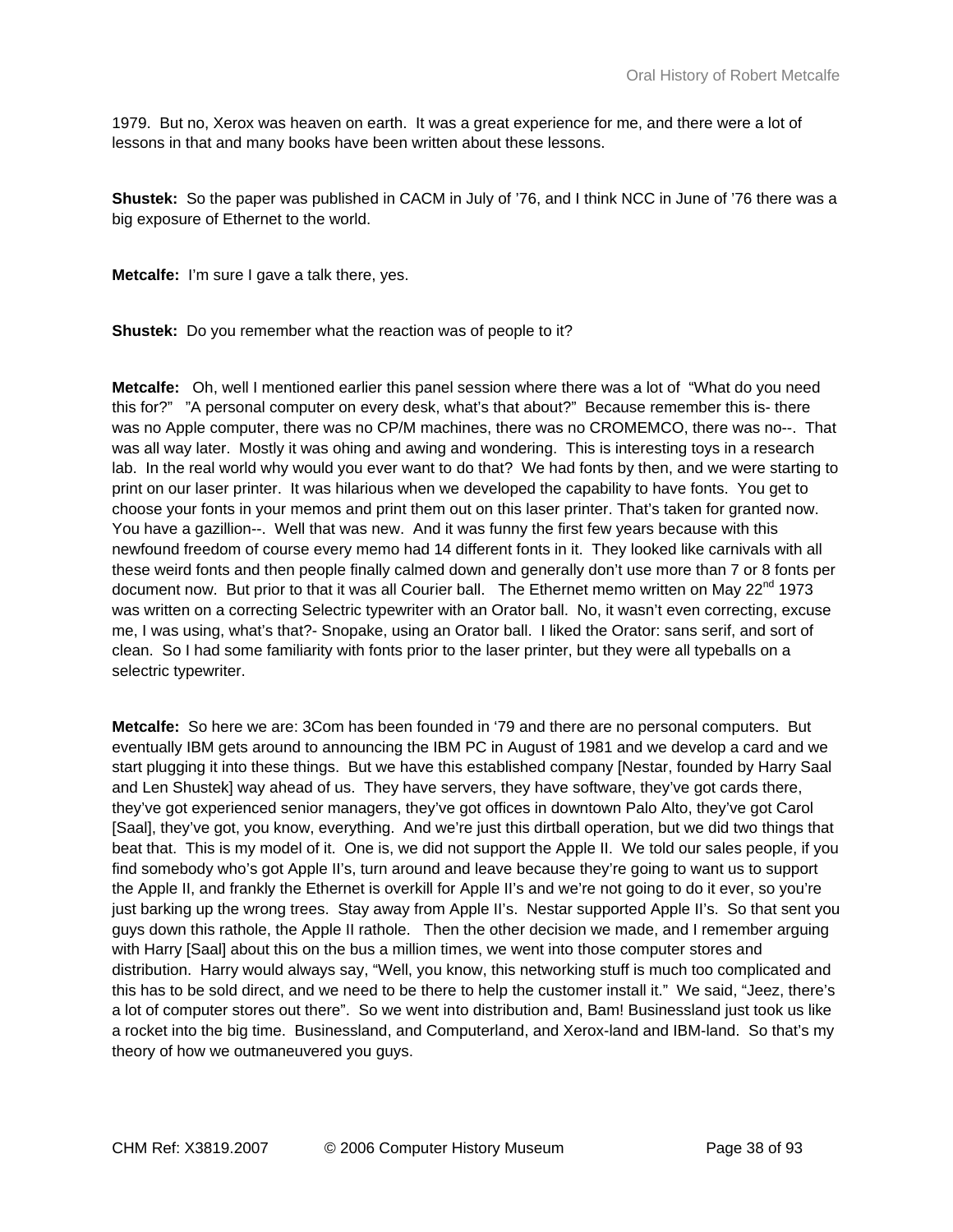**Shustek:** As one of the cofounders of Nestar, I can say there's a lot of truth to what you say. We also made some bad bets, like on Token Ring.

**Metcalfe:** I don't even remember that part.

**Shustek:** That came later. Let's go back to '76 time frame, the public exposure of Ethernet. We're going to take a diversion. What's happening in the rest of your life? You'd mentioned that you had gone to Hawaii with your wife, so you were married, you had a family. How do you have time to do all of that while you were ...

**Metcalfe:** I had a wife; I didn't have a family. And I didn't have the same wife that I have today. I've been married to Robin for twenty some years, but I had a different wife then who has since passed away, Amy Blew. She was part of the reason I went to Harvard, because she was a big shot at MIT. She was MIT's draft counselor. So we couldn't leave Boston, so I went to Harvard just for a change of scenery. I might have gone- actually this is funny. I received a letter inviting me to apply for grad school to a university on the west coast. You know, "Hi Bob, we've heard… You should come here. You should consider coming here and we certainly invite your application." Then I looked at the [letter and] there was a logo, and the logo said "Leland Stanford Junior University". And you're not going to believe this, but I didn't want to go to a "junior university". I swear to God, I thought Stanford was a junior university, which meant a two-year thing. I really didn't consider it very seriously. I went to Harvard instead. What a stupid thing. I don't think I'm the only one who has lapses like that, but it's really weird. I didn't realize that the "junior" modified the "Leland Stanford". I think the logo's still the same; I think the word junior is still there.

Shustek: It is.

**Metcalfe:** But eventually when I took the job at Xerox Park, Amy agreed to go. And she became a big shot at Stanford. She became an assistant provost at Stanford. Then, after these crazy work hours at Xerox and other factors and no children, we divorced in '75, and then she died. She had children, and then she died of brain cancer.

**Shustek:** Sorry to hear that.

**Metcalfe:** It really pissed me off too.

**Shustek:** What happens next? '76, '77, Ethernet begins to be developed and used inside of Xerox. Other networks begin to appear on the scene.

**Metcalfe:** Well, not really, but vaguely. But in '79, I got to work on the Xerox Star for some years with little or no success, because we hadn't launched the product. I decided to pursue my entrepreneurial ambitions and I left.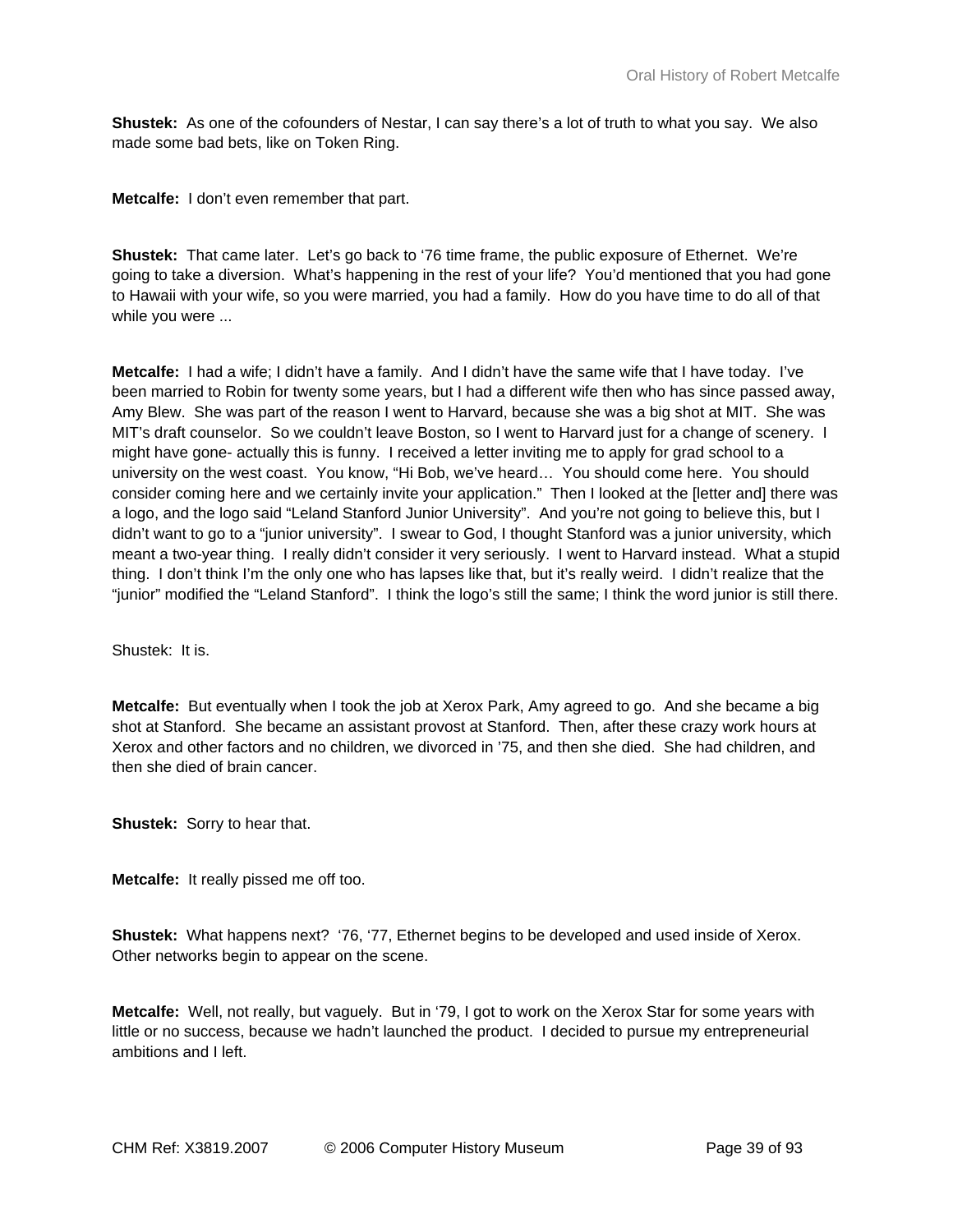# **Shustek:** Before that, didn't you leave Xerox to go to Citibank?

**Metcalfe:** I left Xerox twice. The first time was in '75, '76, around the time of my divorce from Amy. So I changed marital situations, cities, and jobs, all at the same time -- you know, one of those sort of mid-life crisis early. I went down to work for Citibank in Los Angeles at Transaction Technology and Electronic Funds Transfer, and that lasted about seven months. Then David Liddle, my good buddy, had since transferred; he had moved from CSL, a computer science lab at PARC, across the street to the System Development lab. He could tell I wasn't happy at Citibank and so he got me to go back to Xerox. Then in '79, after four more years, I got itchy again and gave Xerox seven months notice and said I wanted to go out and pursue my entrepreneurial ambitions.

Shustek: Before that, when you went across the street to SDD, did the character of what you were working on change?

**Metcalfe:** Yes. I became an engineering manager, and our job was to productize all the technologies that we had been playing with at Xerox PARC. I became the manager of System Architecture, and by the way, Chuck Thacker again entered my life because he was my client. I was in charge, in an organizational sense, of managing his microprocessor development effort for the productized version of the product.

**Shustek:** Even though he was still at CSL?

**Metcalfe:** He was still at CSL. It was a complicated thing, and so Chuck and I were at each others throats for the third or fourth time there. But eventually the Xerox Star got shipped, it was just after I had left. That's why I recruited [Yogen] Dalal and [Ron] Crane, just to name two, but not [Dave] Boggs. Boggs stayed over in CSL or SSL, one of those L's over there. Yeah, Boggs was not in the Computer Science Laboratory, he was in another lab called the System Science Laboratory, which what the difference is I couldn't tell.

**Shustek:** Now you have moved from a research lab to a division of a corporation that's building products.

## **Metcalfe:** Yes.

**Shustek:** Did corporate get more involved? Were there now marketing requirements documents?

**Metcalfe:** Absolutely. We got serious about product development, with marketing requirements, documents and engineering design reviews, and all that process stuff, but in a Xerox kind of way and not very effective. My analysis is Xerox was a monopoly, and it had never really had to compete, and it didn't know how to compete. We didn't know how to develop competitive products. We just developed cool products, but they weren't in any sense- they were beyond adequate and not very competitive and ...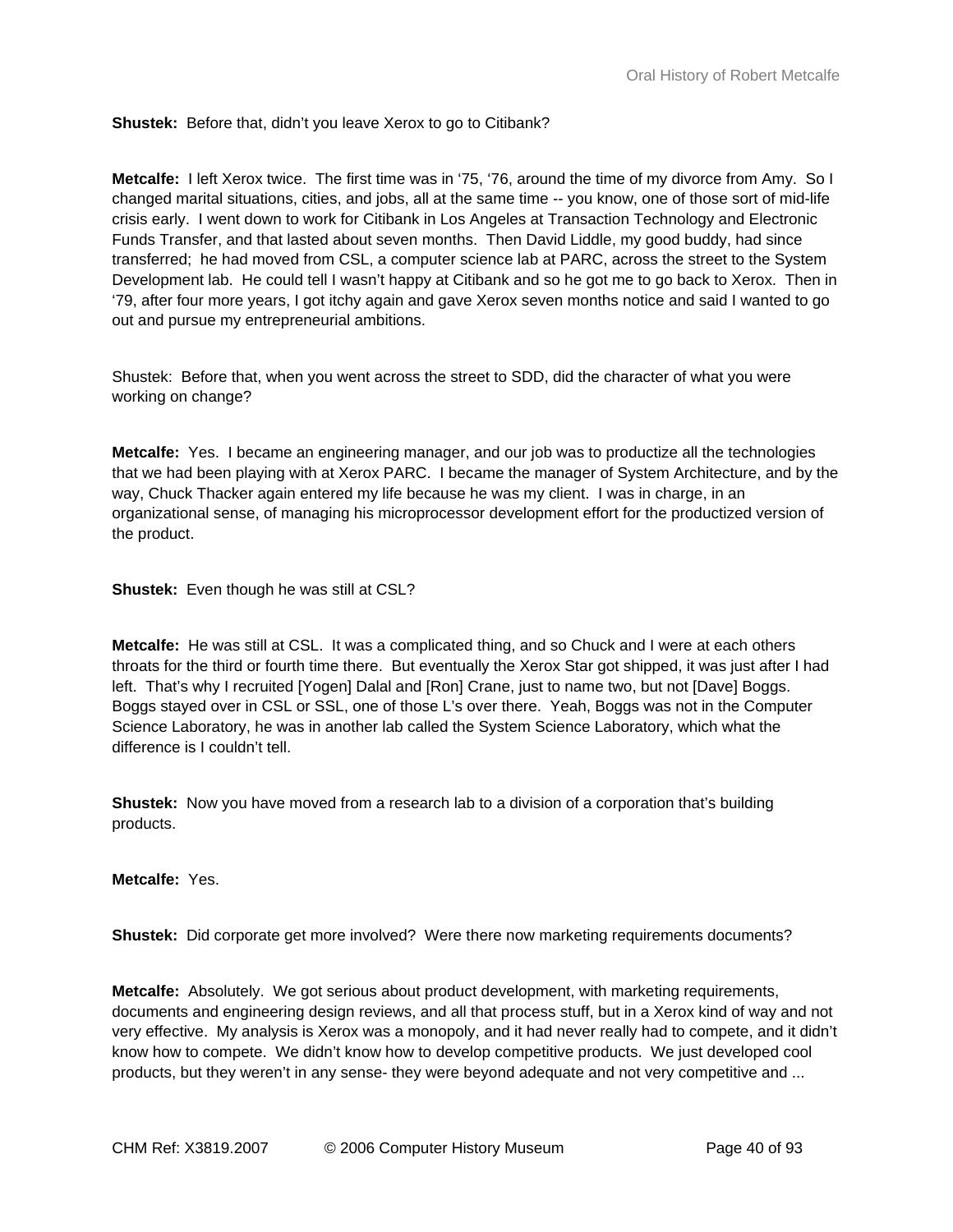**Shustek:** Was the Star a cool product?

**Metcalfe:** Very cool. You're using it today. It's just shipped by Dell with Microsoft software on it, but yeah, it was very cool. I'm proud to have worked on it. But, you know, "we" -- whenever you talk to a Xeroid, he'll tell you how "they" screwed up. But "we" were there screwing up. I was screwing up in my particular role as manager of architecture. Part of my job was to productize Ethernet. So Ron Crane and I and others started working on a twenty megabit version of Ethernet. Ron Crane can tell you all about how he did that. Then we started productizing PUP as XNS; Yogan Dalal can tell you all about that. But we didn't go very fast very far, so by 1979 we were still pretty far from having products, a year or two after all that effort. It was taking a really long time and I just got itchy to be an entrepreneur. So I worked my way out and wondered off and became a consultant, and then five months later founded 3Com.

**Shustek:** Did you know when you left that you wanted to do a startup in the networking area, or did you have any strong vision of what you wanted to do?

**Metcalfe:** No, I just had heard of Steve Jobs, and I'd heard of Bill and Dave [Hewlett and Packard] and I'd heard of Bob Noyce, and it was automatic that in Silicon Valley what you were was an entrepreneur. So I "left to pursue entrepreneurial ambitions". Moved to Boston -- well, I kept my apartment in Palo Alto, got another apartment here in Boston, became a consultant at MIT for Mike Dertouzos in what was then called the Laboratory for Computer Science, but had previously been called Project Mac. It's where I had worked before. It was shortly after I arrived, in February of '79, I was consulting for the Digital Equipment Corporation for a man named Gordon Bell, perhaps well known to you. In the meeting -- and Gordon and I have an agreement about this meeting because we don't exactly remember -- but in this meeting in February '79, out of that meeting came the following idea. Gordon said -- Gordon who had been the referee on my CACM paper in '76, and this February '79 -- says, "We at DEC would like you to design a local area network for us that doesn't run afoul of Xerox's patents". And I said, "I really wouldn't feel comfortable doing that".

**Shustek:** Even though you were no longer a Xerox employee.

**Metcalfe:** Right. Just, not my thing. But -- and then this is the agreement we have, we don't know who said the next sentence -- but the next sentence was, "Hey, why don't we just call Xerox and cooperate with them". It was observed that DEC was using Xerox marking engines to make printers, and Xerox was using DEC minicomputers to make their big copiers. Why don't we just [cooperate]. So I drafted a letter to David Liddle's boss, who had been my boss' boss, and David, saying "Gosh golly gee, why don't we work together on a local area network so we can connect your workstations to our minicomputers to your printers and make a network out of this Ethernet thing." Then Gordon signed it and he sent it off, and back came a letter from, I forget his name, but Liddle and his boss, saying "Sure, let's have a meeting." Then in a chance meeting at the U.S. National Bureau of Standards I was also consulting for, I met a guy from Intel who was wondering around NBS looking for applications for a new PMOS process that Intel had. I followed up with him in Santa Clara and met Andy Grove and a guy, Phil Kaufman, who has since died, who was Andy's assistant, and said "Gee, why don't you take your new PMOS chip and make an Ethernet chip with it? And here, I've got DEC and Xerox talking. Why don't you join us and we will make this Ethernet standard". And they said yes! So by June of that year I had arranged, and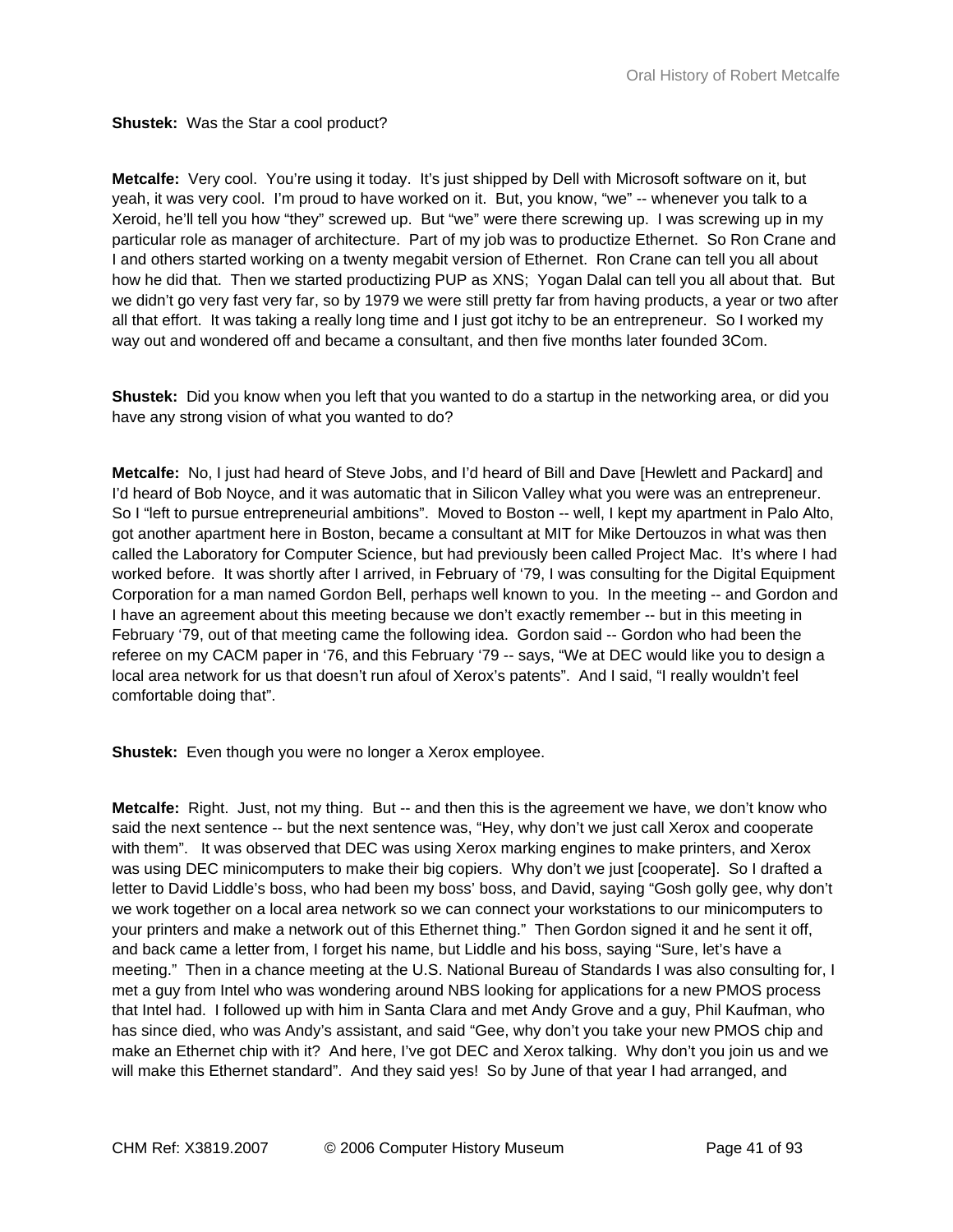Gordon kindly refers to me as the midwife -- or the…he has some term for it -- of this DEC-Intel-Xerox collaboration on Ethernet to make it a standard. That looked like it was going to happen in June of '79, which is why I founded 3Com on June  $4<sup>th</sup>$ , 1979 for the purpose of serving the Ethernet compatible market that was sure to develop from the cooperation among DEC, Intel, and Xerox.

**Shustek:** What did you plan 3Com to do if Intel was making the chips and DEC and Xerox were both building the adapters? What was 3Com's role?

**Metcalfe:** Well, I had a long list of products including transceivers, and software, and servers, and switches, and it was much too big a list. It was basically 3Com, Cisco, Nestar, Sun, all in one diagram. I still have the business plan upstairs if you'd like to see it. But it was predicated on the release on September 30<sup>th</sup>, 1980 of a spec called The Blue Book Spec of Ethernet. I wrote this business plan contingent on the release of actionable specifications in September of 1980 on September 30<sup>th</sup>, and they came out and they were. Then I started showing this business plan to all the VC's starting on September 30<sup>th</sup> and raised 1.1 [million]. I sold a third of 3Com Corporation for 1.1 million dollars in February of 1981, based on this plan to serve what was sure to be a huge Ethernet compatible marketplace now that DEC, Intel, and Xerox had agreed to work together on it. In the fall of '79 then, we created project 802, IEEE project 802, for the purpose of blessing the standard that DEC, Intel, and Xerox were developing. Little did we know what would happen next, but Project 802 got created, the blue book got submitted and the meetings started. And with that, war started.

**Shustek:** Did you get any resistance from Xerox towards releasing this technology that you had developed and was proprietary to them?

**Metcalfe:** Not really. I'm sure there were moments where there was some discussion, but the calculation was that we needed chips and DEC was the world's second largest computer company at the time, I guess, or getting there, and we were going to connect our workstations and their minis and our printers. There was a pivotal discussion there. I had recruited Howard Charney to join 3Com. Howard had been a lawyer. He was in fact a patent lawyer. In fact, he incorporated 3Com during this time. Howard had famously been part of a lawsuit where he helped Memorex, as a lawyer, sue IBM for antitrust violations, a very famous lawsuit of the day. So he was very expert in anti-trust matters. I was getting some resistance from Xerox, which you may recall was a monopoly at the time, about getting together with DEC and having a meeting about this, and Intel too. There was nervousness, and the IBM lawsuit was famous. I called up Howard, I said "Howard, I've got have this meeting. How can I have this meeting, legally?" He said, "There's only five things you can't do. You know, you can't set prices, you can't do da-da-da." The basic recommendation was convene this meeting with the understanding that the specs will be submitted to a public standards body. Do not have any marketing people in the room, because they will conspire on territories and prices, which is a violation of Sherman and Clayton, et cetera. Oh, have government observers present, and that's where the National Bureau of Standards, now called NIST, came in. He gave me this list, then I then turned around and gave the same list to the people at Xerox, the people at DEC, and the people at Intel, and they gave them to their lawyers and the meetings occurred thanks to Howard and his very straight-forward advice.

**Shustek:** Was that the prime motivation for going to the IEEE and wanting to make it a standard?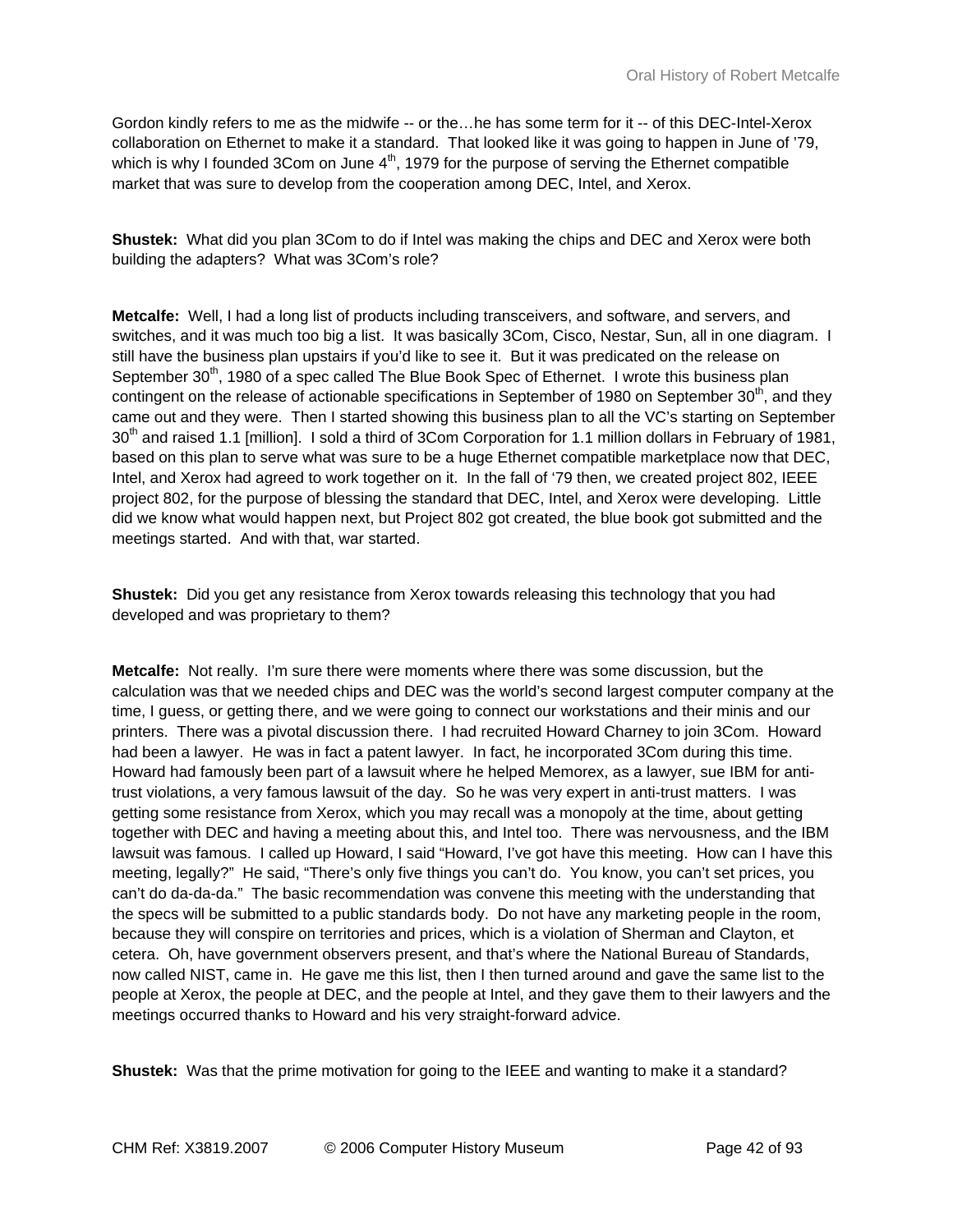**Metcalfe:** Yes. The goal had to be a public standard. We couldn't use it in restraint of trade, so therefore, we, and it's a little murky about how this occurred, there's a lot of disagreement about it. But I'm telling you, we created Project 802 in order to bless this standard we were working on. But then of course, the IEEE is a very careful purveyor of standards–making, so the IEEE processes then took over this thing. That's where all the disagreements and animosities started over all this. Because there were some people who arrived there that weren't so enthusiastic about just blessing standards work that had already been done by somebody else. They wanted to start over. And then in addition to that, two other major companies decided that they weren't going to let this happen, one of them being the International Business Machines Corporation headquartered in Armonk, New York, which is not far from Stamford, Connecticut, which is where Xerox headquarters were. Both of them were office systems companies and hated each other. IBM was going to be damned if they were going to let DEC, the number two computer company, and Xerox, the other office systems company, come up with a standard without their [involvement]. So they walked into Project 802 and said "Hey, wait a minute, we are the experts in computers and we have a network that's much better than this fly-by-night thing called the Ethernet". Of course, they didn't have a network, they just needed to have a network, so they lied. It's later called the IBM Token Ring and it always lagged Ethernet by five years and eventually died, thank goodness. But it didn't die for a very long time, like fifteen years. So they marched in. The other big company that marched in was General Motors, and they had a slightly different angle. "You technologists are designing technology for its own sake. We are a customer, and we are a user, and we have actual applications, and the network you're proposing is not at all what we want. It's for example, nondeterministic, so we're going to design our own network", which became known as the Token Bus. Then there was a big ugly undue-process-of-law type fight, and committees, during which various hilarious things happened. Like, for example, I -- clearly the pre-eminent expert in local area networking in the world because no one else was doing it, I was the only person doing it. They arranged it so that I was not qualified to vote, because I obviously didn't know anything. So, you know, they used IEEE technicalities to disqualify me as a voter.

**Shustek:** Was it because you weren't part of an established company?

**Metcalfe:** No, it was even simpler than that. We're a tiny little company; Ron Crane and I are in the company. And these meetings are boondoggles -- they're in London, and they're in Arizona, and they're in Tokyo. We couldn't afford to send ten people to all these meetings, so Ron Crane and I took turns going to the meetings. Then they made a rule [that] you couldn't vote unless you had attended the previous meeting. So, I was disqualified. I just stormed out in a huff, and Ron Crane then continued attending the meetings in our place. But I always thought it was a little strange that the world expert in [local networking] -- because I had been working on it for six years by then and no one else had been working on local Internet working for six years -- and I got disqualified. I thought that was... Anyway, there's a million examples of just nastiness in the IEEE. But eventually the IEEE did the courageous thing, and instead of choosing Ethernet, Token Bus or Token Ring, the IEEE said "We're going to do all three". So instead of Project 802 -- and this is where the dots got invented for 802 -- there became 802.3, Ethernet, 802.4, Token Bus, 802.5, Token Ring. You guys go make separate standards. We're going to have three LAN standards, which we got, three of them, three, four and five. It took decades to kill the other two. Token Bus died pretty early, and then Token Ring hung on forever. That was a very profitable business for IBM.

**Shustek:** In retrospect do you think it was a mistake to have gone to the IEEE for standards-making? Couldn't you have just had the three companies publish the specification and made a de facto standard.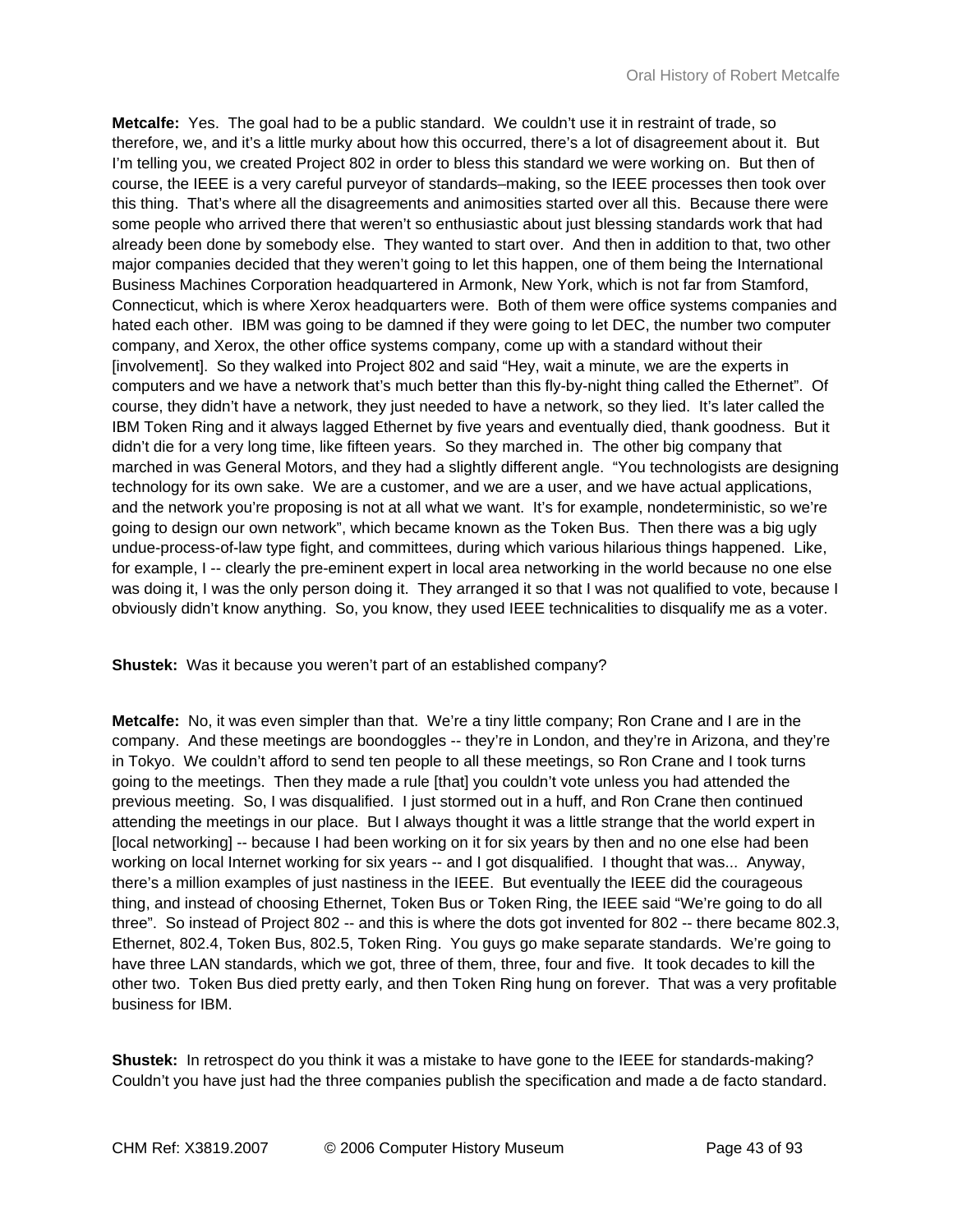**Metcalfe:** No, I think the effort was worth it. This part of the Ethernet model, which is to get an iron clad legitimate de jure standard at the core of it. We ended up with that: adopted by IEEE, adopted by ISO, adopted by… It went right down the main street into Standards Land, and that's a huge asset. But it was a mess. It took two years. By December 1982 Project 802.3 had been created, and then nineteen companies -- without IBM and General Motors hanging around making trouble, led by HP, who emerged as sort of the honest broker leader of this effort -- nineteen companies, Xerox, DEC, Intel, but HP predominantly. Don Loughry was the famous guy from HP in standards-making. In December the nineteen companies issued a press release saying that they were now all agreed on Ethernet. Of course they weren't all agreed on Ethernet but ...

**Shustek:** This was the end of '81?

**Metcalfe:** It was December of '82.

**Shustek:** That's right. December of '82.

**Metcalfe:** I think. As I remember it. By the way, by then 3Com was shipping Ethernet cards for IBM PC's already, in September of '82.

**Shustek:** Even though the standard had not yet been finished?

**Metcalfe:** No**.** And not only that, our cards did not conform to that standard because we had to go to thin coax with onboard transceivers, which was not part of the standard. So, it's a little flakiness there.

## **Session 2: January 31, 2007**

Len Shustek: Len Shustek. It's January 31<sup>st</sup>, 2007 and we're back, continuing an interview with Bob Metcalfe for the Computer History Museum. Good morning Bob.

**Robert Metcalfe:** Good Morning.

**Shustek:** When we left last we were talking about the formation of 3Com. You had met with Gordon Bell in February of 79, incorporated 3Com June  $4<sup>th</sup>$ , 1979 and the DIX [DEC-Intel-Xerox] Standard was published in September of 1980. Talk about what your conception of the future was for 3Com. What were the products you intended to do, what space were you going to be in and not be in?

**Metcalfe:** Well, you just finished summarizing February and June and September like "da-da-da-da-da" But those events proceeded at real time, not so quickly. In February with Gordon Bell, at his office out in Maynard, the idea was that DEC and Xerox wanted to connect machines together. Then it was June-sh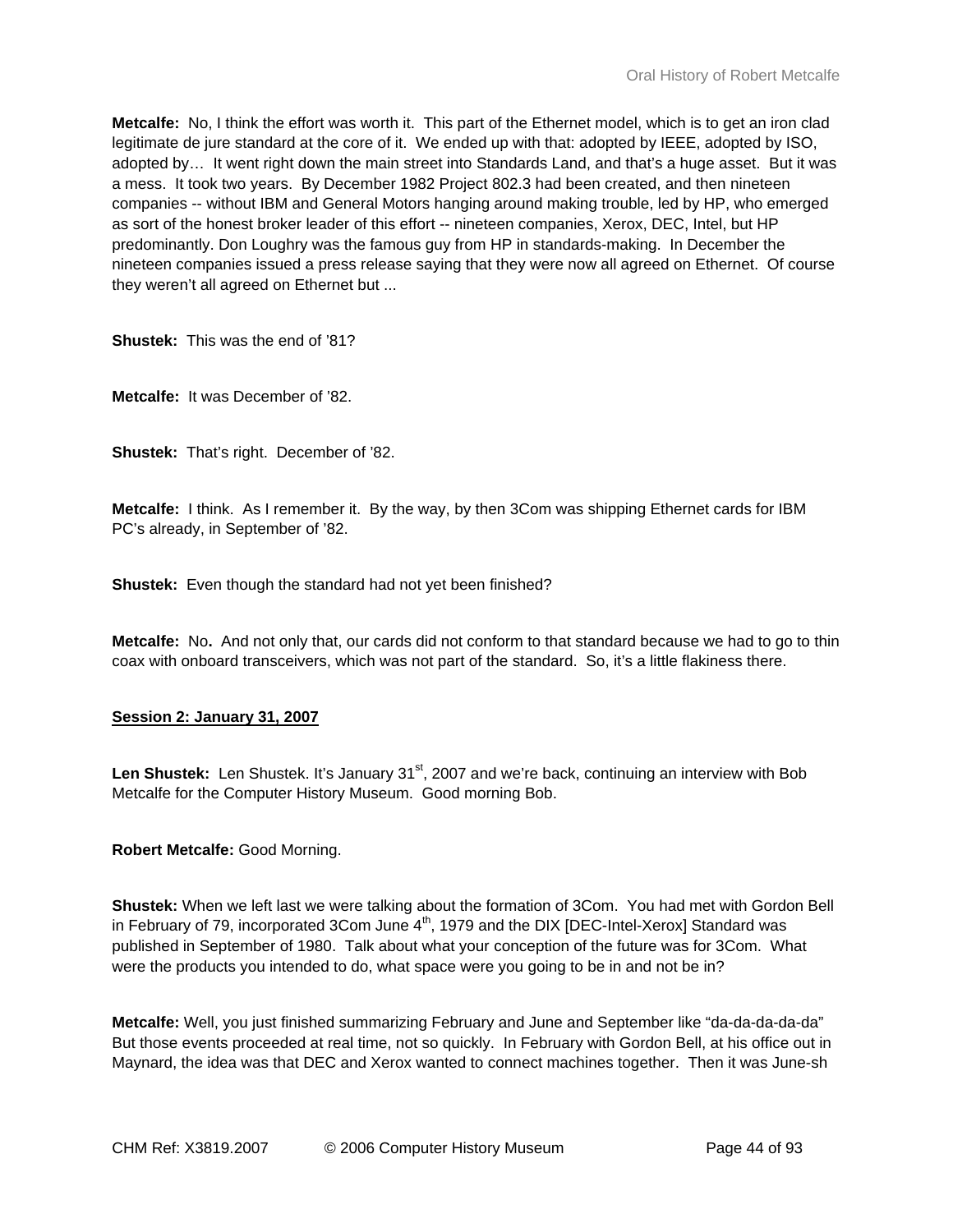when Intel joined. The way Intel joined, by the way, is I gave a talk at the National Bureau of Standards on Standardization and Ethernet. There was a man in the audience who came forward and said that he was interested in what I had to say because Intel had a chip technology -- some sort of NMOS or PMOS, probably PMOS -- that they were looking for a use for, and will I come back to Intel in Santa Clara and pitch em on that, which I did. Then a man named Phil Kaufman, who worked for Andy Grove, took an interest, and then Intel joined. It was when Intel joined -- DEC, Intel, Xerox -- that I figured that there was now going to be an industry. I called it in my own thoughts an Ethernet compatible industry. There had been a plug compatible industry with memories and storage. I figured there was gonna be an Ethernet compatible industry. So there would be companyies needed to serve that industry, and that was the general notion. In fact the slightly more general notion was: I had begun to theorize that the rate of adoption of new computer technology was being paced by incompatibility. There's the fact you couldn't connect things together -- SNA and DECNET didn't work together -- and that it was all these incompatibilities that were keeping people from finding computers useful, or making them useful. So 3Com was a slightly generalized notion of the Ethernet; serve the Ethernet compatible market. 3Com was "Computer Communication Compatibility". Its job was to provide compatibility to accelerate the adoption of computer technology.

**Shustek:** You were thinking at the time not only of the low level hardware connection compatibility, but also of the higher levels software standards, networking protocols, all of that?

**Metcalfe:** Yes. The three standards that we adopted at inception were: Ethernet of course, but then also TCP/IP, and UNIX. That was 1979.

**Shustek:** It's interesting that you chose TCP/IP, because Xerox had their own standard for networking protocols which was not TCP/IP.

**Metcalfe:** Yeah, and later we switched back to the Xerox protocols, and then later we switched back to TCP/IP. But in those days there were battles that ebbed and flowed. It's all over now; it's TCP/IP. But in those days it wasn't clear. SNA -- Systems Network Architecture at IBM -- was the dominant computer communication architecture. I used to like calling it "snah", just to upset them. I remember once going to Raleigh [North Carolina], the center of the universe for IBM's System Network Architecture, and I gave a talk in which I repeatedly referred to it as"snah." At first they were blank faced because they didn't know what I was talking about, and then later they became annoyed when they realized I was talking about SNA. TCP/IP had come out of Vint Cerf's seminars at Stanford at the beginning of summer of 73, which coincidentally was the same summer that Ethernet was invented. By 1979, with Vint Cerf's encouragement, people were trying to make implementations. In thinking about what computer communication compatibility meant, it meant UNIX and TCP/IP; that was the full stack of compatibility. 3Com's first product was the first commercial version of TCP/IP for UNIX.

**Shustek:** So your first product was a software product, not a hardware product?

**Metcalfe:** It was, that's right. Actually our first--- I'm glad you put it that way -- our first product was a book. It was called the "3Com Local Computer Network Vendor List". I still have copies. My wife Robyn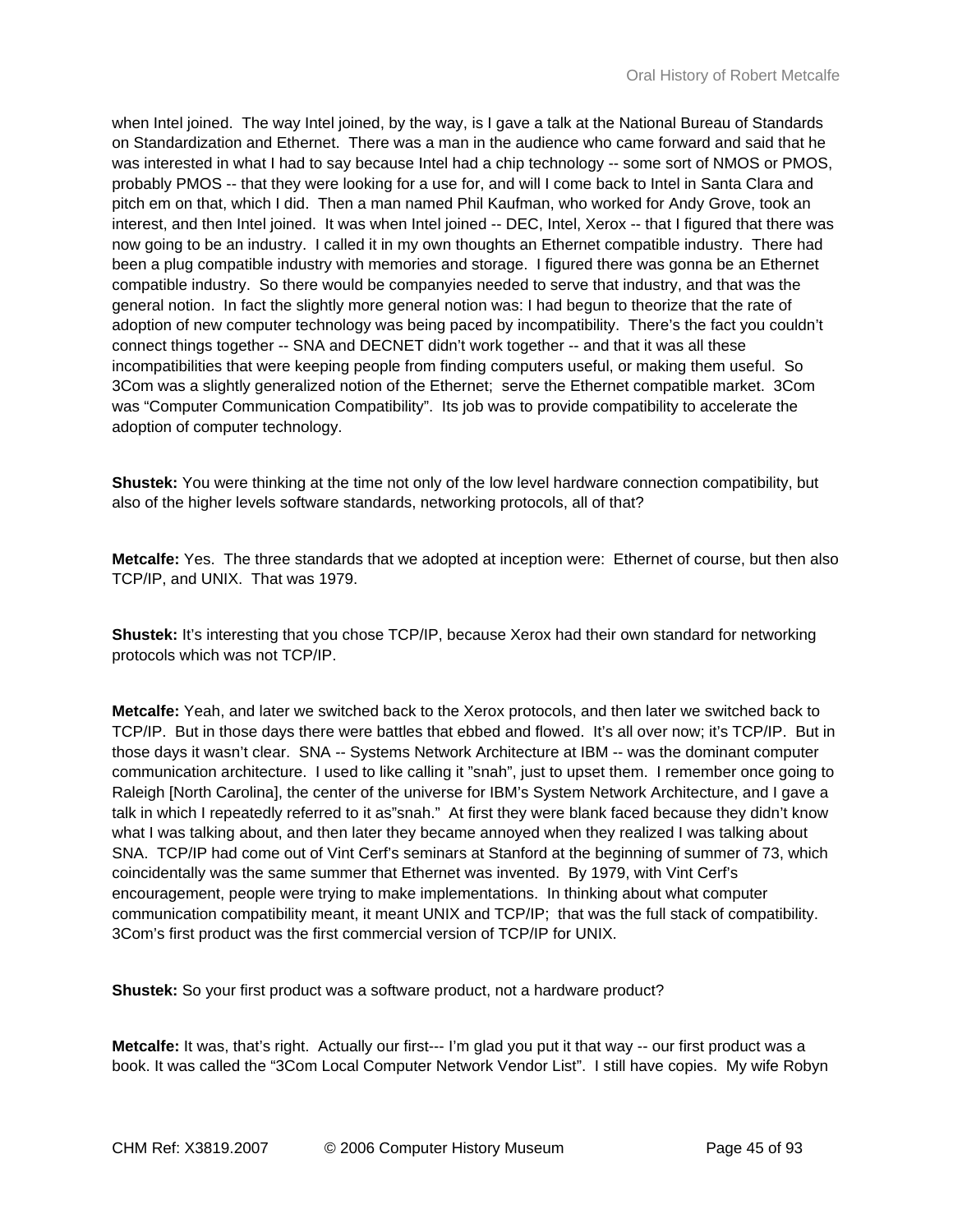and I published this book. It was in '79; I met Robyn in '79. So starting in 79 and 80, what we did is I had the notion that there was going be this Ethernet compatible market place for local computer networking. But no one was with the program yet. The term LAN [Local Area Network] had not been coined. I called them "local computer networks", so the Ethernet paper was a local computer network paper. I decided there was going be this market called local computer networking. So I went out and I took product literature from every product I could find that seemed anything related to local computer networks, xeroxed it in large format to make it difficult to copy -- I don't know what I was thinking -- and then I wrote a sort of a preface which said "there is this industry called the local computer network industry and here's proof". Robyn and I published this book, and it became the first product of 3Com Corporation. It was very useful during venture capital fundraising because the venture capitalists would come through, get my pitch, and leave and never give me any money, but I did tag 'em for \$125 for this book. We had our receptionist set up with a Visa machine, and before I'd let anyone out of the office I'd make them buy a copy of this book. Robyn and I sold 1000 copies of this book for 125 bucks each for the next 5 years. Of course as 3Com started to take off they said we can't be in the book business, so Robyn and I took that as a personal business. I remember --- speaking of the first product of 3Com corporation -- in the early days, 79, 80, 81, 82, Robyn and I every Saturday would carry an armful of envelopes full of these books with invoices that we had prepared, and we would mail the books out and the money would come rolling in. It was a great little business. The book changed names; it went from the "3Com Local Computer Network Vendor List", it then became the "Ethernet Handbook". Five years later we sold it to some big publishing company.

**Shustek:** I imagine most of the products in the first version of the book were not Ethernet-related.

**Metcalfe:** Oh no, none of them were. In a way the book backfired, because local computer networks, which then became LANs, started to become hot. Then all those companies that made products that had nothing to do with LANs suddenly decided that their products were LAN products, and I had helped them by including their product literature in my little compendium. So anyone who was selling a multiplexer or a modem or anything, even if it was 20 years old, they would call it a LAN, and they were a LAN company. So in a way the book backfired. But that was the first product of 3Com, which became a personal product for 5 years. Then the real first product was a product called UNET -- "UNIX networking" -- and it was an implementation of TCP/IP for the UNIX operating system. We did this product at the encouragement of Vint Cerf, and the source code came from BBN. That is, BBN had implemented TCP/IP on an ARPA contract and their source code was in the public domain, so we scarfed it up and then productized it, which took a lot of work. I think we invested several hundred thousand dollars in productizing it. We shipped it, and I'm guessing that would be December of 1980, which is also approximately the time that ARPA published the green books establishing TCP/IP as a DOD standard, so there was good timing there. But then there was bad timing, because ARPA had paid a man named Bill Joy to implement TCP/IP for UNIX on the [University of California] Berkeley VAX operating system. So suddenly we're out trying to sell you UNET, and there's Bill Joy giving it away as part of the Berkeley distribution. Fortunately the Berkeley distribution only ran on VAX's, whereas our software ran on VAX's and PDP-11's, if you remember what they are. So we had a market, and we sold several million dollars of UNET over the next few years. Meanwhile our hardware products were percolating along. Our second product in March of --- I knew it was March, what year was it? -- March 80, maybe 81, I'm a little vague on this, was an Ethernet transceiver, a 10 megabit per second… It had to be March of 81. The 3C100 was a 10 megabit per second Ethernet transceiver which we fondly called the "brick". We referred to it as the brick; it was about this big, and it had a transceiver cable D series connector over here, and then a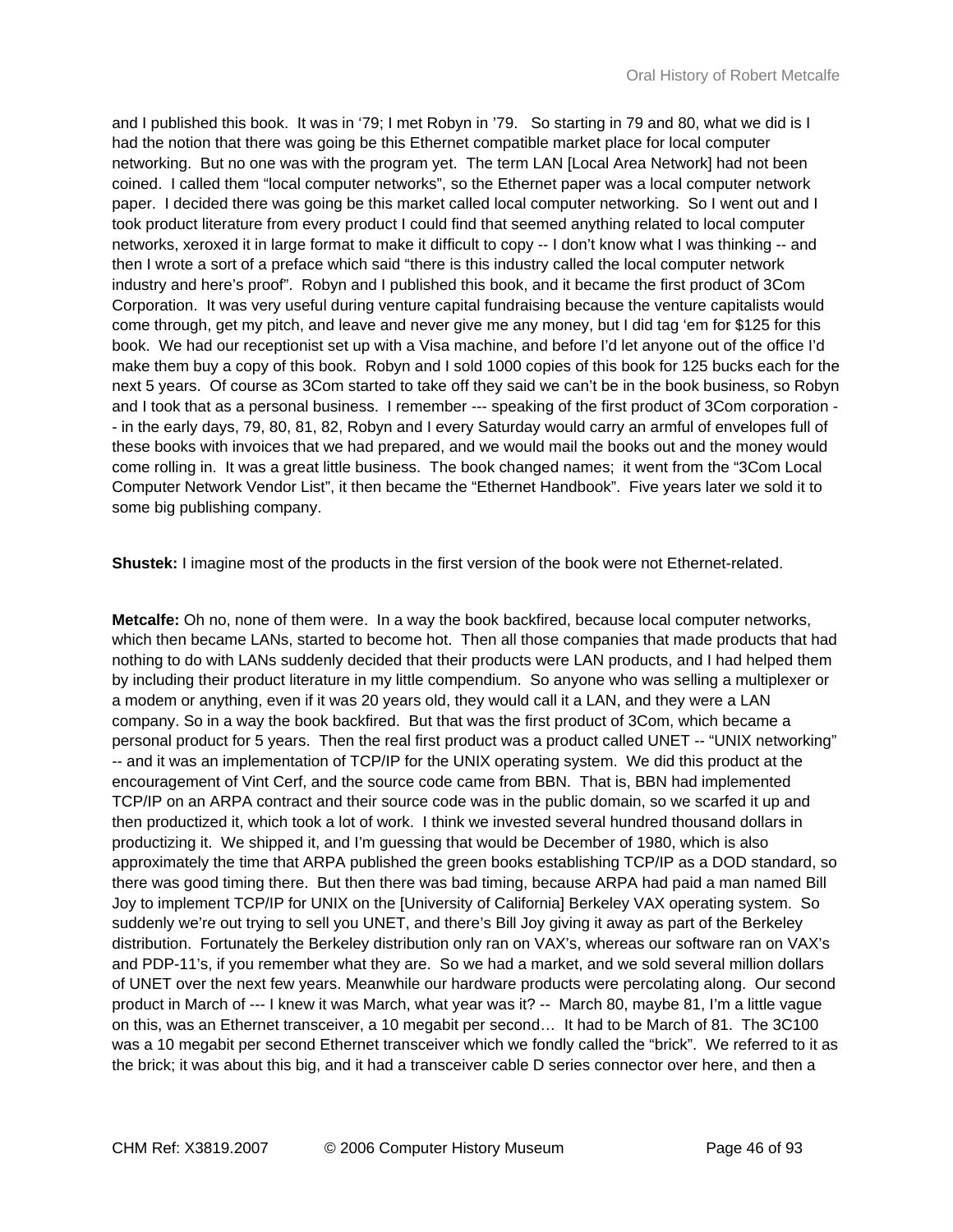big vampire tap on the other side, and it ran at 10 megabits per second. Ron Crane was the principal developer, and we started selling that.

**Shustek:** What network interface hardware was it plugging into?

**Metcalfe:** Good question. 3Com began, in parallel with the development of the transceiver, the development of what ultimately became a family of three Ethernet adapters: one for the QBUS, which was for small PDP-11's, one for the UNIBUS, which was for big PDP-11's and VAX's, and then one for the Multibus, which was an Intel standard. So we had the QE, the UE and the ME were our 3 products. The development for those three products was paid for by Exxon Office Systems under a contract to us in which we granted them the right to own these products, fully paid worldwide perpetual license, non exclusive. It made it a little hard to raise money as the venture capital guys came through that would say "Your technology is owned by the world's largest company? How are you possibly going to compete with them?" And I would say "They're an oil company. They're not going to ever make use of these products. They think they are, but I don't think they are, so you should invest in us. " I managed to convince a few people that that was good, and that's what did happen.

**Shustek:** Didn't they also have a large investment in Zilog at the time?

**Metcalfe:** Yes, Zilog was a Exxon company, as I recall. Yeah.

**Shustek:** When the transceiver came out, were there other non-3Com network interfaces that it could connect to? Who else was making Ethernet interfaces?

**Metcalfe:** Xerox, the only other maker. In 1980 Xerox announced its ffice system which had Ethernet in it. So in principle our transceivers could be connected, and they were in some cases, to Xerox equipment. But sadly we had a competitor, a man named Tat Lam, who had helped Dave Boggs and I build the first Ethernet to begin with. I wonder what ever happened to Tat Lam? Wonderful man. But anyway, he went into competition -- actually to be fair to Tatt Lam, we went into competition with him, because he was the first maker of Ethernet transceivers. I think he won the Xerox account with his flimsy little lightweight transceiver, and our big heavy transceiver. We didn't win that business.

**Shustek:** Did you think that making transceivers was key to 3Com's business plan, or were you doing it because Tat Lam's transceivers were not adequate?

**Metcalfe:** Tat Lam's transceivers were just fine, and so were ours. It was just part of a product family. In the 3Com business plan, which I still have copies of, I had this product road map that was much too big, but it had transceivers and various network controllers and servers and gateways and…. all mapped. The entire computer industry as you know it today was on this piece of paper. Transceivers were on the list and we knew how to make --- Ron Crane in particular knew how to make – transceivers. So we thought we would make them and sell them, and we did. The 3C100 was done by a startup, so it was kind of crude, really. The final manufacturing step is we poured epoxy into it, so it was heavy. We put the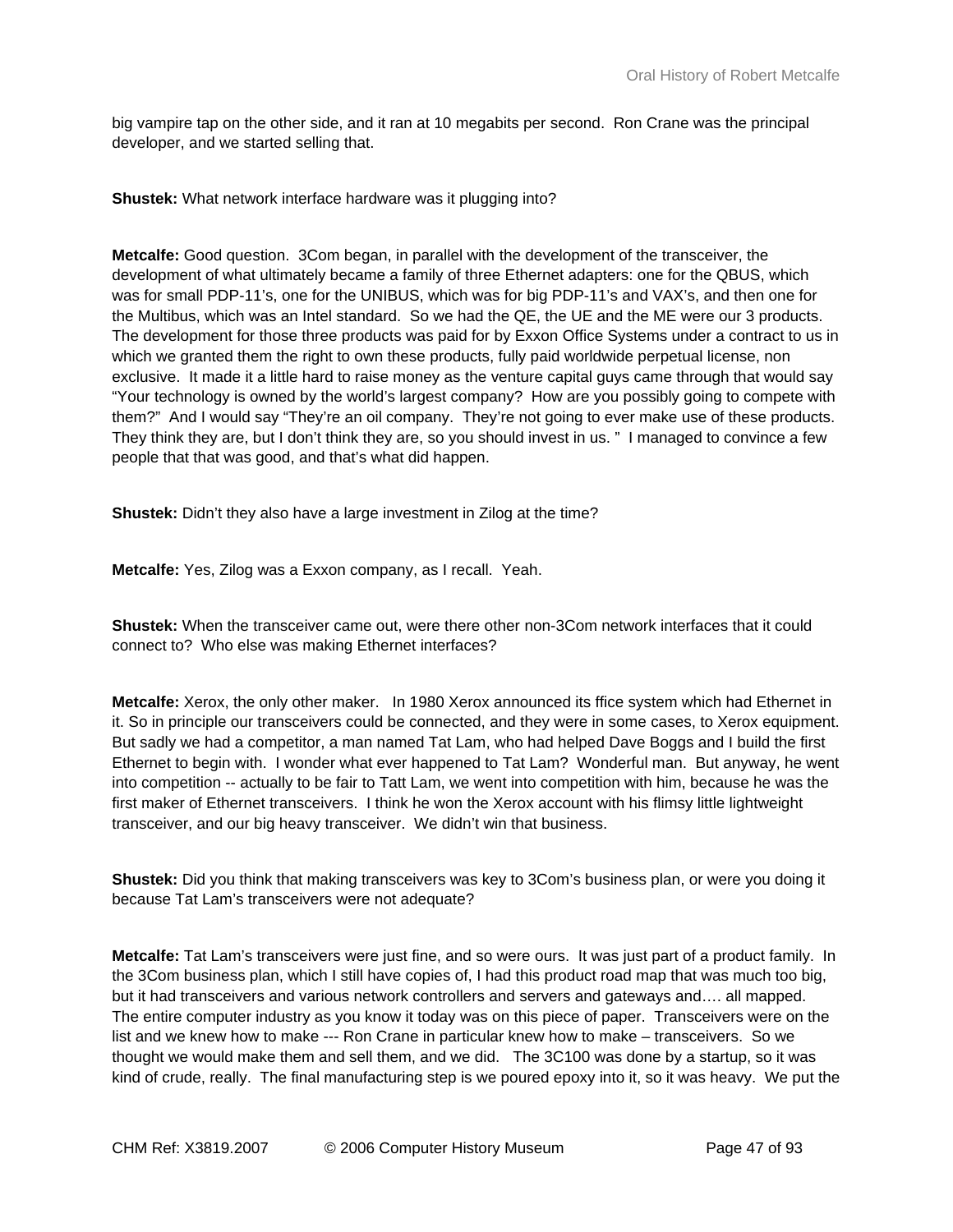epoxy in it for several reasons, which are amusing in retrospect. One was the product was heavy and we were charging a thousand dollars for it, or some huge amount. What was it exactly? \$750 or \$1500, I forget which; a large amount of money. So we felt it needed to be heavy so people would know they were getting something for their money. Second of all, our first customer was in Japan and we knew that as soon as we shipped it to I think it was NEC, they would open it up and cut it into pieces and try to steal our design, and we thought we'd just make it a little messy for them, slow them down a little. But actually the real reason we put the epoxy, aside from those two made up reasons, was the design when it came time to ship wasn't finished. It had bugs, and in particular there were some transistors -- we called them ballerinas -- they were suspended off the printed circuit card, soldered manually to various points on the card, and it was mechanically unstable. By putting the epoxy in, we locked the ballerinas in place so they wouldn't rattle around. So we shipped these with epoxy. They were a really an interim product which Ron Crane imagined that we might sell a hundred of, or ten of, or five of. We had orders for 20 or 30. Well, we sold 100,000 of them ultimately, in exactly the same form, with the ballerinas in the epoxy. We kept wanting to discontinue the product and substitute another. We did eventually, but it took a long time to get around to replacing because it was a popular product. AT&T -- which you may recall in 1980 was still the monopoly, it hadn't been broken up, '84 hadn't come yet -- we sold these transceivers to Western Electric. After a year of testing and qualifying and all the stuff Western Electric did, they gave it what was called a Kellogg number, a KE number, which made an official product of Western Electric. They wouldn't let us discontinue the product or revise it or rev it because they had qualified that particular product. So we were stuck in a way in the end [with] a difficult-to-manufacture sort of… it worked just fine, I might add. But it required the epoxy to keep it working. Ron Crane's license plate to this day is 3C100.

**Shustek:** A thousand dollars seems a lot for a transceiver. You then also have to buy the network interface for your particular machine, which cost how much?

**Metcalfe:** The first Ethernet that I sold cost \$5,000 including the controller and the transceiver and the transceiver cable. Remember you had to have a cable from the controller which plugged into the backplane, then you had this cable that went up into the ceiling to where the transceiver was. The whole kit and caboodle was \$5,000, which is about a factor of 1000 or more expensive than today.

**Shustek:** Who else was getting into that business? Who was your competition?

**Metcalfe:** Well Tat Lam in transceivers. In the general Ethernet business there were four companies. There was Ungerman Bass, Sytek and 3Com, all of which were founded in June or July. In fact I think we were founded a month ahead of Ungerman Bass; we were June and they were July of 79. Sytek, I think, was also June or July. Ralph Ungerman and Mike Pliner and I all talked about forming companies together, but in the end our egos would not permit it, so we each of us started our own networking company. Then there was another company called InterLAN that came along; Paul Severino ran that one. Those are the ones that come to mind.

**Shustek:** All four of those companies were trying to produce equipment to meet the Ethernet spec? Is that right?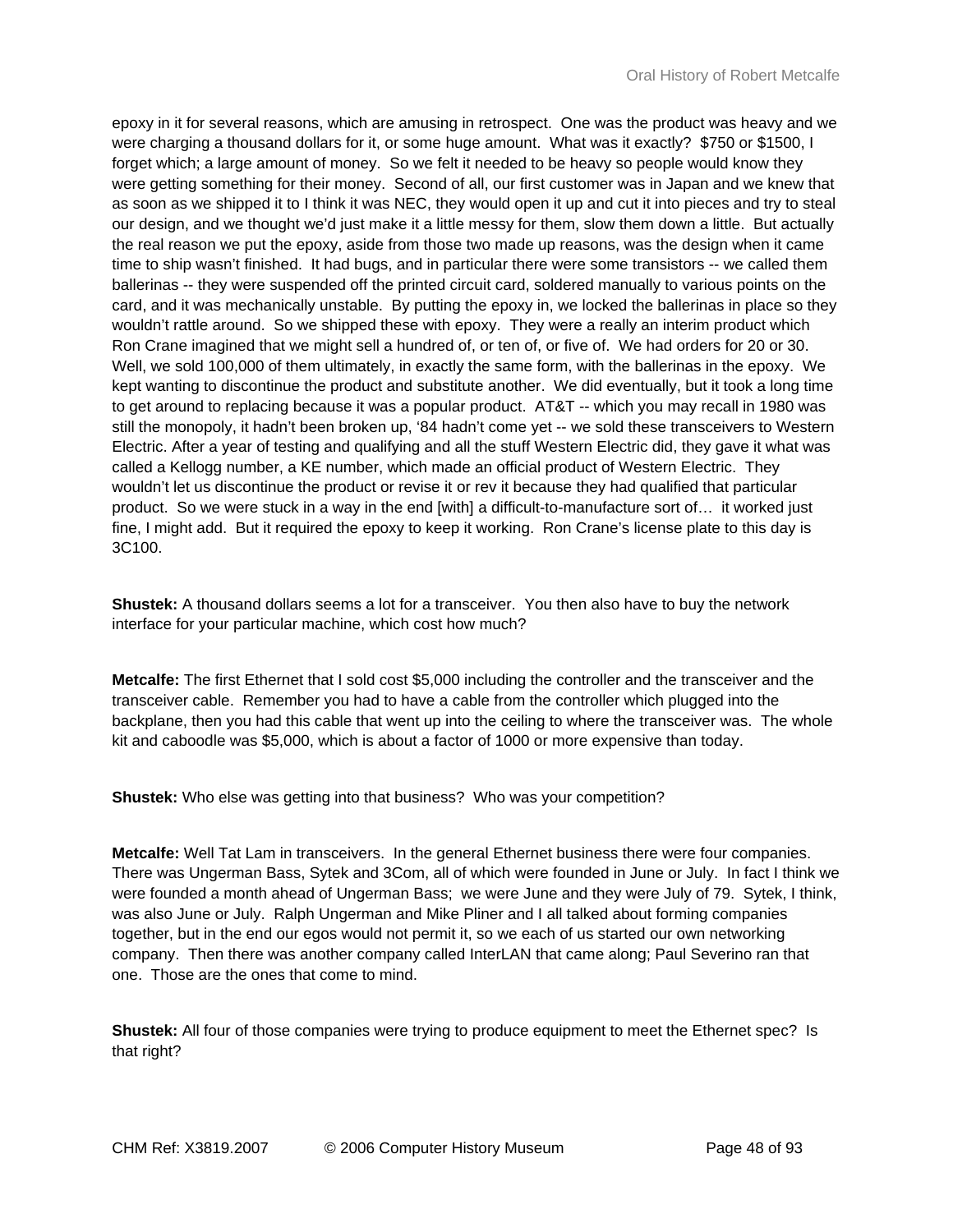**Metcalfe:** Well, two of them were. We were all close in competition, but the two that adopted Ethernet most aggressively were InterLAN and 3Com. Ungerman-Bass adopted it too, but they wandered off from time to time into non-Ethernet things. Sytek was not really Ethernet at all; that was a broadband Ethernet offering. They were using cable television type technology. But we were all in the same marketplace rattling around there in Silicon Valley.

**Shustek:** The Ethernet spec dictated the use of the thick coax, vampire tap and the transceivers. What happened to make it evolve away from that to "thinnet" and the BNC connectors, and how early did that happen?

**Metcalfe:** So we -- DEC/Intel/Xerox, then later with IEEE -- standardized the half-inch cable, 50 ohm -- I think it was 50 ohm -- and the whole notion of an outboard transceiver with a transceiver cable. Then we started developing the first Ethernet integrated circuit. The story's much longer than this, but we went into a partnership with Seeq Technology, which had initially partnered with Ungerman-Bass but then for some reason that relationship fell apart. We stepped in as the network experts to help Seeq develop an Ethernet chip. That chip came ready, and this is sort of an amazingly fruitful story. In June-ish of '82, as I recall, the chip came ready. We had been looking for what card to put it in, in other words to make the first integrated Ethernet. We had 3 prospects: there was Apple, there was DEC, and there was IBM. IBM said "Drop dead, we're doing the Token Ring, go away". That was the crispest answer. Apple said "Yes, we'd like to buy 300 of them. Would you just now develop them for us, and by the way it has to support the Apple II and the Apple III and the Macintosh." We eventually built that product, but as you could tell it had to do too many things and it was fatally flawed. It was bigger than and more expensive than an Apple II, so it was not a good idea. The really complicated case was DEC, who said "Yes, we'd like you to develop an Ethernet card using your chip for us, but of course we can't buy it unless you meet a lot of our manufacturing and engineering criteria." They tortured us for 2 years and ultimately rejected our product. But in that event IBM told us to drop dead, so our engineering department said "Well you've gotta give the customer what they want. IBM doesn't want anything, forget that. Let's focus on Apple because Apple said yes, and then we'll fiddle around with DEC for a couple of years and it'll teach us how to manufacture stuff". Which they did. This was not satisfying to me, because in August of 81 IBM had introduced it's personal computer. And it seemed, my sense of it was that it was catching on, you know. The Apple II was not going to be the industry standard, that the IBM PC was, actually. I don't know, I had a premonition of some kind that the IBM PC would take off. So what I did is I bought one, and I put it on a table right outside the engineering department's cubicles. I just put it there, and the rest is history. Of course the engineers all came out of their cube--- Ron Crane and -- I keep mentioning Ron but there were others -- they all came out and started looking at this thing, this IBM PC. Before I knew it, it was open and there was a card, an option slot, and it was this big. Our guys are looking at it, and looking at it, and they're, "We could do that, we could." And eventually the company said "well maybe we should do that." This is how the thick coax went away, since you asked. This card had to be this big, and then there was going to be this D-series connector, I think we called it, that went out to the transceiver. We noticed that the electronics in the transceiver -- with this chip from Seeq, we could take the electronics from the transceiver and put them on the same card and still fit in the IBM PC format. Hmmm. That would eliminate the separate box, and the separate PC board, and the driver/receiver electronics to drive the cable that went from the controller to the transceiver, and we could just put it all… But you couldn't take this half-inch thick coax and jam it into the back of an IBM PC, so we had to think of some other way to network it. Ron came up with the idea of using thin coax with BNC connectors, a traditional standard cable television engineering technology. So we put the transceiver on board, and put a little BNC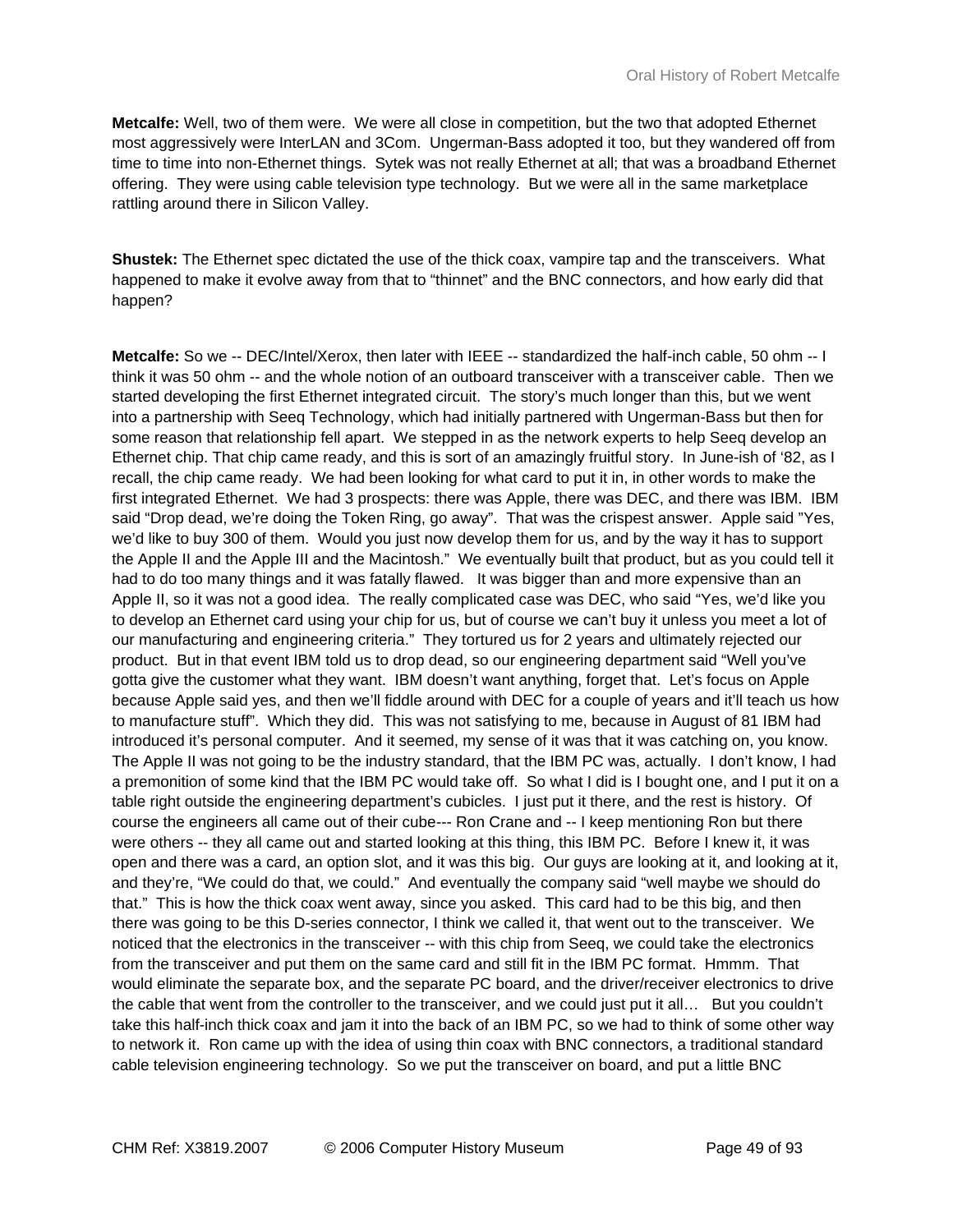connector on the side of it so that the coax wouldn't be in the ceiling, it would come right down to the back of the IBM PC. This was a little awkward, because we had just finished convincing the IEEE to standardize the half-inch cable, and here we were, high horse standards guys, about to ship something that was non-standard. But we argued coax, coax, same ohmage, and you could in fact hook the thick to thin and it would work. It's approximately the same thing, it's just: look at all these huge advantages. That's when IEEE 802, which had created a committee called "dot 3", 802.3, suddenly began having multiple Ethernet standards. So under the "dot 3" standard there was the thick coax, and now suddenly the thin coax, which we also then made as standard. We shipped in September of 1982 the first Ethernet for the IBM PC, called the Etherlink. We shipped it in September of 82 because that Seeq chip worked. We plugged it into our PC card and it quickly worked. We went right into production with it and launched it in September of 82.

**Shustek:** So 3Com was really driving the standards process. It wasn't coming from within the IEEE and the committee. You had invented the ThinNet and the IEEE blessed it.

**Metcalfe:** Yeah. I would say the ThickNet was driven by Xerox, with Intel and DEC sort of going along with the gag, but it was 3Com that introduced the thin coax. Later we tried to introduce twisted pair. Well, we did introduce twisted pair, but a contending twisted pair was chosen as standard instead of ours. So by then we had lost the ability to drive, exactly the way we wanted to, the standard.

**Shustek:** Now Intel was one of the three companies initially formed to do this standards consortium. Why wasn't Intel producing a chip for the Ethernet that 3Com was using?

**Metcalfe:** Intel joined the DEC-Intel-Xerox consortium, as I mentioned earlier, in June of 79 and began work on the Ethernet chip. I say "began work" because they didn't, like, begin it and end it really quickly. They began it, and worked on it, worked on it, worked on it, worked on it, worked on it. Their project succumbed to the following temptation. They had this new, I guess it was, PMOS. The reason, by the way, Ethernet ended up running a 10 Mb/s was because the Intel process could run at 10 Mb/s but not 20 Mb/s, which we had proposed internally. So we slowed it down to the 10 Mb/s for Intel, and they began work on their chip. But while they were at it, they said "Well, we can put a lot of transistors on a chip. So why don't we put buffering, and FIFOs, and scatter/gather, and this option, and that option." So the chip became a big magilla, a big project. I think they sent it to Israel to be done and they made it a big effort. And the effort bogged down. Seeq was able to come in and do a chip, a very simple chip that didn't have all the scatter/gather, fancy memory mapping or whatever the heck it was, all the rigmarole that went into the Intel chip. Seeq finished first. Seeq shipped the first Ethernet chip, and we shipped it in the Etherlink as the first Ethernet for IBM PC. Intel eventually came around, and eventually shipped their chip. I mentioned earlier that we had a Multibus card. Our Multibus card and our transceiver were adopted by a new startup. There were a bunch of startups doing work stations. Apollo was one. I remember going to Apollo on Hartwell Avenue [in Lexington MA] in 79 or 80, and trying to convince them they should use Ethernet and TCP/IP and UNIX. But they had started just a little bit too early and they didn't really see the merit of Ethernet or UNIX or TCP/IP, so they started a workstation company that didn't use those three standards. I remember Mr. Nelson had been at Prime and DEC, as I recall, and he was into a Token Ring-ish sort of thing. They developed their own LAN, their own operating system, their own protocol, everything. This other startup got started a little later, 82 as I recall, in Silicon Valley; a company called SUN. Andy Bechtolsheim had come to 3Com, then a graduate student at Stanford, and said he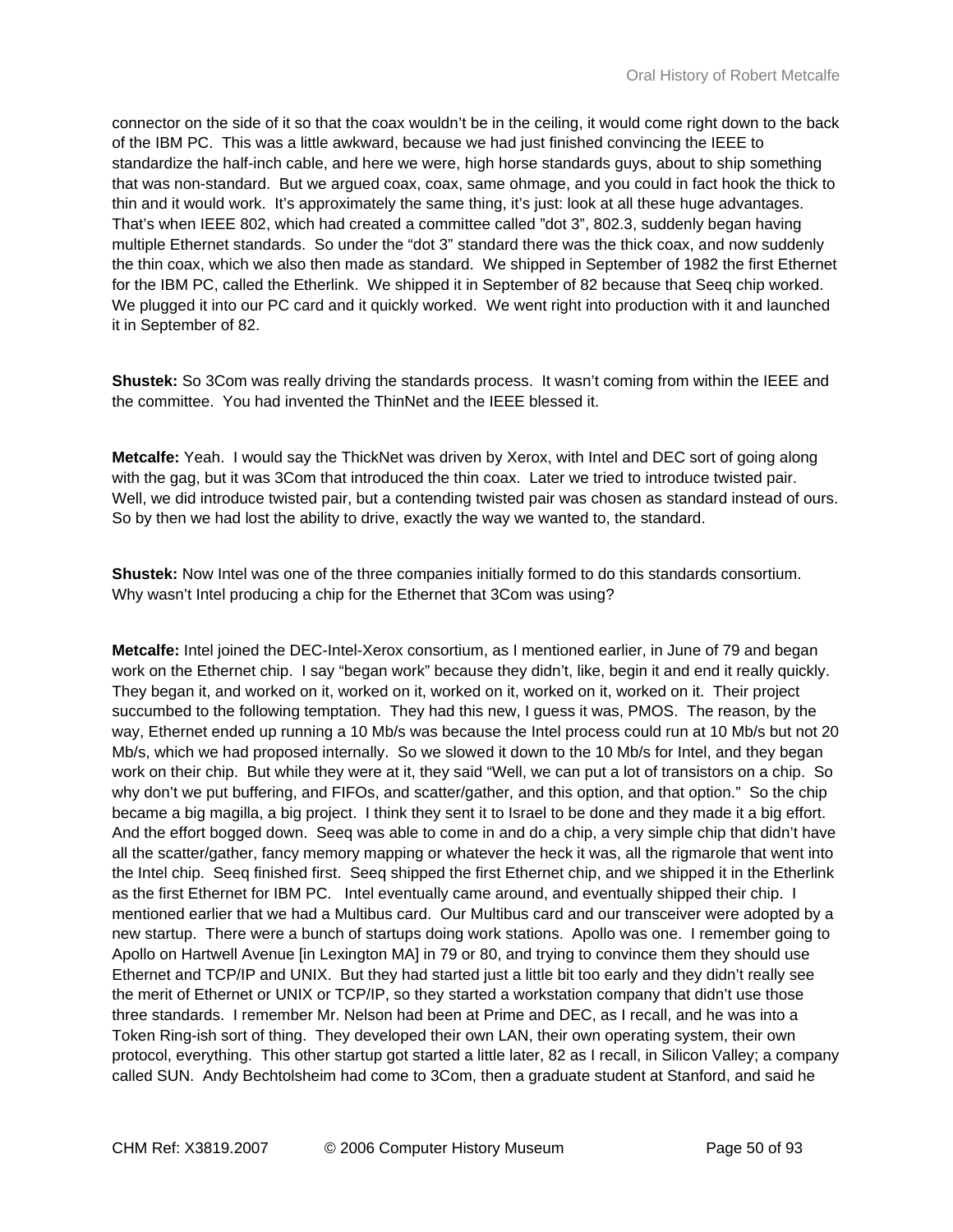had this workstation that he had been building with Forest Basket over there at Stanford, and maybe since 3Com was learning how to build things, we could build this workstation and sell it, and he'd love for us to do that. We said "No, Andy, we're focused. We do Ethernet cards and software, so if you ever need that, you let us know." He went off and stumbled into Kleiner Perkins and Vinod [Khosla] and so on, and started SUN Microsystems, and then adopted our products. He adopted our Multibus product, and our transceiver product, and we started shipping it to this workstation company. By the way, there were a lot of workstation companies. Apollo and SUN were just two of, I don't know, twenty I'm guessing. Maybe only ten, but a big number, all of whom became our customers for this Multibus card and this transceiver. So that was our early business. Then I began to notice I was on the phone with Vinod Khosla every Monday morning. We'd ship them 50 Ethernet cards the previous week and we were scheduled to ship them 50 this week. But Vinod would call and say "Well, we need 60 this week, not 50", and he would say "Since we're going to buy 60 instead of 50, they should be a little bit cheaper." Then I would argue, "But you didn't forecast 60, you only forecast 50. I'm going to have to expedite production, so they really have to be a little bit more expensive." This price negotiation every Monday. Every Monday. It was a weekly price negotiation with my number one customer. Weekly, Vinod on the phone. He's gone onto bigger and better things. Then I noticed it was 100, and then it was 150, and then it was 200. We would get a thousand dollars, or a fraction of a thousand dollars, on each of those, and he was getting \$40,000 on each of those. So, hmm, maybe we should have done SUN after all. That was in the 81, 82 timeframe. We were SUN's supplier and we were shipping. We were not Apollo's supplier, because they had chosen to go their own way.

**Shustek:** Were you concerned that a manufacturer like SUN might eventually start manufacturing their own Ethernet boards? Did that happen?

**Metcalfe:** That did happen. SUN told us, "Look eventually Ethernet's so fundamental" -- which we believed also -- "it's going to be on the motherboard. We really appreciate your products and we'd like to keep buying them, but you should know that we're going…" They were very straightforward about it, and we understood. Which led to the following strange decision in 82. We were selling what we call the ME's, the Multibus Ethernet cards, about this big. I forget the exact price, but it was like 5 or 6 or \$700 each. That was our main business. We were selling hundreds per month. It was a big deal. With a transceiver and a transceiver cable and some software, often. Our engineers had come up with a way of doing the next generation of the ME. What do you think we called it, the second generation of the ME? We called it the ME2 or the "me too". The decision was should we... Meanwhile we're developing the Etherlink for the IBM PC in the same lab, and we don't have that many engineers. So it was a question of where are we going to invest our energy and priorities? The sales force said "You gotta do the 'me too'". They didn't call it the "me too", they called it the ME2. But Bechtolsheim and company, Vinod and others, are telling us they're going to design us out. Intel, who invented the Multibus standard, they're entering the marketplace. DEC had finally gotten around to introducing Multibus products. And Interlan, maybe not DEC, but Interlan, our arch competitor of the day, had introduced a Multibus controller, and we we're in head to head with InterLan. I remember they were our sharpest competitor. So we decided not to do the "me too" product, and aptly named too. We said "We're going to focus on the IBM PC." It was a great decision in retrospect. We conceded the Multibus market, which SUN was going to integrate into its motherboard. We conceded it to Interlan, and then ultimately to Intel. Of course DEC had gotten around to doing QBus and Unibus adapters, which we were also selling. We conceded that market to them, and we just focused on the Etherlink for the IBM PC and started shipping them in 82. I noticed really quickly that a hundred was a small number. Selling a hundred cards to SUN was nothing like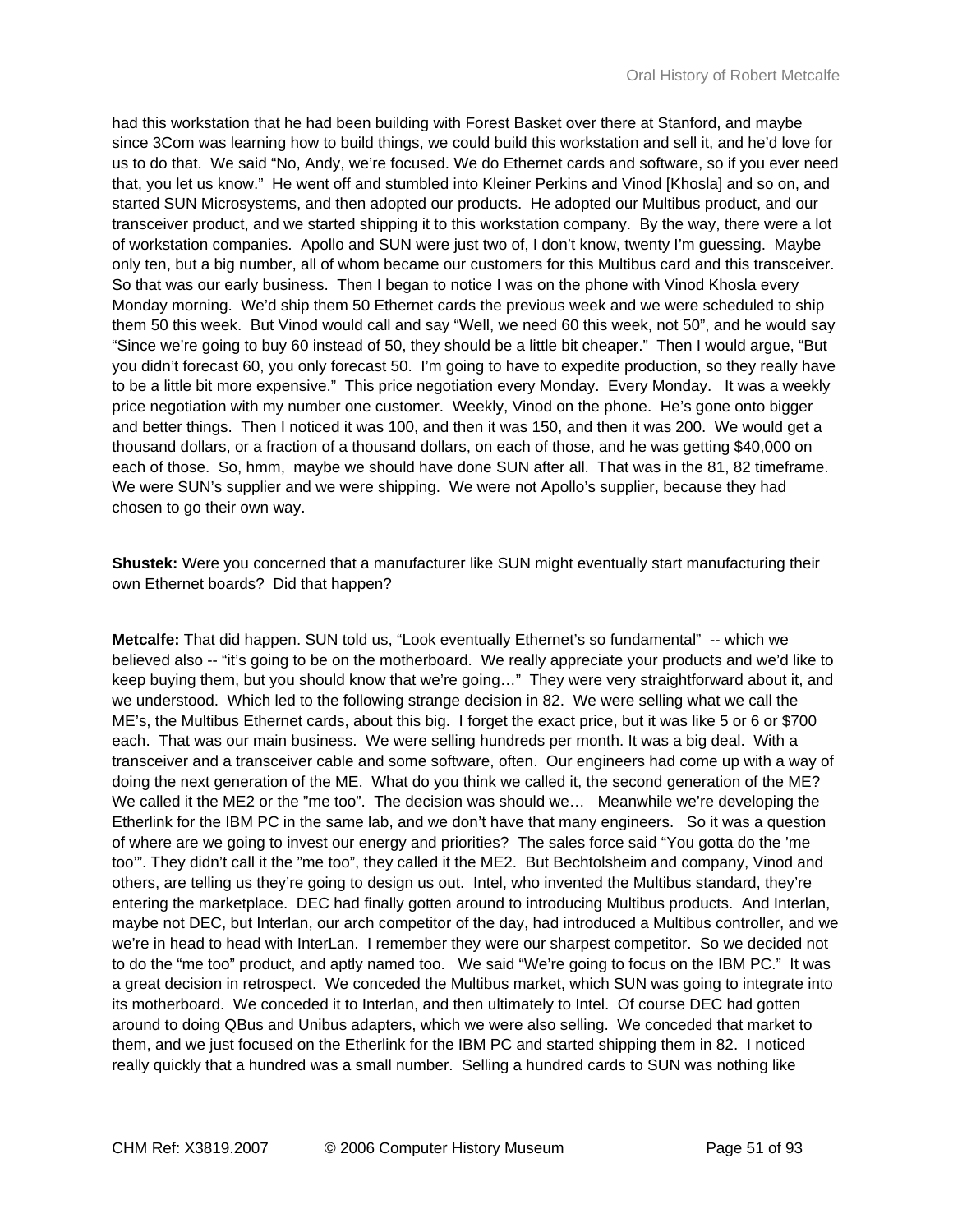selling a thousand or two thousand or three thousand or five thousand or ten thousand or a hundred thousand or a million cards into the IBM PC market, which is where it went.

**Shustek:** These were based on the Seeq IC? Or were you also using the Intel IC at the time?

**Metcalfe:** Well, for a long time we used the Seeq chip. Then other chips came. National Semiconductor had one, and Intel had one; I think those were the principal ones. We taught those companies how to compete with us, in particular National Semiconductor. We taught them how to build Ethernet chips for us, and then they all introduced their own cards to compete with us. Ultimately unsuccessfully, I might add. We warded them off. We fought off Intel, and we fought off National, for a very long time, a decade or two. It was a nasty scene where in order to use their chips, we had to teach them how to design their chips, and then when they started shipping their chips, some genius at National and some genius at Intel said "Well, why don't we make the cards?" So they started making the cards and we had to fend them off, which we did; as I'm proud to say, we did.

**Shustek:** Was that the major revenue source for 3Com, network interface cards? Were you also selling software separately? Were there other hardware components?

**Metcalfe:** Yes 3Com had diversified. The principal revenue generator was the Etherlinks, but we also sold network operating system software, and servers, and gateways, and various software products around it. But the card was the driving revenue product.

**Shustek:** Where was Microsoft in all of this? When you were writing network operating systems, were they interested in that space? Were they encouraging of your activity?

**Metcalfe:** Oh yes. Bill Gates and I -- at that time, we were still speaking; I don't think he likes me much anymore because I have been critical of the Microsoft monopolistic anticompetitive behavior over the years. But in those days Microsoft was 30 people, and we were 15 people. UNET, our first software product, we co-announced with Microsoft. Microsoft --- this was in 79 and 80 -- had decided to make UNIX their strategic operating system. What did they call it? They had a special name for it. Xenix. We, with our TCP/IP software, were going to be their network operating system partner. That is, UNET was going to be part of Xenix. When we announced that, Steve Balmer, who had just joined the company, and I co-announced it. We had a press reception in Woodside, California. Steve was there, and Microsoft, then I'm guessing 35 people, was making a big thrust into the UNIX market with Xenix and we were their networking partner. That was in August of 80. Exactly one year later, in August of 81, IBM announced the IBM PC, and Microsoft's strategic operating system was no longer UNIX, it was now suddenly DOS. 3Com made the shift at exactly the same moment. We said "Oh my goodness, we thought it was going to be UNIX, but now we think it's going to be DOS." We shifted our efforts to DOS. We went from TCP/IP to XNS, and we went from UNIX to DOS. We stuck with Ethernet.

**Shustek:** Explain why you made the transition from TCP/IP to XNS.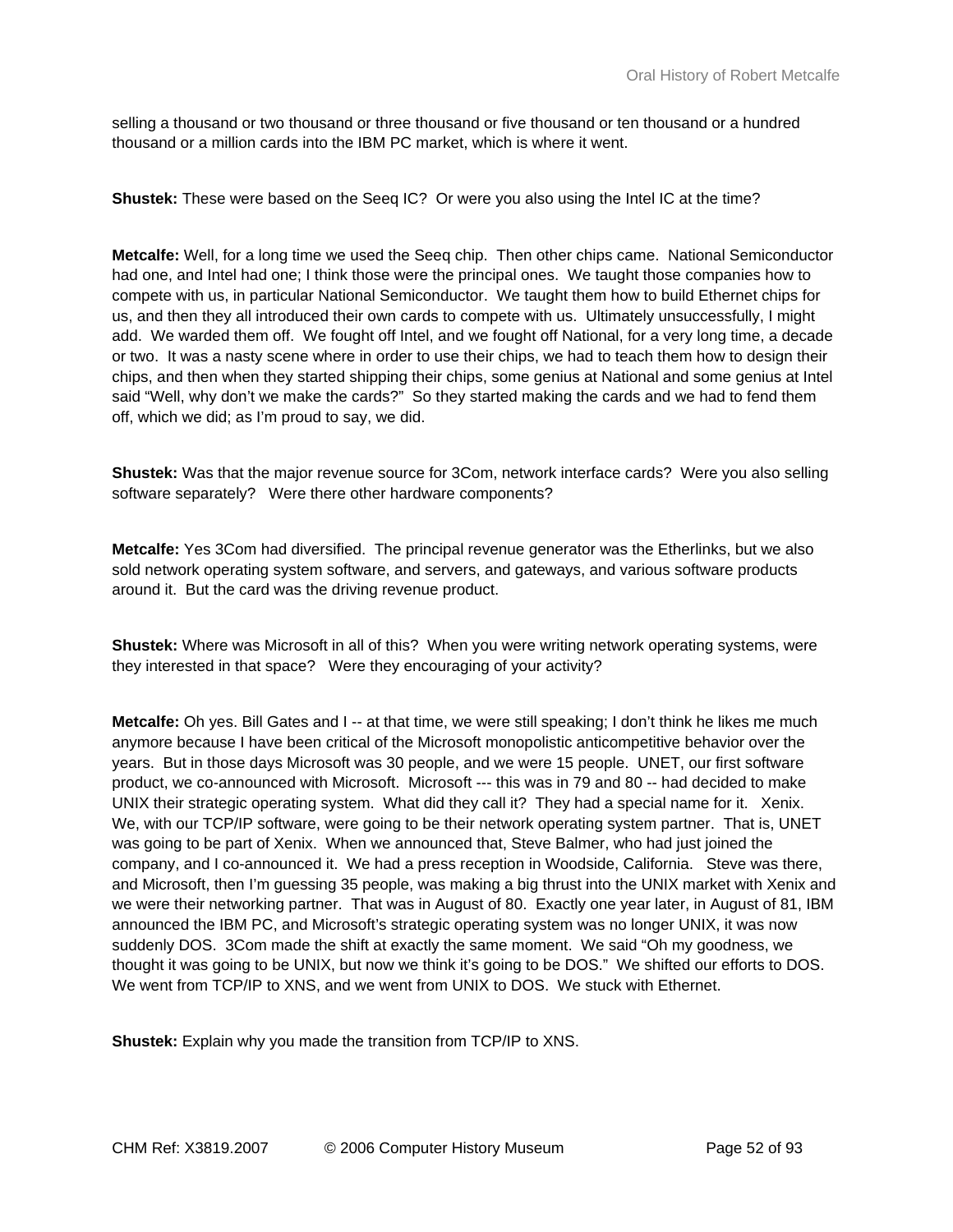**Metcalfe:** Xerox at that time was--- there's a lot going on here, but Xerox had begun the notion that it was going to publish its specifications for XNS. XNS was the dominant internet working protocol at that time. There was no TCP/IP. It was in a few universities here and there. It hadn't even become the--- it wasn't even in the internet. The internet was still NCP, Network Control Protocol. So TCP/IP wasn't obviously the choice and Xerox had much more--- Xerox is a bigger company than DARPA. And we knew XNS, and we believed XNS was better than TCP. They're very similar, but we saw certain reasons to make XNS better. Xerox was pushing now for a brief interval of a year or two, was trying to make all of its protocols into an industry standard. We adopted XNS because we knew it -- we had developed it at Xerox -- and because it looked more promising, because Xerox was behind it. So we used XNS to develop our own network operating system to run under DOS.

**Metcalfe:** In 1979, when I caught wind of the fact that DEC, Intel and Xerox were going to cooperate to make a standard based on Ethernet, and that 3Com should be founded to serve the Ethernet-compatible marketplace in computer communication compatibility in general, hence "3Com". In the valley, there were these other couple of guys who also had vague notions that they wanted to do networking, too. There was Mike Pliner and his cabal getting started. They were sort of out of the National Security Agency, MITRE Corporation. They wanted to do networking. Then there was this guy named Ralph Ungermann, who was from Zilog. He had done some networking with Judy Estrin and others at Zilog, and he was going to start his company. And I was going to start my company. Someone was introducing us to each other, and we were talking about maybe we should start a company together. I remember I went over to Ungermann-Bass, which was -- I guess, it was Ralph's house in Los Altos, in his living room. There was Charlie Bass. There was Ralph Ungermann. There were two other guys, Kennedy and John Davidson, the four of them. We schmoozed, played racquetball. I played racquetball against Ralph Ungermann. I'm a racket sports player, and I've been playing them for many, many years. It didn't surprise me that I could beat Ralph Ungermann, because he hadn't spent his whole life with a racket in his hand, as I had. So I beat him. It's not good to beat Ralph Ungermann at anything. He's a very competitive fellow. That was the end of our idea of starting a company together, I think, because I beat him at racquetball. Maybe that's simplifying, oversimplifying. I opted to found 3Com on June 4<sup>th</sup>. He had founded Ungermann-Bass. One of the jokes I've loved to tell is I said, "Yeah, Ralph, we should start a company. Let's see. You're Ralph Ungermann, I'm Bob Metcafe. We'll call it Metcalfe and Ungermann." For some reason he ended up founding Ungermann-Bass. Have you noticed that Bass should come before Ungermann, alphabetically? But it was Ungermann-Bass. That could've been the problem. Metcalfe-Ungermann probably didn't sit well with him. Maybe he wanted it to be Ungermann-Metcalfe. I don't know. Anyway, I decided not to call my company Metcalfe anything and gave it a different kind of name.

**Shustek:** You gave it an unusual name. It starts with a digit. Did that ever cause problems?

**Metcalfe:** Always, yes. A significant fraction of my entire life to date has been getting the "e" on the end of Metcalfe and getting the "3" on the front of 3Com. It was the number three, capital "C," small "o-m." That was my branding. For years I would have to say that: the number three, capital "C," small "o-m." 3Com: computer communication compatibility. I didn't like the "s" on communications. I would always say, "Computer communication [pause] compatibility," just to emphasize no "s." I don't know why we choose to spend our… Had I to do it over again, the jokes goes, I would've called it Candlestick Networking.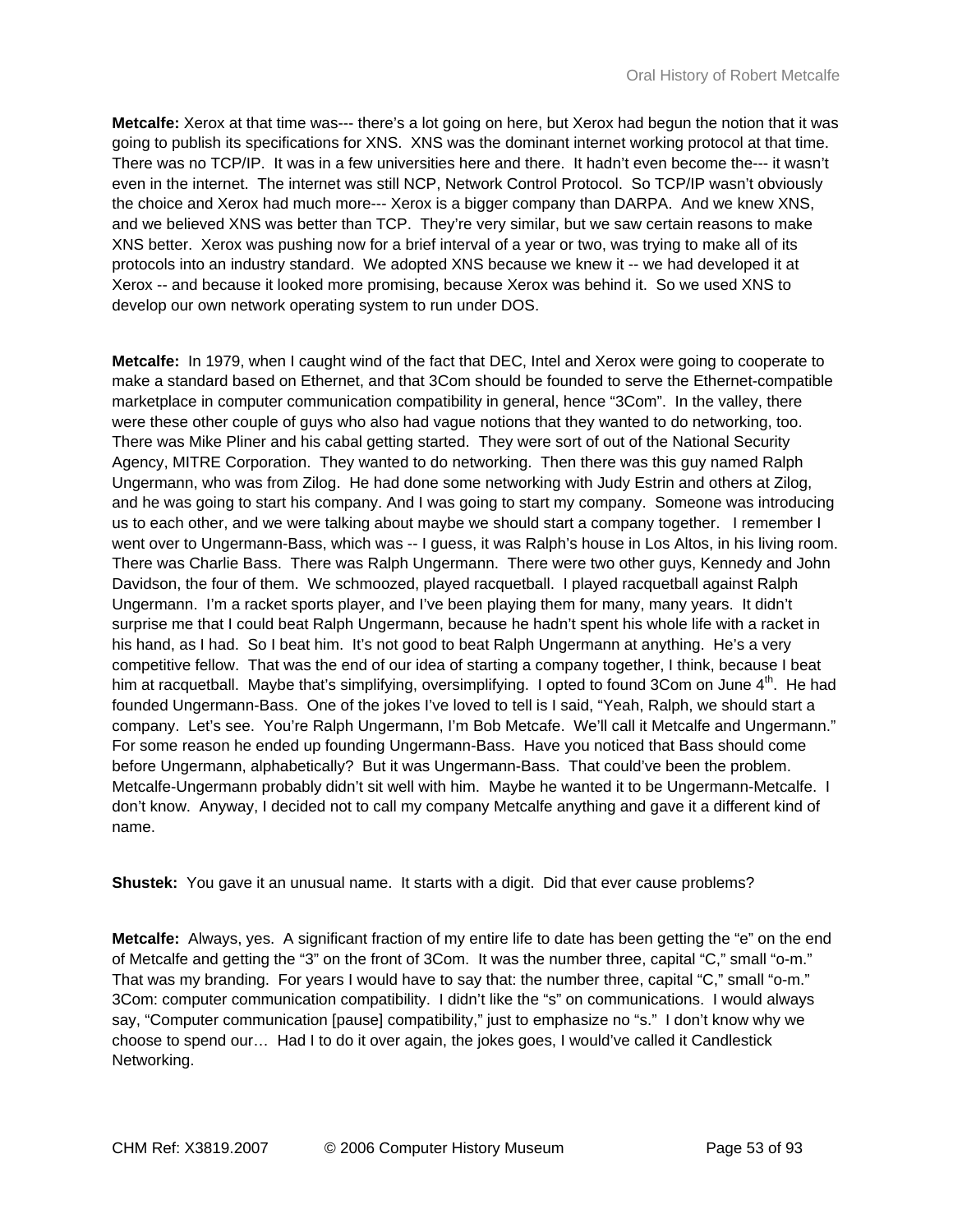#### **Shustek:** Why Candlestick?

**Metcalfe:** Because years later, after I left 3Com, 3Com paid Candlestick Park, the football stadium, millions of dollars to get it renamed 3Com Park. But if I'd called it Candlestick Networking Systems, we could've saved all that money and just called it… but anyway.

**Shustek:** So you made the switch from TCP/IP to XNS for the IBM PC implementation. How did that go? Did the product sell well? Were you the dominant supplier in that area?

**Metcalfe:** It would be an understatement to say the product sold well. We lucked out. The IBM PC caught on, and the channel of distribution appropriate for us also caught on. Much to our good fortune, computer retailing started. There were many of them, Computerland, Xerox had retail, IBM had retail. But the key one for us was a company called Businessland, which was perfect for our product. Businessland set out to serve the high-end business personal computer user, who needed networking. We launched our product through all of them, but especially Businessland. It was that channel of distribution, combined with our product, combined with the success of the IBM PC. Our numbers just took off. We started shipping in September of '82, and we went public in March of '84. The notion of selling hundreds, 50 a week, to Sun and arguing with Vinod [Khosla], that went away. We argued with different people, the retailers. We sold through PC distribution and got a lot of leverage there, and just scaled up. We were selling thousands, and then tens of thousands, and ultimately millions.

**Shustek:** Who was supporting this product? Networking was new to most of the people buying it. They probably needed some hand-holding. Were you doing that? Or was Businessland doing that?

**Metcalfe:** Well, we set out initially to do that. We had a support organization. Then we trained a lot of the retailers. Each of these high-end retailers had their own outbound enterprise sales forces and associated support organizations. We trained them how to support networks. That was rough going, because networking was new and our products weren't great. I mean, they were great, but they weren't perfect, so they required support. But somehow it got done. People learned how to use and support the products. And we made them better and better over time. But it took off pretty quickly. It wasn't a long slog. We were profitable when we went public in 1984. I remember, when I first met the Wall Street financial community, they told me things -- taught me things -- that I assumed were rock solid, almost constants of the universe. Like, "In order to go public, you need to be profitable for four quarters in a row with increasing profits and a high degree of confidence in the next four quarters." So we did that, and we went public. Of course since then I've seen a lot of companies go public that didn't have to do any of that stuff. I've always wondered why I took them at their word that this was just the way you had to do it.

**Shustek:** Do you remember any of the financial parameters at the time you went public, revenue, how much money you raised in the offering?

**Metcalfe:** We raised \$11 million, which isn't very much. In our first venture capital round, in '81, I sold a third of 3Com for \$1.1 million. These are round numbers. A year later, we stepped it up two or three times and raised another 2.2 million. Then another year later, we stepped it up some more and raised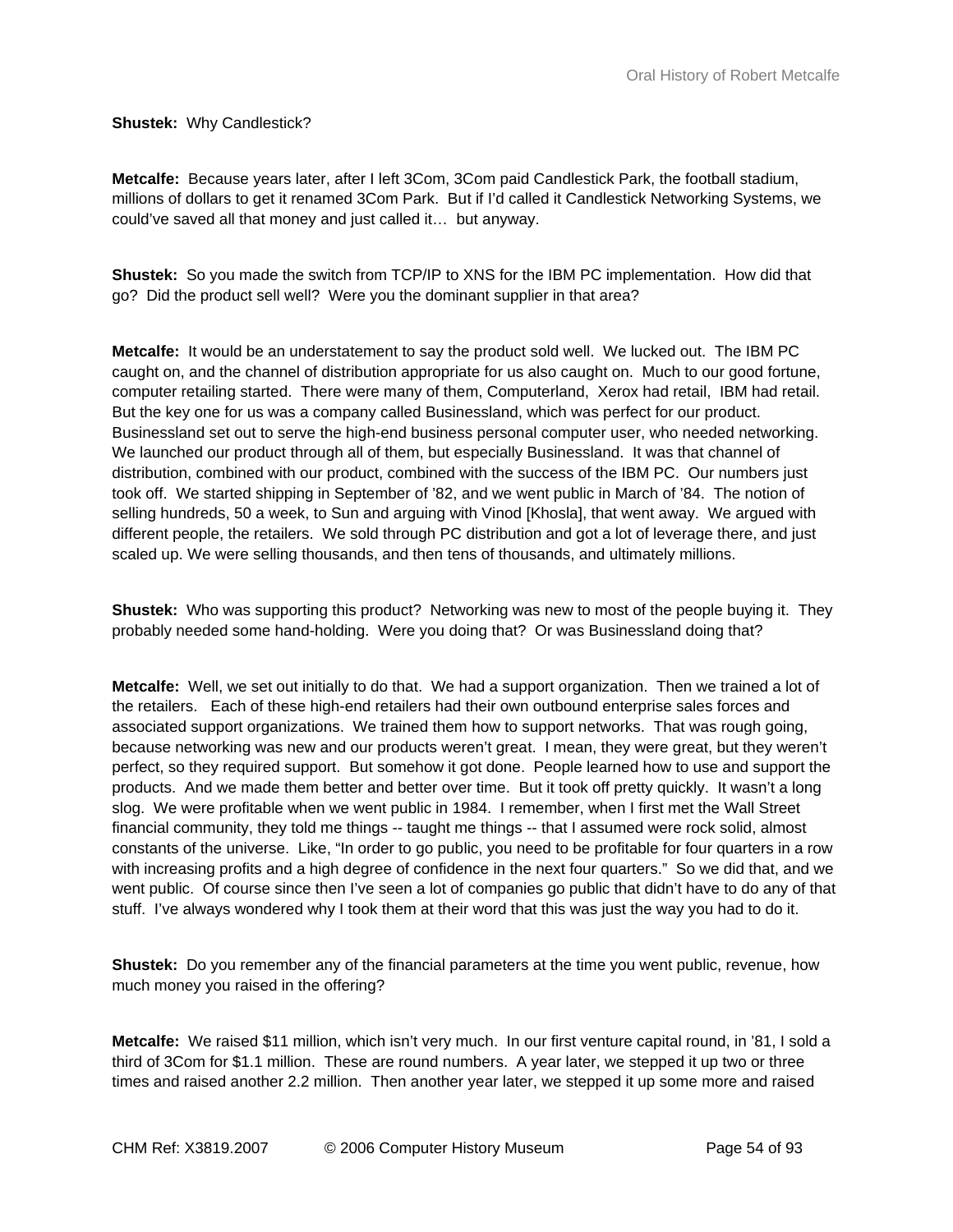4.4 million. Then we went public and raised 11 million, and then a year later -- each of those events was a year -- we did a secondary and we raised 25 million. But the 11 million and the 25, we never touched. Well, maybe we touched them, but that was insurance. Those events, those financing events, were liquiity events more than fundraising events.

**Shustek:** How big was the company at the time you went public?

**Metcalfe:** You know, I'm a little vague on that, but I suspect we had 10 or 15 million in revenue when we went public.

**Shustek:** How many employees?

**Metcalfe:** I don't remember that. Must've been hundreds, small number of hundreds. I don't remember.

**Shustek:** What about the upper levels of software? You were selling XNS protocol for the IBM PC. Were you doing servers, file transfer software, all of the rest of it?

**Metcalfe:** Yes. We offered a network operating system which we called the EtherSeries. We actually did several generations, but the first one was the EtherSeries: EtherDisk, EtherMail. You know, like there was the VISI series: VISICALC, VISI-whatever? We parroted that as the EtherSeries. Our products did PFMTS. "S" turned out to be the important one. There was print, so sharing of printers. Filing, sharing of disks. Terminal, providing terminal access to associated mini-computers, mainframes. Mail, e-mail, LAN e-mail, which was unheard of. And then "S," stubs. I'll explain in a moment. Print, file, mail, terminal and stubs, that's what our software did. That was our network operating system.

**Shustek:** All this was written within 3Com from the ground up?

**Metcalfe:** From the ground up, at 3Com, using XNS. "S" was an API that application developers could use. Stub, that's why it was called stubs. That turned out to be the important one. We needed to do our own network operating system, because there wasn't one for DOS. Microsoft hadn't paid any attention to it, because the whole thrust in the early PC movement was the stand-alone, self-contained. You had everything you needed. You had a printer. You had a disk. Everything was all yours. Bill and others just didn't think about networking. Of course, that recurred later. So we had an open field. To put it another way, in order to sell our cards, we had to have software that made use of the cards because no one else was doing that. That situation changed in '85 or so, when a company called Novell came. Novell did a new network operating system, their own: Netware. It used XNS, so XNS had an installed base much larger than TCP/IP for a very long time. It was called Netware. It was called the EtherSeries. 3+Open was another one of our network operating system generations. Novell didn't sell cards. They would use anybody's cards, including our competitors'. The principal technical advantage they had over us, which caused them to win -- they won the software battle; the network operating system battle of the mid-'80s, Netware won. They won it because they did file sharing and we did disk sharing. I should hasten to add that in 1982 IBM came out with their version of their PC that had a hard disk in it, called the IBM PC/XT.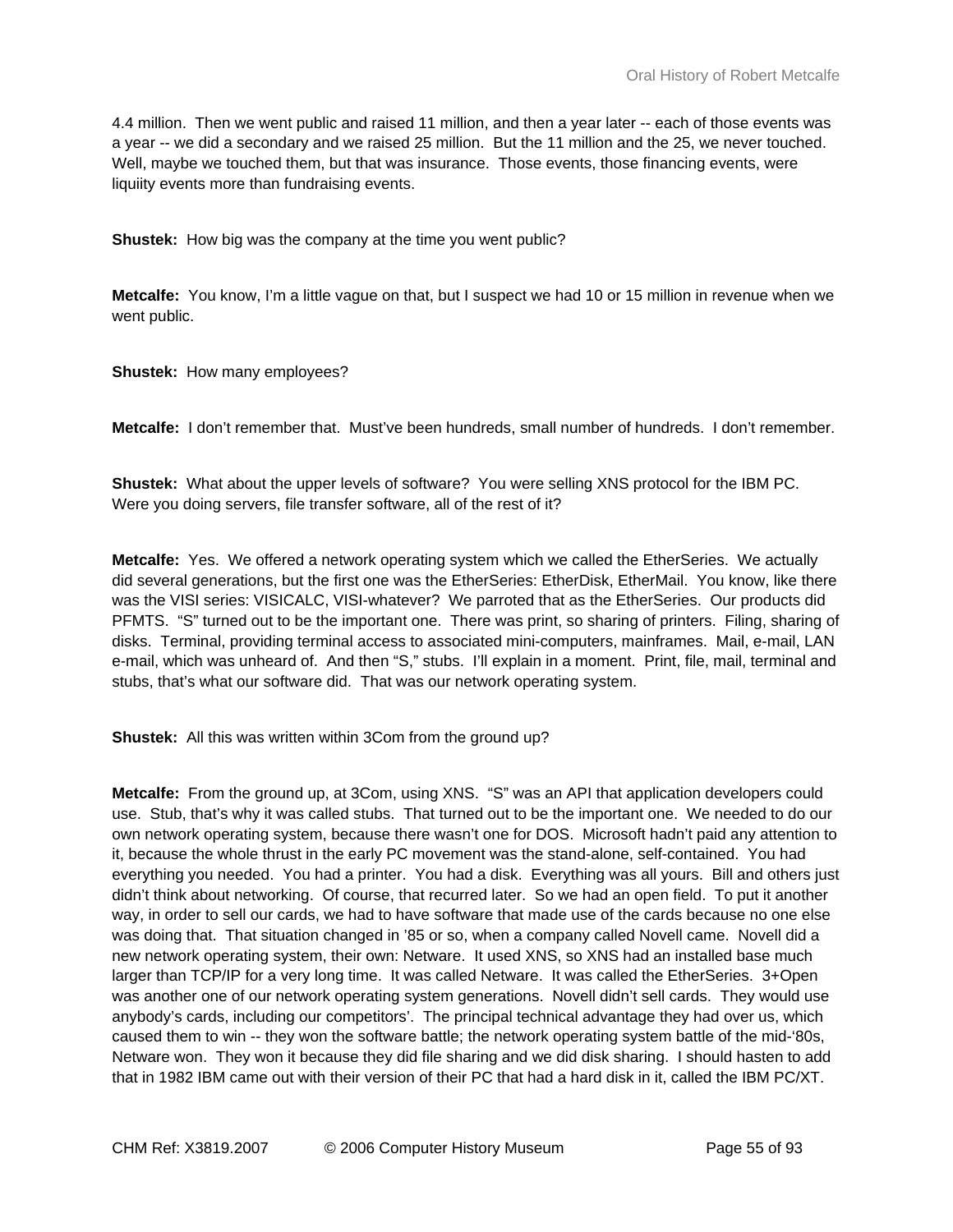it had a huge hard disk in it, which was quite innovative; it was a ten megabyte hard disk. Our customers wanted to buy very few of those, because they were expensive. No one really could think of how to use ten megabytes of hard disk. EtherLink could be used to share a hard disk. PFMTS: we did disk sharing. You could buy a work group of PCs with one XT, and hook the printer to the XT. Then all these PCs here would use the XT to share its printer and disks. That was the original value proposition, sharing that expensive ten megabyte, did you hear me, ten megabyte, disk. I know we don't say the m-word anymore but a ten megabyte disk, and then a printer. A dot matrix printer, or later, laser printers, would be shared using this networking software.

**Shustek:** The disk was shared in the sense of partitioning the disk so that each computer remotely had access to a section of the disk. But couldn't see, or could see, partitions of others?

**Metcalfe:** Couldn't see. Well, initially couldn't, later could. That was the flaw. I wish I had attended the meeting, and I wish I'd had the foresight, where we decided to do disk sharing instead of file sharing, because that's how Novell beat us. They came in with file sharing, and their first application were multiuser accounting packages, which needed file sharing. Ultimately we sort of cobbled that together with our disk sharing software. But they, by that time, had achieved critical escape velocity and they blew past us. It was this funny period where 3Com was easily five times bigger than Novell, but respectable newspapers and analysts would report that Novell had 70 percent market share. Well, that's not possible. But they had software. They had sort of transformed the market to be really not the market for networking but the market for network operating systems, in which they did have 70 percent share. But we were selling all the doodads that went under their software. So their software became very important to us, because it grew the market for our products evermore. We still made the best cards. Ultimately, Novell began making its own cards. We drove them out of that business, because they didn't know what they were doing. Our products were cheaper and faster and better than theirs. Ultimately they went back to the high margin software business. They were helpful to us. It was co-opetition. Ray Noorda, may he rest in peace, passed away recently. Ray Noorda introduced to us the term co-opetition, which meant, "We're competing but we're also cooperating. Let's make that work." And we did with Novell.

**Shustek:** Eventually you became the hardware supplier, Novell became the software supplier, and Microsoft became the underlying operating system supplier. Is that a fair representation?

**Metcalfe:** Well, much later, closer to 1990, Microsoft… You know how Microsoft takes the leader in a segment and aims at it and then kills it. Like Lotus, for example. Like Digital Research, and then Lotus. They set their sights on Novell. Novell was selling the leading network operating system, and Microsoft decided to kill them. So they came to us. They said, "Since you know how to do networking and we don't, why don't we partner, and we'll kill Novell together." By kill I mean, in a very positive competitive sense: offer better products that customers will prefer. That's what I meant when I said kill. So we entered a codevelopment with IBM -- IBM, Microsoft and 3Com -- to do the IBM LAN Manager for OS/2. In the course of that, Microsoft stole our products and our customers, and finally drove us out of the network operating system business in a very bitter, horrible partnership typical of Microsoft partnerships. This is when my relationship with Bill became strained. That was around the time I was leaving 3Com. The company wrote off \$90 million one quarter because of this defunct partnership with Microsoft, in which they failed, by the way, with our technology, even as good as it was. They failed to unseat Novell in 1990.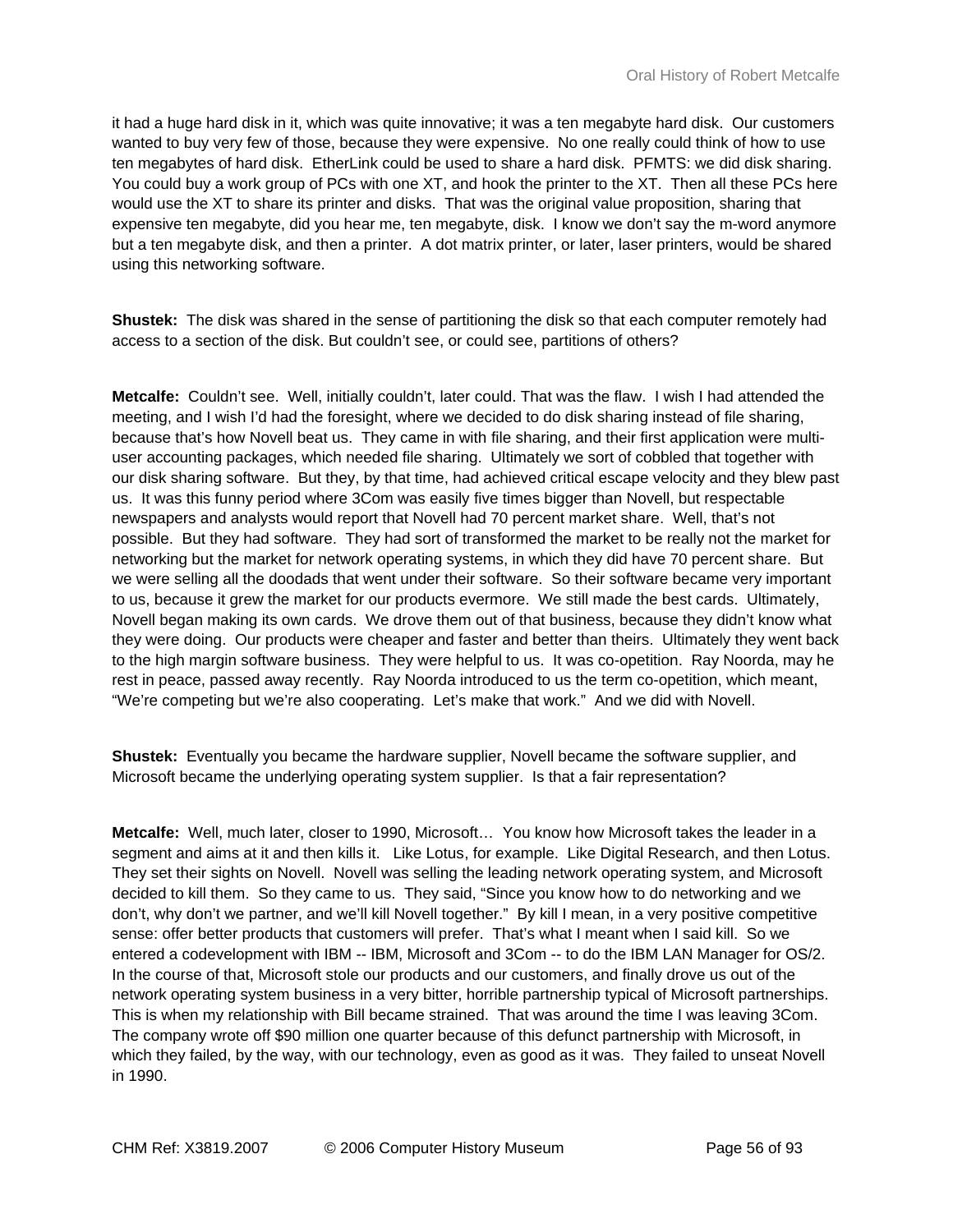# **Shustek:** How much of that has to do with the failure of OS/2?

**Metcalfe:** A lot of it had to do with the failure of OS/2, but a lot of it had to do with predatory behavior by Microsoft. I remember the guy that we were working with -- wasn't me exactly, but guys in my company and guys in Bill's company did all this together. As the relationship's falling apart… He's a famous guy, I won't mention his name, but he left Microsoft and became very famous. Now he feels about Microsoft the way I do, now that he's not there anymore. I remember once he said, "You made a mistake. You trusted us." Oy. That's what we had done. We had built a contract which they then exploited, and abused us and took our network. But they failed; in the course of damaging us, they failed to unseat Novell for a very long time.

**Shustek:** Back when Microsoft was telling you that you knew networking and they didn't, did they ever try to buy you?

**Metcalfe:** No.

**Shustek:** You were almost bought by Convergent, but that was later.

**Metcalfe:** That's not accurate, what you just said. We failed to buy Convergent. We were buying Convergent, and that acquisition fell apart famously. But that was later. When was that? Not so later.

# **Shustek:** '86.

**Metcalfe:** Was it '86, really? We, 3Com, began doing mergers, and we did it really badly. Convergent's the most famous case. We did manage to acquire Bridge Communications, and that was a horrible mess. Then we failed to buy Convergent Technologies, and then we failed to buy Echelon Networks, and ten others that we either succeeded or failed in buying. But none of them worked out very well. It wasn't until I was gone -- maybe I was the problem -- that the company became much better at M&A [mergers and acquisitions] for a long streak, under Eric Benhamou. Then Eric made his mistake, and he bought U.S. Robotics. Merged with U.S. Robotics, and that was a horrible debacle.

**Shustek:** Let's go back to the earlier days of the company. Talk about what it was like inside the company, what the culture was like. Did you have a strong notion that you wanted to establish a particular kind of company? And how did that change over the years as it grew?

**Metcalfe:** Well, the culture, the whole topic of culture, was introduced with the arrival of Bill Krause, whom we recruited from HP in 1981 to be our president. He came from HP, where he had been for 14 years. We transplanted the HP culture into 3Com. A lot of the people came from HP into 3Com. So Bill [Hewlett] and Dave [Packard] were the culture mentors of the company. They never came over, but we were management by walking around. We had cubicles. We were just HP through and through. Before Bill's arrival, because of my inexperience in business, all of our business cards had no titles on them,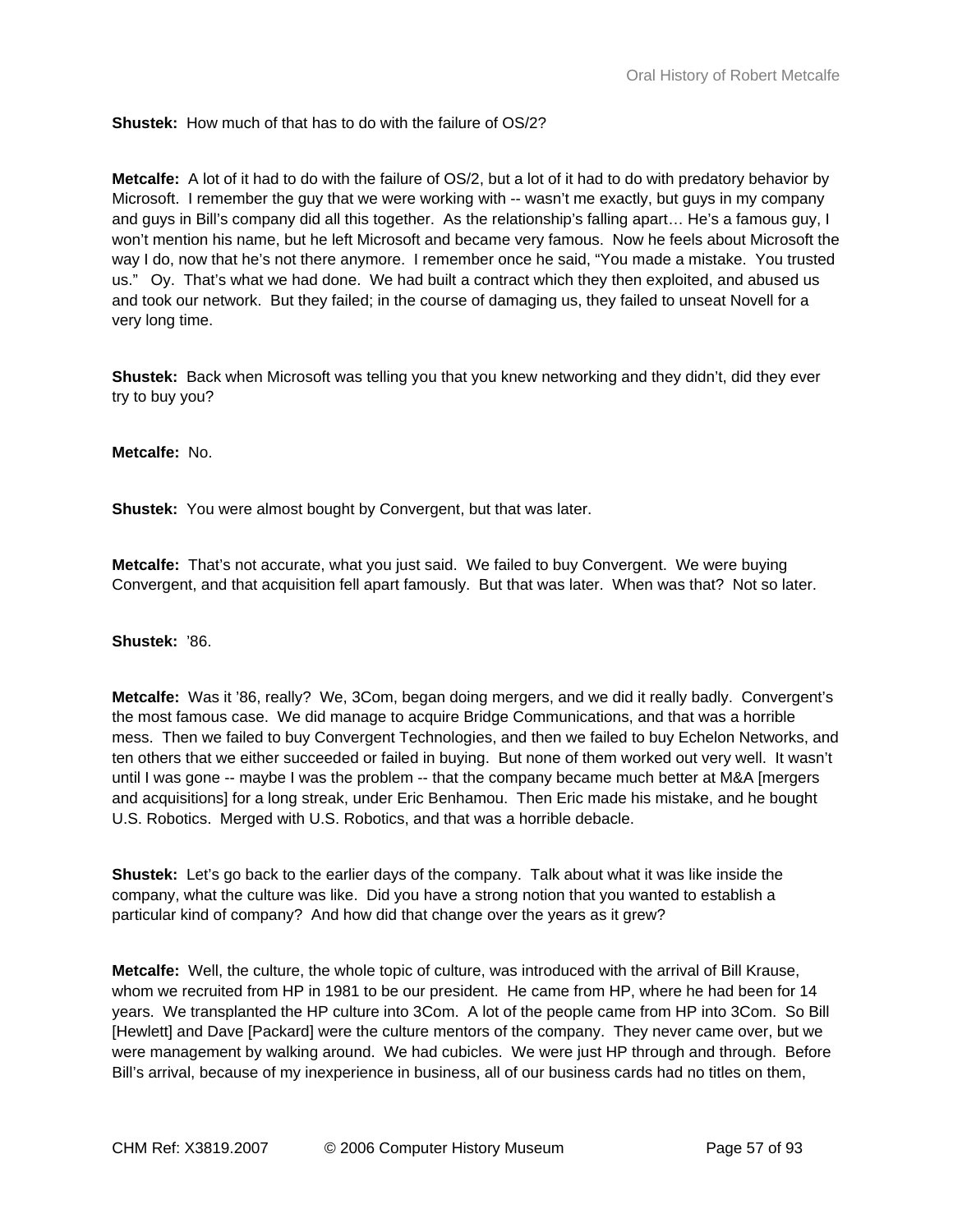because I had this notion that would be…. We were so small everybody had to do everything. A title was kind of a bad thing. Bill arrived, and immediately we all had titles on our cards. It took me a year to notice that it worked. I had originally thought that title was a form of compensation. You compensated someone by making them important, by giving them some inflated title. That's not what titles are for, I learned from Bill Krause. Titles are to communicate what people do, so that you can relate to them better. So he introduced all these titles, product marketing manager, director of product marketing, channel marketing, engineering manager, director of engineering, vice president of engineering -- all titles that had come right from HP's hierarchy. What I saw is that they worked. They gave the company cohesion and communication. So everyone had titles. We were careful not to use titles as a compensation scheme but as a communication tool. So we had the HP culture.

**Shustek:** What was your title, and how was your relationship with Bill?

**Metcalfe:** Well, let's see. Initially, I was chairman, president, chief executive, vice president of engineering, vice president of sales, vice president of marketing. It was just me for six months, so I had all of them. Then I became chairman, chief executive and president. I remember Howard [Charney] was VP engineering and manufacturing. Ken Morris was VP sales and marketing, briefly; seven months. Then Bill came. He became president, and I was chairman and chief executive, but everyone else, chief financial officer and everybody else, reported to Bill. That lasted for a year. Then I became chairman and vice president of sales and marketing. Bill became president, chief executive. That persisted for another year or two. Then I held a number of positions: general manager, vice president of marketing. I started the software division. I started the workstation division. Then I ran all of hardware for a while. I was there at the corporation per se, formally for 11 years. But then there was the year before and the year after, so I was really there for 13 years.

**Shustek:** Your relationship with Bill sounds like a good working relationship.

**Metcalfe:** Fantastic. There were some awkward moments. In the transition where he became chief executive, there was a bad month or two. But to both of our credits… You know, it was traditional in those days for the founders of Silicon Valley companies to flounce out after the adult supervision arrived, and I was close to flouncing. Steve Jobs had flounced out and sold all of his stock in Apple. And Steve is one of my gods. It would've been very easy for me to flounce out at that time, but I didn't. I, you know, sucked it up, and for a very good reason. Because in the early founding days of the company, I interviewed venture capitalists prior to raising any venture capital. I took them to lunch. I didn't ask them for money, I just asked them for advice. If you want money, you ask for advice. If you want advice, you ask for money. So I was asking for advice. I learned these three lessons, which I remember to this very day, the three reasons why start-ups fail. One is the uncontrollable ego of the founder. Two is lack of focus, and three is undercapitalization. So then later, when I went back to the venture capital community to raise money, I would say, before they had a chance to blurt it out, I would say, "Here are the three mistakes I am not going to make. A, I have decided that it's more important that this company succeed than that I run it. Two is, even though I have this business plan that shows a million products, trust me, we're going to focus on a few of them. And three, I'm here raising money, because we're not going to be undercapitalized." That worked, eventually. That was another difficult period, but we did succeed in raising first-class venture capital using that sales technique. That is, basically raising the three objections in advance and answering them before they were… Now, what question of yours was I just answering?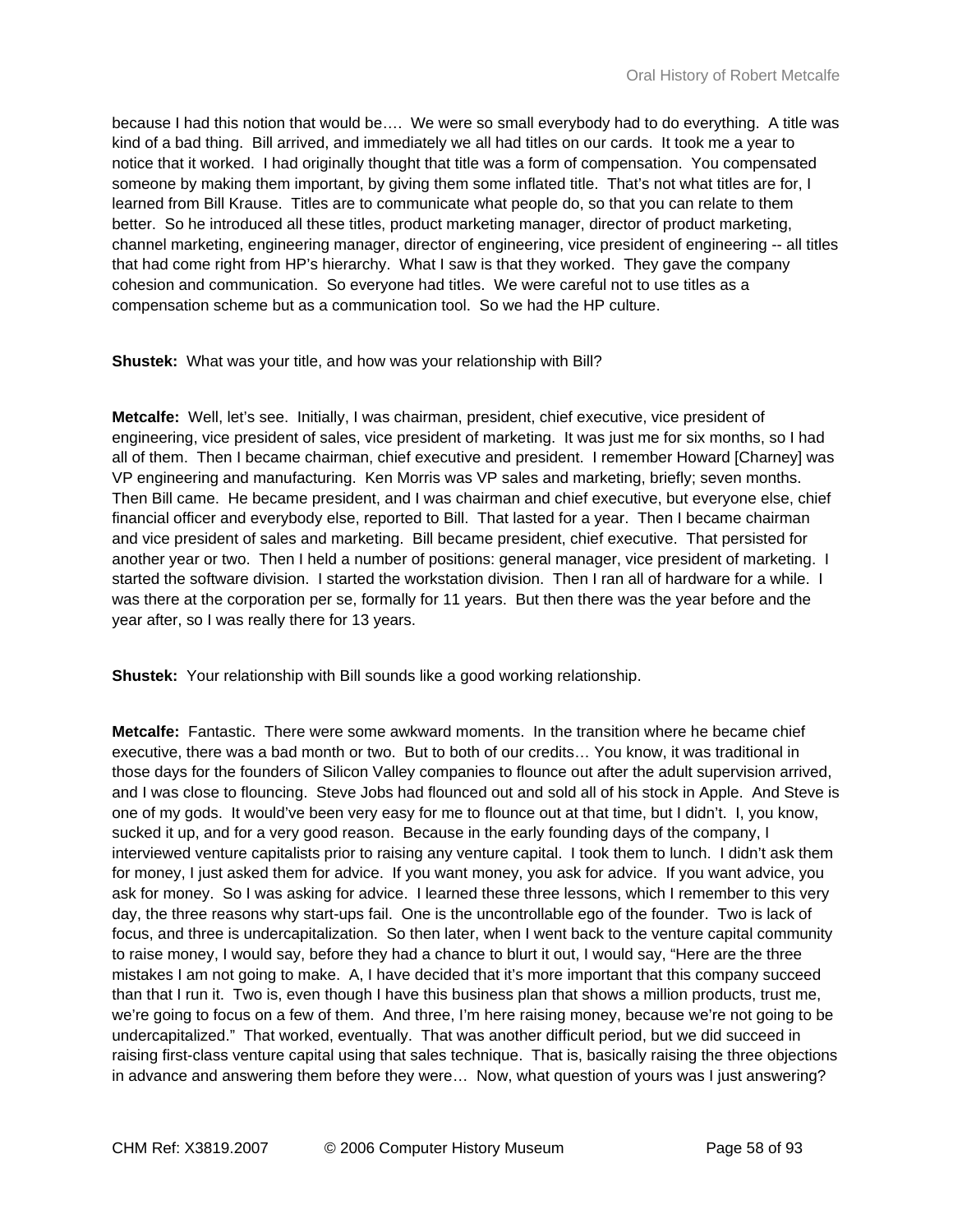#### **Shustek:** Relationship with Bill.

**Metcalfe:** Right. I decided the success of the company was more important than running it, so I set about building a board of directors, a first-class board of directors. I tricked the VCs into this in a way, in a shrewd maneuver. I was out raising venture capital. I'd heard that one of the problems with venture capitalists is that, at each firm there were the experienced guys who had founded the firm, and then there were all these MBAs that worked for them, the associates. If you weren't careful, you'd take money from a VC and then they'd put one of these MBAs on your board. It got important to me that that not happen to me, because I've always resented MBAs. They always got paid more than I did, and I was smarter than them, and I never understood that. I wanted to be sure that I didn't get stuck with any of these young MBAs on my board of directors. When it came time to negotiate the venture capital deal, they always wanted to have, the VCs wanted to have, the right to appoint a director. I just refused. I said, "No. Trust me. I'm going to recruit a good board of directors, and, no, you don't have a right. I will not grant you that right." They didn't like this. My stubbornness was part of the difficulty on this part. But I did in each case. So at Melcor Venture Management, run by Jack Melcor, a fabulously successful venture capitalist who very few people have heard of, I asked Jack, I said, "By the way, Jack, if I asked you to be on my board, would you be on my board?" Now this is right after I had an argument with him about not giving him the right to appoint a director. So he said, "Yeah, sure, I'd do that." Then, at NEA, Dick Kramlich, another famous venture capitalist with whom I've fought over the issue of board composition: "Dick, if I asked you to be on my board of directors, would you say yes?" Dick said, "Sure, I'd be happy to be on your board." Then at Mayfield Fund, where I again fought bitterly over board composition, Wally Davis, who is the guy interested in us. I said, "Wally, if I asked you to be on my board, would you be on my board?" He said, "Sure, I'd be happy to be on your board." Right after the deal closed, I asked all three of these guys to be on my board. So I got three top-drawer VCs and no young MBAs on my board. This worked out beautifully, because these three guys had started 100 companies, and they knew how to start companies. Together, we recruited Bill Krause, which gets around to your question, again. Bill had been at HP for 14 years, was running the computer systems division there that sold MPE, HP3000s. He knew sales and marketing. He had scale. He had 500 people working for him. We convinced him to join the company, gave him a big hunk of equity. Here was my naïve notion. I was going to be the chairman, chief executive and the strategist and the visionary, and Bill was going to be the president, chief operating officer and make the trains run on time. This is a standard, broken model of governance. Very quickly it became clear that Bill Krause was a good choice, and he wasn't going to put up with me being chief executive. I made a mistake. I predicted that the company would go like this [indicates a steeply rising curve] over a certain time period. I was wrong by six months. Only six months. I wasn't that far off. But that six months cost me the CEOship. That, and other events which we could go into, in which Ethernet was doomed. Famous headline: "Ethernet ist ein super flop," out of a German newspaper. Immediately, my revenue went to zero. Anyway, during the zero revenue period, with expenses going up as we ramped our staff with our newfound venture capital, it became clear we were flying toward a wall and the company really needed adult supervision. That's sort of when Bill became chief executive. The company was so desperate for sales and marketing, I became the vice president of sales and marketing. Now, that's really strange. That was a measure of our desperation, which was, "Okay. We don't have any sales. And, Bob, you can't be chief executive anymore, because you were wrong; it didn't go like this [steeply rising]. You're not allowed to be wrong. Bill, he's just better at running things, so he should be chief executive." All of which, in retrospect, was exactly the right thing to do. I turn out to be not a bad salesman, and my board realized that. They also realized that Ethernet was an evangelism situation in 19 -- when did this happen? -- 82; was an evangelism play, and I'm an evangelist. I became head of sales and marketing. Plus I had Bill, who's an excellent sales and marketing guy, as my boss now.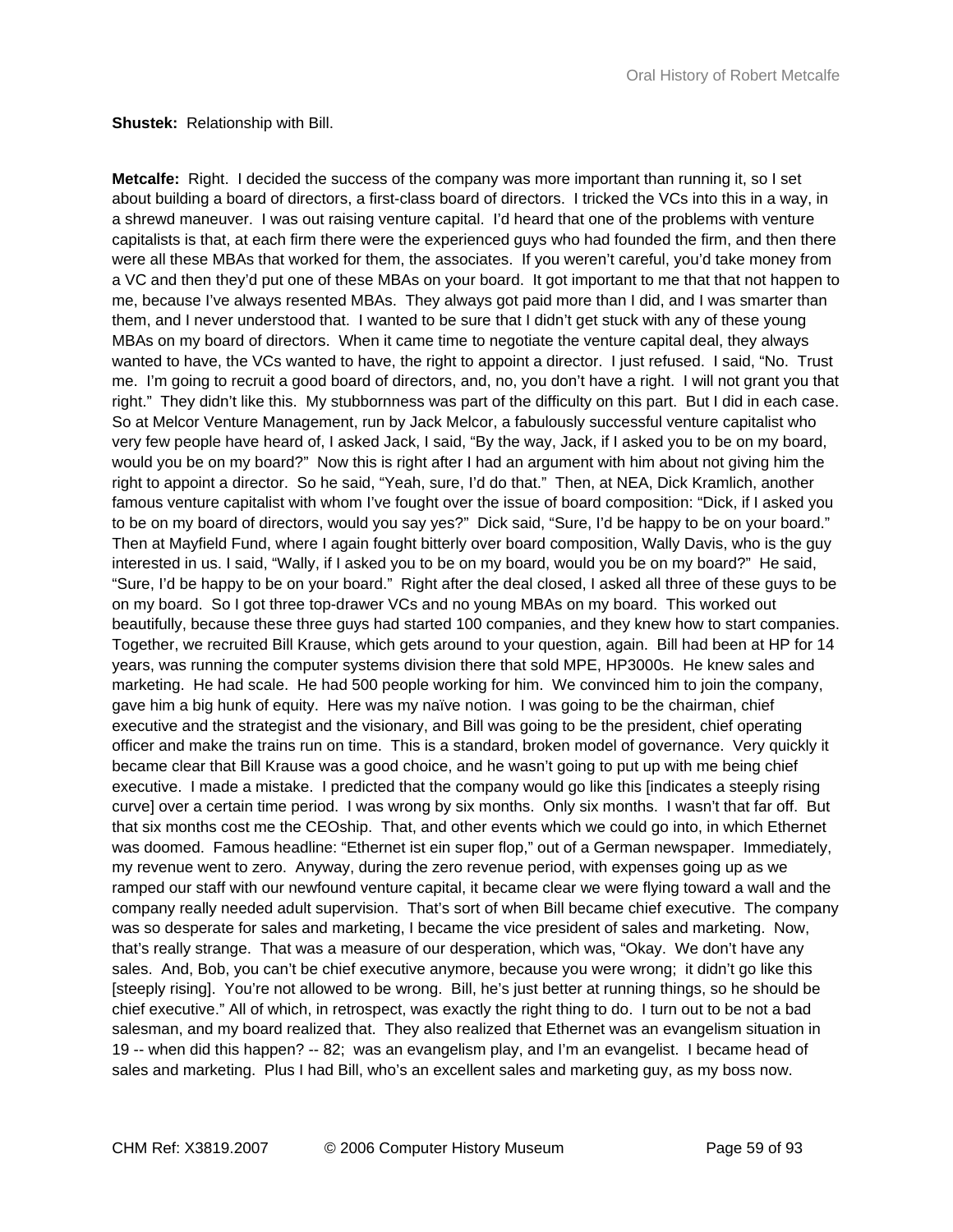Although I was his boss, because I was chairman. It was complicated. Actually, it was the fact that Bill and the board wanted me to be vice president of sales and marketing is why I didn't flounce out. Because they were saying, "We're just going to change things to give people their jobs that they're best suited to do, and you should really be head of sales and marketing. Bill should really run everything." That made sense to me. Plus, I had recruited this board. I had carefully recruited this board, of which I was very proud, to make this exact decision. How could I flounce out? I couldn't. So I stayed, and it worked out.

**Shustek:** On the other hand, your background was on the technology side. Why didn't you become VP of technology, engineering?

**Metcalfe:** Because my aptitude, because I'm not actually a deep, deep, deep, deep, deep engineer, although I've done it. I'm not really an engineering manager. Larry Birnbaum, by then, was our VP of engineering. My specialty in life has always been that, among the engineers, I was the jock. And among the jocks, I was the engineer. And among the sales and marketing people, I was the engineering guy. And among the engineering guy, I was the sales and marketing. I'm always better at the thing you're not good at. We needed me to be the head of sales and marketing. And it worked, that thought that, "Okay, we're going to just send Bob out to get orders and grow a sales force." It was a lot of personal selling. There was no sales force. That was the first thing I did was appoint three salesmen, from inside the company, who had been doing other things. Mike Halaburka had come from HP, and he was putatively our head of sales. But he had none. When I became head of sales, I said, "Mike, you take care of the western region." Then we have one salesman, and me. There was Dave DePew, who we had just recruited as a production engineer from Berkeley. The company was small, so everybody knew everybody, and I knew Dave DePew's father had been a lifelong successful salesman. And DePew was single, so he could move on a dime. And we didn't have any production problems, because we had no sales, so having a production engineer was a bit of overkill. So I convinced him to take the eastern region of the United States. That next week he moved to Washington, D.C. to become head of the eastern region, a guy who had never sold anything before. Actually, I tried to convince this woman in product marketing, her name then was Marlene Martin. Very good contributor, but we didn't need any marketing. We needed sales. I tried to convince her to be central region, and she quit. Dave Colson was another product marketing guy. I gave him the central region. DePew had eastern. Halaburka had western. And Colson, another product marketing guy, not a sales guy, gave him the central region. David Colson was English, and he had an English accent, so I gave him "rest of world". DePew had the central region. And everything outside the United States, that was Colson. DePew had the east coast, and Halaburka had the west coast. Guess what? We started getting orders, by just having a sales force. It was a big breakthrough concept: send people to go ask for orders, and guess what? You get them. They started happening. Then I grew the sales force. The next wave was to get a search firm and then to recruit actual, real, regional managers for three or four regions. That was the next step. Then sales became too technical. Not technical [as in] engineering technical. But sales compensation, territory management, sales tools, dealing with distribution; it became outside of my skill set. Then we went and recruited an actual VP of sales. Chuck, I think his name was. What we learned there is that people have operating ranges. I went from zero to a million a month. Chuck – no, it was Mike -- went from a million a month to five million a month. Chuck went from five million a month to 10 or 15 million a month. Then Bob Finnoccio came along, and he took us to billions. Each of these sales guys succeeded in his range and then had to be replaced as we scaled up. In that story, since I mentioned DePew, DePew succeeded. That was a bad decision with a good outcome. Sent the wrong guy to the east coast, and he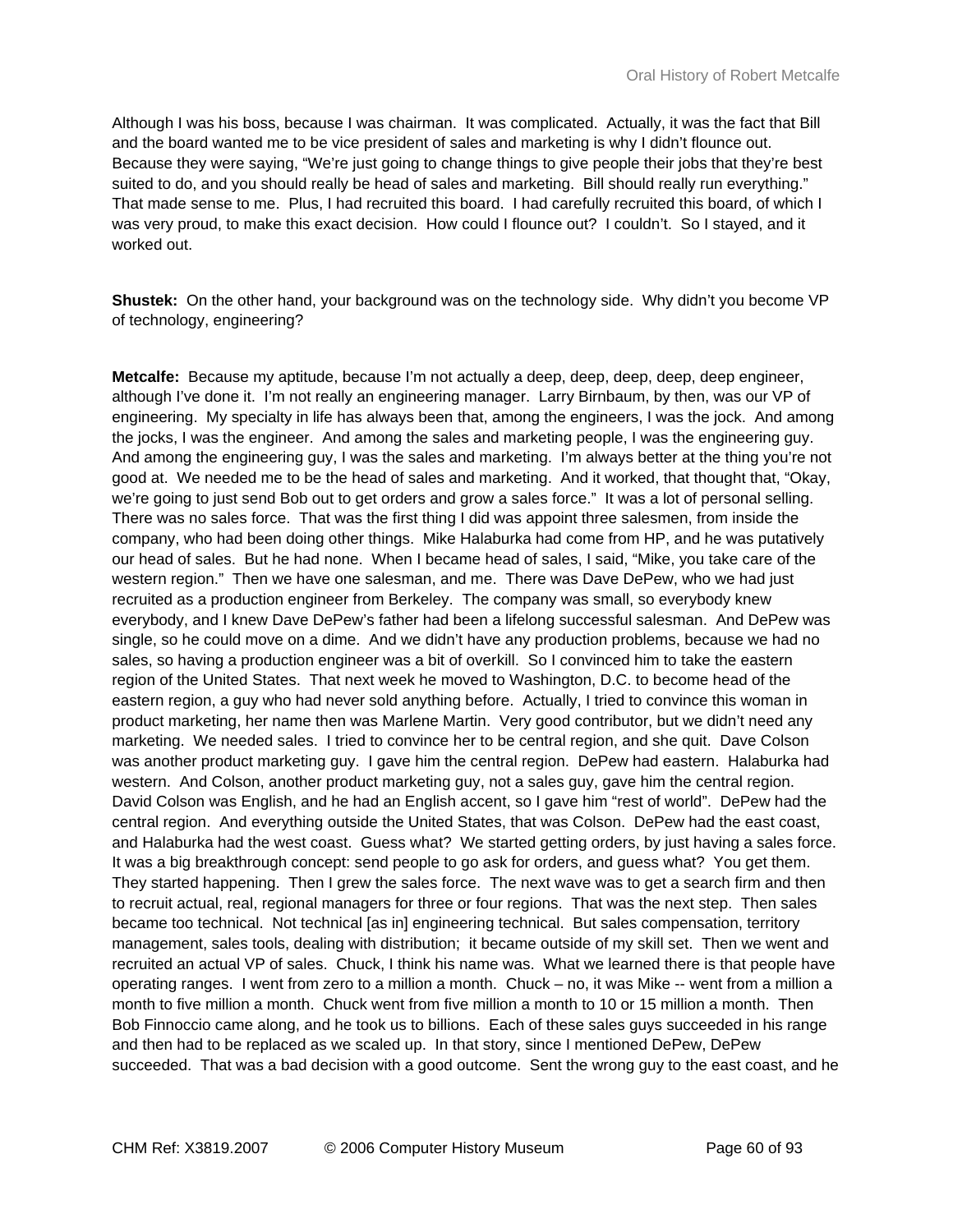succeeded wildly. So much so that his next promotion was not to be the head of eastern region. His promotion was to be the head of the northeastern region. Then he succeeded at that so wildly his next promotion was to be head of the Washington region. Then his promotion after that was to be head of OEM sales in the Washington region. Each of those was a promotion for Dave. His compensation went up, and his responsibilities were going up, if you count from the bottom. If you count from the top, he was being demoted each time. There was an interesting lesson there about how, in big companies, the people grow faster than the company. But in small companies, the company grows faster than the people. The company was going like this [steep curve], and Depew was going like this [shallower curve]. He was getting demoted from the top and promoted from the bottom.

## **Shustek:** How did he feel about that?

**Metcalfe:** I think he had his awkward moments, where he didn't understand why he could no longer be head of the bigger entity. But then he noticed his compensation was going up, and he was being very successful. We should ask him, but I think he's pretty happy about it. He made a lot of money.

**Shustek:** How did your role change as somebody else came in to run sales and marketing?

**Metcalfe:** Well, I had a series of jobs. I went from head of sales and marketing, then briefly I was head of strategy and projects, which didn't last long because it wasn't a real job. Then I was given the job of starting the software division, and then the workstation division. I succeeded at those. The biggest job in the company was general manager of hardware, including adaptors. That was my biggest job. I was responsible for 70 percent of revenue and 110 percent of profits. Then I became candidate for CEO again. This is 1990, and Bill Krause was getting ready to be non-executive chairman. Microsoft had [slams fist to hand] damaged us. We were going sideways. Bill couldn't be CEO anymore. I was running the biggest division of the company. So there were three candidates for CEO again. I was one of them, and the board chose Eric Benhamou to be CEO.

**Shustek:** Who had come from Bridge.

**Metcalfe:** Who had come from Bridge. He was the principal asset that we got from Bridge. And then I retired. The board chose someone else to be CEO twice, separated by ten years. Both cases it wasn't me. The second time, I decided to retire amicably.

**Shustek:** Did you seriously want the job at the time? Did you want to go back to being CEO?

**Metcalfe:** I aspired to be CEO of my own company again. I think, the board, in both cases, when it chose Bill Krause in 1982, when it chose Eric Benhamou in 1990, certainly in retrospect, both cases were the right decision, because the company blossomed after those two decisions. So I'm not complaining.

**Shustek:** Were you bitter at the time they chose Eric?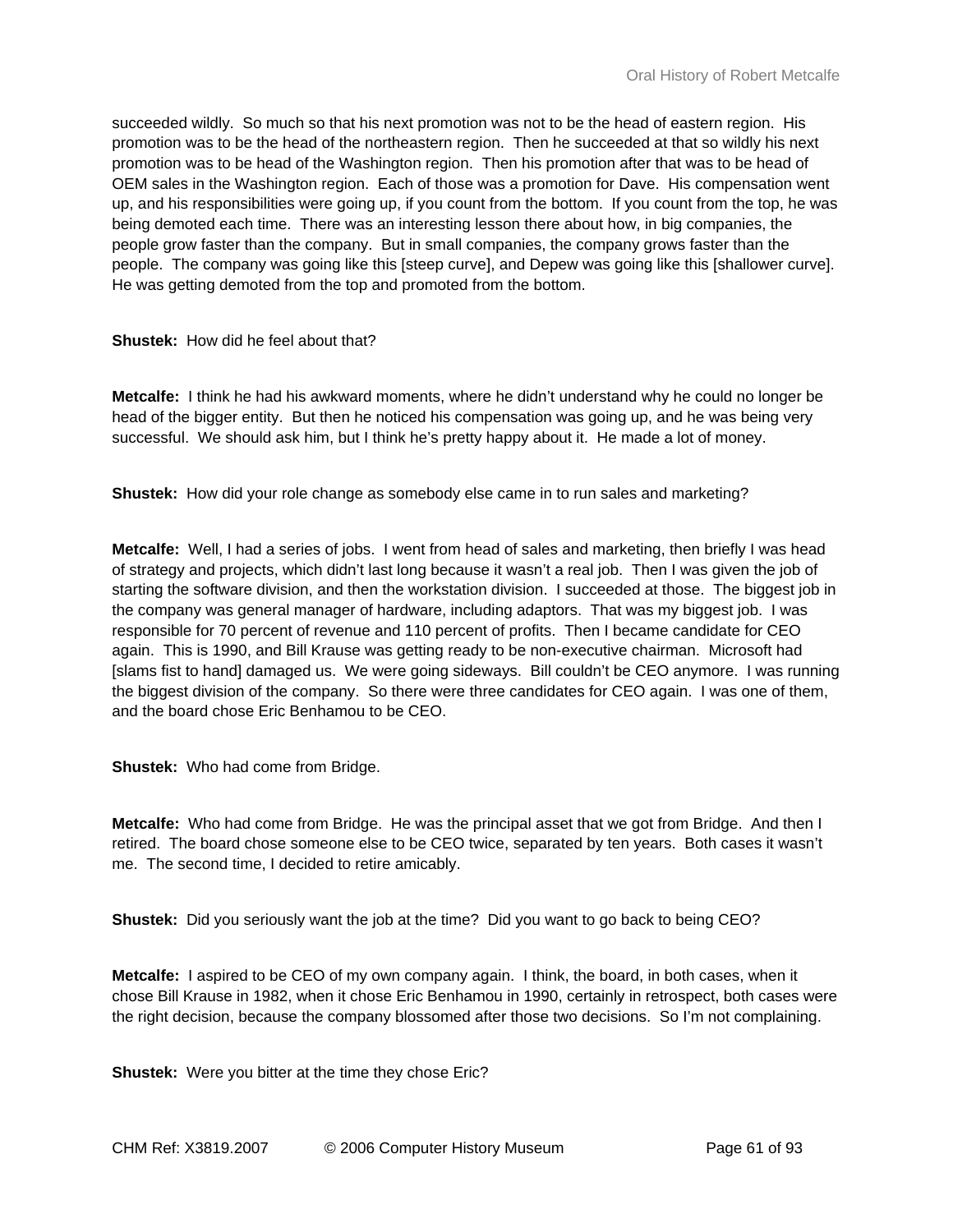**Metcalfe:** No.

**Shustek:** But you left.

**Metcalfe:** Yeah, not bitterly. I could see why they chose him. He was ten years younger, had been succeeding in the software division. He was a good choice. Bitter would not be the word, no. Disappointed. Then I decided it would be better for me and Eric if I weren't around anymore. So then I began, you know, an amicable retirement. I remember they had a big retirement party for me at the new building in 1990. I went off to become retired and then a journalist.

**Shustek:** Talk about the acquisition of Bridge that got you Eric Benhamou, but a whole series of other products as well.

**Metcalfe:** Well, the acquisition of Bridge was extremely unpleasant, and the source of the unpleasantness came from the word "acquisition". If only we had acquired Bridge, things would've been a lot better.

**Shustek:** Why was it not an acquisition? What was it?

**Metcalfe:** We decided, Judy Estrin, Bill Carrico, Bill Krause and I, that we would merge our two companies. Now, 3Com is about two or three times bigger than Bridge at that time. But we decided we were going to merge. We liked the idea because we thought we were going to get Bill Carrico to be our chief executive out of it. That was sort of Bill Krause's first attempt to not be CEO of the company. So Bill Carrico became president, and Judy became something like CTO. In other words, we tried to merge the companies rather than acquire them. That was a big problem. Because suddenly we had two heads of engineering, two heads of Germany, two heads of England, two heads of the U.S., two heads of the northeast, two heads of the southeast. What happened for the next two years is those pairs of people started trying to kill each other. So it was extremely unpleasant. During that two years is when Cisco took off. Had we done that better, there would be no Cisco, and the world would be a better place. [Laughs] Just kidding; that was just a joke. Everybody at 3Com has now gone to Cisco, so I have to be careful.

**Metcalfe:** I was living on what is now called Sand Hill Road in Palo Alto, had an apartment there; had lived there for a long time, five years or so. I decided that I was going to start a company. I started meeting with all the venture capitalists on Sand Hill Road, just asking them how to start a company, and I got a lot of advice. Reed Dennis was the first VC I ever met with, but then I met with all of the others: Bukowski [ph?], Kramlich, and Tommy Davis -- all the big names -- who were all kind enough to have lunch with me, or breakfast or dinner; I gained a lot of weight during that period. Then it came time to move out of my dining room and we found some sublet space cheap at 3000 Sand Hill Road, which was ground zero of venture capital, and then decided that we would write a business plan to be ready on September 30, 1980 when DEC, Intel and Xerox were about to publish the spec for the Ethernet bluebook specification that was later to be submitted to the IEEE Project 802 for validation, and so on. That story turned ugly, too. So I had my business plan on September 30th and I went back to all these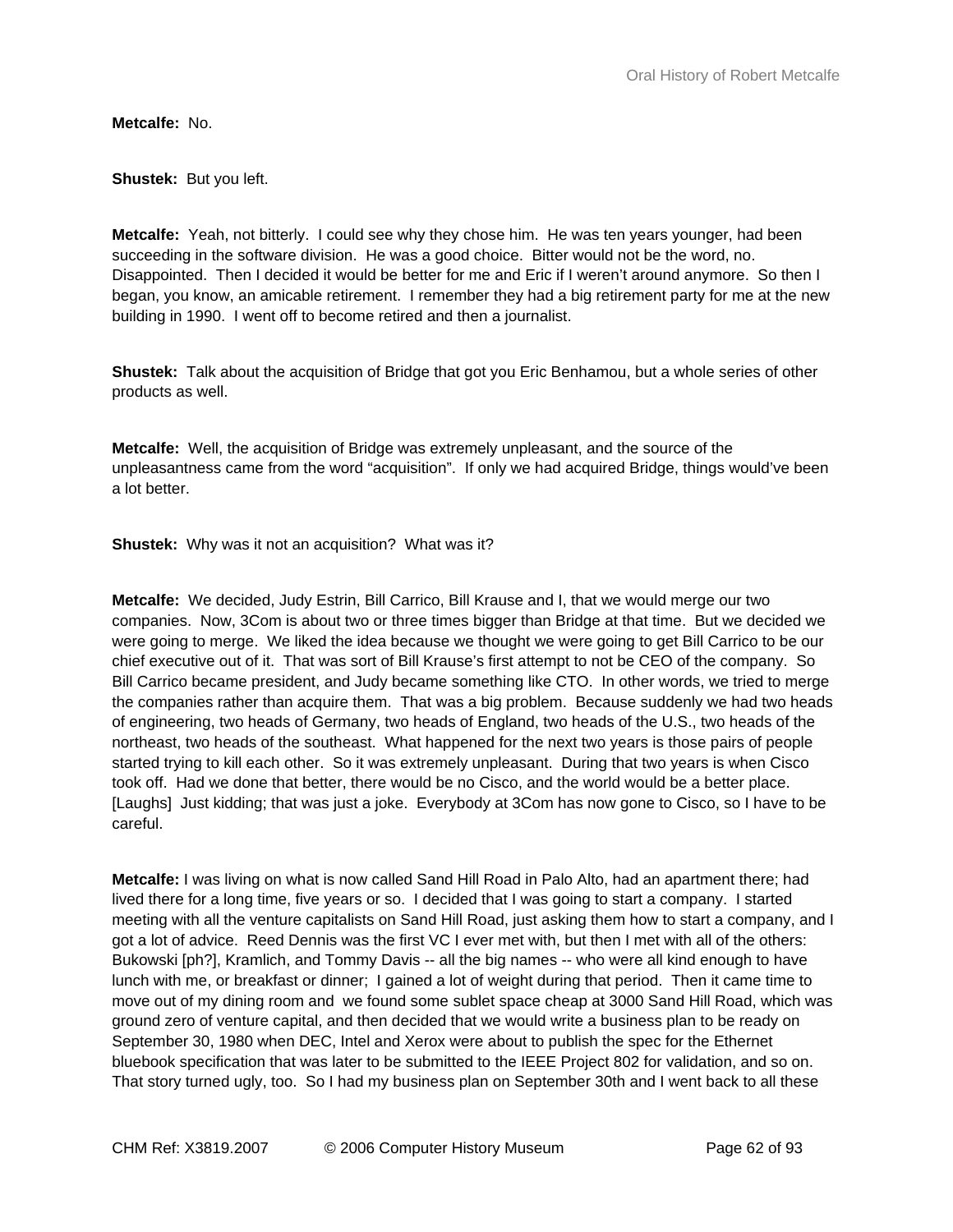VCs and got some term sheets, but my partners and I decided that we wanted top dollar for our stock. I remember we got a term sheet from Mayfield, and Venrock and NEA, as I recall. I think that was it. Let's say it was for \$13 a share. I think I remember that number. We decided that we could do better than that. We'd much rather go back to our jobs at Xerox than put up with that kind of money. That would be selling a third of our company for \$1.1 million, and we thought that was too low. Especially since we already had products that we were just beginning to sell. So I went off… I don't want to name names here, but another VC firm promised us \$21 a share so we went with them. Then over a long period of time -- months, it was a month or two -- they failed to close because they couldn't find anyone else to join their syndicate. Funny, everybody but them thought we were worth \$13 a share, and they thought we were worth \$21. They started weaseling, and they weaseled for too long. Let me not spend, uhhg, it's a whole other story about how they weaseled, and now that I'm a venture capitalist I can see why they weaseled, but they weaseled. So I called up Jack Melchor, who had been… No, he called; his office called me, and said -- unbeknownst to this whole other process -- "We've been doing our diligence on your company now for six months, and we'd like to talk to you about making an investment." And here I am with this weaseling VC. So I went over to Jack's office and I sat in his office and he said, "We'd like to invest at \$13 a share," at the old number. I said, "Well, okay, let's do that." Because Jack represented all the major CEOs in Silicon Valley, Bob Noyce, and Ken Oshman and John Young, and it went on. He was a very classy guy. So he was <inaudible> and he wanted to be the lead investor so he was going to invest \$400,000, but he wanted a couple of other firms to join him and he asked me if I had any suggestions. So I said, "Well, one of my constraints is that this weaseling VC not be included." He said, "Oh, that's odd. Okay. They're a pretty good firm." " Yeah, but my relationship with them is broken. I do not want them associated with my company." I said, "Well, there's Dick Kramlich at NEA who I like, and then there's Wally Davis at Mayfield who I like, and then there's Venrock. Venrock wants to invest, too." And Jack said, "Well, you have to choose two, because I think this should be a three-way syndicate." So I chose NEA and Mayfield, and not Venrock. Venrock came in on the second round. But here I am saying no to Venrock for the second time, which is not something you do. Jack picked up the phone as I sat there. "Dick," Dick Kramlich, "this is Jack Melchor. Bob Metcalfe says you're interested in the company. Would you like to join my syndicate?" Dick said, "Yes." "At \$13 a share?" "Yes, I've already made that offer," Dick says. "I'm going to lead at 400," says Jack, and "How are you good for 300 or 250?" And Dick says, "Yes." "Okay, thanks, Dick." Picks up the phone, calls Wally Davis. "Metcalfe says you might be interested in investing at \$13 a share. Are you in for 300?", whatever the number was, "\$300,000?" Wally Davis says, "Yes." Click. Deal's done. Then a month later, the money rolled in, a million one, like this [holds an imaginary check], for a million one. That's how I raised the money.

**Shustek:** A million one for 30 percent of the company?

**Metcalfe:** Thirty-three percent of the company, a million one. We started the fundraising on September 30th and the money hit the bank on February 21st of 1981. Then I got Melchor, and Kramlik and Davis, three of the top VCs, to be on my board of directors. A year later we raised a second round with a substantial step up, two or three times. We raised \$2.2 million and that's when Venrock and Sequoia came in, two very classy firms.

**Shustek:** Did the VCs stay on your board for a long time?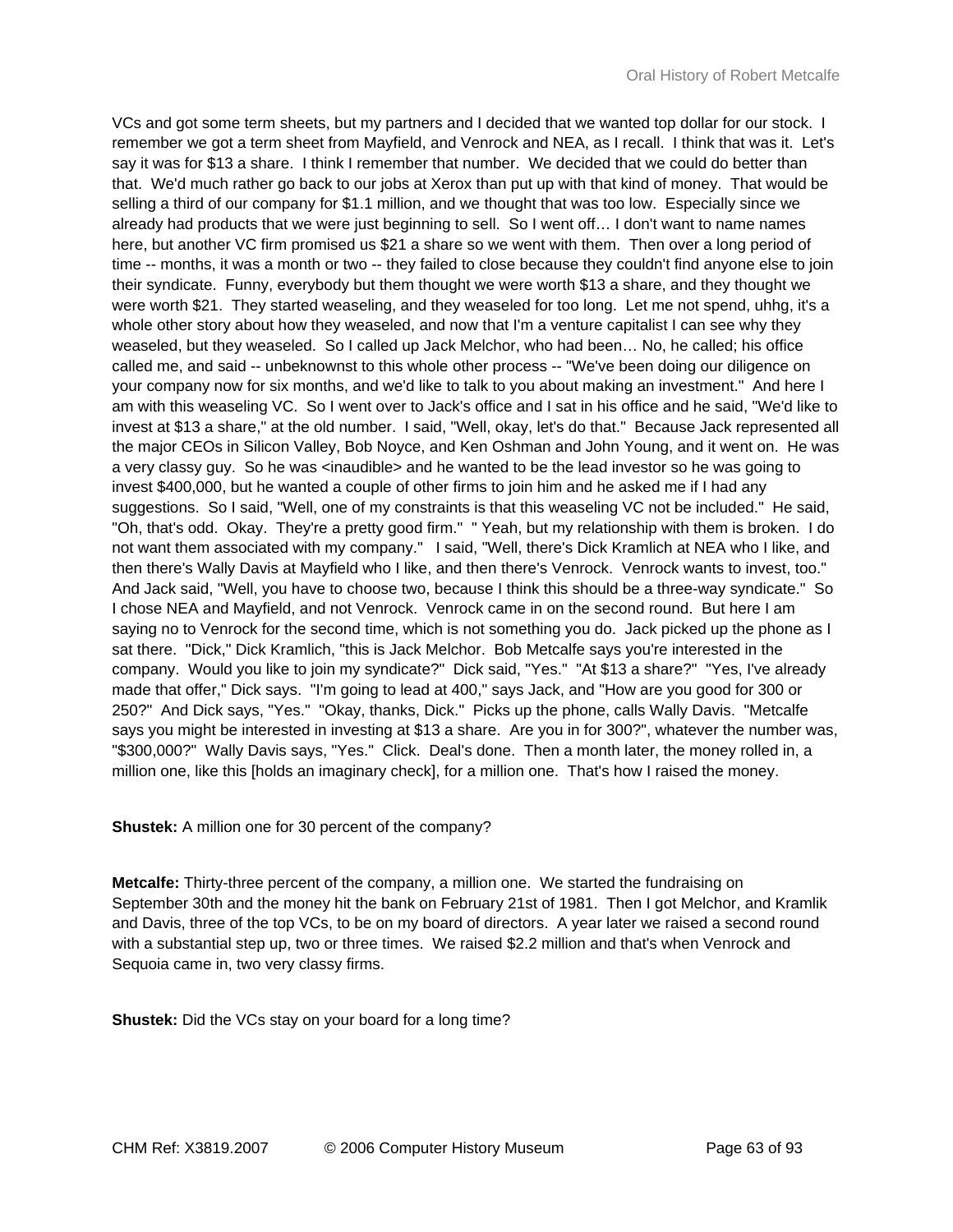**Metcalfe:** Yes. I remember Pierre Lamond was an observer. He later was significant in the founding of Cisco. Wally Davis left Mayfield, so he was replaced by Gib Meyers, who stayed on for quite a long time, and Dick Kramlich. After we went public, they were still on the board.

**Shustek:** Let's talk about Cisco and why it is they developed, and why 3Com didn't become what Cisco has become.

**Metcalfe:** Well, there's a lot companies out there that shouldn't exist if I knew what I was doing, and Cisco is a prominent example. 3Com was in networking way ahead of Cisco, way ahead of Sandy and her husband at Stanford, Sandy Lerner and…

**Shustek:** Bosack. Len Bosack.

**Metcalfe:** Len Bosack. We were in networking way ahead of them, so they really shouldn't ever have existed as a company. Then later we bought Bridge Communications, which was an actual routing companies. So we, 3Com, should have been Cisco, actually. But except for me; there was some blindness that I had, I guess. One of my blindnesses, I remember, was I was running a lot of marketing at 3Com and there was a young woman there named Kate Muther who had come in. She had all sorts of ideas about marketing and I didn't like them, and I drove her out of the company. That's my view of it. Stupidly, I might add. She went directly to VP of marketing of Cisco, and contributed mightily to their growth. There was a mistake right there. Then another mistake is: their router, because it was developed at Stanford, supported, I believe at one point, 14 different protocols. We supported TCP/IP and XNS and Applealk, as I recall. But they found 14 to support, and that was what succeeded. TCP/IP hadn't won yet. There was still a big jumble of protocols out there. They could go into a customer and say, "Which protocols do you want to use, or might you ever want to use ever? We've got 14 of them." That was appealing, because people wanted future-proof, and so they knew they could go in any one of 14 directions or some combination simultaneously. The IOS, Cisco's Internet Operating System, supported 14 protocols, none of which anyone ever ran other than TCP/IP, but having 14 was killer. So that's why-- I know I'm simplifying. Oh, I forgot the fact that they had excellent salespeople, and Kate Muther and John Chambers. They had excellent people, too. That might have something to do with it also. But they blew past us. Then when we botched the Bridge acquisition -- you know, we spent two years doing internal political stuff instead of growing the company -- that's when they really powered past us and became Cisco.

**Shustek:** If it wasn't for that internal problem in the acquisition of Bridge, did Bridge have the right product line to be able to compete with Cisco?

**Metcalfe:** Arguably. We'll never know for sure, but arguably. That's why we purchased them, or that's why we bought them, depending on how you put it. I mean, in the end of that story, by the way, we had wanted... [Chuckles] I wonder if I should say this? Yeah, I'll tell you this story. It's really interesting. So we acquire, or merge with, Bridge, and it had two prominent-- well, several prominent -- people, including Eric Benhamou, who ultimately became our CEO. But Bill Carrico and Judy Estrin had founded the company and done a great job, and we were happy to have them. We made Carrico president and, as I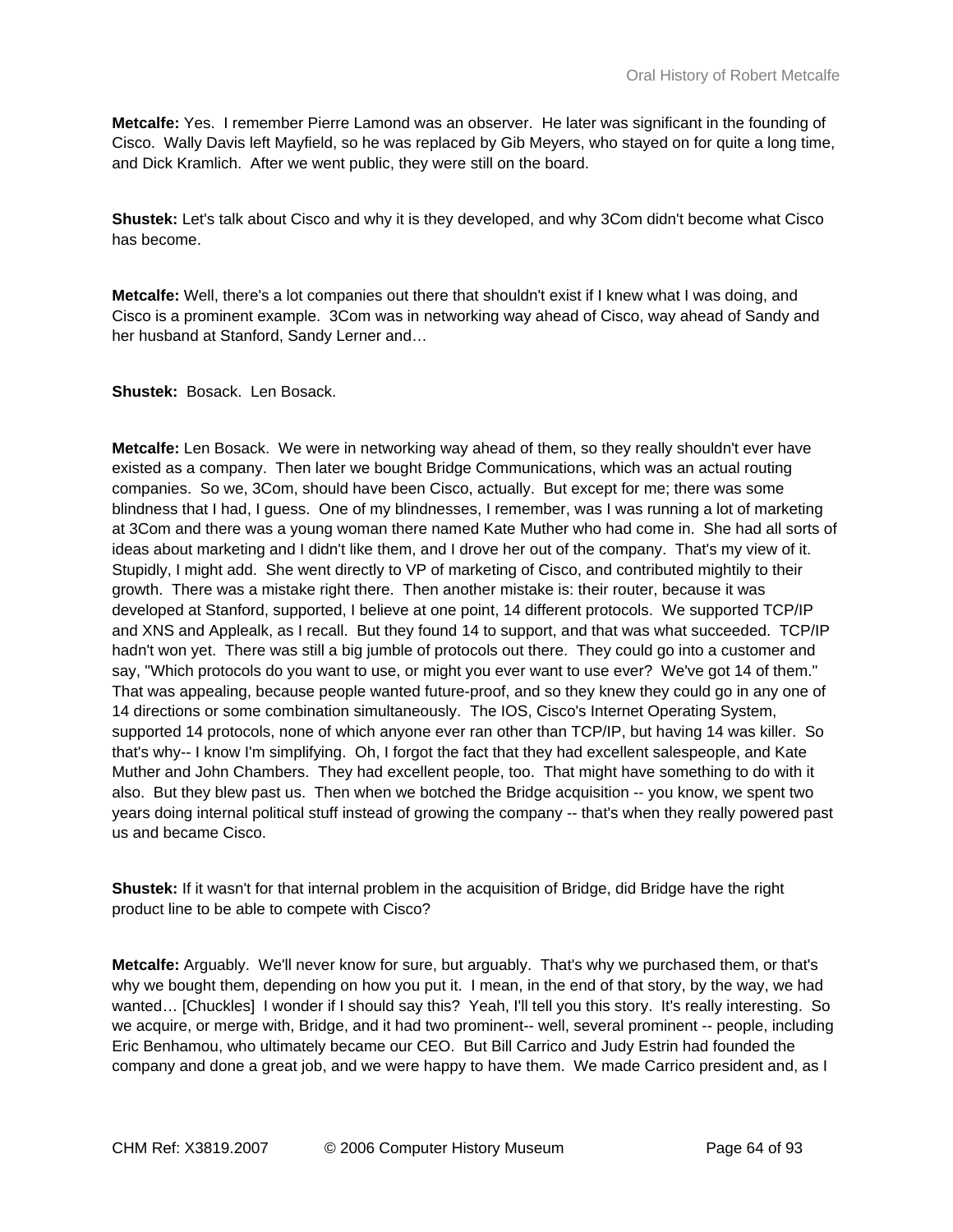mentioned earlier, Krause's plan was that Carrico would run the company ultimately. Judy, I think she became, I'm a little vague on this, but something like CTO, a prominent position. They were married, Judy and Bill. 3Com had from inception, -- well, from slightly after inception-- had been very careful about familial relationships among the employees. We had some bad experiences in the early days I won't go into. Oh, well Robyn and I did the first 3Com product together and we decided to stay married; she never worked at the company. We had rules about nepotism and stuff. So we were very careful that Bill and Judy would not be in the chain of command together, because they were married. This irritated Judy to no end. She says, "Look, I'm Judy Estrin. He's Bill Carrico. I don't want you doing anything special because we're married." And I'm saying, "But you are married, and we've learned that that complicates things, Judy." I remember having this conversation with her, and she was very offended, and I was very annoyed. But we arranged for them not to report. Actually, Bill Krause and Bill Carrico discovered that they didn't really get along. Carrico is a great startup guy, but 3Com was no longer a startup. We were now five times bigger than Bridge had been when he was running it. He wasn't really great at being the president of this much larger company. So friction developed and eventually Carrico resigned and left.

**Shustek:** At that time, when Carrico was president, what was Krause's role?

**Metcalfe:** I stopped being chairman, and he became chairman and chief executive. I became director and I was running the hardware division.

**Shustek:** Okay.

**Metcalfe:** So I gave him the -- he'd hate for me to say this -- I gave him the chairman's job and he gave Bill the president's job. But then Bill sort of flamed out as president -- Bill Carrico -- and resigned, under pressure, and then Bill [Krause] went back to being president and chief executive.

**Shustek:** What was Eric Benhamou doing in the meantime?

**Metcalfe:** He was running the software division.

**Shustek:** Okay.

**Metcalfe:** Competently. But anyway, to end this Carrico-Estrin story. These are both great people <inaudible>. The same day that Carrico quits, Judy resigns. I said, "Judy, I thought you just told me that you and Bill were like separate entities, and that we shouldn't pay any attention to the fact that you're married, and you're leaving on the same day, Judy. What does that tell us? It tells us that you really are married, and that it really does matter that you're married. Why? We want you to stay. Why are you leaving?" "Well, I don't like the way Bill is being treated and I'm going to go, too." So they went off and founded two or three more successful companies together, which is what they're really good at. Not running a big company like 3Com had become by the time they got there.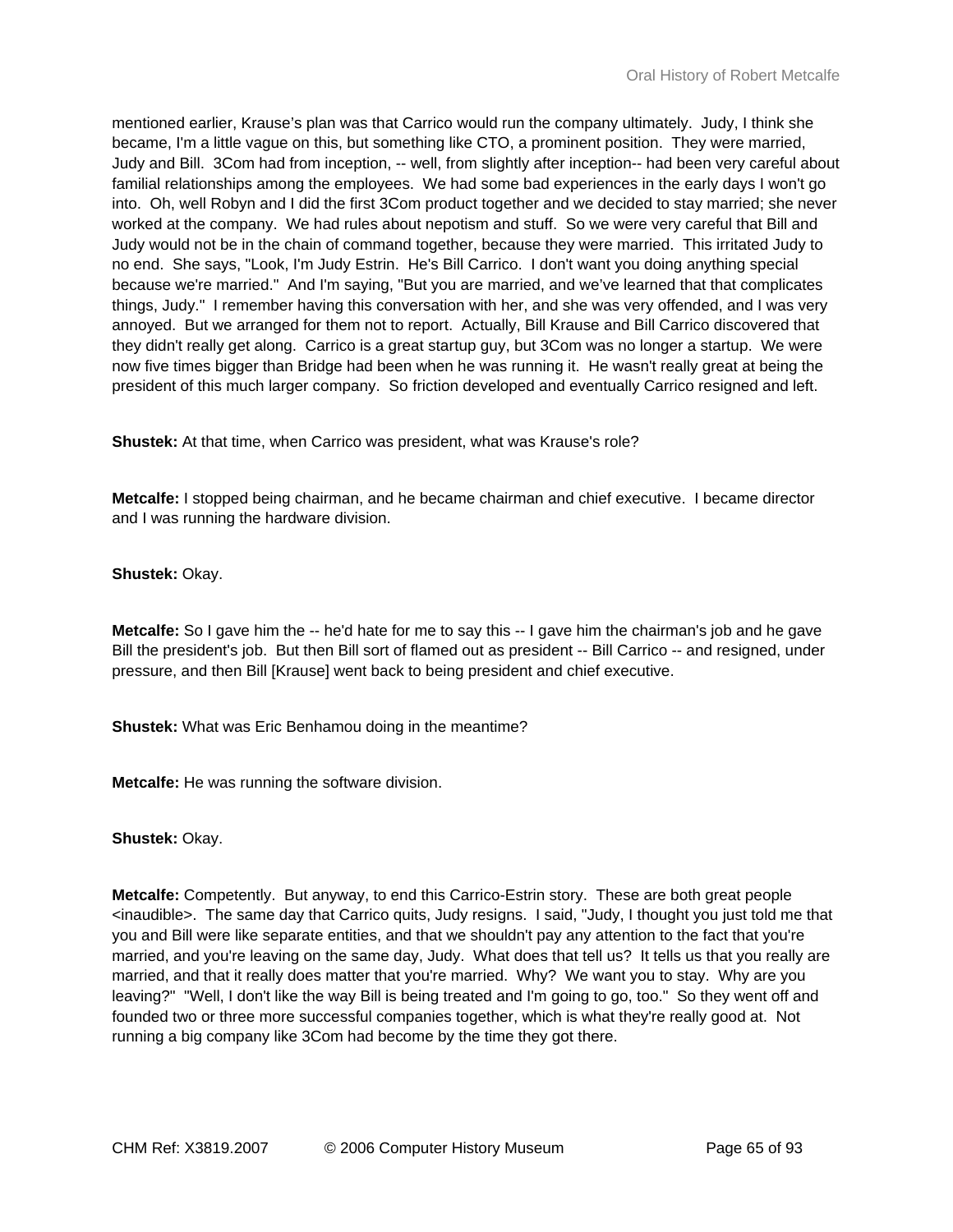**Shustek:** Talk about Eric Benhamou and his accession to power. How did that go?

**Metcalfe:** Well, Eric's an engineer. Eric Benhamou. I think he, when we merged with Bridge -- I'm a little vague on this -- but I believe he was a prominent engineering manager. When I stopped running the software division and went over to do the workstation division, which was another exciting story, he became head of the software division and did a great job with it. Now, I think he may have done the illfated Microsoft deal, so maybe his record isn't completely flawless, but he was a very -- he is a very -- <inaudible> guy. So when it became time for Bill Krause not to be chief executive, there were three candidates: myself, running the biggest division of the company, Eric Benhamou, who was running the software division, and Bob Finocchio, who was running worldwide sales and marketing. The board chose Eric, and that's when I retired.

**Shustek:** Did Bob Finocchio stay around, or did he leave, too?

**Metcalfe:** He did. Yeah, successfully, for some time. Then later he became the CEO of Informix, so he left, but it was some years later. He didn't retire. He didn't take it badly that he wasn't chosen as CEO, but I realized I had to retire at that time. In fact, I should have left several years earlier.

# **Shustek:** Why?

**Metcalfe:** I think I had become counterproductive. I was VP marketing, corporate marketing, in my last year. I think in retrospect, when I retired, I realized I probably would have been happier in the company, it probably would have been more successful, had I left earlier. Something about my mindset that wasn't quite appropriate.

**Shustek:** Interesting. Talk about the workstation business that 3com got into, and why.

**Metcalfe:** Well, we had servers and we had cards, and PCs had sort of been commoditized, and we noticed a lot of the expense and complication of these PCs was the floppy disks and the hard disks and the backup and the administration. So we decided we would build a DOS machine, or a Windows machine, both, that would be a network computer. That term later got picked up by Larry Ellison [of Oracle] and others and made famous; the idea of a PC on a desk that was designed to be on the network so it wouldn't be a standalone machine. It wouldn't have any disks, for example. All the disks would be on the servers. I picked up an idea from Steve Jobs and decided that our workstation shouldn't have a fan either. We decided to introduce our own network station that we would sell with our servers and our software and our card, into enterprises. I said, "I want that job," and they gave me the job, and one year later we were shipping a workstation. It cost \$2,000. Priced at \$2,000, list price. We built it for \$1,000. It had no fans in it. It was a cool machine and I have one upstairs. I really loved it. An odd thing about the design is that the size of the box, which is quite small -- it was like a pizza box, sort of -- was determined entirely by the connectivity. We needed connectivity out the back, you know: the Ethernet adapter, we needed two kinds, outboard, inboard, the monitor, the keyboard. The back was so small that its size was determined by room for the connectors in the back. It had no fan and no disks so it was completely silent, which turned out to be a challenge because people expected their PC to make noises. But it did have a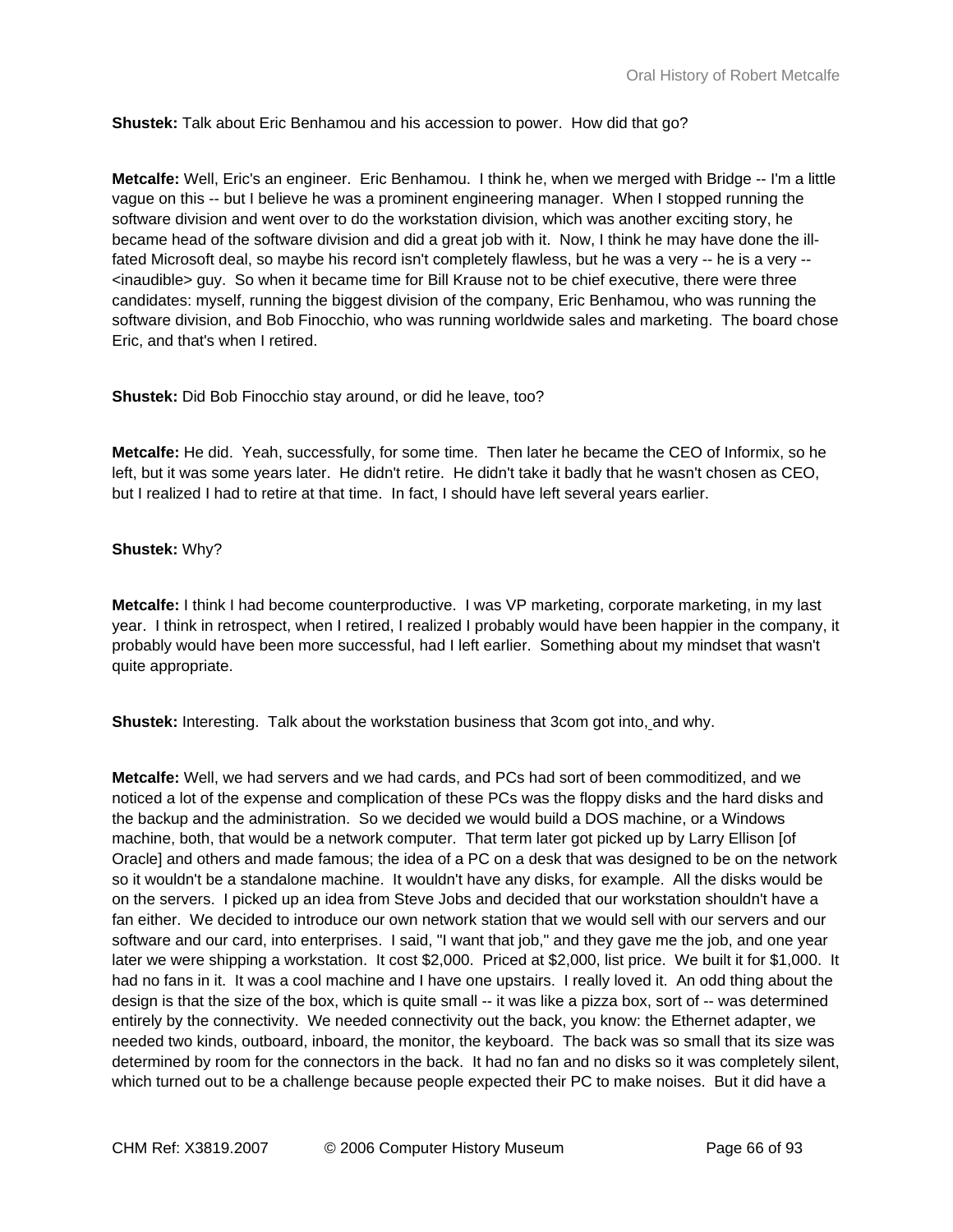speaker. So we put noises into it so that when it was seeking on the server disk, we made disk noises. And it flashed a little light. Actually, I think it was later a light sufficed. You didn't actually have to make the noise, you just had to show disk activity. What would happen is the user would keep hitting a key trying to make it make noise, and all he needed was a little cue that the thing was actually seeking the disk and to be patient for another second or so. The first generation of this machine was very successful. We sold hundreds of thousands of them. Maybe 100,000, let's say. It became a big business for 3Com very quickly.

**Shustek:** This was running Windows or UNIX?

**Metcalfe:** DOS and Windows.

**Shustek:** DOS and Windows.

**Metcalfe:** Well, Windows was new. Windows came on right around the same time. It was a DOS machine, let's say. That's when I learned about dealing with Microsoft, because we had to get a DOS license and then a Windows license from Microsoft. It was a horrible experience. You could see that they had a monopoly and they were leveraging monopoly power, and they were extracting huge taxes as a result of this monopoly power. Then you saw, when Windows came, they demanded that we pay them a royalty for both DOS and Windows for every machine we shipped, whether or not it used DOS or Windows. And that we had to meet a certain quarterly minimum, whether or not we sold any machines at all. It became clear they were making all their money on minimums; no one was achieving their minimums, they would just pay. We were paying them quarterly minimums, a lot of money for software that wasn't being used.

**Shustek:** Presumably these were the same terms they were applying to other manufacturers as well?

**Metcalfe:** That's right. They were. Of course, it was harder for us because we were very small. We weren't Compaq or IBM. It was a really abusive situation. That's when I first caught onto the fact that, duh, monopolies can be abusive. We needed DOS or we didn't have a machine, so we had no negotiating power at all. Oh, and then there were alternatives to DOS, but if we used them, we had to pay Microsoft anyway. They negotiated that you had to pay them even if you didn't use their software. That's where, I think, they started going anticompetitive.

**Shustek:** Was there a UNIX market for this machine?

**Metcalfe:** No. It didn't run UNIX.

**Shustek:** Why not?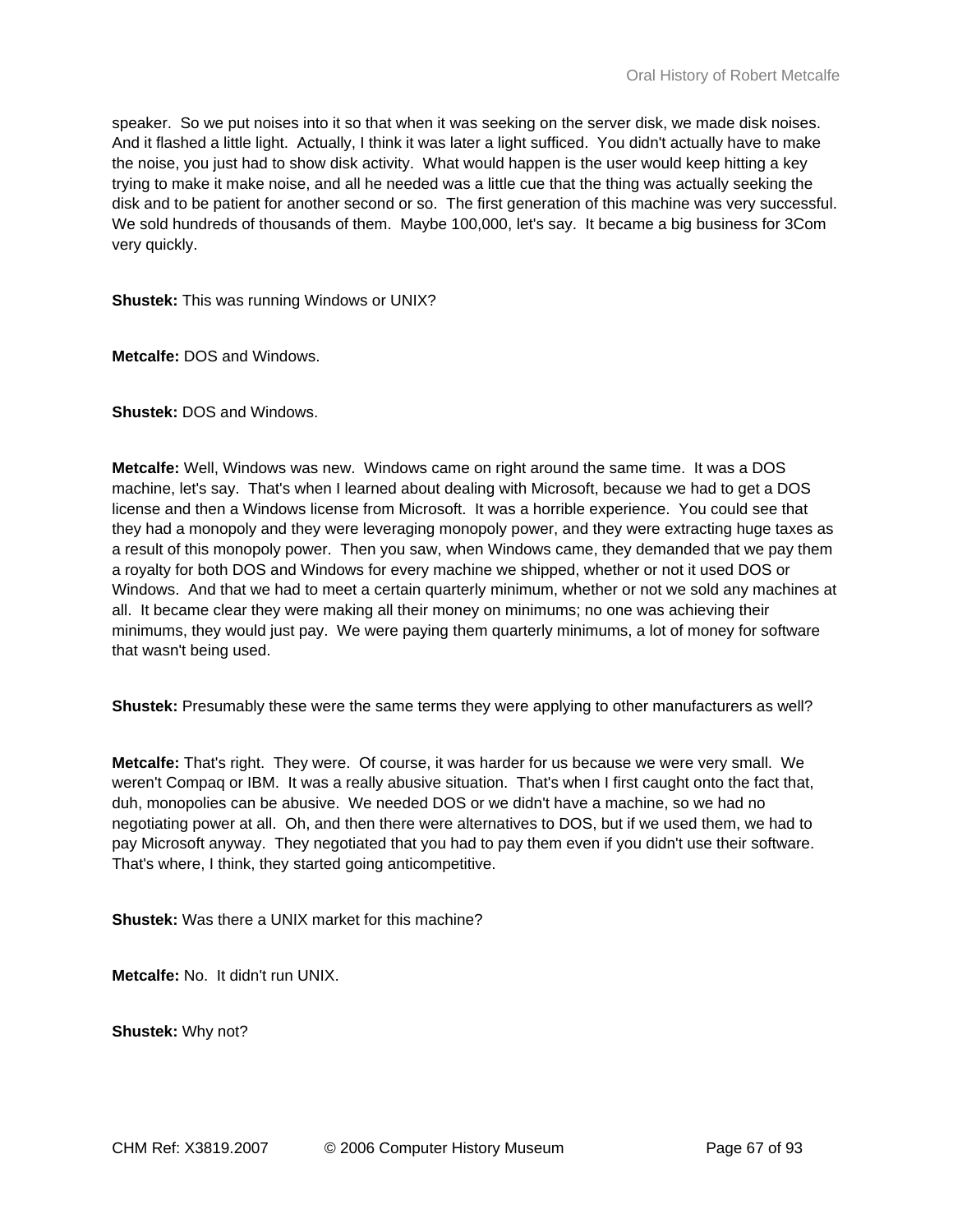**Metcalfe:** It was a 286 [Intel 80286 microprocessor]. It couldn't run UNIX very well. It couldn't run anything very well, actually, <inaudible> DOS. Then we started the second generation of this machine. That's where we lost it, because the "second system syndrome" set in and we incompetently spent too much money developing a machine that came out too late that was not quite right. Then we killed the division. Actually, I think it was Benhamou who killed the division when he took over as CEO. He noticed we were in too many struggling businesses, and so he closed a few of them.

**Shustek:** But was it just because the second system was too ambitious? Was this a good idea, do you think? Were there other people trying to do it? You had sold hundreds of thousands of them.

**Metcalfe:** It'd be 100,000. This is highly debatable, and people who work there don't agree with me about this, but my view is it would have been a better… The reason that we ended up closing that business is because we did not execute. Here's the core of it. The first machine was developed under contract. The lead developer was an outside contractor named Bernard Daines, who's a very famous man. He's founded several companies since then, including World Wide Packets, I think, is one of his current companies. But anyway, Bernard was a consultant and had been a consultant to 3Com on previous projects. So I got him to be the developer -- the core developer, he was a chip and board developer -- to do that first board, and then there were 3Com engineers all around him. When we went to do the second machine, the 3Com engineering bureaucracy -- my bureaucracy -- said, "Well, it's not healthy that these machines are being developed by an outsider, so we're going to do this one ourselves, and we're going to get rid of Bernard." So we did. But the inside guys were not nearly as good as Bernard, so the machine got poorly specified, it took too long to finish it, when it was finished, it was too expensive -- because of the difference between Bernard and our internal people. It was my fault, because I let this happen. I was head of this division. I should have said, "Well, Bernard just performed magnificently on our first machine. Duh. Why don't we let him do our second machine, since that one…" Instead it was this sort of NIH [not invented here], bring it inside. Why should he have all the fun? We want to design the machine and blah, blah, blah. So we ended up incompetently doing the second machine.

**Shustek:** But if this was a good idea in an expanding market area, why wouldn't other competitors have done similar products?

**Metcalfe:** Well, they were talking about it, and there were things. I think even Novell talked about a diskless machine, too. We weren't alone. But we had, by far, the best machine. The 3Station, it was called. Another beauty of this design was we realized, being in the cabling business, that cables were a problem. So we designed the machine so that it was raised up about this high and had channels through it so the keyboard cable and the monitor cable and all the cables were hidden elegantly through these channels we had cut in this box. It was a beautiful little thing. Even when the cables were installed, it still looked good. The mouse cable came out of a little hole, and the keyboard cable. We had both righthanded and left-handed channels, depending on whether you were right-handed or left-handed. We did the fan thing right, and we did the cabling thing right, and we did the Ethernet thing right. And it had great administrative advantages in that you didn't back up your machine. You didn't have to be sure all your disks were backed [up]; you didn't have any more disks. You didn't have that little box of floppy disks anymore that everyone used to have in those days, because everything was on the server, which is sort of how it should be.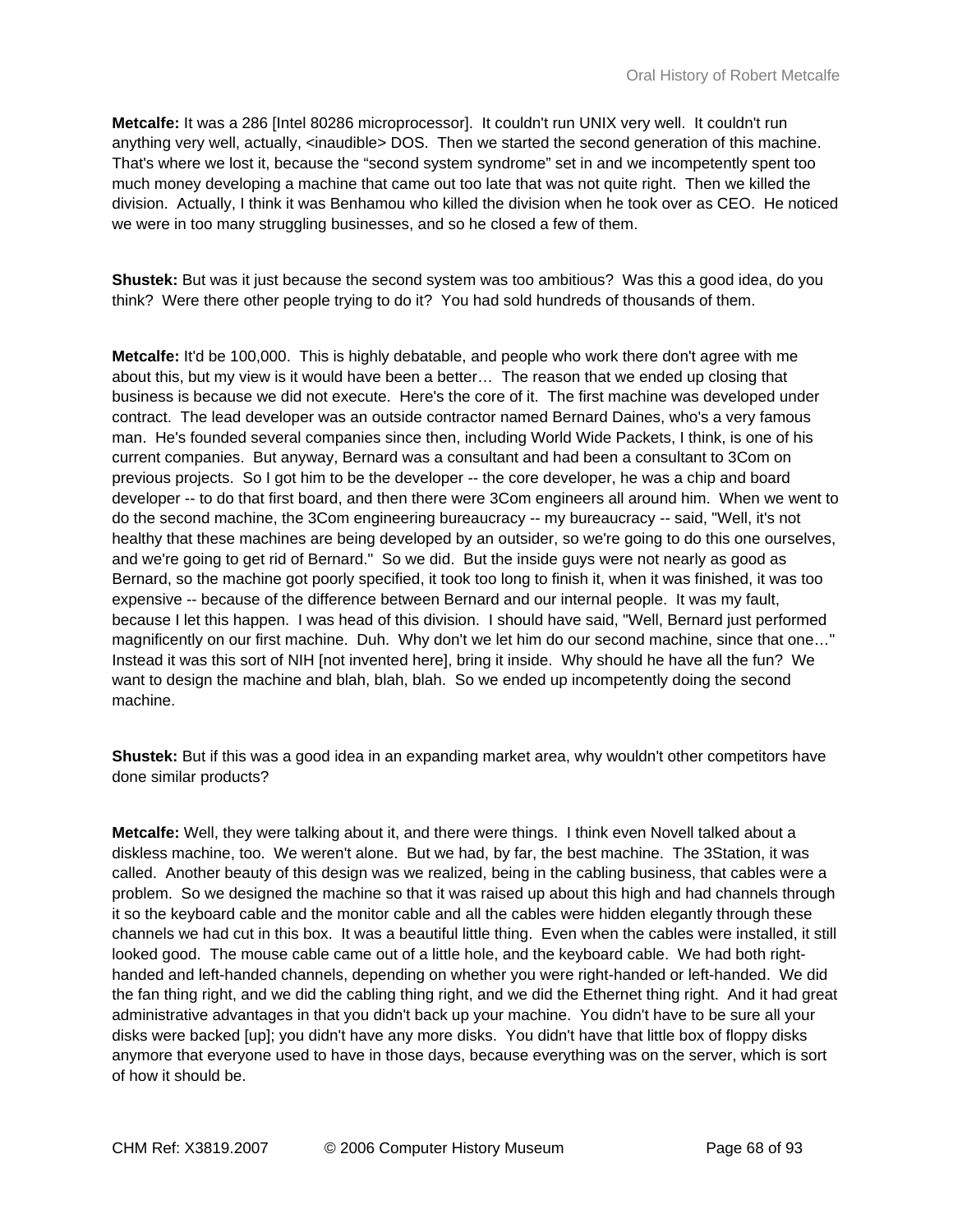**Shustek:** Was this still a disk sharing system, or was it file sharing? What was the interaction between 3Stations?

**Metcalfe:** It ran both NetWare and our network operating system, and so it was both. And our disk sharing software by this time had become file sharing. Too late to unseat Novell, but… You'd just turn on the machine, it would boot up over the network and you'd have a DOS machine there, and you could run applications. And it was administered centrally.

#### **Shustek:** What was the performance like?

**Metcalfe:** It was, in some ways, better than the PC because we put a lot of memory on it and we had RAM disk. There was no "disk" disk, but there was a RAM disk in the machine. In a lot of applications it was just faster because it would just access a RAM disk instead of going all the way to the… Or a hard disk on the server instead of a floppy on the desktop, so it would get much better performance by going to a shared hard disk than a local floppy. There was no more floppy. A lot of people would whine, "Oh, we want a floppy. We want floppy disks." Remember, they used to complain that Macintosh didn't have floppy disks, either. Well, floppy disks were a thing of the past. In fact, they are a thing of the past, actually. <laughs> We were just among the first companies to sell them. I remember in the shop at the Exploratorium in San Francisco, for years afterwards I would go there and there were the 3Stations in the shop running the cash register. For years! You know how private institutions like that don't have a lot of money, so when someone donates equipment it just stays there forever. I used to sometimes go out of my way to go to the Exploratorium, just so I could visit the 3Stations in the shop there. I guess eventually they replaced them.

**Shustek:** The notion of how much computation is in front of the person versus how much is remote is a pendulum that's swung back and forth many times. In some sense, 3Station is a move back toward timesharing or external type interaction where the user interface is in front of the user and the rest of the processing-- or some of it, at least-- is centralized.

**Metcalfe:** Well, be careful there. The swing back wasn't as extreme as you just portrayed it. Windows and DOS and Word still ran on your desktop. It was just the backend data functions that were…. Yes, it was a slight swing back, but it was not as extreme. We were still using the microprocessor on the desktop to do that high interactivity that is the advantage.

**Shustek:** Do you think that this didn't succeed as a computational model because disks got so dense and so cheap so quickly?

**Metcalfe:** Well, I think it has succeeded as a computational model, by degrees. That is, PCs in corporations now to a large extent rely on servers. And the backups are automatic. Now they do have local disks, I suppose. But we had local disks, too. Ours were made of RAM. Theirs are made -- the modern ones are made -- of multi-gigabyte disks. So it's hard to say. But you're right, it is a pendulum. But in a way, it's many pendulums. You know, the disk storage swings back, the processing swings back and forth. You have compute servers. How much of the stuff you do on your machine now is done on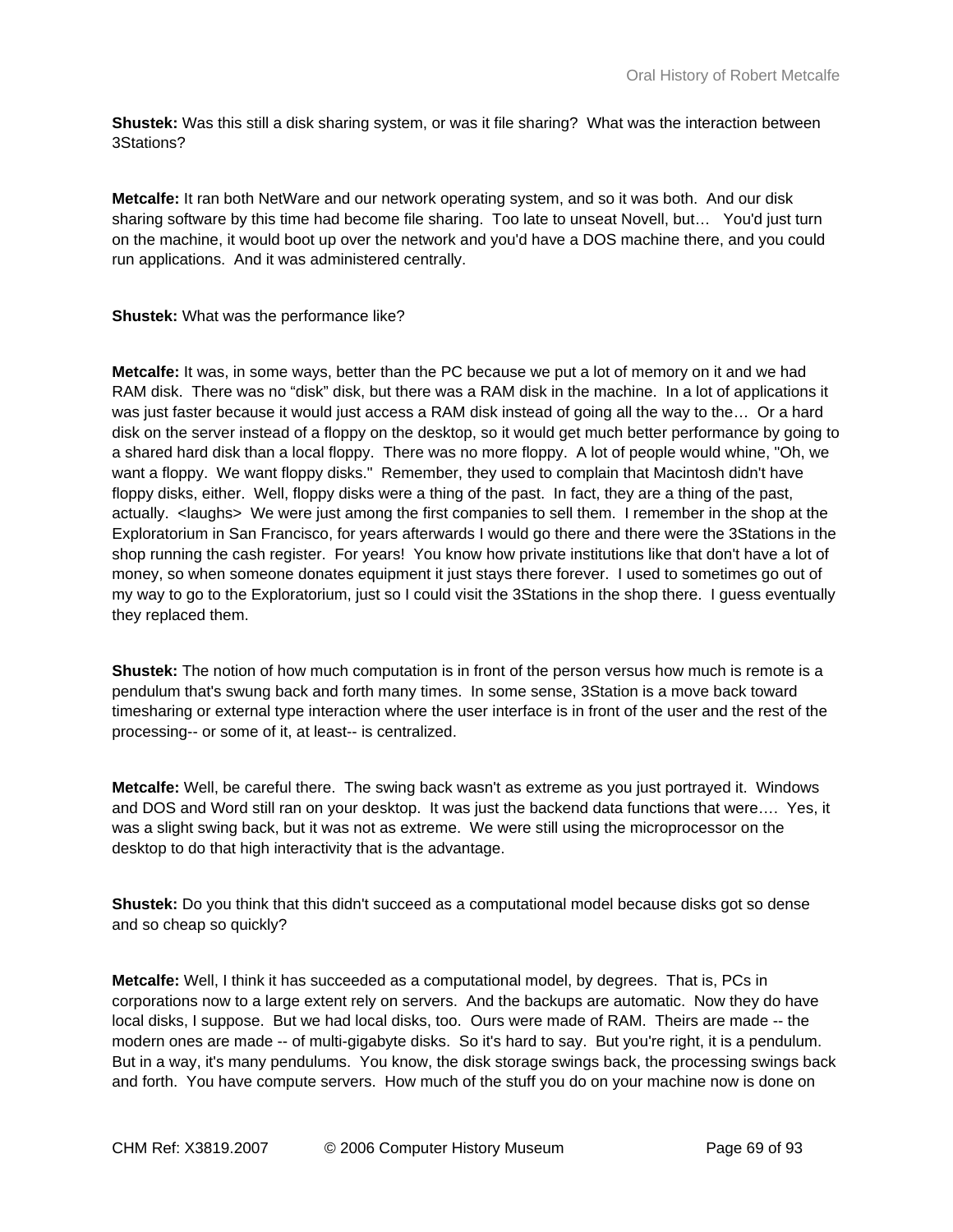the Internet? You know, like Google isn't even done in your building anymore. It's just you have a little Windows interface and you're using Google all day.

**Shustek:** A lot of the applications are starting now to run on the servers on the Internet.

**Metcalfe:** Amazon is an application that does not run in your building. And on it goes.

**Shustek:** Yeah.

**Metcalfe:** So yeah, there's lots of little pendulums swinging back and forth.

**Shustek:** Before we leave 3Com and go onto the next phase, can you talk a bit more about some of the other Ethernet competitors that have managed to continue on? Storage Area Networks tend to use Fiber Channel. Why didn't this all converge, in the interests of compatibility, to Ethernet?

**Metcalfe:** That's funny. The way you ask that question is the opposite premise to the one I have in my head. Ethernet has, over its 34 years, killed a long series of competitors. It's visibly killing Fiber Channel and InfiniBand right now, and SONET is doomed. So the wars continue and Ethernet continues winning. Well, what happened to FDDI? And what happened to Token-Ring? And what happened to ARCNET? And what happened-- what are some of the-- ATM? What happened to ATM? They're all being killed by Ethernet.

**Shustek:** Why do people keep trying?

**Metcalfe:** Well, it's this pendulum thing. Well, there's also subtlety beneath this. There's the pendulum thing. You keep saying "Well, Ethernet's good for that, but we have to do this, and this is very specialized; like Fiber Channel for storage. So we're going to…" And there are lots. There's FireWire, and USB, and some of which are quite important because they're so specialized, Ethernet's specialized. One of the reasons that Ethernet has been persisting for 34 years is this funny thing has evolved where, when a new technology comes along, they call it Ethernet. It isn't as if the thing that Dave Boggs and I built in 1973 has been winning for 34 years. It's just that every time something wins, they call it Ethernet. The things that are called Ethernet today are quite different and diverse. But Fiber Channel and InfiniBand are doomed, and SONET is doomed. T1 is doomed. But, of course, when something's doomed, especially if it's a networking technology, it takes a really long time to die.

**Shustek:** What about USB?

**Metcalfe:** It's great. I use it all the time. There are reasons for diversity of standards. There's considerable diversity within Ethernet. The generations of Ethernet coexist. In fact, my Mac has a single plug, and it decides whether it's 10, 100 or a gigabit per second. It's a miracle, to me. Just depending on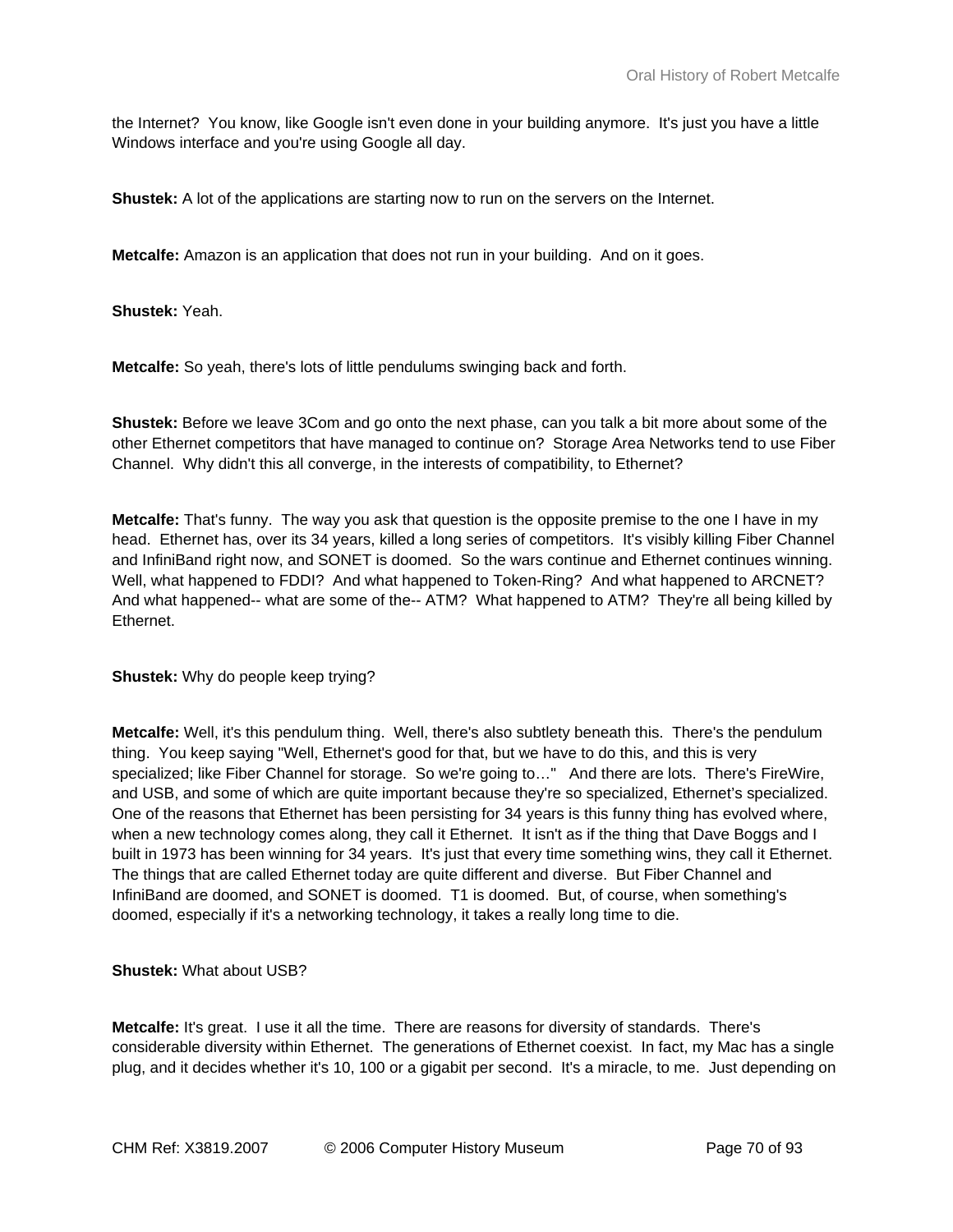what switch I have. It just decides. What geniuses came up with that? There's variety as technological advance disrupts the standard. Then there's variety because of different uses, and USB is a great example. For what USB does, that particular physical interconnect is superior to the RJ45 that we use predominantly in Ethernet.

**Shustek:** It can't just be the physical interconnect, though, because Ethernet could adapt to have an alternate physical connector, if that was the issue.

**Metcalfe:** Exactly. And it's conceivable they could have called USB "Ethernet", but they didn't. They happened to call it.. Well, WiFi was originally called wireless Ethernet. Now they call it WiFi. There's a case where the brand name, the Ethernet brand name, has been shunted aside. It is wireless Ethernet. You look at the packet formats [and] it's very close to the 802 packet format. But they've decided now... So that's a departure. That's a blow. That means Ethernet is maybe peaking now as a name. Here's wireless Ethernet, becomes WiFi. Hmmm, that's interesting. Yes, one could imagine building an RJ45 with a little flash memory attached to it that you just plug into an Ethernet adapter and it does exactly what a USB, and is… I don't know why. There's probably some simplifying circuitry, some optimization or just an accident of history. I'll have to remember to suggest to the USB people that they call it Ethernet something. Pluggable Ethernet. Flash Ethernet. Ethernet Flash. EtherFlash. Call it EtherFlash. Yeah.

**Shustek:** Is the Ethernet name trademarked? Does somebody own it, or is somebody responsible for its use?

**Metcalfe:** I am responsible for its use. In 1973, on May 22nd in a memo that I wrote at the Xerox Palo Alto research, I coined the word "Ether Net." It used to be two words, with a capital N. Then it became one word with a capital N, and then we dropped the capital N and now it's capital E, small N. It was a Xerox trademark briefly. Then when we brought Ethernet to the IEEE -- when we formed the DIX consortium, Intel and DEC said, "We're happy to join with you in this consortium, but we can't use the name that you've chosen." Xerox thought Ethernet was kind of a nerdy name, so they had changed its name to "The Xerox Wire". The Xerox Wire, a great name. DEC and Intel said, "We'd love to work with you on it, but we're not going to call it The Xerox Wire. Why don't we call it [slaps his head] Ethernet?" Then they went to the IEEE. The IEEE said, "Well, we're going to call it "802.3". We really don't want to use the word Ethernet, because that's a trademark of Xerox Corporation." Then Xerox decided to let go of the trademark. So it's really an uncontrolled word. Who's in charge of that word now? It has to be me. I can't think of anyone better. So I'm in charge. And this came up. HP introduced 100 megabit per second technology in the 90s that they tried to call "Fast Ethernet". I noticed that it was sufficiently different from Ethernet in its operations that I didn't think it should be called Ethernet. I was then a journalist, so I wrote a column in InfoWorld attacking HP for trying to use the word Ethernet for this kludge. A big fight ensued, and then eventually they had to change the name. They changed it to "100VG-AnyLAN" became its new marketing name. Have you heard of, have you bought any recently, of 100VG-AnyLAN? No, I'm sorry. It's called Fast Ethernet. It runs at 100 megabits per second. Now, of course, it's passé because we've moved onto gigabit Ethernet. "GE", gigabit Ethernet.

**Shustek:** You left 3Com in 1990. Did you have any continued involvement with the company after that?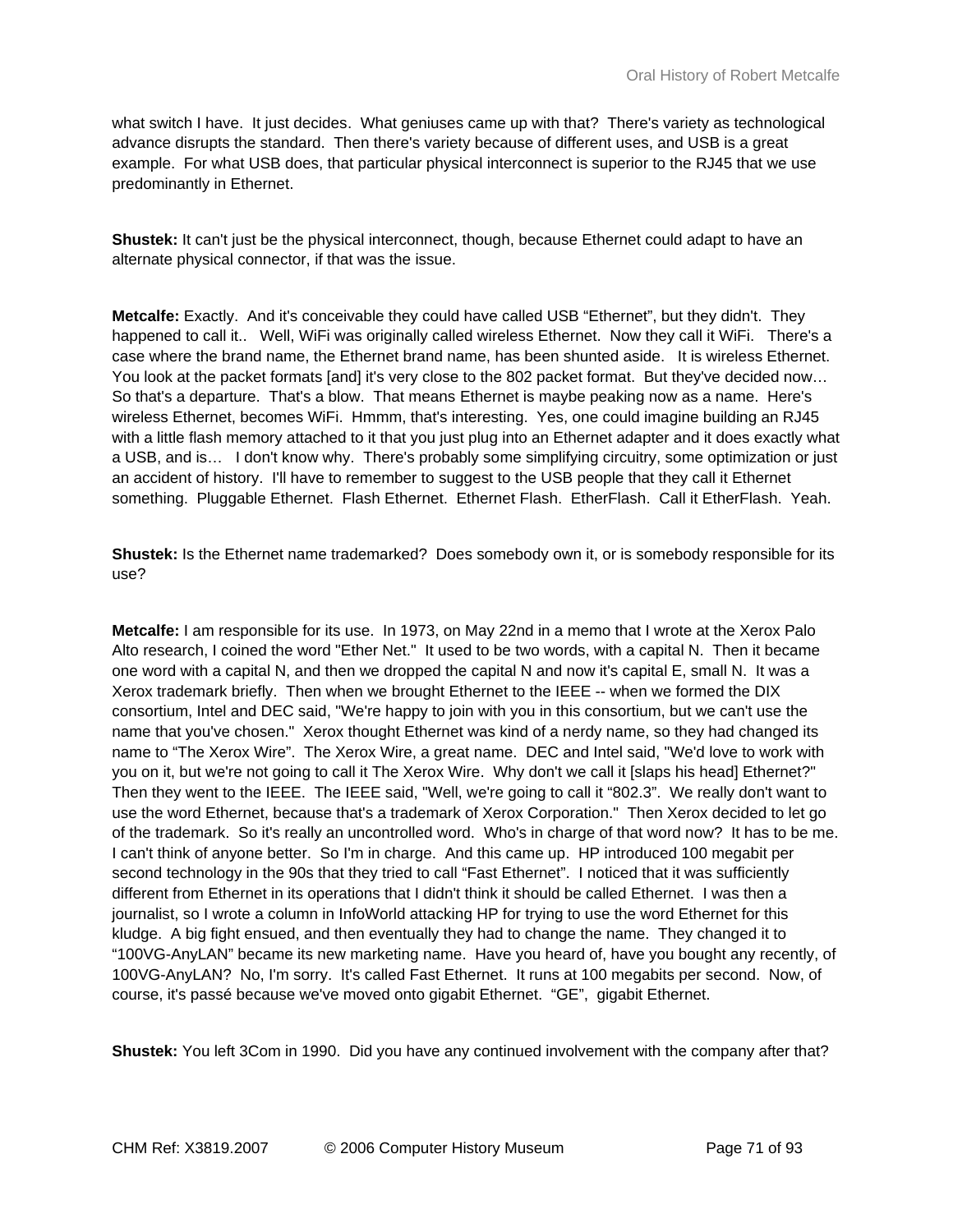**Metcalfe:** Yes. It is pretty normal. But when I left, when I retired, I remained a consultant for another year, a paid consultant to the company, during which time I went to England as a visiting fellow at the University of Cambridge in England. That was my first attempt at retirement. That didn't last, so I came back to be publisher of InfoWorld.

**Shustek:** We'll talk about that in a second. But after that year after you left, you had no further involvement in the company. Do you have any observations on what happened to it after that?

**Metcalfe:** When I left, the company was around a half a billion a year in revenue. Next thing I knew, it had \$5 billion a year in revenue. People began to tell me that I was the inventor of the Palm. People would show me their Palm, and it had 3Com written on it, and they knew I had founded 3Com, so they assumed -- a lot of people assumed -- that I had invented the Palm. The hilarity of that was extreme. First of all, I wasn't at 3Com when 3Com bought U.S. Robotics, or merged with U.S. Robotics, a horrible mistake. No one knew that when 3Com did that, they had no idea that Palm was part of U.S. Robotics, that it was just buried in some division somewhere and that they had acquired it accidentally. Then no one knew that 3Com had sort of botched the care and feeding of Palm, so that its founders had to leave and start a whole new company. They just naturally assumed that since 3Com was written on the Palm, that I had invented it. Of course, I was not quick to deny it. <laughs>

**Shustek:** Why was the acquisition of U.S. Robotics a mistake?

**Metcalfe:** Because U.S. Robotics was a fraud and had been stuffing its channel and had outmoded products that no one wanted to buy, and 3Com stupidly bought it. The mistake was slightly more conceptual. Eric Benhamou, after he took over as CEO, did a series of acquisitions, all of which were successful, prominently so, and a big break from the series of unsuccessful acquisitions 3Com had done prior to his becoming CEO. The reason is, he had learned from the unfortunate Bridge experience, where he watched 3Com and Bridge try to merge. So he adopted the principle, explicitly, that 3Com was never going to merge with anybody. It was going to acquire much smaller companies. That was a formula that worked. We are buying you. We're big, you're small, we're buying you, and no, you're not the president anymore, and you're not the head of Germany anymore. We already have one of those. And they would just efficiently, on the first day, let everyone know what was going to happen instead of futzing around for two years figuring it out. U.S. Robotics and 3Com were about the same size when he decided to merge the two companies. That was his mistake. These two, two and a half billion dollar companies, roughly, merged. That was the conceptual error. He broke his own rule after a string of great successes. Plus, U.S. Robotics was, I hate to say it, but, a fraud. Modems were going like this [a curve going down] and they had been grossly stuffing the channel So there was this big magilla [that] followed right after the merger where they discovered that a lot of the sales were fake.

**Shustek:** Why do you think Eric did that? Did he not know U.S. Robotics sufficiently well at the time of the merger?

**Metcalfe:** I wasn't there and I don't really know what happened, so I'm really making stuff up here. But he just got snookered. It happens all the time.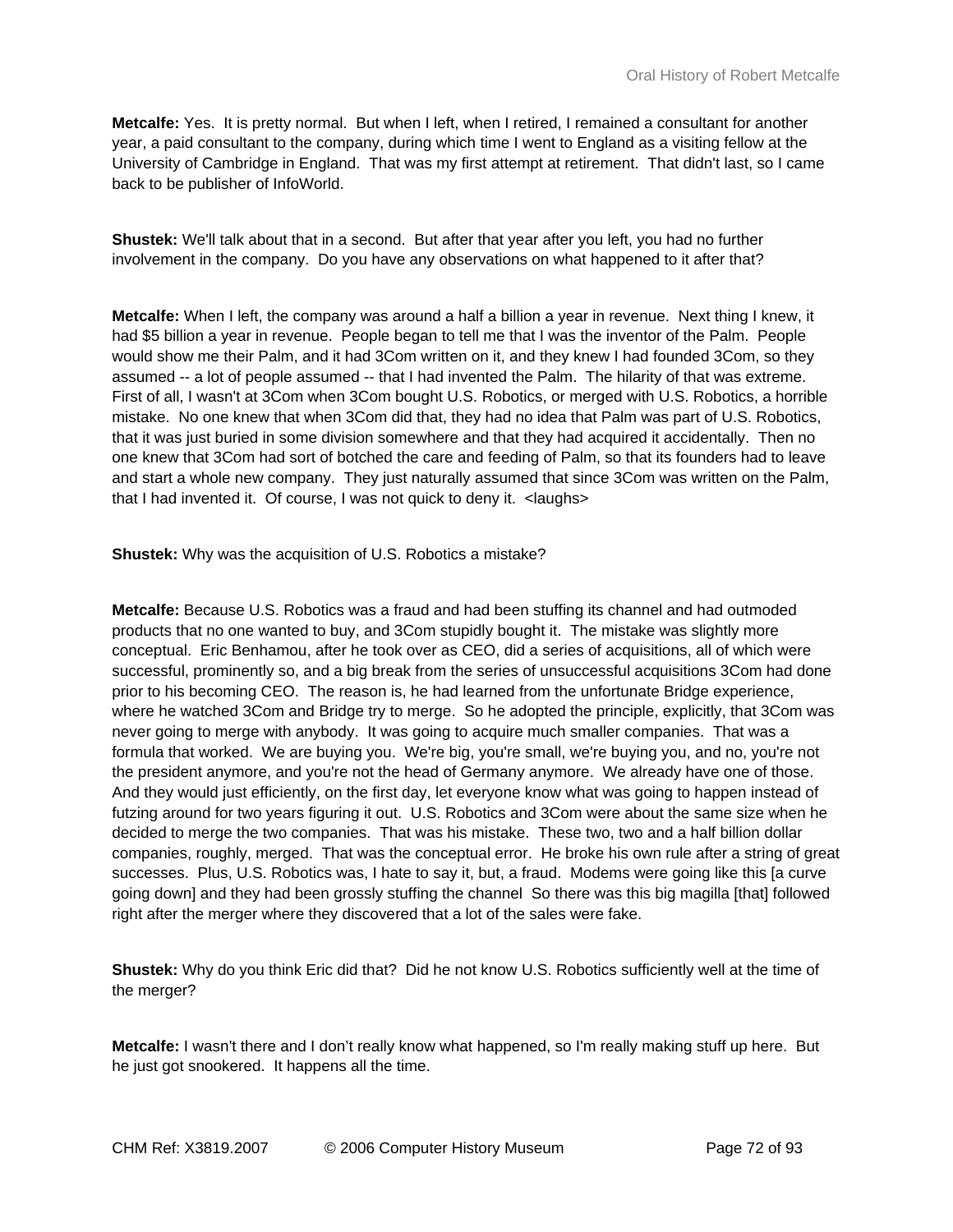**Shustek:** Do you think that was a cause of what's happened to 3Com since then? How do you rate 3Com in the years since?

**Metcalfe:** I have very little knowledge of 3Com since I left in 1990. I did notice that it grew to five billion, which was a lot bigger than when I was there. So the board of directors had made the decision again of CEO correctly. Eric did great. The Bridge merger is what caused Cisco to exist. I guess the U.S. Robotics [merger] sort of broke the back of the momentum that 3Com had going into the bubble, so that's why Cisco's even bigger, and 3Com is now less, I guess revenues must be below a billion now. Probably three quarters of a billion.

**Shustek:** Yeah, and it gave them Palm.

**Metcalfe:** Well, there was this funny period in which Palm, which 3Com owned what, 95 percent of, if not all of it, and the market cap of Palm was bigger by far than the market cap of 3Com, which was weird. I kept asking people, "How can that be? What sort of Wall Street math allows that to be true?" No one has ever adequately explained that to me. But I guess, then they spun off Palm and gave their shareholders a great benefit at that. Part of the shrinkage had to do with spinning Palm off, and part of it had to do with just, when the bubble burst, a lot of companies went down. 3Com went down with them. Some of it had to do with the company having lost its way somewhere along the line. Now the new CEO, Edgar Masri, he and I worked together at 3Com, and then he went off to become a venture capitalist in my same building here in Waltham, and then he's gone back now to take the challenge of making the most of 3Com.

**Shustek:** Which is now an east coast company.

**Metcalfe:** That's another irony. When I founded 3Com on the phone from an apartment I had on Beacon Hill not far from here, I founded it as a California company because I was also living in Palo Alto. I had an apartment in Palo Alto and one here. So for years afterwards, whenever I was in Massachusetts, I would tell people from Massachusetts that 3Com had been founded in Massachusetts, and then when I was back in California, which was most of the time, I would tell people it was founded in Palo Alto, both of which were actually true. The headquarters was moved around from Palo Alto to Menlo Park to Mountain View to Santa Clara. I guess Santa Clara. Then it moved to Marlborough, Massachusetts. So now people think 3Com was founded in Massachusetts and has always been here, which is not true. I mean, it's always been here a little, but now it's headquartered here in Marlborough. I think it's still Marlborough. So that's a bit of irony. But I don't know anything about 3Com. My contact has been very distant. I've been gone longer from 3Com than I was there, so it's really quite a remote... So every time something bad happens at 3Com, I'm not there anymore. And every time something good happens there, it's "I founded the company." Very situational.

**Shustek:** Great.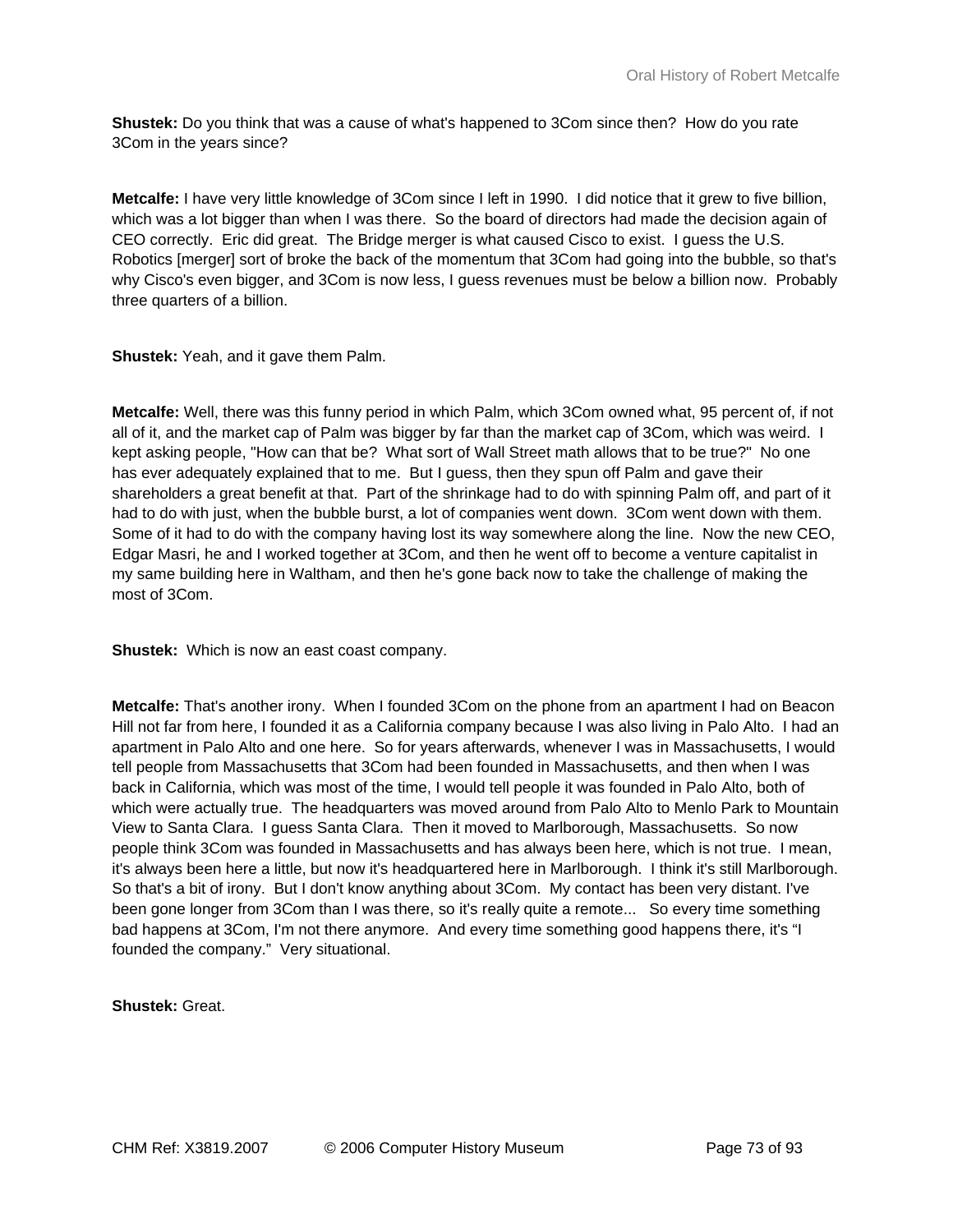**Shustek:** You once said that your life, so far, had four careers; as engineer, entrepreneur, pundit and VC. Let's move into the pundit phase. After you left 3com, you were a consultant for a while. Why didn't you start more companies? Other people have become serial entrepreneurs, and you didn't.

**Metcalfe:** Right. And I'd considered it. In fact, really did start a couple more companies, but only from a distance. For example, Grand Junction Networks, which is the company that introduced Fast Ethernet, I was a founding director of it and worked with Howard. I don't know, I'll probably annoy the people associated with it, but I convinced Howard Charney to start that company. In fact, Howard came to me and said, "Bob, let's start a company, like we did 3Com." Howard Charney. If you were ever going to do anything in life, if you can get Howard Charney to do it with you, [signals approval]. He came to me and said, "Let's start a company." I said, "No, I'm not going to start a company." I'll get around to answering why not. I said to Howard, "Why don't you start the company?" He said, "Well no, you talk the talk, and walk the walk, and have the network. I'm the engineering guy and the manufacturing guy. You should really start the company." I said, "Howard, you could do it." And he did. He started Grand Junction Networks and sold it to Cisco for 2, 3, \$400 million. That was fast Ethernet. I was a founding investor there, and was in on the early dinette table discussions of what to do, but ultimately did not want to start a company because I burned out at 3Com. That is, those 13 years worked out very well, but they were hard, and especially the last part, and I didn't want to do it again. I felt I could sort of stay in the same community and just take a different role. The beauty of my career at 3Com is I got to do a lot of different things. I got to run divisions. I got to run sales. I got to run marketing. I got to do PR. I got to do advertising. I got to do engineering design. I got to write programs. I wrote programs for money at 3Com, briefly. That didn't last very long, but I did. I wrote an Epson printer emulator in postscript, and we sold it to Xerox for money. I wrote it, myself, and then we decided that was not a good use of my talents and that I should go run marketing instead or something. Maybe it's a variety thing. That is, I did that already; now I want to do something else. I went into journalism. I was a publisher/journalist for ten years, and then for the last six years, I've been a venture capitalist.

**Shustek:** Had you any previous writing experience? Why did you think you could be a journalist?

**Metcalfe:** One of the things that appealed to me about journalism is that if I were a journalist, I wouldn't have to do performance appraisals anymore. I believe June of '76, I started having people reporting to me at Xerox. I had to start doing performance appraisals, because they're very important and they needed to be done well. I just never liked doing them. I've done a lot of them and I still do them. But being a journalist, you're an individual contributor and you don't do performance appraisals and I really liked that part.

**Shustek:** Why is doing a performance appraisal so painful?

**Metcalfe:** It's important. It must be done, so it's not as if I have the option of not doing performance appraisals. There are people who adopt that option, and they're being irresponsible and ineffective. [Muses] Why don't I like it? Because I do performance appraisals every day. That is, I prefer, as I talk with people, to tell them how they stand on what they're doing and how to improve every minute of every conversation. Stopping to do it in writing on an annual or semiannual basis seems redundant, and reducing it to writing and then having what is often a difficult discussion. I'd much rather have it a little bit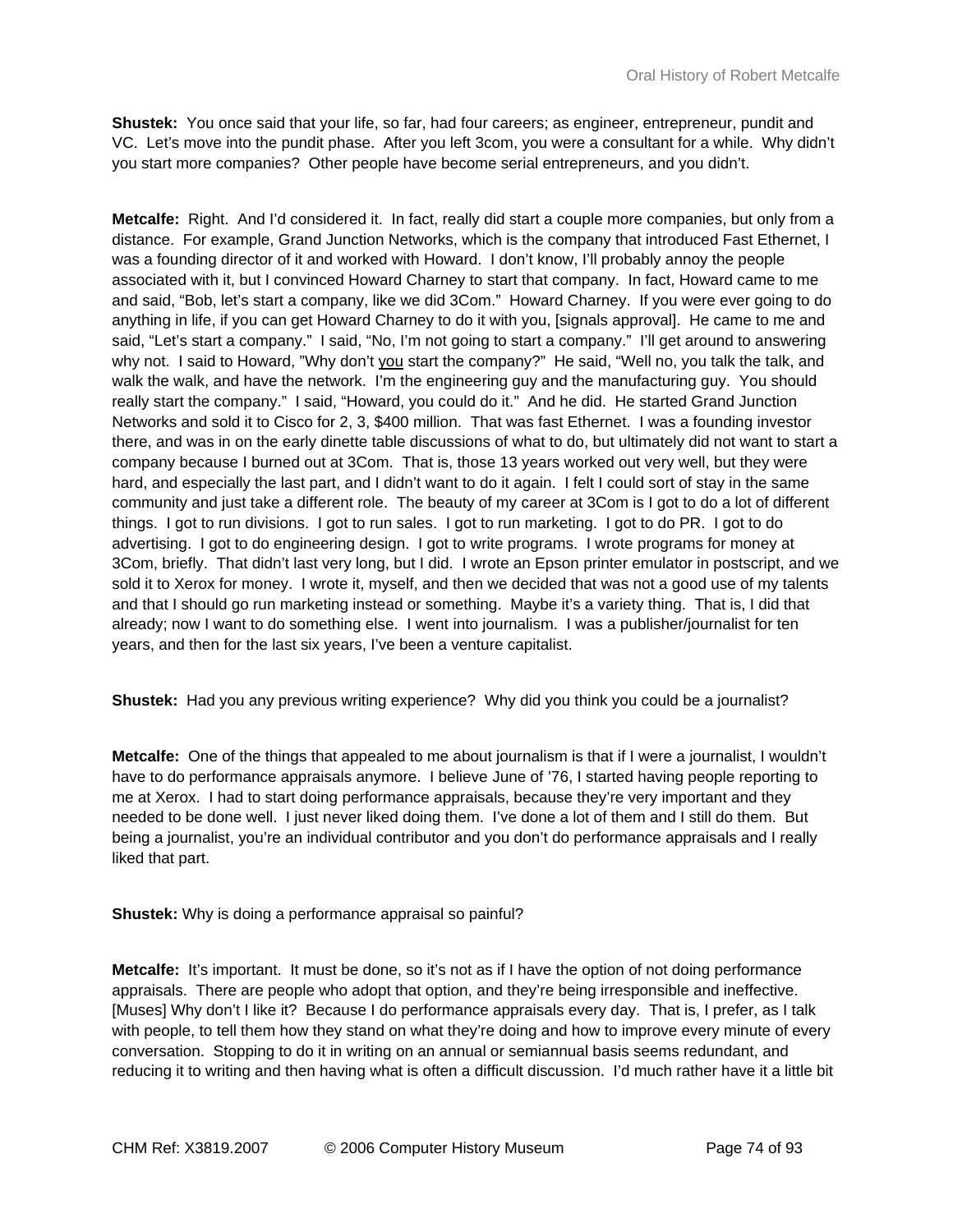every day, than all at once every year. By the time I'm done with you, you know exactly what your performance is in my opinion, and you don't need me to write it down. But then I do write it down and then we have it out again. I don't like that part.

**Shustek:** What were your steps in becoming a journalist?

**Metcalfe:** It happened sort of by accident. I do like to write. I believe part of my success package is writing. The demos I wrote at Xerox. The Ethernet memo that I wrote in 1976 is a nice piece of writing. I'm really proud of it. I must have spent two years writing it. Xerox wouldn't let me publish it. This Ethernet paper became a CACM [Communications of the ACM] paper in July, '76. I really had to write it for a really long time, because they wouldn't let me publish it, so I kept iterating it. It's a pretty good piece of writing. I admire writing and writers. Oh! My first exposure was at MIT. My advisor for a while was Jay W. Forrester, the inventor of core memory and builder of the Whirlwind computer and so on. He was my advisor. There were 12 of us. He advised a group of 12 of us, the undergraduate systems program in the Sloan School of Management. I was one of 12 and he was our advisor. One day, Jay says, "By the way, I'm going to run a writing seminar, if you guys are interested." He said, "I'd like you to come to my office every Friday and we're going to learn how to write together." The inventor of core memory wants to teach me how to write. So a group of us-- not all 12 of us-- went to his office and he gave us our first writing assignment. I forget what it was, ironically; write an essay about something. So we all went off, came back the next Friday with our essays. We read them to each other and commented on them, and he said, "Okay, I'd like you to write it again, same topic." My recollection is he asked us to write 19 times the same essay. Did I learn to write from Jay Forrester? No. What I learned from Jay Forrester is that Jay Forrester thinks that writing is important, so then I thought writing was important, and so then I began writing a lot. So my business plans, and my sales presentations, and my corporate memos were all written, more so than your average engineer or sales person. I like to encourage sales people and engineers to write, because it leverages them. Once you write something, it has much more power than if you just blab it.

**Shustek:** Before becoming a journalist, officially, had you written articles for trade journals or newspapers?

**Metcalfe:** I'd given a lot of speeches, a lot of which were written. I had written papers, academic papers, not many, but a series of them. I remember writing my Ph.D. dissertation was very hard, so writing does not come easy to me.

**Shustek:** And you have written RFC's [Requests For Comments].

**Metcalfe:** I had written RFC's and I enjoyed writing them. That's right. Thank you for reminding me of that. I've always liked writing as a way of getting leverage, because you say it once and then it gets read a bunch of times in places you didn't expect. So yeah, the power of writing as a leverage tool; writing and speaking, I would say, writing, speaking, presenting is a way of leveraging, selling what you're doing. When I retired from 3Com, I was invited to be a visiting fellow at Cambridge University, and I was also invited to write pieces about Ethernet; journalistic pieces in trade publications, generally. As I was going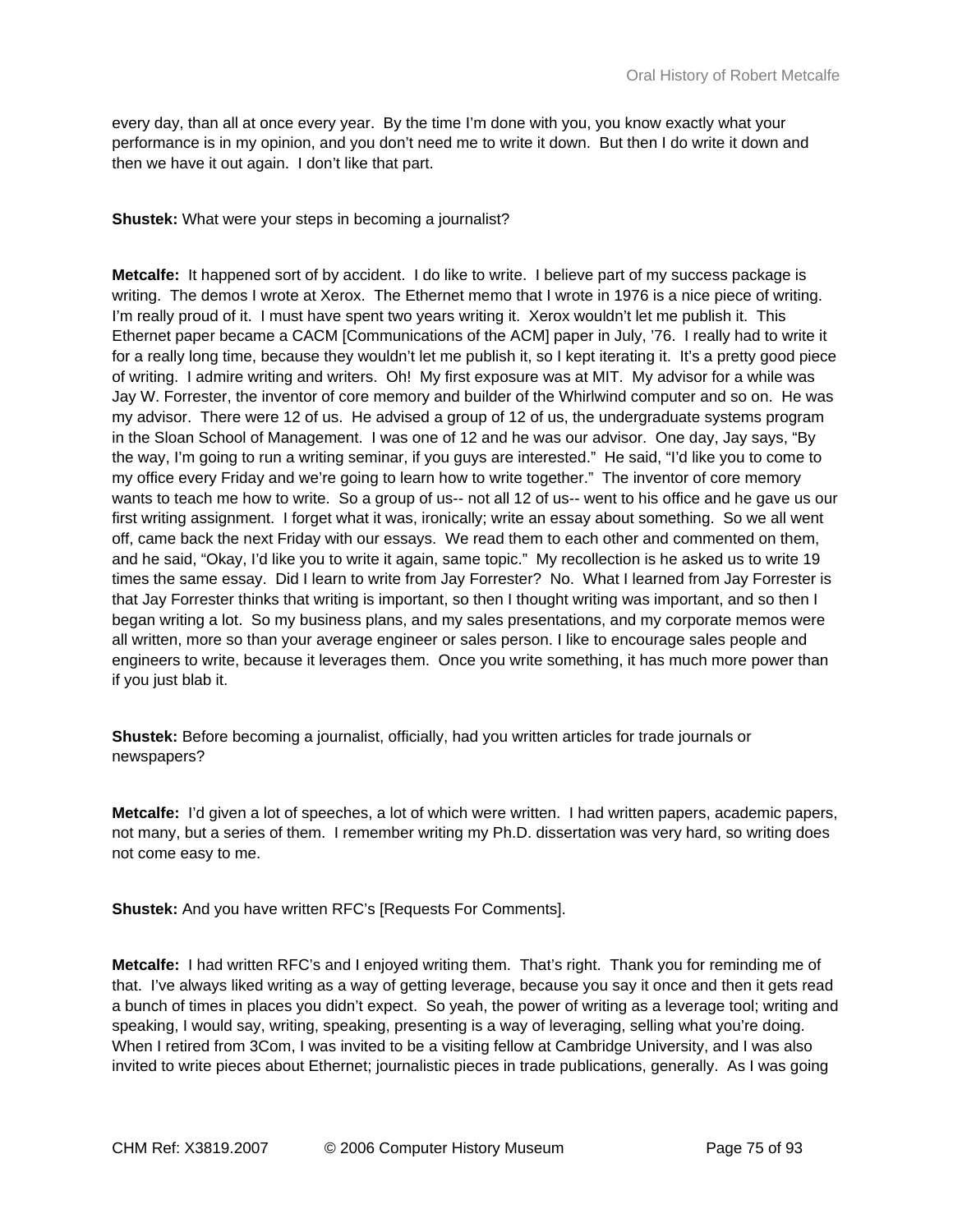to Cambridge, the editor of *Communications Week*, a weekly trade rag, said, "I'd like you to write a weekly column for me." I said, "Well I'm going to Cambridge, England." So we decided that I would write about what was happening in Cambridge, England in the computer laboratory there. I started writing a weekly column and that was my transition from freelance to staff. I had a regular weekly deadline, and I really liked that. I liked it because generally my method was to keep ten columns in progress at all times, up in the air, working on them. Then my deadline would approach and I would choose one of them and write it. Then I noticed that the people around me, grad students at the computer laboratory, suddenly wanted to be with me, because they wanted me to write about them. So they all became little flacks, and I became the hack. I noticed I had access to people who would talk to me about what they were doing because they wanted me to write about them, and that gave me a way to learn about what they were doing. It was a very useful tool for satiating my curiosity about things. If I got curious about something, I'd just take it up as a column project and then I learned about it. I did that for about a year, and then got [Pat] McGovern, who runs IDG, International Data Group, which publishes 300 magazines around the world, invited me to be Publisher/CEO of *InfoWorld*, which was at that time a \$40 or \$50 million publication, one of the top ones in the world. I said, "Wow, I could start at the top: CEO of a big publishing company."

**Shustek:** Is that a writing gig or is that a management job?

**Metcalfe:** That's a management and selling job, selling advertising. For two-and-a-half or three years -- I forget, something like that -- I was publisher/CEO and I learned how to sell advertising. I sold hundreds of millions of dollars of advertising, which is an incredible world that I loved learning about: how to build an audience of readers and how to sell them to advertisers. That whole business is a huge business and it's very subtle. It's even more complicated than high-speed network interfaces. I learned how to sell advertising. It was great. But then the editor in chief, Stuart Alsop, invited me to write a publisher's column. A publisher's column is a very standard thing and you generally don't read them. I started writing a publisher's column. But I had been writing this column at *Communications Week*, which I had to stop because I had found a new job. So I started writing a column that wasn't quite a publisher's column, and one day, this wonderful thing happens. Stuart Alsop came into my office and said, "Bob, I want to remove the world publisher from your byline. I'd like it just to be your column, "From the Ether", with your byline. It won't be a publisher's column; it'll just be a column." That was a promotion, right, because the publisher's column is kind of perfunctory rubbish, generally. So then I became a columnist. This took a year or a couple of years. The problem was that as a columnist, I loved to opinionate and be nasty. Tell the truth to my readers. Be interesting. That sometimes involved attacking vendors of equipment to whom, with my other hat, I was selling advertising and marketing programs to. Eventually that became untenable. Too many of my customers said, "You can't write that about me and sell me ads at the same time. You're not allowed to do that. Your magazine can do it, but you can't do it." That's when I moved to Boston, stopped being publisher of *InfoWorld,* and became IDG's vice-president of technology, which meant pundit. Sort of a corporate level pundit writing for *InfoWorld* and organizing conferences and working with *ComputerWorld*. There we sold a billion dollars of advertising every year.

Shustek: Did you find that satisfying? As satisfying as creating companies and products?

**Metcalfe:** I did it for ten years. I loved every minute of it. Not every minute of it. You never love ever minute of everything, but it was great. I took my best columns and I published a book. IDG published my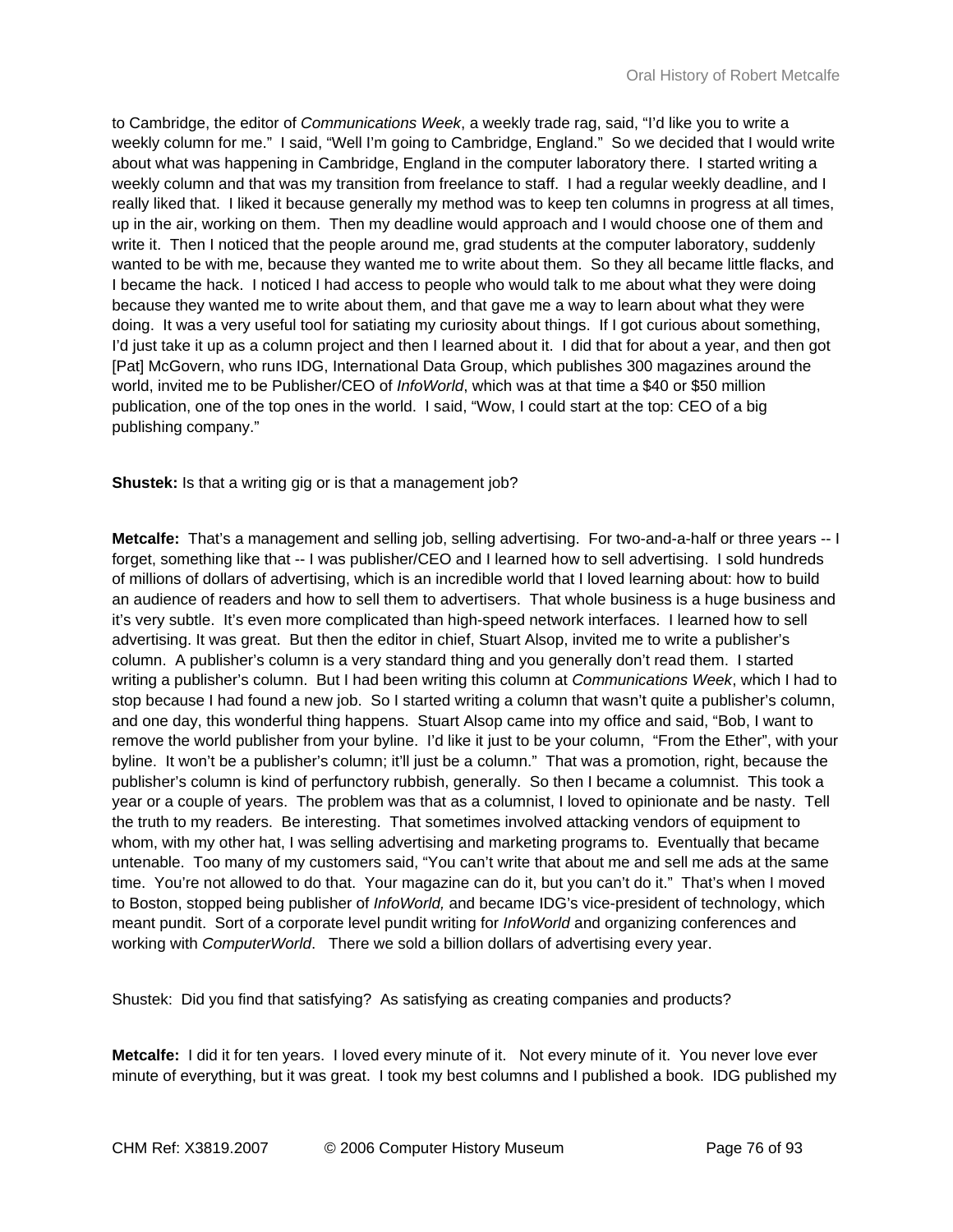book, *Internet Collapses and Other InfoWorld Punditry*. It's still available on Amazon.com. You can buy it used for under \$2. I had an illustrious career as a pundit. I predicted the collapse of the Internet. I predicted the bursting of the Internet bubble. 50%; I was half right.

**Shustek:** Let's talk about some of your predictions. One of them has become famous, as "Metcalfe's Law". I don't know when it first became published. I know that George Gilder talked about it in a *Forbes* article in 1993. What is it and when did it first appear?

**Metcalfe:** Metcalfe's Law. Well I like the fact that it's called Metcalfe's Law. Often, they talk about Moore's Law and Metcalfe's Law. I love when they do that, because being associated with Gordon Moore and his law is just really social climbing for me. In the early '80's, I was selling Ethernet. It went like this. We developed an EtherLink for PCs. We have a sales force, now 12 people, and we're a tiny little company. We made a rule: we can't call on people who don't already have PCs, because it's IBM's job to convince them to buy PCs. It's our job to convince them to use EtherLinks to network them. Let's not evangelize PCs. Two is; don't call on anyone who has Apple II's. We'll let Nestar do that. Ethernet is too powerful for the pitiful Apple II and we'll just focus on the IBM PCs, a very wise business decision. Third; all of our sales people used to sell minicomputers and they cost about \$30,000. So we're going to try to sell 30 node networks so that we'll get \$30,000 per sale, and then we'll all get the right amount of commission and then we can send our children to college. Well we learned that the first two qualifiers worked. That is, it was really shrewd to not be evangelizing PCs, because IBM was doing that, and it was really shrewd to not be doing Apple II's because that would have divided our engineering and support efforts, and we let Nestar have that business. But the \$30,000 thing was a problem, because LAN's were generally unknown, and printer sharing and disk sharing were interesting, but \$30,000 to try something I never heard of? Our sales cycle was infinite; we weren't getting any business. We decided -- it was in our offsite in Lake Tahoe. We rented a house. We had an offsite there. One of the revelations of this offsite is we were going to sell three node trial networks. We put together the promotional materials and we told our sales people, "No more \$30,000 networks. Don't do that anymore. Stop. We're going to sell trials. I know your commission on that's pitiful, but there will be follow-on business and that's where you'll make your real money." I decided that. I was head of sales and I enforced it on our sales force. And it worked. Suddenly, our sales cycle collapsed to one week, because people could spend \$3,000 a lot easier than \$30,000, and they did. The idea of printer sharing and disk sharing was enough to sell a \$3,000 trial. Our products worked, which was a plus, but our customers said, "Your products work just like you said, but they're not very useful." Well that's devastating. Why aren't they useful? Well the answer is a three node network can't be useful. It's too small. Hmm. Why is that? So I do a graph. The graph had number of nodes on the network along the bottom and dollars vertical. And the cost of the network was a straight line. It went up a thousand dollars per node like this <whizzing noise>. But what's the value of the network? Well, the value of the network must have something to do with the number of nodes that you can connect to from your PC. And then each node has that value, that is, it can talk to N-1 other nodes, and there's N of those. The total value of the whole network is N times N-1, which is approximately N squared. That becomes a quadratic line. It goes like this [shows steeply increasing line]. There's this point out there where the linear and the quadratic cross. For small N, the value is below the cost, and then there's a critical mass point, and then above that the value greatly exceeds the cost and gets better all the time. Network effect. I made the slide, gave it to the sales force and told the story: the reason that your three node networks are not as useful as you like is that they're below critical mass. The way that you begin to experience value is to buy more of them from me. I'm not exactly sure where the critical mass point is, but I'm pretty sure it's above three, so let's do that. So we went back to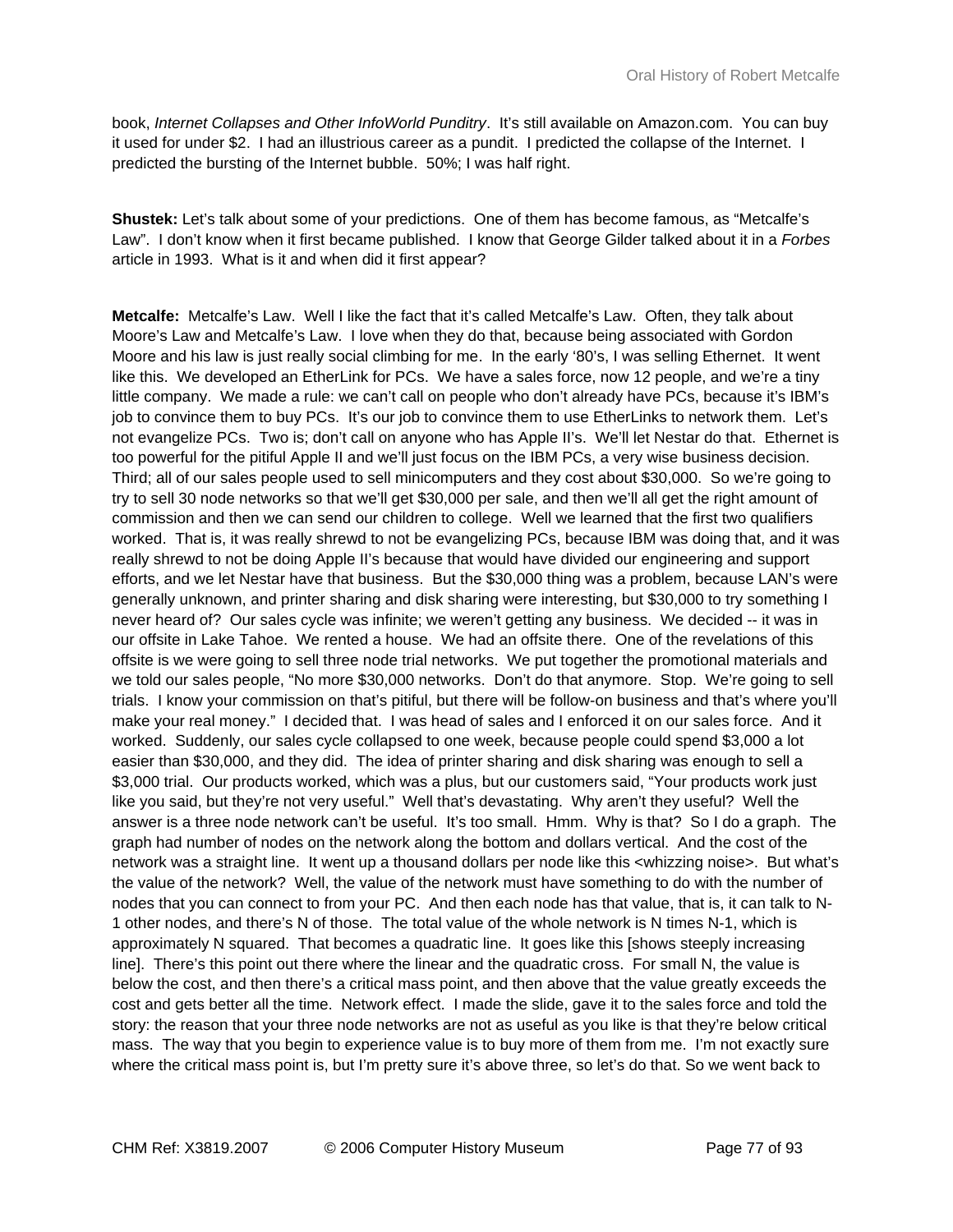our customers. The products work; it's just they're not very useful. We gave them a reason why they weren't useful; you have not achieved critical mass. That reason seemed plausible. Wouldn't you know, we started selling \$30,000 networks to these people. They believed that story and thank God, the story turned out to be true. That is, when they bought the 30 node networks, they were useful. They accessed the Internet with them, which is a new capability. Oh yeah, the LAN email is much more useful when you could include a whole group, instead of just three. The LAN email was kind of a product no one was interested in, but they got interested in it once they started using it. No one ever imagined that you'd want to send email to somebody down the hall, but then as soon as they did it, they began to enjoy the benefit of it. It caught on, and it became much more valuable at 30 than it was at three, so that was a slide. And then in 1993 -- this is 13 years later or ten years later -- George Gilder started working on a book that ultimately was named *Telecosm*. It was a follow on to his earlier book called *Microcosm*. The book *Microcosm*, I believe, is the book in which Moore's Law was touted, came of age, escaped Intel. George was working on *Telecosm* and he interviewed me, and he asked me for a bunch of stuff. I showed him my artifacts and he saw this slide showing the straight line and the quadratic with the critical mass point. He said, "That's Metcalfe's Law." He wrote this article in *Forbes ASAP* in 1973 [sic] referring to Metcalf's Law: the value of a network rose as the square of the number of attached users, devices, whatever. That was '93, so Metcalfe's Law gets some usage, thanks to [him]. Then his book came out in '95, which gave it another little boost in peoples' consciousness. Then Al Gore started promoting the information superhighway. Al Gore -- let's not get into this -- Al Gore and I may not have invented the Internet, but we invented the Internet bubble. Al Gore started talking about the information superhighway, and then in 1995 or 1996 he shows up at the MIT commencement. I'm a trustee of MIT, I'm sitting on the stage, and he starts talking about Metcalfe's Law. Two years later Bill Clinton shows up at MIT commencement, and he starts talking about Metcalfe's Law. So Metcalfe's Law became one of the inflators of the Internet bubble, like the information superhighway metaphor. The notion of this value creation by connecting things together became part of the Internet bubble inflator. Then all these business plans got written referring to Metcalfe's Law and why you should invest in this company, and the bubble blossomed and you know what happened. And then it burst. Well, Metcalfe's Law is still out there. Now there's a new bubble inflating -- I'm not exactly sure what it is, the social networking bubble -- but Metcalfe's Law has begun appearing on PowerPoints again. An article was written in the *IEEE Spectrum* a few months ago, in which three professors ganged up on me. They wrote an article, a cover story, I guess, on *Spectrum* about Metcalfe's Law. Not only did they claim for the  $19<sup>th</sup>$ ,  $20<sup>th</sup>$  time that Metcalfe's Law is wrong, they actually wrote that Metcalfe's Law is dangerous. They used the word "dangerous", because it's helping to inflate the social networking bubble. I've written a rebuttal to their article, which you can find on the Internet by blogging. It's a blog entry. But basically, in that I point out that these guys, after attacking my law and calling it dangerous, the only improvement that they suggest was that the value of a network doesn't grow as the square of the number of users; it grows as N log N. N log N is approximately N times N. That is, they never really got to the bottom of it. They're just refining a thing that's just conceptual to begin with. The proof of this is, of course, that no one has ever tried to assess the constants of proportionality of the law. No one's ever actually taken my law and tried to apply it to actual numbers, like they do to Moore's Law. Moore has data points that his curve sort of fits. No one, including me, has ever tried to put data against the law. And these three professors, they didn't do it, either. They just conceptually argued that N log N was better than N squared. Whoop-de-do.

**Shustek:** There's someone else, David Reed, who claims that it's 2 to the N.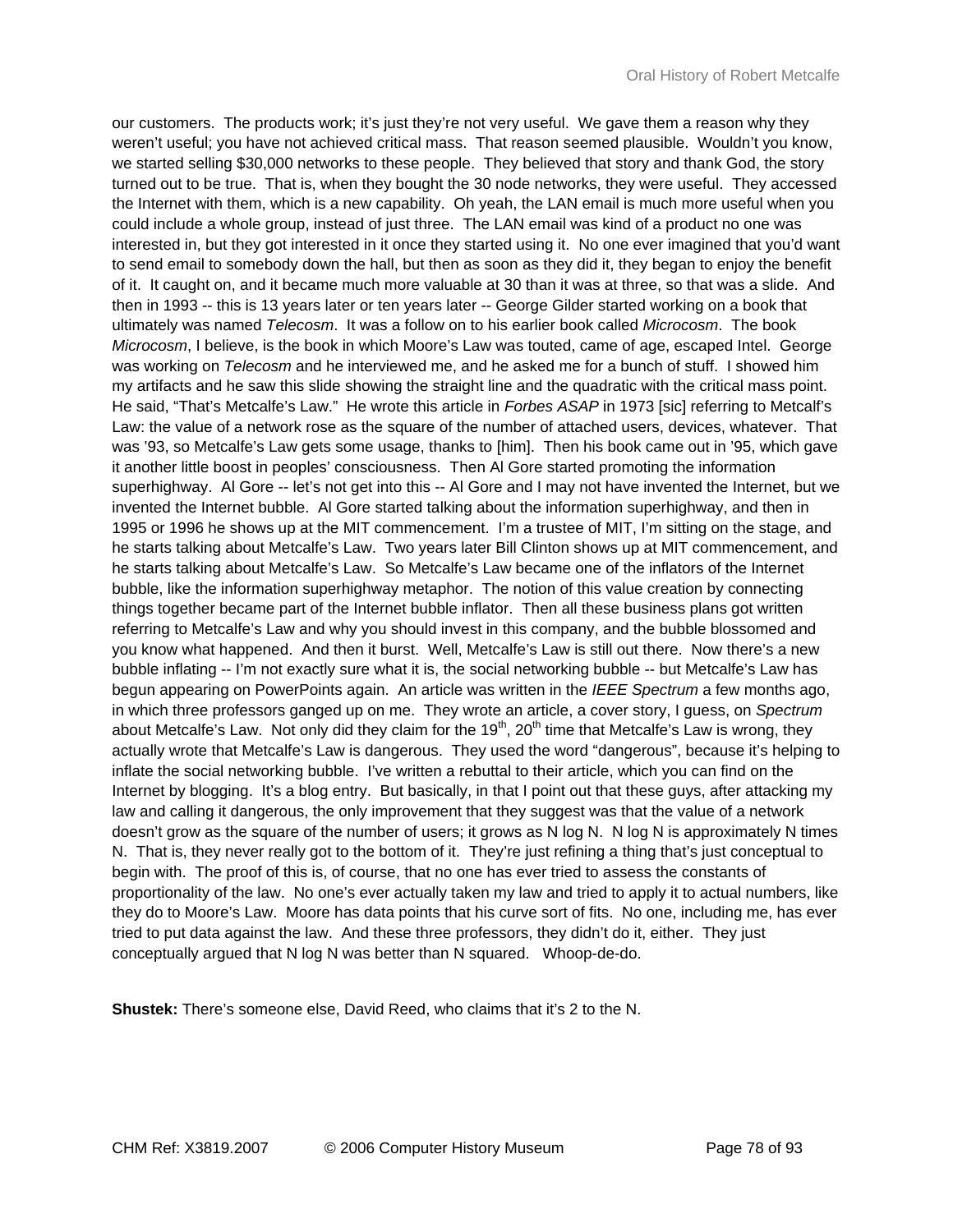**Metcalfe:** Yeah. David Reed, who I know and admire, has Reed's Law. I always rib him about it, because no one's ever heard of Reed's Law. <laugh> I mean very few people have heard of Metcalfe's Law, but no one has ever heard of Reed's Law. I like to rib him about it. Whether 2N, or N log N, they're all missing the point. The whole point is networking is valuable. That's the point.

**Shustek:** Yes, but in comparing it to something like Moore's Law, where in fact, you can plot specific numbers against the chart, what's the metric for value that allows you to represent it as mathematically as you did on the chart?

**Metcalfe:** There are flaws even deeper than that. There's no real notion of connectivity. You really need to know what it costs. My quantification of connectivity was the cost of the network. Then the value -- I never really defined what the value is, so the quantification's impossible. Well, I'm working on that. I'm actually trying to take another look at the law and try to quantify, try to do a Moore's Law kind of thing with some real data and try to assess what the constant of proportionality is, and see if the law is actually true or not. Who knows? It's probably not exactly true. In fact, there's a lot of evidence that it must peak out at some point and roll over. That is, there's six billion people on earth. Do you have anything to say to the last five billion? Probably not. On the other hand, as I wrote in my blog response to this attack in IEEE Spectrum, Metcalfe's Law recurses. That is, there's a value of being on the Internet, but then there's a value of being in the little networks that form on top of the Internet, like social networks, or the networks that form around books from Amazon. That's a network there. Blogs are a network, too. So I argue there's a recursion of Metcalf's Law at the higher level networks like this [shows a structure going up], and that if you integrate the total value of the base level plus all the recursions, it's N squared again, even though there's a roll off on the base level value.

**Shustek:** It's sort of like a fractal curve. Every time you look in microcosm, it seems like the whole.

**Metcalfe:** It's fractal. I regret now that I didn't include the word "fractal" in the title of that post. The post was, "Metcalfe's Law recurses down the long tail of social networking", and I should have said "recurses fractally down the long tail of social networking." <laugh> I should have said that. Thanks for that. I'm going to use it in the future.

**Shustek:** Metcalfe's Law has been a wonderful catalyst for lots of discussion about the value of networking, so in that sense, its extremely useful, regardless of how specific it is.

**Metcalfe:** Just for the record, I wrote a column about Metcalfe's Law a long time ago in which I made it clear that it's a conceptual thing, that I don't really think it's that serious a mathematical thing, that Moore's Law really is a different kind of thing that has a life and actual data, as opposed to concept. All this disclaimer. But then every week, some idiot out there discovers Metcalfe's Law and attacks me, because he thinks that I think it's exactly correct and that I take it all that seriously. Then I have to refer him, this poor schmuck, back to <laugh> my column that I wrote ten years ago agreeing with him. That's the wonder of the Internet.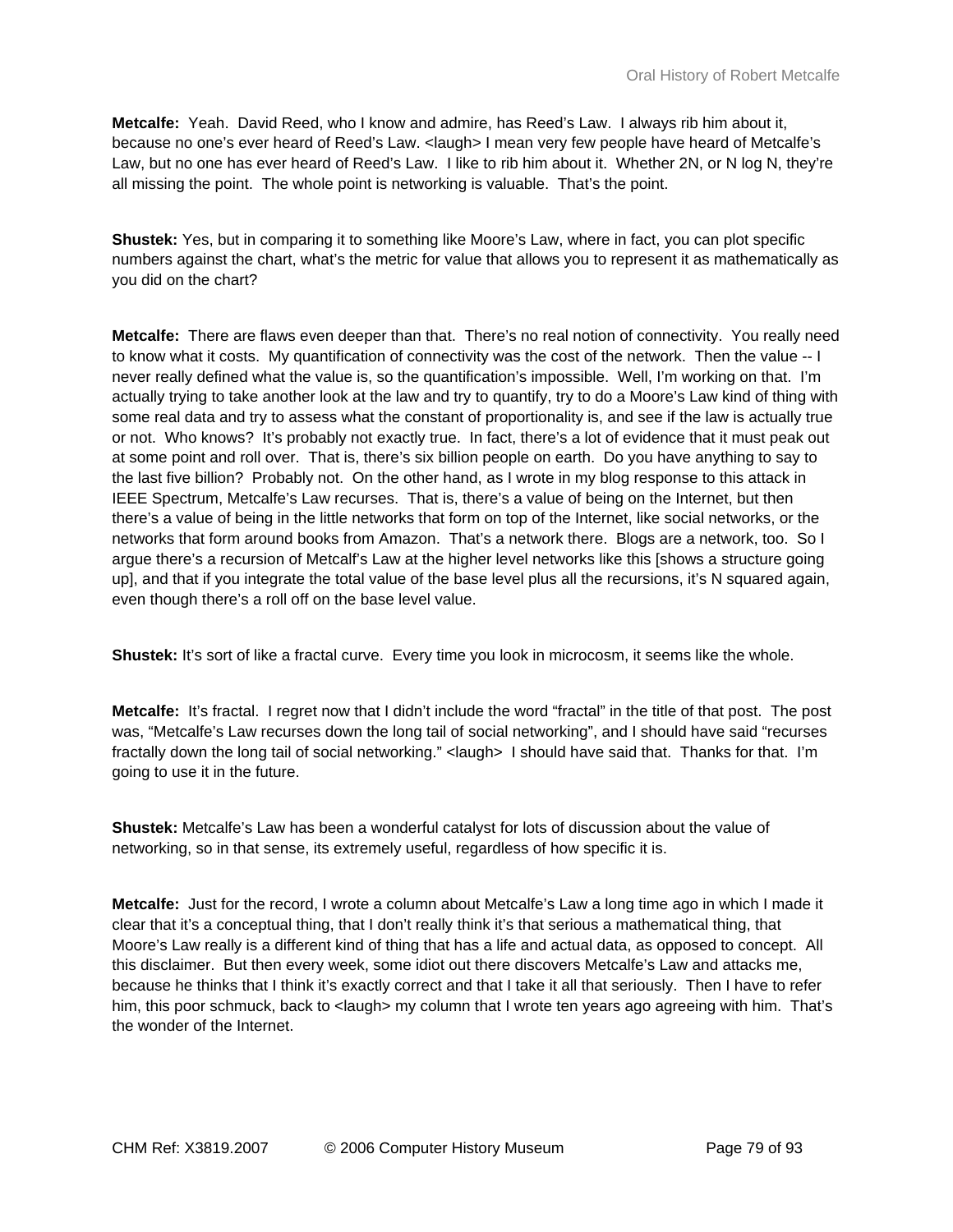**Shustek:** Let's talk about seriousness with respect to predictions. You made one in December of 1995 that had to do with the collapse of the Internet. What was the prediction, and were you serious?

**Metcalfe:** It was a brilliant success, actually, that prediction. I was a columnist at the time, with about a million readers, if you count international and pass-along. Actually, in the U.S., my readership was assessed by third parties at 629,000, but I'll say a million for round numbers. When I wrote my column every Sunday night, I wrote 615 words that I knew very shortly were going to be read by a million people. I loved that power. Every little word —this word, "of", "the", "and" -- is going to be read by a million people in a few days. Should it be there? Should I delete it? I like to delete articles, by the way. "And", "the"; they seem like busy words to me. It was a real lovely, powerful thing. But I wanted to succeed as a columnist. I wanted that million to be two million someday. That raises certain ethical questions about the extent -- and I believe many columnists make the wrong decisions ethically at this point, because there's a difference between being interesting and being right. You kind of owe it to your readers to be right, but you won't have any readers unless you're interesting. Anyway, at that time, I was learning to be interesting, because I wanted to get to two million readers from one million. I saw a number of problems with the Internet in '95, all of which were true insights: the fragility of the thing, the fact that Cisco routers could all be crashed at the same time, the fact that there were only twelve name servers, the fact that spam was taking off, the fact that no one had anticipated viruses and security, the fact that packet loss was going up and up and up because the traffic was exceeding certain circuits in certain places. I accumulated a long list of all these reasons which spelled doom to the Internet. One night, writing the column, <laughs> I decided how to phrase this. So I predicted. I had to write a column every week, you understand. I began to learn that my readers appreciated predictions, because they kind of relied on me to help them assess the future, and so on. How could I make this into a prediction that would be interesting? So I predicted the collapse of the Internet -- I chose that word carefully -- the collapse of the Internet during 1996. It was a bunch of columns. They're all in my book, by the way. My book is titled *Internet Collapses and Other InfoWorld Punditry,* available at Amazon.com. [It's] on the long tail. It used to have a two-digit Amazon rank. It now has a seven-digit Amazon rank, I'm proud to say, last time I checked, and I check often. But then I quantified this. I said that during 1996, there would be an outage of the Internet which exceeded one billion lost user hours. I called it a "gigalapse". I predicted there would be a gigalapse in 1996, and that's what I meant. Then I wrote a number of spoofy articles. I predicted that pornography would bring down the Internet. Not the actual pornography; it was all the writing about the pornography would clog the Internet -- there wasn't really much pornography at all -and a lot of tongue-in-cheek and sarcasm. My editors always said don't be sarcastic. They'll rub your nose in it. I ignored that advice and wrote a lot of stuff. During 1996, there were some pretty big outages. The biggest one occurred in August of that year and it was, I forget the exact number, 118 megalapse. About one-eighth of a gigalapse. That's as close as I got.

## **Shustek:** How do you measure a lost user hour?

**Metcalfe:** How many users were denied access to the Internet for how long? You multiply the number of hours times the number of users. This particular outage was a bunch of Cisco routers at AOL [that] came down. And the funny thing was -- and I was right about it, I wrote about this -- there was no genetic diversity. They were all Cisco routers, so the bug in one router was in all of the routers, right? The router went down. They reloaded it. But by the time they reloaded it, this one had gone down. It had somehow rebooted itself and so they went to fix that one and these two had gone down. They spent a whole day, 19 hours, actually, trying to bring these routers back up, but they kept bringing each other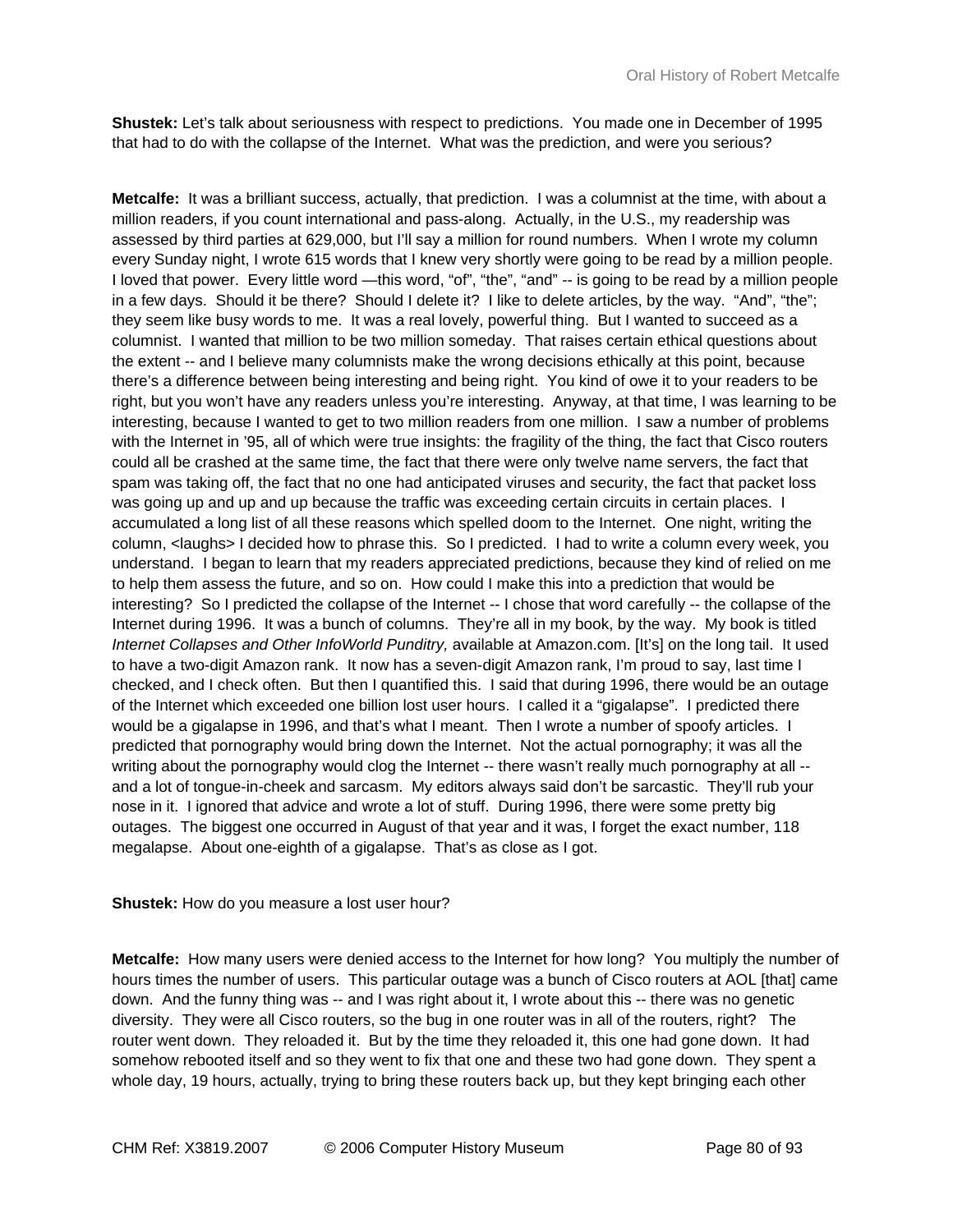down faster than they could bring them up. Eventually, they got it under control. But before they had done that, a 118 megalapse had occurred. I trumpeted this in my column, of course, because it meant that, hey, this is only August. We still have September, October, November and December. <laugh> It could happen. But the year came and went and that was the biggest outage of the year. By the way, these columns generated all sorts of interest and activity. A lot of stuff got written. All the Internet intelligentsia were on my case. The problem was, I had been an Internet guy and they were used to being attacked from outside. I was attacking them from inside, so that really struck home. There was a lot of vituperation. In fact, if you see the cover of my book, you'll see I have a blurb from Vint Cerf on my book in which he refers to me as a "ranting gas bag". What he didn't realize is that I would put that on my book. <laugh> I asked him for the blurb. Vint Cerf, "father of the Internet". He sent me back this nasty blurb, assuming I wouldn't put it there, ha ha, but I did. So there he is on the cover of my book referring to me as a ranting gas bag, because of my accusations about his baby being fragile and on the verge of collapse. Basically, everything I said, except the actual numerical prediction, is true. I think the service I performed is sort of this self-denying prophecy. I got all sorts of people upset about various accusations I made, and they fixed the problems, to some degree. Now a lot of the fragility is still there, the spam problem is still out of control, viruses are still a problem. We grad students, when we were building the Internet, did not put economics in and we didn't put security in. It's still not in, and there continue to be problems. There are outages all the time and no one's keeping very much track of them. So I claim I was sort of right. But 1996 came and went, and I accepted an invitation to speak at the Worldwide Internet -- some conference whose title was sort of like the Worldwide Internet Conference in Santa Clara, California -- wherein I was expected to explain my failure to predict the collapse of the Internet. What I did is I carefully arranged the most successful publicity stunt of my career as a columnist. I planned to eat my column. By the way, I had promised that I would eat my column if this prediction had not come true. I accepted this speaking gig with the intent of making good on my promise and eating my column. I'm so proud of what I did. First of all, I rehearsed it. Eating paper is hard. In fact, you can't do it. Not only that, it could be dangerous. Some paper is printed with heavy metals and you don't want to be eating it. *InfoWorld*, fortunately, is published with soybean-based inks with no heavy metals. I got that all verified. The night before, I actually at the column and I realized you can't. Try it. You can't. It's really horrible, and it can kill you. I got a blender, and some water, and a bowl and a spoon, and they were in the podium when I came out on stage. So I come out on stage. There was a thousand of these Internet people, my peeps, the Internet intelligentsia, who are generally hostile to me by this time, because of all my gas bag ranting. So I began speaking and the audience was rumbling. I said, "You know I made this prediction in '95 that the Internet would collapse last year, and it did, just like I said." "Boo!" They started booing, because they could see me weaseling my way out of my commitment. I said, "Well all right, I was close. I was within a factor of eight. There was a 118 megalapse instead of a gigalapse." It was close enough. I mean it was within a factor of ten. Surely, that should be enough. Audience growling, rumbling, shouts of derision coming. I said, "Okay, okay. I'll eat my column." I had them roll in a huge cake that looked like my column. With icing, it had been made to look exactly like my column. I went down and I started cutting cake and eating it and handing it out to people as if this would suffice. Then I went back to the podium and I'm eating the cake. The audience was not going to buy this, so they started yelling. Finally, I said, "All right, okay, all right." I got an actual copy of InfoWorld and I tore out the offending column and I went through the audience, "Is this the column right here? Is this the one I promised to eat?" I got them all to agree that it was and I took it up on the stage. Then I started tearing it up into little pieces, and then I reached down and I took the blender out. Of course, when I took the blender out, then they all realized that I'd been planning this all along. I took the bowl out and I put the water in the blender, and I dumped the column in the blender and I blended it for a while. Then I poured it into the bowl. I asked them, "When you have soup, do you drink soup or do you eat soup?" They had to agree that you eat soup. So I was about to eat my column. You see, I didn't want to have a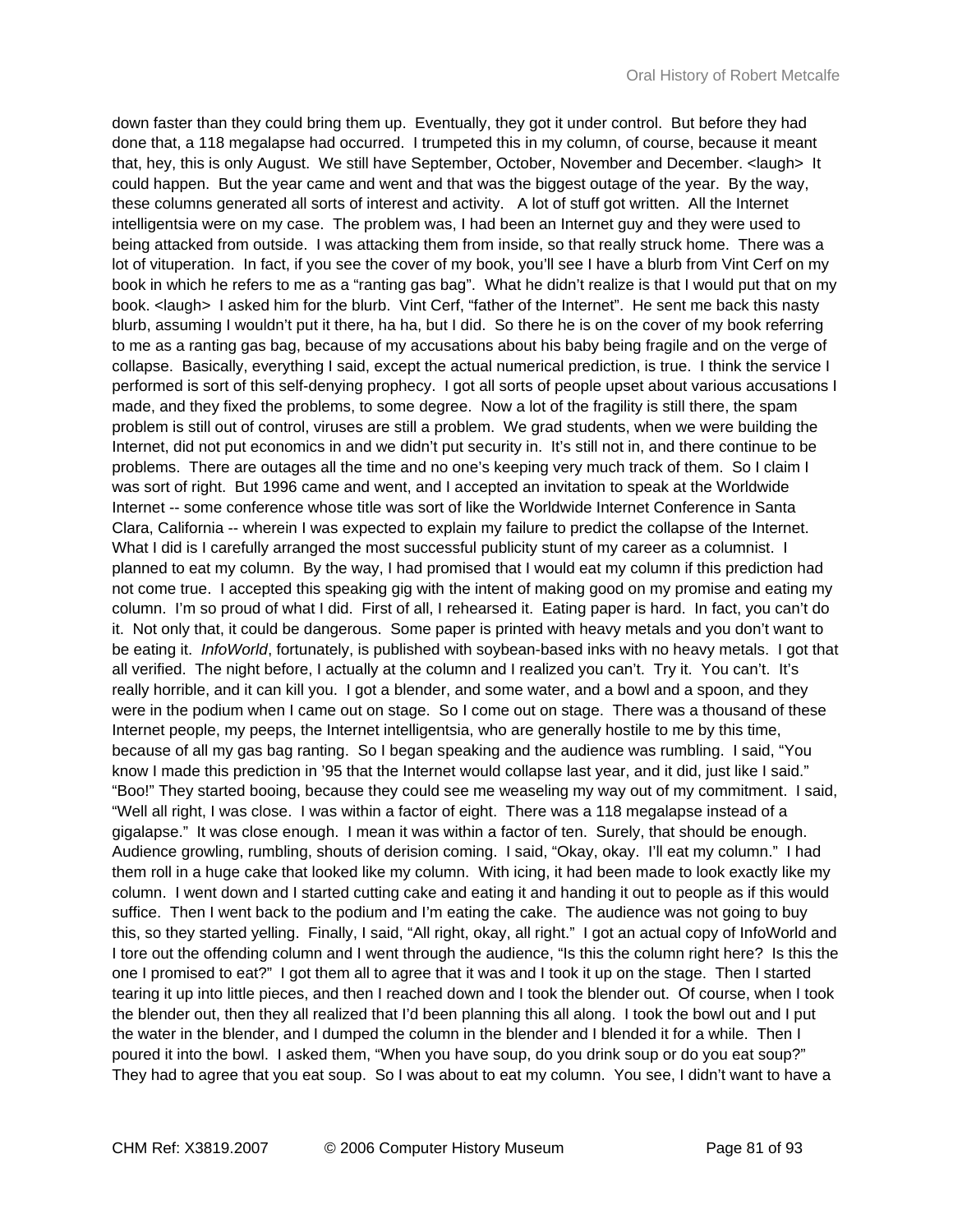technicality. I didn't want to just drink it, because drinking is not the same as eating. I got them to agree that you eat soup, and that this was a soup and it was my column, and then I proceeded to eat the whole thing. Then I held the bowl upside down over my head, the way you do with an empty beer stein, to prove that I had eaten the whole damned thing. Anyway, this made the cover of *Barron's Magazine*. It made articles in *Wall Street Journal.* Every big magazine picked this up. This was such a successful journalistic pundit promotional event that I became better known for having falsely predicted the collapse of the Internet and thereby eating my column than for inventing Ethernet. That's how successful that PR stunt was. But generally [in] the community, the net reaction was positive. The fact that I actually ate the column was palliative. That is, people said, "Well no one ever does that. No one ever admits they were wrong. No one ever actually does that. Metcalfe did. He said he was wrong. He ate the column right in front of us. We were all there." Not only that, not only did I manage to generate all this interest and all this, I think, preventative worry about what was broken about the Internet, the self-denying prophesy. In the end, I ended up getting a positive boost [more] than a negative one on this. I'm reading all the time people referring to my ill-fated prediction.

**Shustek:** I trust you had no ill effects from the meal?

**Metcalfe:** No. Remember, I ate the column twice. I ate it the night before, and then the day of, and no ill effects, no problem.

**Shustek:** To the extent that it was a self-denying prophesy and that you had a beneficial effect on fixing the Internet, do you think the same kind of mechanism occurred a few years later in the Y2K issue?

**Metcalfe:** Yep, absolutely, all that hype. I was a journalist at the time, a publisher even. That was great for us, because it created controversy and it was self-denying. People were preparing for it long in advance, and it didn't happen. A self-denying prophecy.

**Shustek:** You've been critical of Microsoft as a monopolist, at various times. But one of the things you once predicted was that when Windows 2000 gets here, proliferates, that Linux would disappear. That hasn't happened.

**Metcalfe:** I didn't exactly predict that, either.

**Shustek:** Okay, what did you say?

**Metcalfe:** I'm sorry, do you have the exact quote there? Do you want to read it to me?

**Shustek:** I think it said, "When Windows 2000 gets here, goodbye Linux."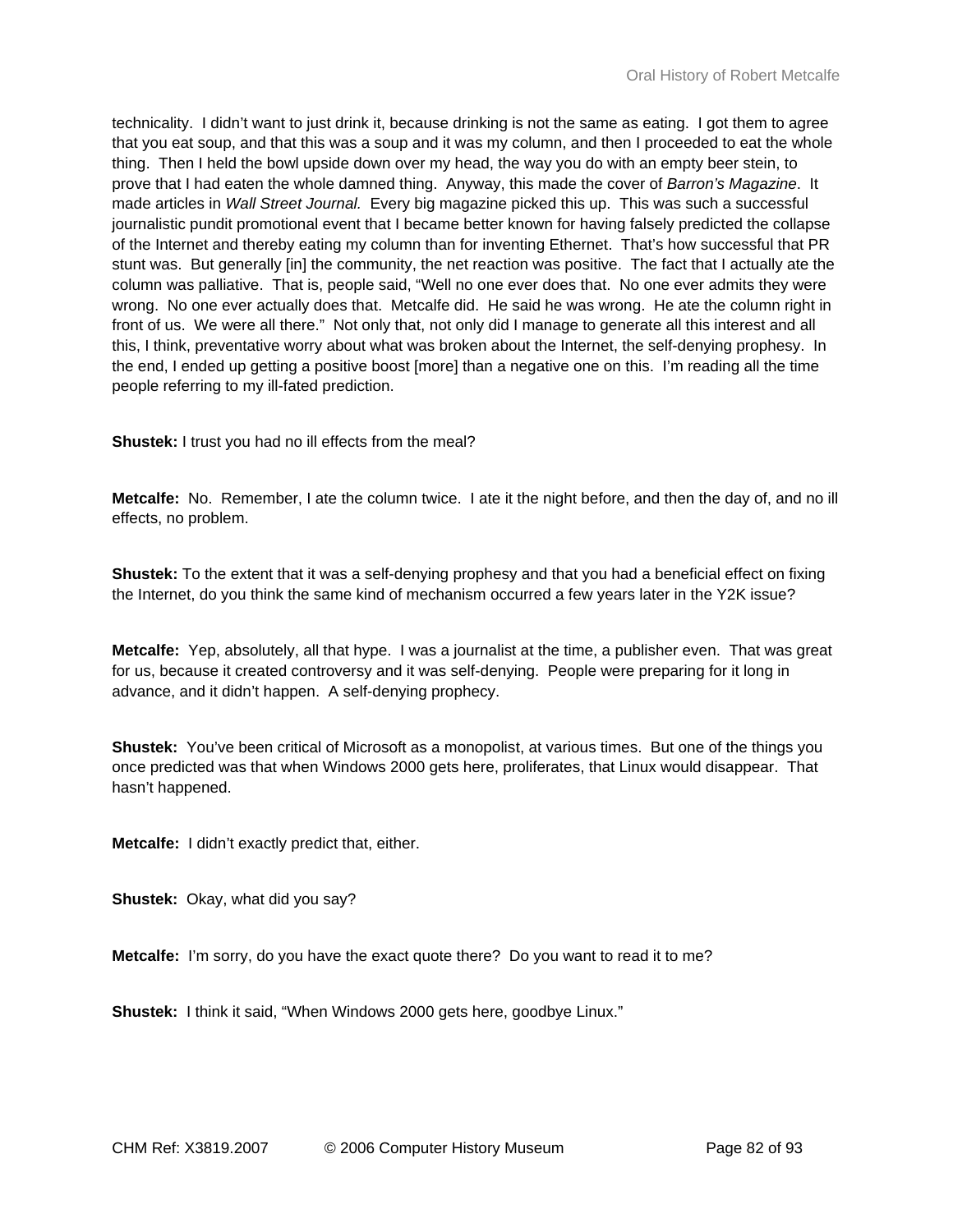**Metcalfe:** Well, that was clearly wrong. < laughs> "Goodbye, Linux." Well actually, there are other predictions I've made. I had to make a prediction a week, so I had eight times 50 predictions.

## **Shustek:** You become a target.

**Metcalfe:** Yeah. I think my batting average is pretty good, but that's one, that particular sentence, I would have to regret. On the other hand, if you were reading the Linux media at that time, Windows was doomed. I'm sorry, but Windows has not… Have you noticed Windows sort of dropping off since I wrote that? No. And they were also falsely counting, because Linux people generally didn't care about security. When you went to count Linux nodes in the network, there they all were. But Windows people are more serious people. They have businesses to run, stuff like that. They're not just grad students. I like to be nasty to open source Linux people. They were undercounting the Windows machines and overcounting the Linux machines and claiming that Linux was taking over the world. Linux has been doing fine, but it didn't kill Windows. Vista just shipped today, and this is going to do just fine. I'm negative on both Linux and Windows, frankly, because I believe they're 25 years old and they need serious fixing.

**Shustek:** Do you see any opportunities for something to replace them?

**Metcalfe:** I've written that I'm hoping that such a thing would occur. Maybe it's going to happen through the evolution of Linux and the evolution of Vista. But if someone's going to come in completely new, it'll be on cell phones. That's happening now. There's five, ten operating systems on cell phones now, and most of them are not Windows or Linux. There's some Linux and some Windows, but there's some not, so that would be the next opportunity. We're also pursuing the opportunity in the embedded space. There are ten billion microcontrollers shipped every year, and there's no Windows for microcontrollers. There's ten different raggedy embedded operating systems out there. So the opportunities for new OS's are probably in cell phones and embedded more than PC's, because PC's are kind of passé now. They're clunkers.

**Shustek:** Maybe a new operating system can evolve in some other ecosystem and then expand out to the desktop.

**Metcalfe:** It's possible. OS's are too familiar to a lot of the software I've dealt with in my technical prime, and that was in the '60's and '70's and '80's. Why is that junk still around? Why are we still telnetting? Why do we still have command lines? Windows and mice -- we had those at PARC in the '70's. What's that stuff still doing around? Not only that, whenever a computer in this house goes awry, my wife expects me to fix it and I can't. They're kludges. They're horrible, fragile things. And they're good enough for a billion people.

**Shustek:** What have we done wrong in the industry that lets that happen?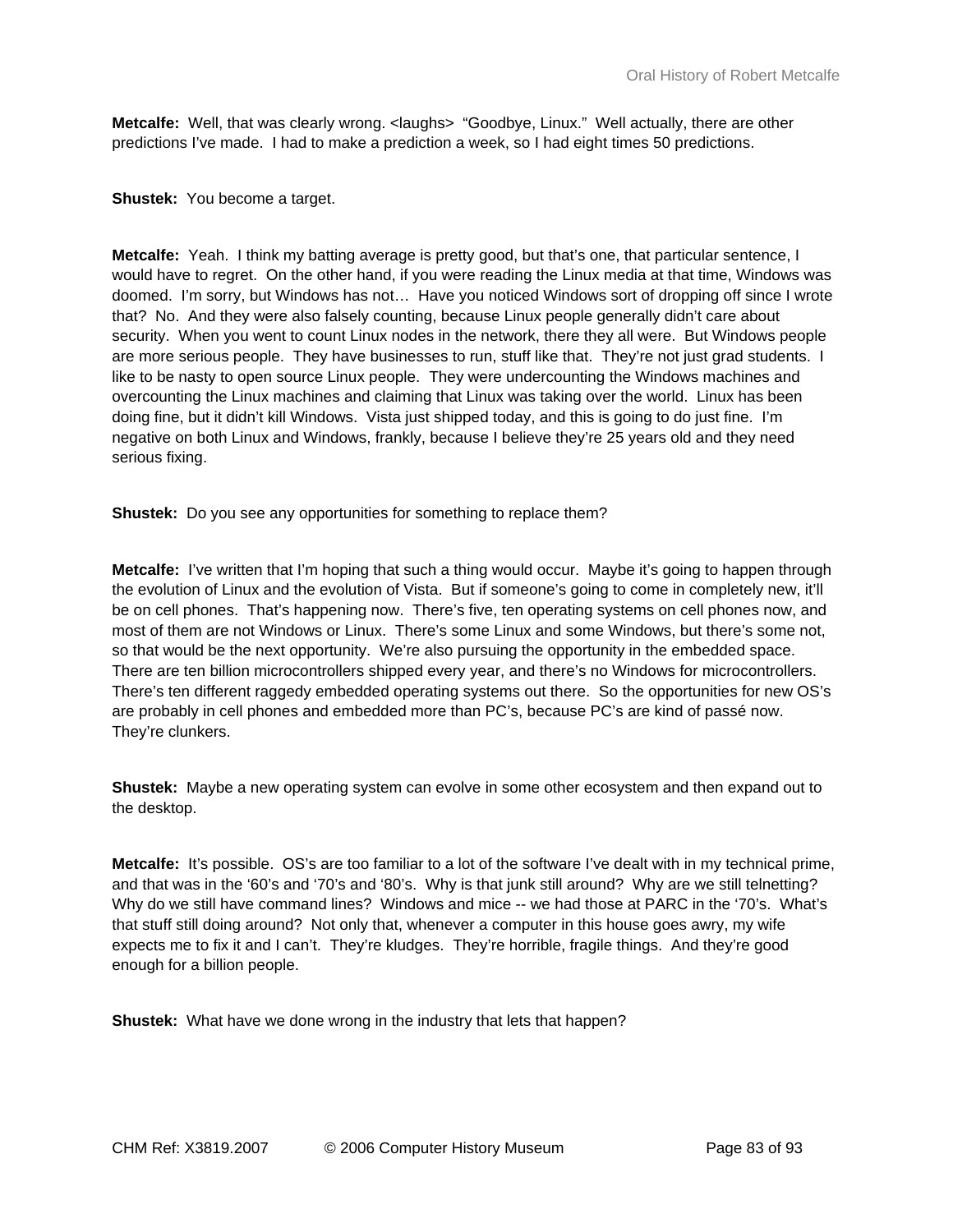**Metcalfe:** Not that we did anything wrong. It's just that the status quo in general, in this whole process of technological innovation -- which is what I believe my career is, technological innovation -- the status quo is strong and has lots of defenses. It's hard to innovate. There are barriers to entry, to new innovations and they're higher than they should be. Just to go back to your mentioning of Microsoft, I believe I wrote the first column attacking Microsoft for anti-competitive behavior. I did it in *ComputerWorld,* and I did it in 1991. It was after my bad experience, direct experience with Microsoft at 3Com where I witnessed faceup what it feels like to be on the receiving end. Now I had previous experience with AT&T, but this was now Microsoft. I didn't exactly criticize them for being monopolies. I exactly criticized them for anticompetitive behavior, which is different, because I think Microsoft has earned its monopoly. Where it went wrong is when it began to use its monopoly to deter competition and be a barrier to entry to new innovations. For example, the famous example is when they introduced [Internet] Explorer. They didn't have to use their monopoly on operating systems to kill Netscape. They could have killed Netscape even-steven, fair and square, but instead, they bundled. They bundled Explorer with Windows, which is a violation of law. I mean the Sherman, Clayton, one of those, and case law, says you're not allowed to bundle. You're not allowed to take a monopoly position in one field and then bundle a non-monopoly product, and thereby become a monopoly there. Someone realized a long time ago that that deters innovation and prevents new starts from innovative companies from coming along, so that's made illegal. What Microsoft did wrong was not to succeed, -- and I think Bill Gates is a fine man -- it's, I've referred to them as the Hitler youth -- that was, perhaps, strong language -- but the younger people at Microsoft, believing, sort of trying to emulate Bill Gates, but not really getting it quite right. Gates is an ethical, hardworking, shrewd son-of-a-bitch. But the Hitler youth, as I call them, they thought they were emulating Bill Gates when they started acting anti-competitively. They didn't have to bundle Explorer. They could have attacked Netscape fair and square with a little preparation to be sure that that competition could occur on the Windows platform. They could have done it that way. Instead, they chose to do it in an anticompetitive way. The thing that prompted my column in *ComputerWorld* is I attended a press conference for the introduction of a pen-based operating system. What was it called? GO, or some predecessor of GO.

## **Shustek:** EO

**Metcalfe:** EO, some predecessor of EO, the one just before EO. Anyway, it was a pen-based OS. In San Francisco, I was a journalist. I went to the press conference. The day before, there had been a press conference by Microsoft to introduce Pen Windows, and it took all the air out of this press conference to introduce this pen-based operating system. The thing that was true is there was no Pen Windows. Do you use pen Windows a lot? No. There never was Pen Windows. Microsoft saw that this little company was going to introduce a new operating system, and scheduled a press conference the day before. That is anti-competitive behavior. Previously, IBM had been sued on this. They introduced the 360/90 in order to kill the CDC 6600. They didn't have whatever machine it was, the 90, or the 95. The justice department said, no, you're not allowed to introduce fake products in order to disrupt the introductions of your competitors. No bad monopoly. You're not allowed to do that. Well, here's Microsoft doing it. They did it to this pen OS. That's what provoked my column. So just to be clear, I have been and still do attack Microsoft, not for succeeding, but for turning its success into anticompetitive behavior, thereby slowing down the innovation process by deterring new starts from starting up. It's okay to serve customers better; it's not okay to damage competition, if you see the distinction.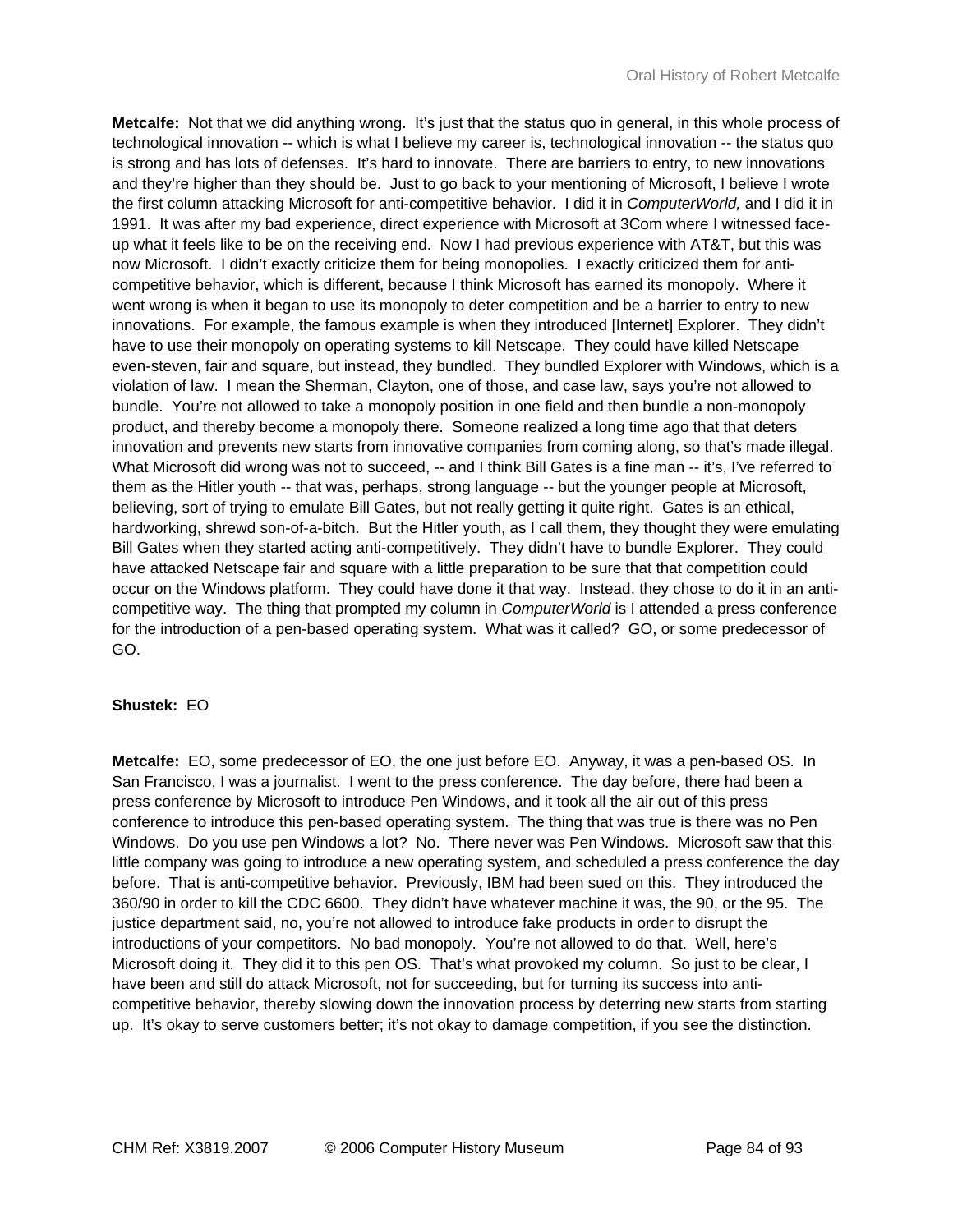**Shustek:** Do you see that anything has changed in the intervening 15 years? Do you predict anything might change now that Gates is less involved?

**Metcalfe:** Well first of all, Microsoft has been convicted of anti-competitive behavior, and that conviction is having its effect. That is, they're being sued, still, and they're having to behave themselves a little better, as happened to IBM during its heyday. It was forced to clean up its act a little because of this legal action. Balmer and Gates are of the same vintage. Balmer's an excellent guy, Gates is an excellent guy. I don't think the company is going to somehow get mediocre, suddenly, because Gates is doing his philanthropic thing. What was true of IBM in the '80's is that it was generally run by mediocre people after years of monopoly. That's not true of Microsoft. These days, Microsoft is being run by and is attracting some of the best people in the world. It hasn't yet gone down the tubes. I once predicted that Microsoft was going down the tubes. I hastened to add it was going to be a long tube. <laughs> See, I laugh at my own jokes. My wife complains about that. < laughs>

**Shustek:** Other companies like Google are also hiring excellent people.

**Metcalfe:** Well, Google is…. Microsoft's not going to last forever as the dominant player. Just look at the Roman Empire. Five hundred years, that's sort of the upper limit. <laughs> Maybe Google's the one, but then right behind, what's going to happen? Is it going to be Google forever? No. Google will somehow... But the timescales of these evolutions are way beyond the capability of covering in a daily newspaper or a weekly magazine. It would take decades, so it's hard to be right about them.

**Shustek:** After a decade of being a journalist, you decided to move on to another phase of your career and become a venture capitalist. Describe why it is you did that, and why you thought you could do a good job at it.

**Metcalfe:** I have a short attention span. It's about ten years, roughly. After about ten years, I sort of want to do something new. That's what happened. I did journalism and publishing for ten years. I was doing a column on this company -- it's in a funny place; they gave me directions. I like to write about new technology. One of the things I liked to do for my readers was to say, "This is going to be really important." My idea of a scoop was to identify a technology before other people had written about it, so that's why I ended up writing about a lot of startups, because that's where you'd find such a thing. I once heard about this startup called Ucentric in Maynard, Massachusetts. They gave me the directions: out route 2, left, right, left, right, and I realized they were directions to the [woolen] mill, the old DEC mill. They should have just said come to the DEC mill, but they didn't know that that shorthand was available. Here was the mill, packed with cars like it had been in the old days of DEC. Only there was no more DEC. It was just 100 startups had infiltrated the mill. Here I am interviewing this company, Ucentric, and there was a venture capitalist, Mike Hirshland, sitting there, which is kind of odd. I'm interviewing a company and their VC is there. I spent most of the day there. At the end of it Hirshland invited me to come visit him over at his VC firm, Polaris. The next thing I know, I'm a venture partner there. They invited me. What I viewed that was as a transition of career. Technological innovation is still my business, but this is a new role. Instead of helping people to better buy information technology, I was going to go start some companies, dealing with entrepreneurs, who were my favorite people. Scientists, engineers and entrepreneurs are my favorite people, roughly speaking. There's a four-way deal there.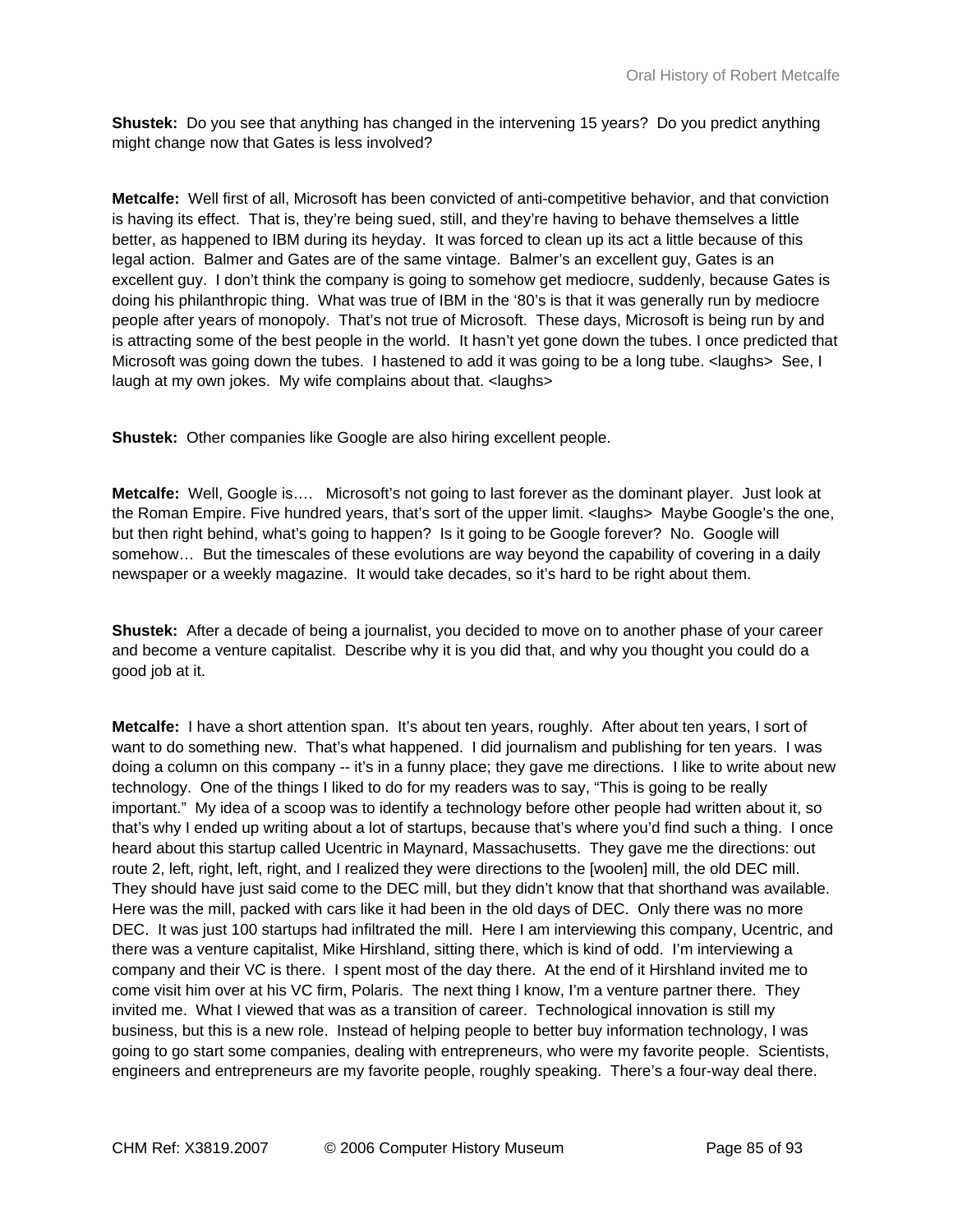The scientists develop the science. The engineers, they make it into products. The entrepreneurs organize the companies, and the VC's fund them. That's part of the technological innovation process. I viewed it as a way to keep in that business, but from a different point of view. Just as I had learned how to sell advertising, I was now going to learn how to be a venture capitalist, which is a completely different trade craft involved there.

**Shustek:** Did you think that your experience having started your own company would help you evaluate and mentor these startups, and has that been true?

**Metcalfe:** One of the conceits of my practice as a VC is I think that. I think that having built a company, I'm in a better position to choose and help companies. But along those lines, I think in the last six years, I've learned that I need to be putting more time in choosing than helping. There's only a certain amount of helping you can do, and if you've made a bad choice to begin with, it's very hard to help a bad choice into success. It's much better to put the energy into selection than helping. One of the things I had done in my early years as a VC is be chairman of the board, which is something VC's don't do a lot of. I did more of it because I thought I was more qualified, because I had been a chairman, an actual chairman of the board. I'm doing that less now. I'm retreating from that role, because it was a conceit that I could be so helpful to these companies. As an investor, I need to pay more attention. I'm going to keep helping, of course, but that I need to put more emphasis on choosing than helping.

**Shustek:** Do you find it frustrating that in your role, you provide the funding and you provide advice, but they sometimes don't listen to your advice?

**Metcalfe:** They don't? Sometimes they don't listen to my advice? How about sometimes they do listen to my advice, rarely. <laugh> No, see, I had ten years as a journalist where I was giving advice to a million people and they weren't listening. Now I give advice to a much smaller group and they're not listening. It's pretty much the same thing. I try to be helpful. One of my sources of compensation is to be acknowledged for having [helped]. "Oh, that was a great thing," or "Thanks for that help. " I do try to help the companies. But you're right. I have a portfolio now. I have eight companies. Well, we have ahundred-and-some companies that all of us look for. I have eight that I sort of pay careful attention to. I have to be careful that in each of those eight cases, the people I'm dealing with there, they have one company that they're interested in. They're one-eighth of my portfolio, and that requires a different mindset. I mean, they're in charge. I can advise. I can invest or not invest, or advise, but ultimately, it's those teams that make or break the companies. By the way, I've learned in six years that the shortage, the scarce commodity in my practice, is not money. There's plenty of venture capital. Don't let anyone tell you there's not enough venture capital around. There's billions of it, gobs of it. And there's no shortage of ideas. MIT alone generates enough ideas. You could start a company a week. The shortage is CEO's, those people who can start those companies and grow them. If we had more CEO's, we could fund more companies and there would be more innovation.

**Shustek:** You said that one of the critical things is to select well. Do I take it then that the selection of the team is even more important than the selection of the idea?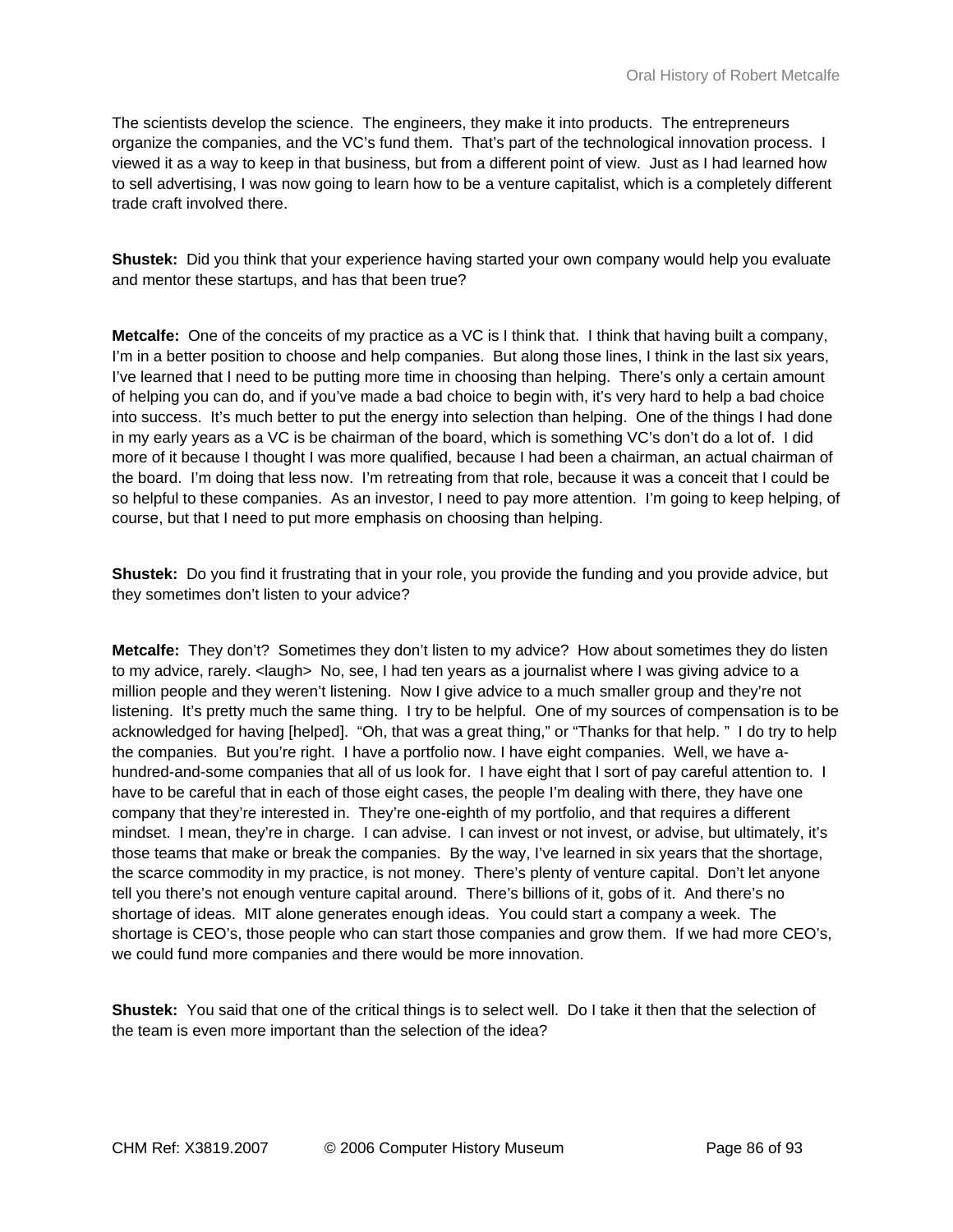**Metcalfe:** Well, yeah. This is a perpetual debate in venture capital: is it the market, is it the people or is it the technology? Which is it? Of course, you have to have all three. I guess what I just said was tantamount to saying that the people are the most important of those three. I guess, yeah, you would argue that a good team stands a better chance of making the most of the situation. On the other hand if the team is in a losing situation, there's not much they can do. You find a lot of mediocre people who just happen to be in the right market and they look like geniuses.

**Shustek:** Sometimes a good team can change the situation, when they see it's not working, into one that will work.

**Metcalfe:** That's what I tell our teams. Occasionally, the team will say, "Our market is not really taking off." And I say, "Aren't you a leader in the market?" "Yeah, we're the leader in the market." "So the fact that the market isn't taking off is your fault. Make the market take off. What do you have to do? Don't tell me the market's not taking off. Make it take off!" That's to your point. But there's luck involved. You see some mediocre teams who stumble into these huge vortexes and they all look like geniuses. You don't really know they're not geniuses till later. Then there are the really good teams that, owing to the ebbs and flows of luck, end up in a losing situation and there's nothing they can do. Venture capital is a very specialized, very subtle trade. I'm still learning it after six years.

**Shustek:** What sort of companies are you responsible for at Polaris? Are they mostly communications and networking, or have you branched out?

**Metcalfe:** A key reason I'm at Polaris is Polaris is diversified. That's our number one strategy. We are not a "dot com" VC firm, or even a telecom firm, or even an IT firm. We're diversified across technologies, including life sciences, drug delivery, medical devices, enterprise software, networking, networking hardware, networking software. It goes on. We're diversified. But still, my companies tend to be closer to what I know about. There is a notable exception, which I'd like to get to. I'm chairman of a company called Ember that networks embedded microcontrollers, of which, as I mentioned, ten billion are shipped every year. That's sort of a recapitulation of 3Com: networking a layer of computers. PCs were new, 3Com went to network PCs, and we succeeded and the rest is history. Now embedded computers are coming, so we're developing CMOS radios and protocols appropriate for 10 billion embedded microcontrollers.

**Shustek:** It's not a new field; people like Echelon have been trying to do this for a long time.

**Metcalfe:** They have. It's not a new field, but it's still a new field. Echelon is a fine company but they're not doing the job. There are still 10 billion un-networked microcontrollers out there. The pitiful fraction that they've managed to network-- they are hung up on wiring. You're not going to network those 10 billion microcontrollers with wires, I'm sorry. They keep writing articles about how wireless doesn't work. It reminds me of columns I wrote in the '90s when wireless didn't work, in the early '90s. I wrote columns; actually I went a little overboard: I said wireless will never work, which is going too far. But now I'm on the other side. The problem with Echelon, a fine company -- in fact 3Com almost merged with Echelon, and Ken Oshman's a fine man, and Mike Markkula is a genius -- but they're stuck on wiring. They'd better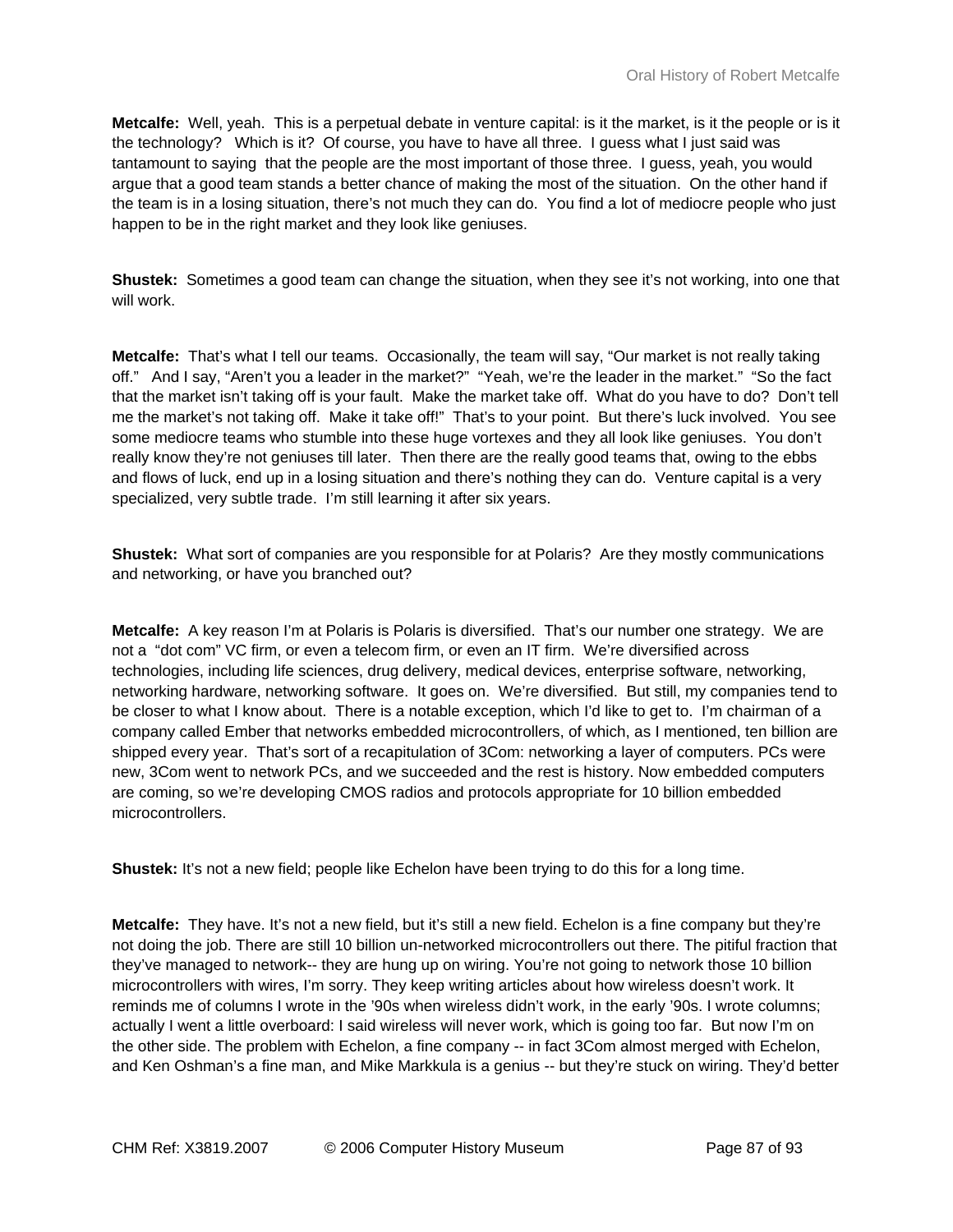get off wiring or little Ember and a bunch of other companies are going to pass them by. Because those 10 billion embedded controllers need to be wirelessly networked. It's clear. The cables are too expensive for one thing. So echelon better get with it.

**Shustek:** What other companies are in your portfolio are interesting?

**Metcalfe:** They're all interesting, all eight of them. I've just recently stepped down as chairman, but I'm still a director, this is part of my altering role, I've recruited a great chairman for SiCortex, maker of supercomputers. Open source, Linux clusters.

**Shustek:** Open source? You haven't been a fan of open source.

**Metcalfe:** Open source. I'm flexible. It's much more important to be right than to be consistent. SiCortex says there's an emergent -- in supercomputing, in technical, scientific supercomputing, not enterprise computing -- there's an emergent platform. It's called Linux MPI open source. The reason open source is a special attraction to these folks, these are people who own their own codes. They don't buy software, they write their own. It's very technical. They don't buy Oracle databases, they write their own codes. So recompiling the OS is something that they really love to do, several times a day probably. SiCortex has noticed the emergence of this Linux MPI platform into the top 500 supercomputers in the world and decided, well, they're cobbling these clusters together out of old PCs using Ethernet as a fabric. So let's preserve the platform but put purpose-built hardware underneath it. We'll execute MPI over Linux and run Linux better, faster, cheaper. Improving delivered performance by factors of 10 per dollar per foot per watt. We start out with a 64-bit floating point microprocessor that has less than a watt of power consumption instead of more than 100 watts of power consumption. There's a factor of 100 there that we're starting with. Then we have a fabric which replaces Ethernet in the cabinet, and it's integrated on the chip. The core of this company is a chip. Then we put the chips on boards, and we put the boards on boxes, and then we sell the boxes. Our mission is to deliver teraflops for milliwatts. That's really cool. The chip just came back from TSMC a few weeks ago and is now running Linux and sending packets. I got an email from one of the guys running Linux on this chip. We will be shipping computers this year, and that's exciting.

**Shustek:** It's an exciting field, but of course it's a field that's littered with corpses of a lot of companies that didn't make it.

**Metcalfe:** Right, and the people who work at SiCortex were at all those companies that didn't make it, and they learned three lessons. See, three? Isn't that recurring, three lessons? Three mistakes we're not going to make: We're not designing our own microprocessor; we're not developing our own operating systems and tools; and we are not asking our customers to reprogram their applications. We plan to do this company on \$50 million instead of \$500 million.

**Shustek:** You mentioned that one of your eight companies was not in the computing communications field. What is that?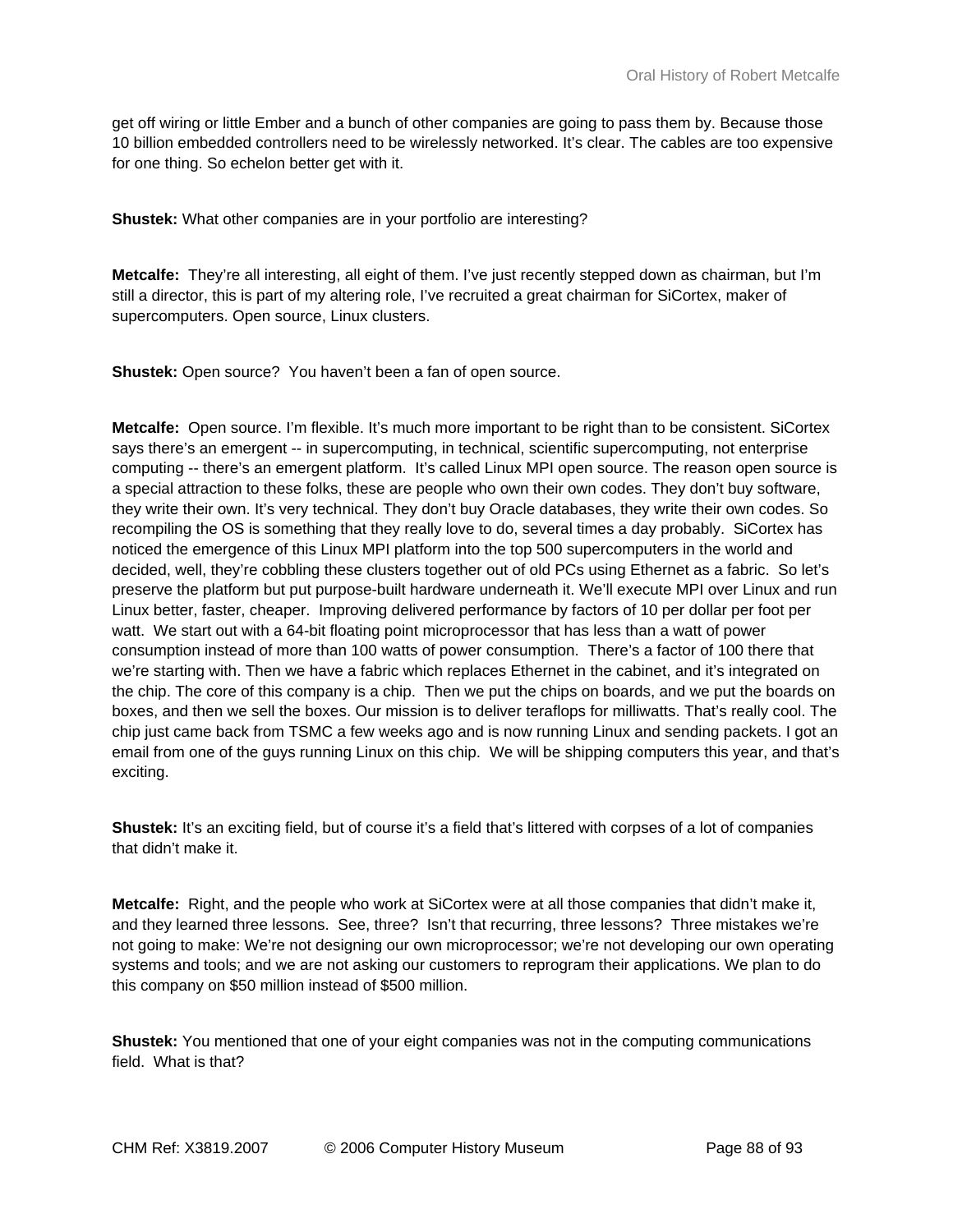**Metcalfe:** Oh, well, yes, I've noticed that one of the big problems in the world today is energy. The world needs cheap and clean energy. Cheap and clean. Not just cheap, not just clean, but cheap and clean energy. The world needs it.

**Shustek:** Other people have noticed this too.

**Metcalfe:** A lot of people have noticed it. But I've noticed it, and I've noticed that too many of the people who have noticed it are Luddites and Greens and Marxists and politicians and lawyers and people who are in no position to solve the problem. However, scientists, engineers, entrepreneurs and venture capitalists -- we can solve the problem. So just like it took us 30 years to break the back of the communication monopolies and build the internet, we are going to take the next 30 years to break the back of the energy monopolies and meet the world's needs for clean and cheap energy. Cheap and clean. Cheap and clean. Both. Has to be both. Can't be just cheap, can't be just clean. It's got to be cheap and clean. This investment, my first energy -- I've sort of made two -- the first one is called Green Fuel. It's an MIT spin-off, which is one of my specialties, hanging around MIT and looking for opportunities. Listen to what Green Fuel does: It takes the flue gases from power plants -- oil, gas, coal - and bubbles the flue gases through a slurry of algae, in the sun. The algae eat all of the CO2 and all of the NOX from the flue gases, so that the resulting effluent is free of greenhouse gases. By eating this CO2 and NO2, the algae double in mass every few hours so that once a day you're able to harvest them. From the lipids you produce bio-diesel, and from the starches you produce ethanol, and from the proteins you produce feed. Thereby killing two birds with one stone, solving -- not solving, but contributing to -- the reduction of CO2 emissions into the atmosphere, thereby the alleged impact on global warning. And second of all, producing this huge revenue stream of bio-fuels. I've just been to the desert of Arizona watching them build their third generation, slightly scaled up. It's now about a third of an acre. These are high tech greenhouses, basically, that take a lot of acreage, ultimately thousands of acres next to the power plants to recycle their CO2 into bio-fuels. Isn't that cool?

**Shustek:** It depends on the existence of these old technology power plants.

**Metcalfe:** Well, you think those power plants are going to go away tomorrow? They're planning to build hundreds of gigawatt coal plants in the United States and China. Coal is the cheapest fossil fuel available. It's also the dirtiest. Green Fuel is a way to use coal without putting the CO2 in the atmosphere. I'm sorry if you're thinking that… I'd love for us to build a thousand nuclear power plants in the United States as soon as possible, and that's a whole separate argument. But that's a whole separate argument. In the meantime Green Fuel is going to make it cheap and clean. Cheap because of the recycling. CO2 is not a pollutant, it's a valuable plant food and we're recycling it. So there's great value generated. And clean. Cheap and clean is the Green Fuel proposition. Let's just hope they [knocks on wood] succeed.

**Shustek:** Good luck with it. You said you had another company that was an energy investment?

**Metcalfe:** Yeah, that's on the other end. That's the generation side. There's generation, transmission, storage and consumption. On the consumption side, we've invested in a battery company. I'm sorry, on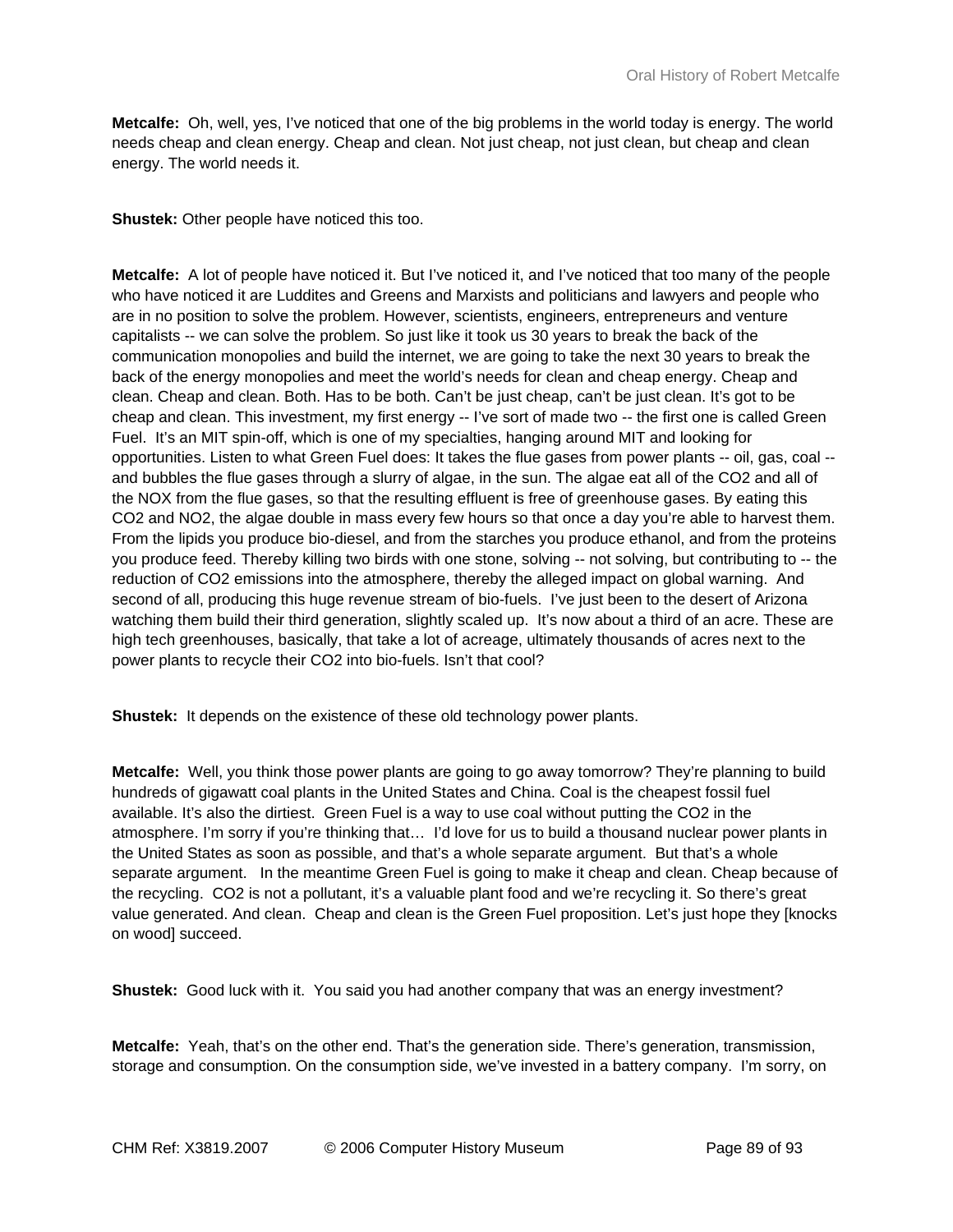the storage side. Well, it's actually on the consumption side, too, when you think about it. These are micro-batteries. There are a lot of battery companies, you know, electric cars and other worthwhile activities. This is a micro-battery company that makes batteries as thin as a postage stamp. They're indestructible, infinitely rechargeable, thin film lithium ion, solid state batteries used in embedded applications – embedded, again -- to power those 10 billion microcontrollers. Those would be used in energy management, security and a million other applications. Convenience, smart cards, cell phones and so forth. Not the main battery in the cell phone, the back up battery in the cell phone; the real time clock battery. We have a solution for that. We hope to ship billions of those soon.

**Shustek:** For those eight companies, you serve as the primary VC liaison?

**Metcalfe:** From Polaris to them. There are other VCs involved in all of them.

**Shustek:** So you work as a team in Polaris? You're not an individual investor?

**Metcalfe:** No, there are 14 of us, we meet weekly, we consult on all the investments. There is specialization. I have these eight companies that I'm responsible for, but it's highly consultive with the team. Then at the company there's other VCs. The board is usually a syndicate of two, three, four or five investors.

**Shustek:** Are you enjoying it? Do you think you'll fill out your decade-long attention span being a VC?

**Metcalfe:** Oh, yes. I want to be the best venture capitalist that ever was. I want to be better than Vinod [Khosla]. And John [Doerr]. And Don [Valentine].

**Shustek:** And Arthur [Rock].

**Metcalfe:** And Arthur! Let's not stop. Let's go to Arthur, and all those guys. I want to be better than them, or at least as good, because there's fun in mastering something and being good at it. I haven't been at it long enough to really… I'm not expert enough. I refuse to give talks on how to be a good venture capitalist, because I don't know yet. But I'll start giving those talks in a couple of years, I figure. I haven't begun thinking about what my career will be after that. But I will in three or four years.

**Shustek**: What other activities are you involved in? I know that you have been or are still on the MIT board?

**Metcalfe:** Yes, I'm a life trustee of MIT, and it's enormously important and fun work. As a result of that affiliation, I'm on the board of Technology Review magazine; I'm the chairman of the Leadership Board of the McGovern Institute for Brain Research at MIT; I'm on the visiting committee of the electrical engineering and computer science department, and I'm active in many entrepreneurial activities: the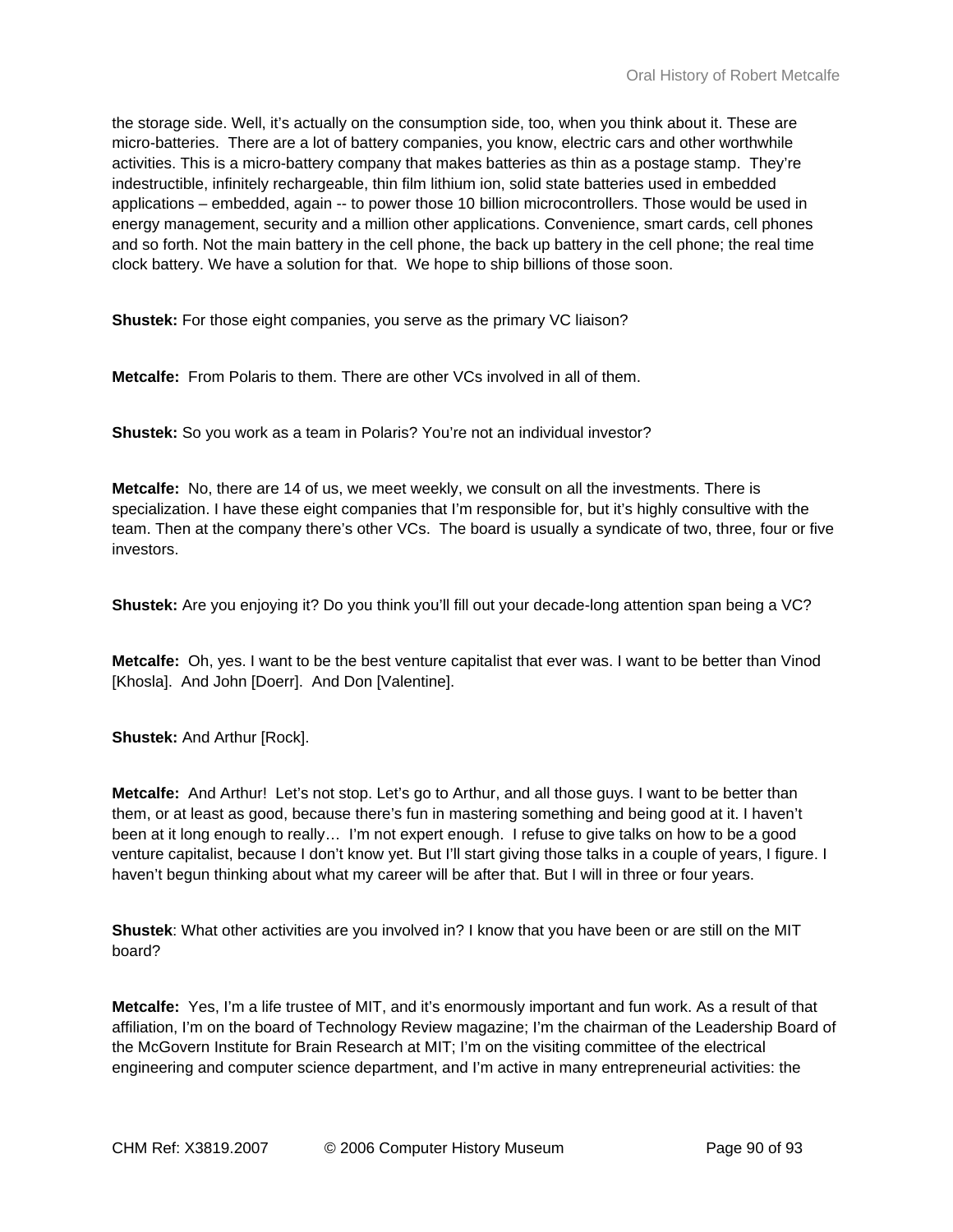100K competition, the idea stream conferences. MIT has an elaborate infrastructure for supporting and encouraging entrepreneurship.

## **Shustek:** Are you teaching these days?

**Metcalfe:** I give an occasional lecture; I don't have any responsibilities. Today, for example, I'm giving a guest talk at a seminar at Boston University up the street here, in the history department. I sometimes talk at MIT. I gave a recent talk on collective intelligence, as if I knew something about that. [It's] related to Metcalfe's law; see, Metcalfe's Law and collective intelligence, you can see how they might be related. I give a talk, repeatedly, once every year or two, on writing: the importance of writing and engineering. I don't talk to the people who write at MIT, I talk to the engineers who don't, convincing them [that] to be an engineer you have to know how to write and speak. They think it's like a choice: I can either be an engineer or I can write and talk. No, no, you don't understand; you can't be a good engineer without writing and talking. So I give that speech now and then. And I often, too often, actually, I like speaking and I get invited a lot, so I do too much of it.

**Shustek:** Along the lines of your advice to engineers to learn how to write, what other career advice would you give to people who want to be involved in high technology? In terms of what sort of education to get, what sort of first job to get?

**Metcalfe:** Well, the first advice to give is that you should be in science and technology. That is, technological innovation is the source of all progress, so you should be in the technological innovation business, at the core of which is science and engineering; science, engineering management, I would say. So you should be in that. It's the highest calling, to be in technological innovation. Democracy, freedom, prosperity -- they all stem from technological innovation. All of it. I'm sorry. If you disagree with me, fine. Freedom of speech guarantees your right to say so, but I disagree with you. You should be in science and technology and math. That's where to be, that's where the action is, and the world needs more of us. Second, you do need to learn how to communicate. In addition to your technological, scientific, managerial expertise, part and parcel of that is knowing how to communicate: how to speak, how to write. I like to give a lecture on the importance of being the person they choose to stand at the whiteboard. How that is a control position, and an important position in the evolution of ideas. Being the person they say, "Bob, would you stand at the whiteboard and write down what we're saying?" That's a job you want. You have to have good penmanship, but then you have to respect the control you have, because what you write down is a paraphrase. What you heard and how you choose to paraphrase it is all-important in the evolution of that conversation. That's one of the control points in moving things forward. Being good at that is important, both to the team you're on, but also your own advancement. Then I like to write about and give speeches about selling. The typical tragic flaw of scientists, engineers and entrepreneurs, especially technologically oriented ones, is that they think sales people suck. "Sales people are stupid, and fat, and empty-suits; they're lower than whales," or whatever. That is a tragic misconception. Sales people are a different form of life, I will grant you that, but they are every bit as important and skilled as engineers and scientists. If you try to start a company and not have any sales people, that's the end of your company, generally speaking. I give that pitch a lot. That nothing happens until something gets sold. So you'd better learn to sell. Sell your ideas as an engineer or a scientist. How do you think people get Nobel prizes? Do you think they just sit in their labs and people all say, "This person should get a Nobel prize." No, when you look behind these Nobel prizes, there's a sales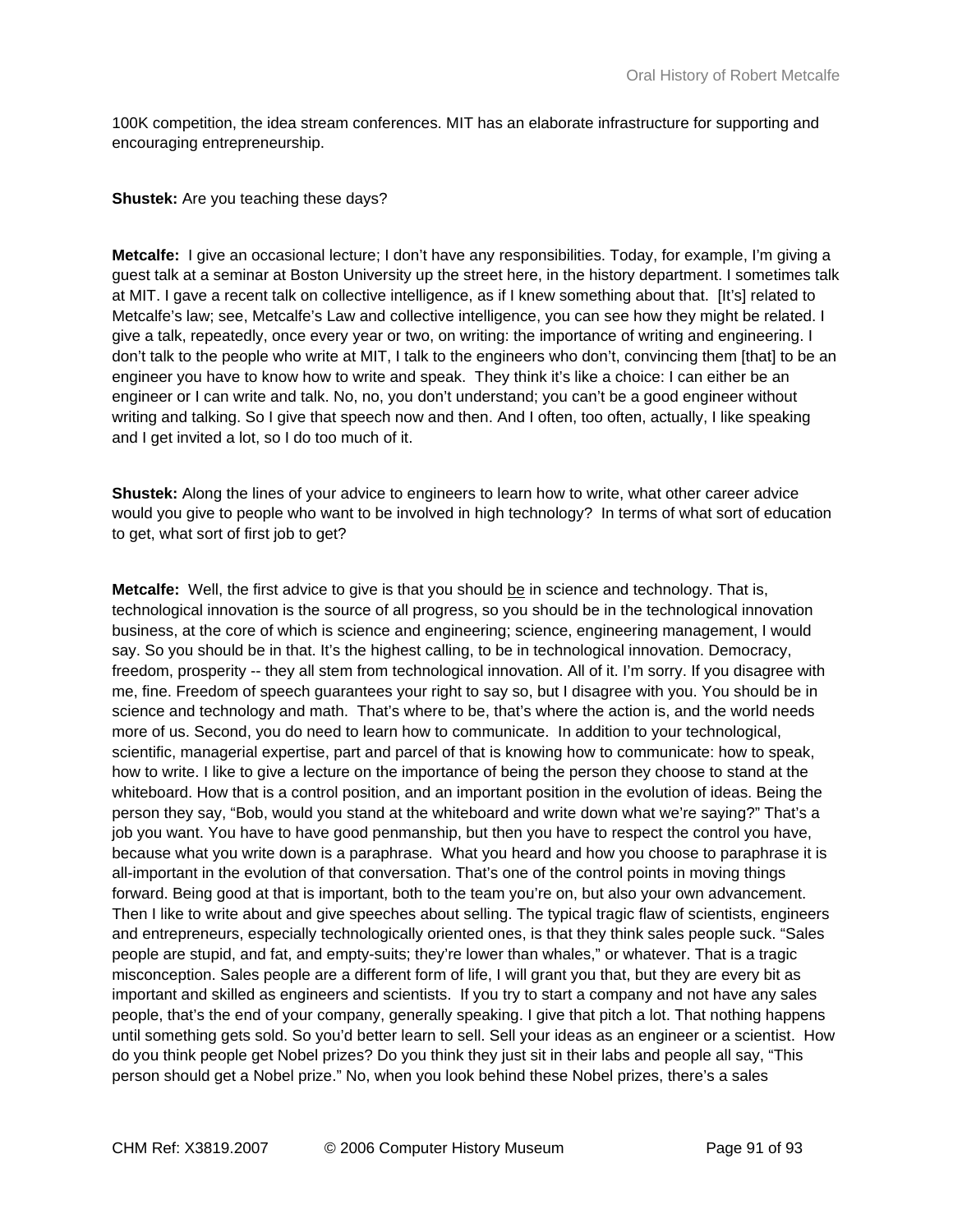campaign out there, organized by the university or the contributor. If you really want to win a Nobel prize you've got to learn how to sell, or you're not going to get the Nobel prize. That's just the way it is; I'm sorry. So selling's important; I give that pitch. Then the special nature of small companies versus large companies. I have a whole spiel about that. For example, in a small company, the company grows faster than the person whereas in the big company it's the other way around. What does that mean? What do you do differently? Well, recruiting's important. You don't "hire" people. This is a pet peeve of mine. They say, "We're going to 'hire' a CEO." I say, well, I'm sorry, you don't hire good CEOs. "Hire" sort of connotes there is a long line of people applying for the job and you're going to interview them and choose which one. Well, it's not like that. If you want a good CEO, you've got to go out and recruit them, you don't hire them. That's part of my spiel on the difference of small companies versus big companies.

**Shustek:** Do you recommend to people at the early stages of their career, that they get some experience in large companies before getting into small companies?

**Metcalfe:** I do. Well, I say you should complete your education and do graduate work at a big company. Then the smart alecks say, "What about Michael Dell, Steve Jobs, Bill Gates. What about them? They dropped out of college and they never worked for a big company." And I say, those are what we call exceptions to the rule. As a venture capitalist I have a moral imperative: I never induce anyone to leave school to start a company. It's just a rule I have. I consider it immoral to do that. For example, in the case of Ember, the founder there, Rob Poor, was a grad student when I met him and he said, "I want to start a company." I said, "Well, I'll talk to you as soon as you get your Ph.D." Which he then did. I feel good about that. I could have said, "Oh really, you want to start a company? What would it be like, have you written a business plan, would you like to come over and have lunch with me, dah dah dah", and start the whole process. I wouldn't allow myself to do it. Complete your education, go as far as you can as fast as you can in your education, and go to graduate school at a big company and learn how companies work. Then you're qualified to start your company.

**Shustek:** Would you recommend people to concentrate on computer technology, or do you think that it's so far along in its evolution that bio-medicine is the hot area for the next few years?

**Metcalfe:** There are many ways to live, and so you have to be careful. For example, I don't mean to say that being an entrepreneur or a technological innovator is the only viable lifestyle. Similarly, to say that "bio" has eclipsed "info" as the place to be, I sort of feel that's true, but that doesn't mean that there's not a lot to be done in info, and bio's going nowhere without info, because now bio is info. But I have to admit that were I entering graduate school now, I would be in something bio. And if not bio, something chemo. And if not something chemo, something material-o, you know, nano. I admit that. But there's a lot of info, in fact, all of those fields are largely now info, so it's really hard to be in any of those without also being info. My favorite example of that is Eric Lander, MIT, the guy who played a key role in sequencing the genome. He's an information technologist who used to be at the Harvard Business School, and here he is sequencing the genome. How did that happen? It's because info and bio are almost inseparable now, and that's true of almost everything. I guess it's still a good idea to know info. I'm trying to get a teacher chair endowed at my daughter and son's prep school out here. They're a snooty New England prep school, and they're interested in the liberal arts. The trustees are resisting me because they view computer programming as a trade craft. I'm making the argument that computer programming is a liberal art now. That you need to have some base level of literacy in, literally, computer programming. That's a